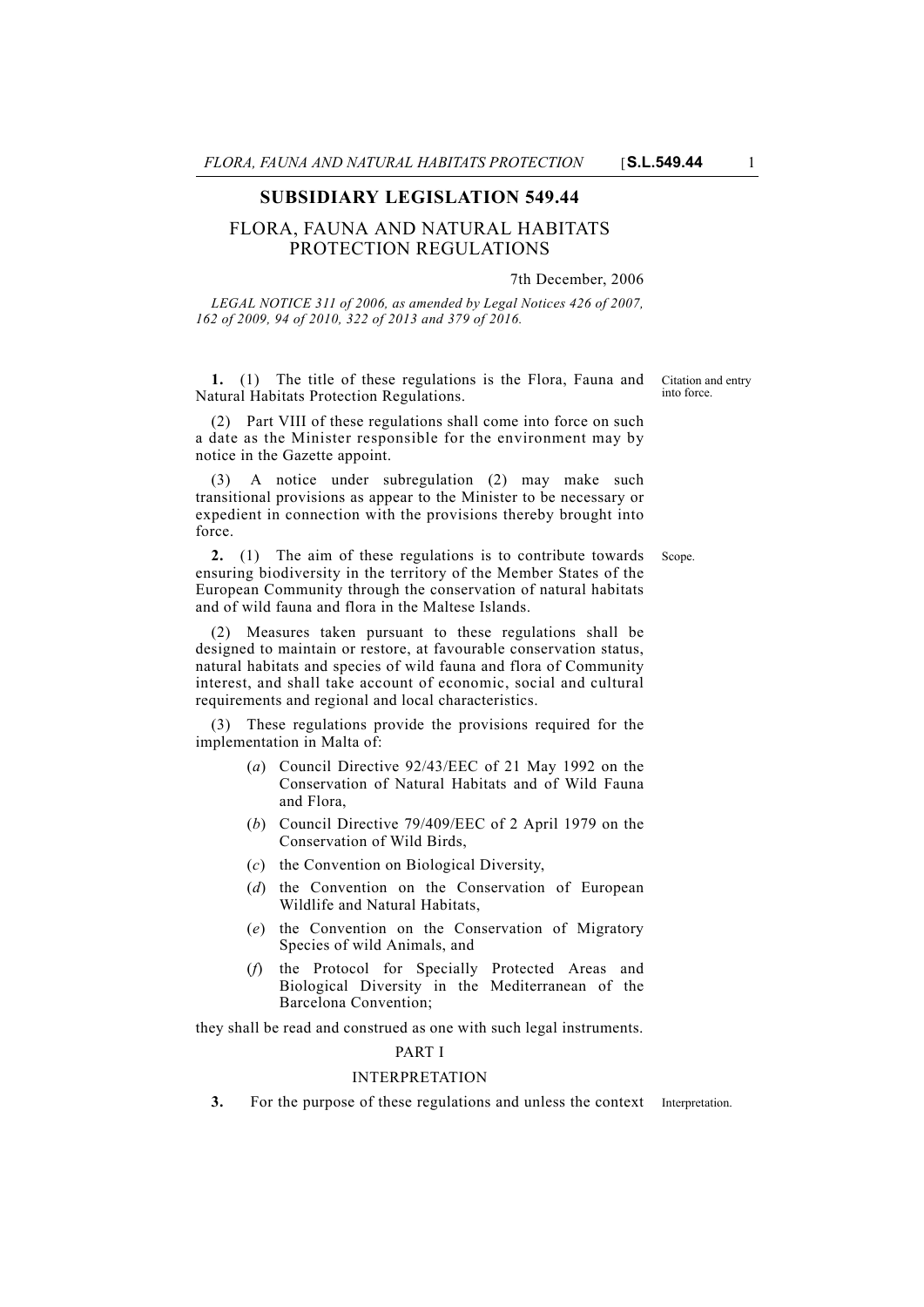#### otherwise requires:

Cap. 549. "the Act" means the Environment Protection Act;

"agreement" means an agreement, to which Malta is a party, entered into by a group of states reciprocally granting to citizens of such states or their dependants the right to enter, remain and reside in and leave the territory of such a state, to move freely within such states for such a period as may be established in the agreement and to work or establish, provide or receive services therein; and "Agreement State" and "citizen of an Agreement State" shall be construed accordingly; and where a State is a party to such an Agreement subject to modifications and adaptations, a citizen of an Agreement State shall be subject to such modifications or adaptations as may be prescribed;

"alien" means a non-indigenous organism, which has never been a native of Malta or which has been introduced therein during the past five hundred years;

"biological resources" includes genetic resources, organisms or parts thereof, populations, or any other biotic component of ecosystems with actual or potential use or value for humanity;

"the competent authority" means the Environment and Resources Authority;

"conservation" means a series of measures required to maintain or restore the natural habitats and the populations of species of wild fauna and flora at a favourable status as defined in the interpretation of "conservation status of a natural habitat" and "conservation status of a species";

"conservation status of a migratory species" means the sum of the influences acting on the migratory species that may affect its long-term distribution and abundance;

"conservation status of a natural habitat" means the sum of the influences acting on a natural habitat and its typical species that may affect its long-term natural distribution, structure and functions as well as the long-term survival of its typical species within the territory referred to in regulation 2(1).

The conservation status of a natural habitat will be taken as "favourable" when:

- its natural range and areas it covers within that range are stable or increasing, and
- the specific structure and functions which are necessary for its long-term maintenance exist and are likely to continue to exist for the foreseeable future, and
- the conservation status of its typical species is favourable as defined in the interpretation of conservation status of a species;

"conservation status of a species" means the sum of the influences acting on the species concerned that may affect the longterm distribution and abundance of its populations within the territory referred to in regulation 2(1).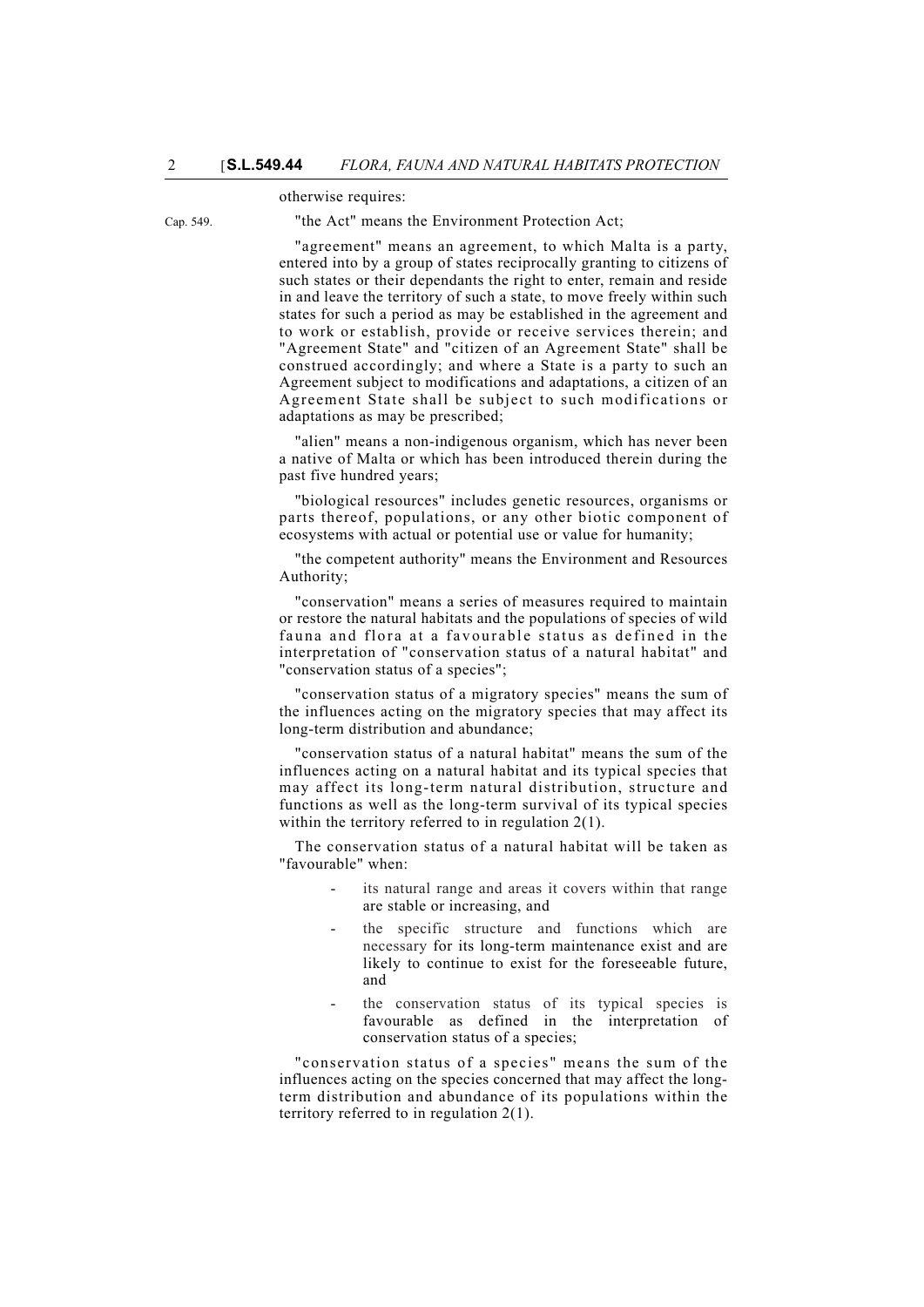The conservation status will be taken as "favourable" when:

- population dynamics data on the species concerned indicate that it is maintaining itself on a long-term basis as a viable component of its natural habitats, and
- the natural range of the species is neither being reduced nor is likely to be reduced for the foreseeable future, and
- there is, and will probably continue to be, a sufficiently large habitat to maintain its populations on a long-term basis;

"country of origin of genetic resources" means the country which possesses those genetic resources in in situ conditions;

"country providing genetic resources" means the country supplying genetic resources collected from *in situ* sources, including populations of both wild and domesticated species, or taken from *ex situ* sources, which may or may not have originated in that country;

"deliberate" means actions by a person who is reasonably expected to know, in light of general experience, that his action will most likely lead to an offence against a species, but he intends the action or consciously accepts the results of his action, even if not intended;

notification orders issued under the Development Notification S.L. 552.08 "development notification order" means development Order;

"Director" means the Director responsible for environment protection within the competent authority, or his designated representative;

"domesticated or cultivated species" means species in which the evolutionary process has been influenced by humans to meet their needs;

"endangered" means a species which is in danger of extinction and whose survival is unlikely if the causal factors continue operating. Included are species whose numbers have been severely depleted and reduced to a critical level or species whose habitat has been drastically reduced;

"endemic" means those species found in Malta and which are either species of biogeographical importance or species whose native distribution range is limited to Malta only or to the Central Mediterranean region only, whereby the latter region includes Sicily and circum-Sicilian islands (including Pantelleria and the Pelagian Islands), the Maltese Islands and islands off Tunisia. Such endemic species also include possibly endemic species whose taxonomic status or identity requires further analysis;

"*ex situ* conservation" means the conservation of components of biological diversity outside their natural habitats;

"general development order" means general development orders issued under the General Development Order, 1997\*;

L.N. 103 of 1997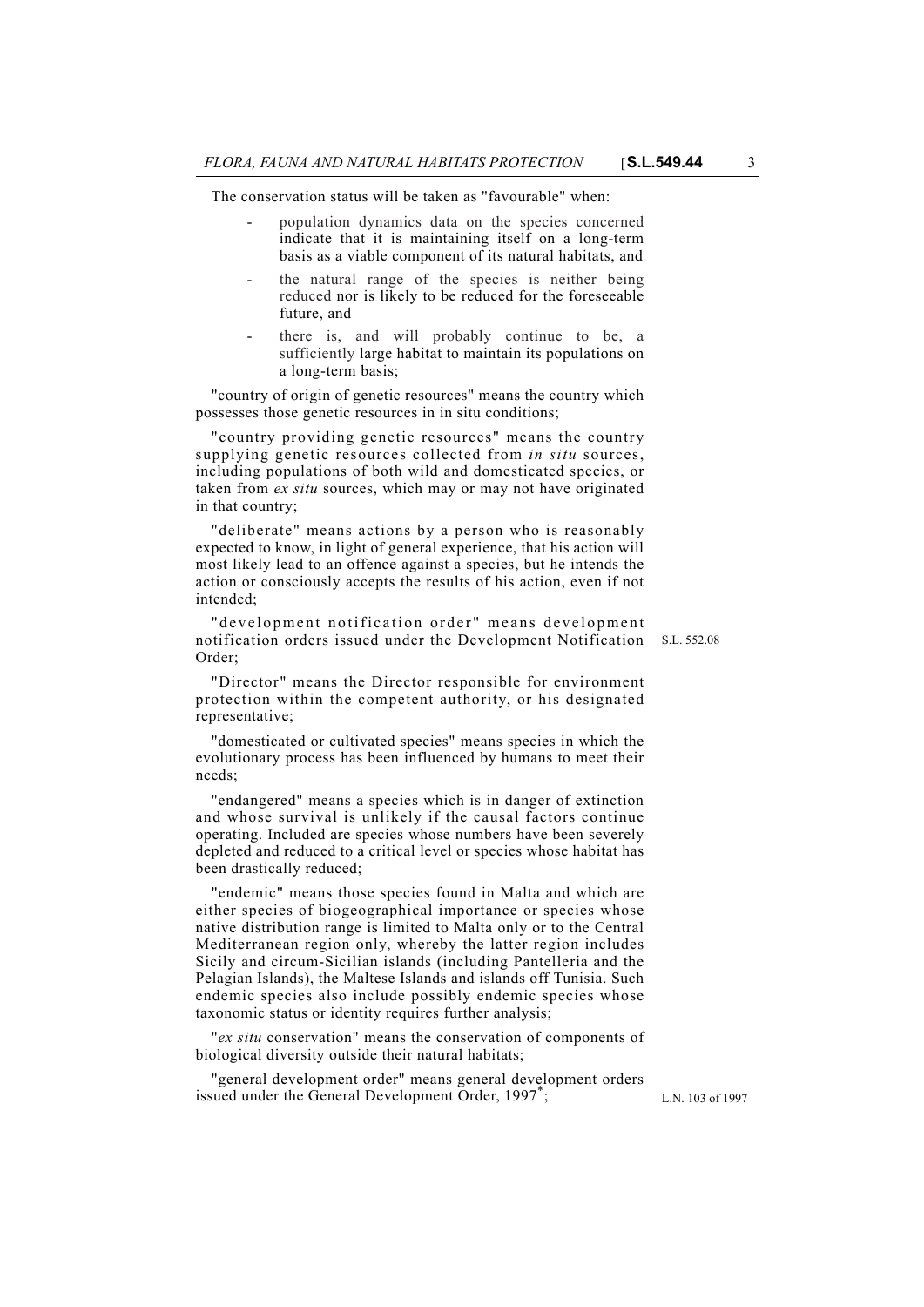"genetic material" means any material of plant, animal, microbial or other origin containing functional units of heredity;

"genetic resources" means genetic material of actual or potential value;

"habitat of a species" means an environment defined by specific abiotic and biotic factors, in which the species lives at any stage of its biological cycle;

"*in situ* conditions" means conditions where genetic resources exist within ecosystems and natural habitats, and, in the case of domesticated or cultivated species, in the surroundings where they have developed their distinctive properties;

"*in situ* conservation" means the conservation of ecosystems and natural habitats and the maintenance and recovery of viable populations of species in their natural surroundings and, in the case of domesticated or cultivated species, in the surroundings where they have developed their distinctive properties;

"invasive species" means an alien species whose establishment and spread threatens local biodiversity;

"migratory species" means the entire population or any geographically separate part of the population of any species or lower taxon of wild animals, a significant proportion of whose members cyclically and predictably cross one or more national jurisdictional boundaries;

"the Minister" means the Minister responsible for the environment;

"natural habitats" means terrestrial or aquatic areas distinguished by geographic, abiotic and biotic features, whether entirely natural or semi-natural;

"natural habitat types" means such habitat types listed in Schedule I and include those natural habitats:

- (*a*) which are in danger of disappearance in their natural range; or
- (*b*) which have a small natural range following their regression or by reason of their intrinsically restricted area; or
- (*c*) which present outstanding examples of typical characteristics of one or more of the seven following biogeographical regions: Alpine, Atlantic, Boreal, Continental, Micronesian, Mediterranean and Pannonian; or
- (*d*) those natural habitats types included in international treaties to which Malta is signatory or party;

"Pan-European Ecological Network" means a coherent Euro-Mediterranean ecological network of special areas of conservation, and includes, amongst others, the National Ecological Network, the Emerald Network, set up in line with the obligations of the

<sup>\*</sup>Revoked by L.N. 137 of 1997.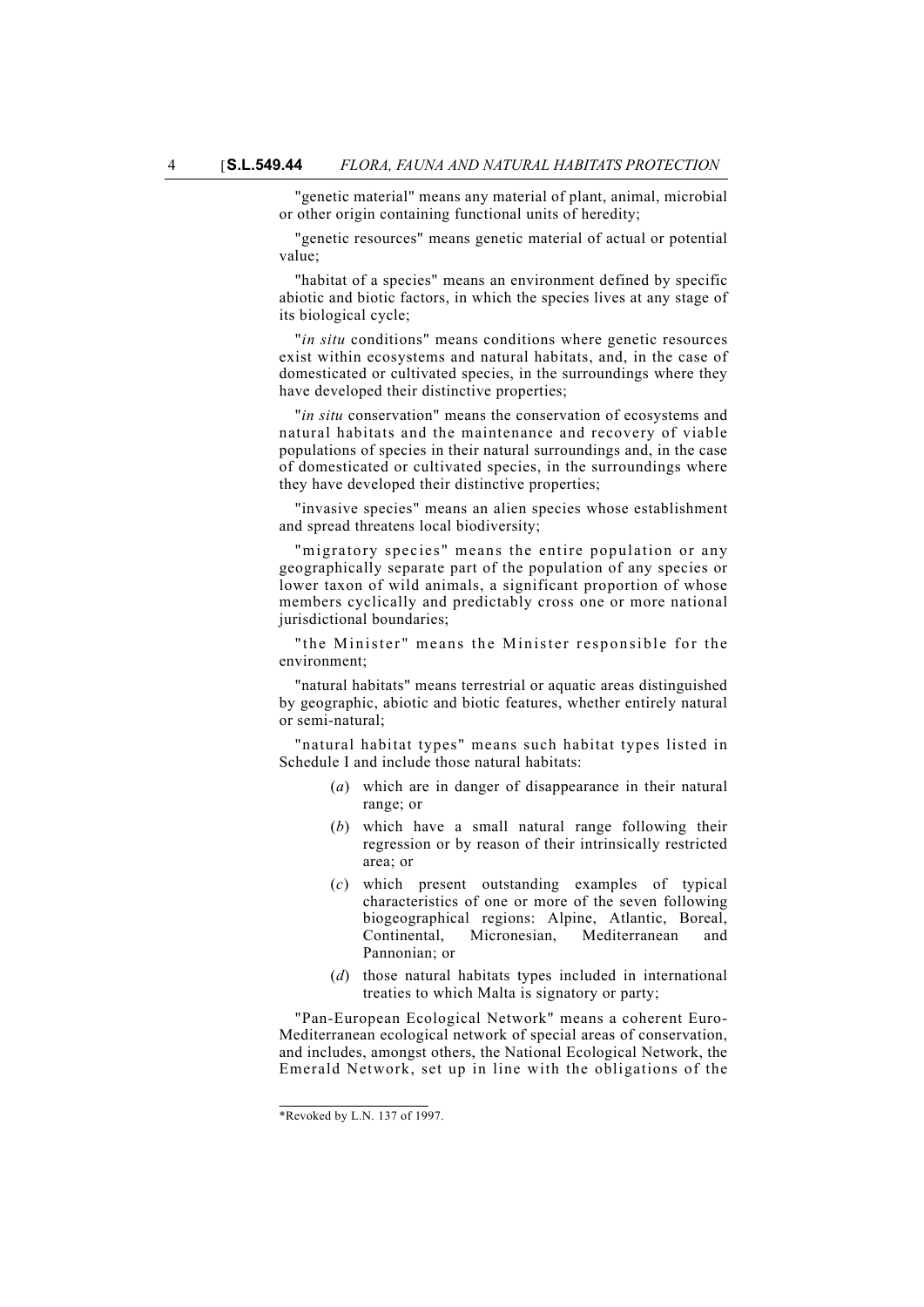Convention on the Conservation of European Wildlife and Natural Habitats, the List of Specially Protected Areas of Mediterranean Interest set up by the Protocol concerning Specially Protected Areas and Biological Diversity in the Mediterranean, and the Agreement States' Natura 2000 Network;

"permit" means a permission issued in terms of these regulations;

"protected sites" include special areas of conservation (SACs) and special protection areas (SPAs) declared through the provisions of these regulations;

"priority natural habitat types" means natural habitat types in danger of disappearance which are present in the territory referred to in regulation 2(1) and for the conservation of which Malta as a Member State has particular responsibility in view of the proportion of their natural range falling in the territory referred to in regulation  $2(1)$ ; these priority natural habitat types are indicated by an asterisk (\*) in Schedule I;

"priority species" means endangered species for the conservation of which Malta as a Member State has particular responsibility in view of the proportion of their natural range falling in territory referred to in regulation  $2(1)$ ; these priority species are indicated by an asterisk (\*) in Schedule II;

"rare" means a species with small populations that are not at present endangered or vulnerable, but are at risk. This includes species located within restricted geographical areas or that are thinly scattered over a more extensive range;

"related regulations" includes the Filfla Nature Reserve Act, the Fungus Rock (il-Gebla tal-General) Nature Reserve Regulations, the Reptiles (Protection) Regulations, the Selmunett Islands (St. Paul's Islands) Nature Reserve Regulations, the Trees and Woodland (Protection) Regulations, the Marine Mammal (Protection) Regulations, and the Conservation of Wild Birds Regulations, and including any other related legislation;

"re-introduction" means the deliberate or accidental release of an organism into the environment of a given site or territory, which site or territory forms part of the natural distribution area of the organism in question. The said organism belongs to an extinct or endangered native species or taxon, which has previously been observed as a naturally occurring and self-sustaining population in historical times, but which has declined or disappeared as a result of human intervention or a natural disaster;

"site" means a geographically defined area whose extent is clearly delineated, and includes the sea;

"site of Community importance" means a site which, in the biogeographical region or regions to which it belongs, contributes significantly to the maintenance or restoration at a favourable conservation status of a natural habitat type in Schedule I or of a species in Schedule II and may also contribute significantly to the coherence of Natura 2000; and, or to the maintenance of biological diversity within the Mediterranean biogeographic region;

"special area of conservation" or "SAC" means a protected area,

Cap. 323. S.L. 549.01 S.L. 549.01 S.L. 549.02 S.L. 549.03 S.L. 549.64 S.L. 549.35 S.L. 549.42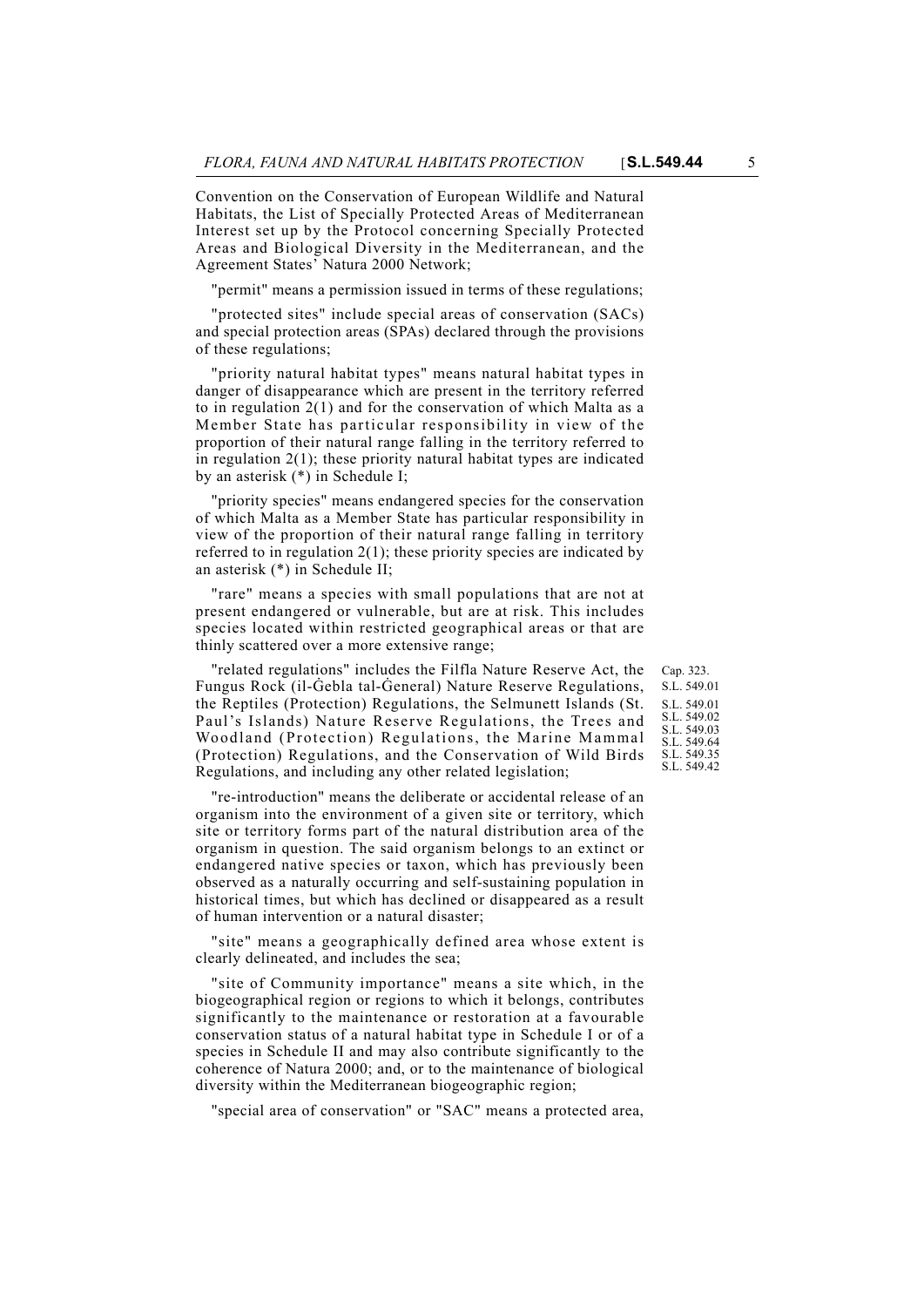and may either be of National Importance or of International Importance;

"special area of conservation of National Importance" means a site designated under these regulations and which contributes significantly to the coherence of the National Ecological Network and the maintenance of biological diversity within Malta;

"special area of conservation of International Importance" means a site designated through a statutory, administrative and, or contractual act, in the biogeographical region or regions to which it belongs, and where conservation measures are applied for the maintenance or restoration, at a favourable conservation status of a natural habitat type in Schedule I or of a species in Schedule II;

"special protection area" or "SPA" means an area designated for birds listed in Schedule I to the Conservation of Wild Birds Regulations;

"species of biogeographical importance" means any species found in the Maltese Islands which is or possibly is of a relict nature or whose restricted distribution in the Mediterranean, and that contributes to the understanding of the spatial patterns of biodiversity in Malta, the Mediterranean, Europe and North Africa;

"species of Community interest" means species within the territory referred to in regulation 2(1) that are endangered, vulnerable, rare, endemic, or species requiring particular attention, or a priority species. Such species are listed or may be listed in either Schedule II or Schedule V, or in both;

"species requiring particular attention" means species which by reason of the specific nature of their habitat and, or the potential impact of their exploitation on their habitat and, or the potential impact of their exploitation on their conservation status, may be at risk of becoming endangered;

"specimen" means any animal or plant, in any stage of its life cycle, whether alive or dead, of the species listed in Schedules V, VI, VII and VIII, whether whole or in part, whether in the original form or after having undergone any transformation, and includes any construction made by them. It includes any part or derivative thereof, as well as any other goods which appear, from an accompanying document, the packaging or a mark or label, or from any other circumstances, to be parts or derivatives of animals or plants of those species;

"sustainable use" means the use of components of biological diversity in a way and at a rate that does not lead to the long-term decline of biological diversity, thereby maintaining its potential to meet the needs and aspirations of present and future generations;

"vulnerable" means a species believed or that is likely to become endangered in the near future if the causal factors continue operating.

Administration. **4.** The competent authority shall be responsible for the administration and implementation of these regulations.

S.L. 549.42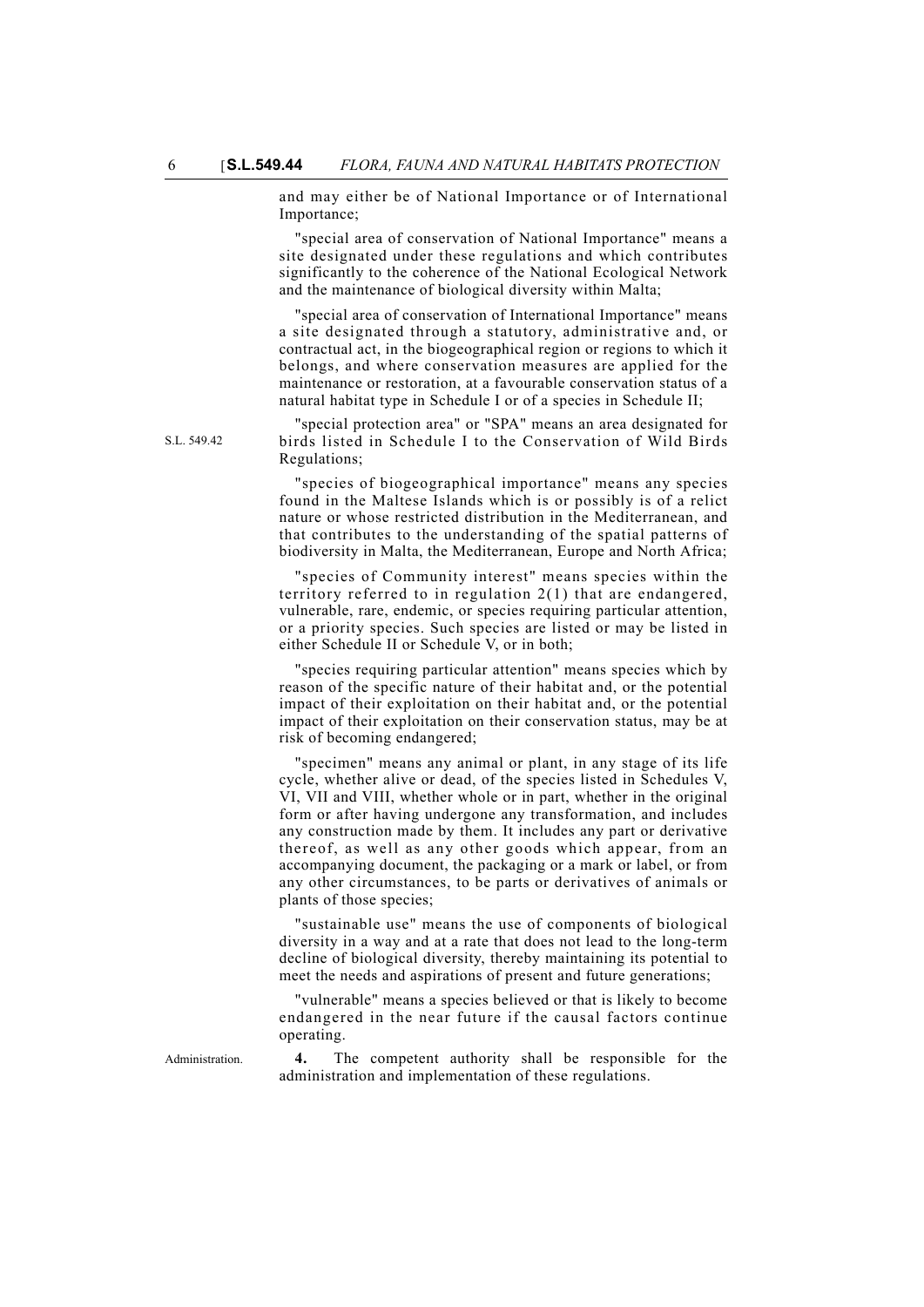## PART II

#### ECOLOGICAL NETWORKS

**5.** (1) The competent authority shall set up a coherent ecological network of protected areas under the title of the National Ecological Network.

Such network shall be composed of sites characterised by one or more of the following features:

- (*a*) representative types of biodiversity of adequate size to ensure their long-term viability and to maintain their biological diversity;
- (*b*) habitats which are in danger of disappearing in their natural area of distribution or which have a reduced natural area of distribution as a consequence of their regression or on account of their intrinsically restricted area;
- (*c*) habitats critical to the survival, reproduction and recovery of endangered, threatened or endemic species of flora or fauna listed in Schedules II and III;
- (*d*) any site where certain endemic, possibly endemic, native and, or potentially native species with a restricted distribution in the Maltese Islands occur;
- (*e*) any site in the Maltese Islands where certain endemic, possibly endemic, native and, or potentially native species, communities and, or biotopes are found;
- (*f*) any site which represents the type locality of a species or biotope, particularly if this species or biotope is endemic or possibly endemic;
- (*g*) sites of particular importance because of their scientific, ecological, biodiversity, biogeographical, zoological, botanical, aesthetic, cultural, landscape or educational interest;
- (*h*) sites forming part of the Natura 2000 network, set up through the provisions of regulation 6;
- (*i*) any site which the competent authority may consider as having relevant features but which are not listed above.

**6.** (1) The competent authority shall also contribute to the Natura 2000. setting up of a coherent European ecological network of special areas of conservation, established under the title of Natura 2000 by way of Article 3 of the European Council Directive 92/43/EEC of 21 May 1992 on the Conservation of Natural Habitats and of Wild Fauna and Flora.

This network shall include -

- (*a*) sites designated as special areas of conservation of international importance in terms of these regulations;
- (*b*) sites designated as special protection areas in terms of these regulations;

**Ecological Network**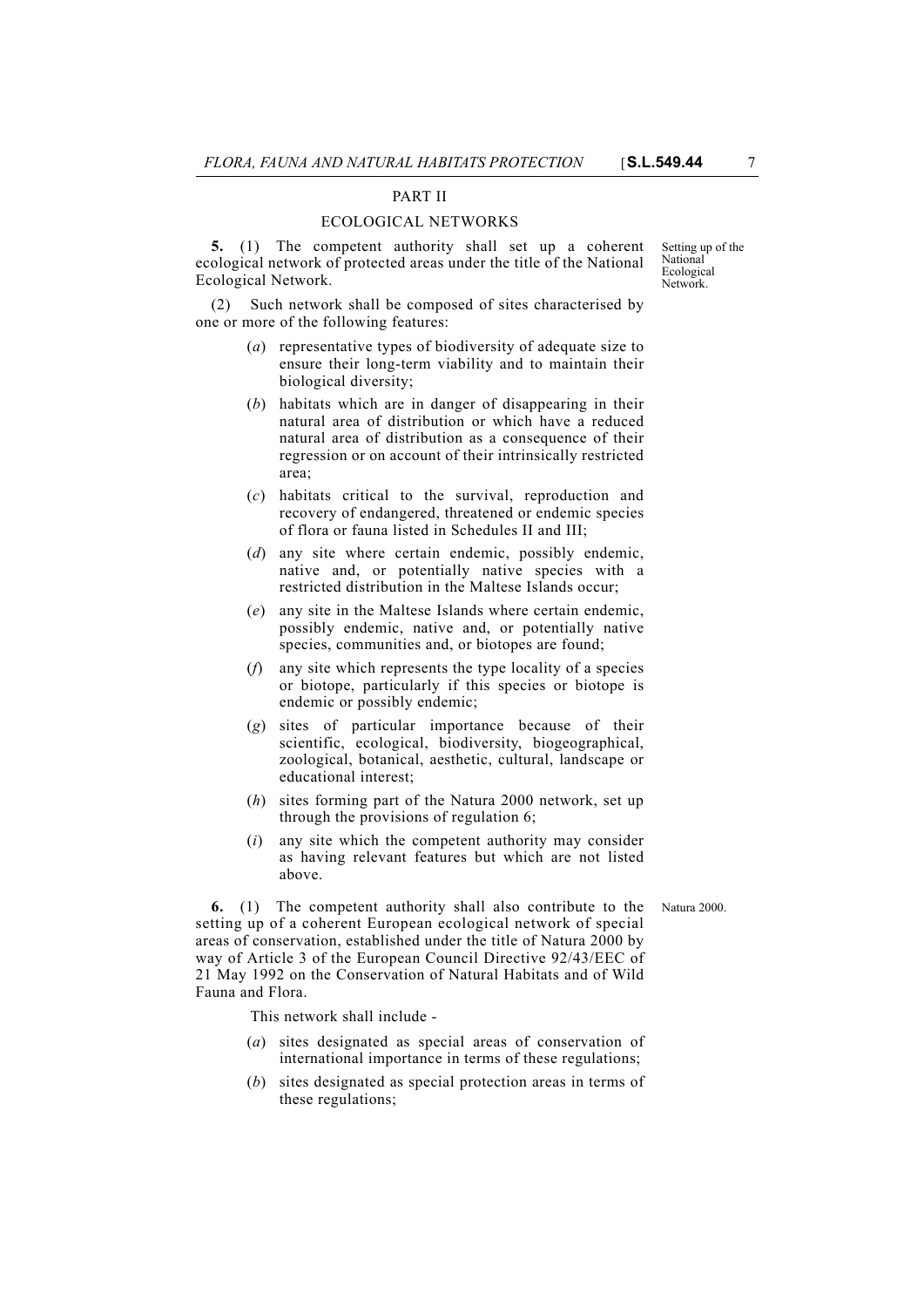S.L. 549.42

- (*c*) sites hosting the natural habitat types listed in Schedule I;
- (*d*) sites hosting the bird species listed in Schedule I to the Conservation of Wild Birds Regulations;
- (*e*) habitats of the species listed in Schedule II,

and shall enable the natural habitat types and the species' habitats concerned to be maintained or, where appropriate, restored at a favourable conservation status in their natural range.

(2) The competent authority shall contribute to the creation of Natura 2000:

- (*a*) in proportion to the representation within its territory of natural habitat types and the habitats of species referred to in subregulation (1);
- (*b*) by designating relevant sites as special areas of conservation of international importance or special protection areas, taking account of the objective set out in subregulation (1), in accordance with Part III to these regulations.

**7.** Where considered necessary, the competent authority may improve the ecological coherence of Natura 2000 by maintaining, and where appropriate developing, features of the landscape, which are of major importance for wild fauna and flora, as referred to in regulation 14(9).

**8.** (1) With the aim of extending the European ecological network, and also on the basis of these regulations, the competent authority shall propose, to relevant international institutions or organisations, the list of SACs of International Importance to be compiled in accordance with the provisions of regulation 9.

The list shall be transmitted to the relevant international institutions, organisations and Agreement States, together with information on each site. This information shall include a map of the site, its name, location, extent and the data resulting from the application of these regulations.

#### PART III

#### PROTECTED SITES

**9.** (1) On the basis of the criteria set out in Schedule IV (Stage 1) and relevant scientific information, the competent authority shall, from time to time, propose a list of sites indicating with respect to each site which natural habitat types in Schedule I and which species in Schedules II and III that are native to Malta are hosted by the sites in question:

Provided that for animal species ranging over wide areas these sites shall correspond to the places within the natural range of such species which present the physical or biological factors essential to their life and reproduction:

Provided also that for aquatic species, which range over wide areas, such sites will be proposed only where there is a clearly identifiable area representing the physical and biological factors

**Ecological** coherence of Natura 2000.

Designation of Special Areas of Conservation.

Selection of sites eligible for identification as SACs of national or of international importance.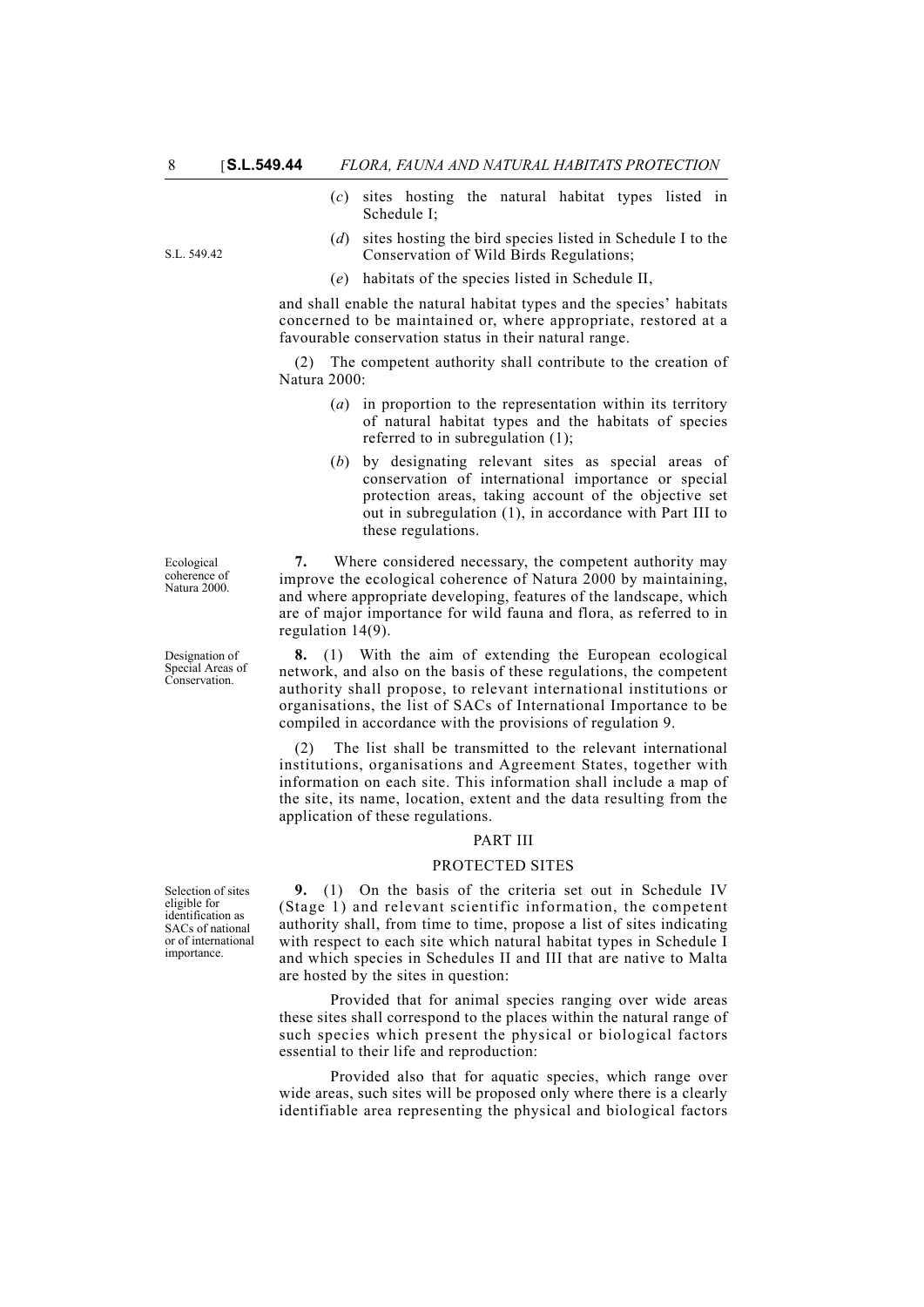essential to their life and reproduction.

(2) Once a site has been identified by the competent authority in accordance with the procedure laid down in the provisions of Schedule IV, the competent authority shall designate that site as a Special Area of Conservation as soon as possible, establishing priorities in the light of the importance of the sites:

- (*a*) for the maintenance or restoration, at a favourable conservation status, of a natural habitat type in Schedule I;
- (*b*) for the maintenance or restoration, at a favourable conservation status, of a species in Schedule II;
- (*c*) for the coherence of the Natura 2000 Network and the Pan-European Ecological Network;
- (*d*) with respect to the threats of degradation or destruction to which those sites and species they support are exposed.

(3) The competent authority shall furthermore distinguish between those special areas of conservation, which, in the opinion of the competent authority, are of National Importance or International Importance.

**10.** (1) Bird species mentioned in Schedule I of the Conservation of Wild Birds Regulations are to be subject to special conservation measures concerning their habitat in order to ensure their survival and reproduction in their area of distribution.

(2) In order to implement subregulation (1), the competent authority shall, in particular, classify the most suitable territories in number and size as Special Protection Areas for the conservation of these species, taking into account their protection requirements in the land and marine areas of Malta.

(3) Such areas are to take into account species listed in Schedule I to the Conservation of Wild Birds Regulations that are in danger of extinction, species vulnerable to specific changes in their habitat, species considered rare because of small populations or restricted local distribution and other species requiring particular attention for reasons of the specific nature of their habitat. Trends and variations in population levels shall be taken into account as a background for evaluations.

Conservation of Wild Birds Regulations, bearing in mind their need S.L. 549.42 (4) The competent authority shall take similar measures for regularly occurring migratory species not listed in Schedule I to the for protection in the land and marine areas of Malta, as regards their breeding, moulting and wintering areas and staging posts along their migration routes. To this end, the competent authority shall pay particular attention to the protection of wetlands and particularly to wetlands of international importance.

**11.** (1) Upon the identification of a site as a SAC or SPA by the competent authority in accordance with the provisions of regulations 9 and 10, the competent authority shall publish such details of such site or sites in the Gazette or in a local newspaper.

Species subject to special conservation measures S.L. 549.42

Declaration of Special Protection Areas.

S.L. 549.42

Publication of protected sites.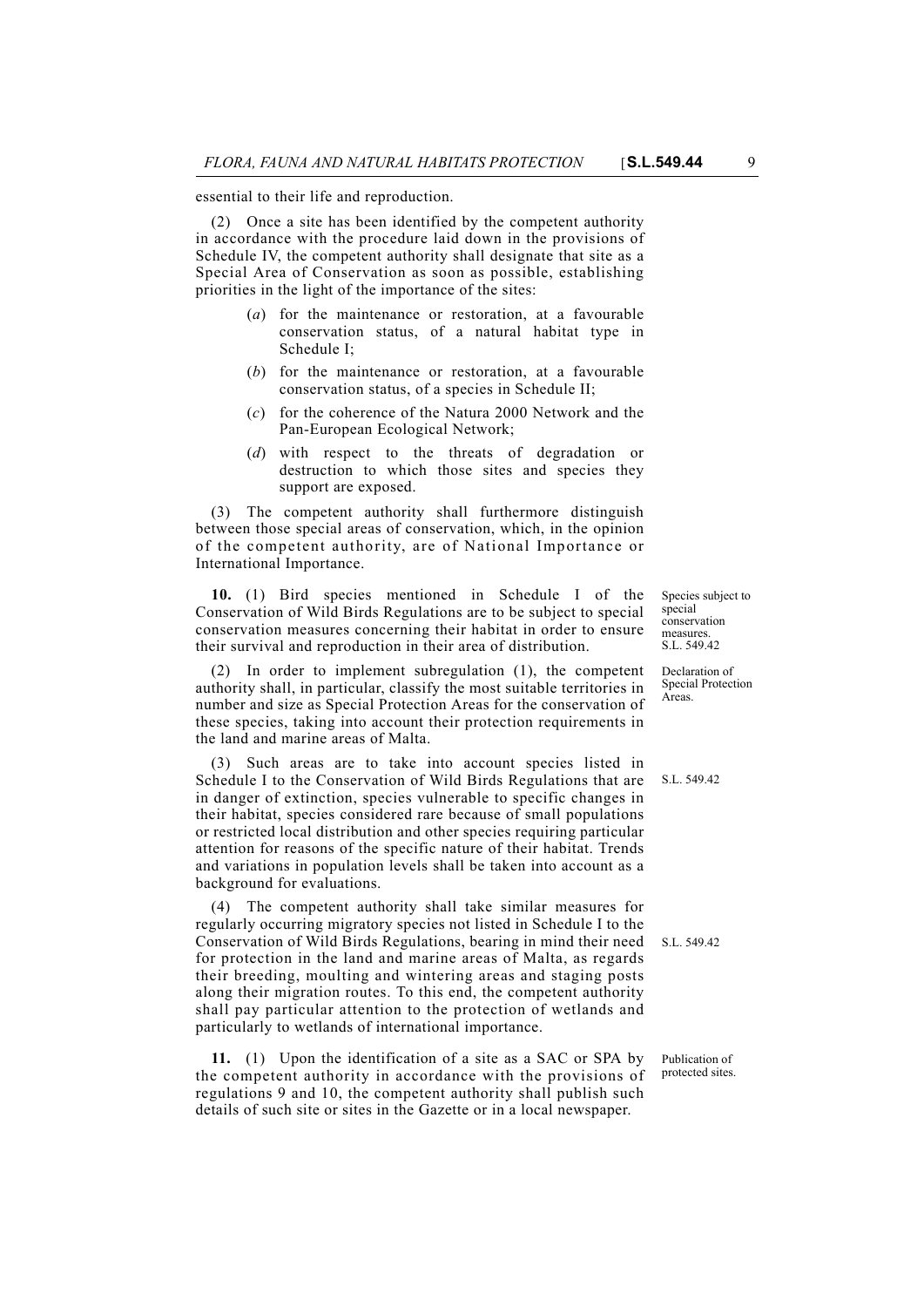(2) As soon as the competent authority either places a site on the list referred to in regulation 9(1), or is declared as a SAC or SPA in terms of subregulation (1), it shall be subject to the provisions of these regulations.

Notification to owners. *Amended by: L.N. 94 of 2010.*

Competent authority to issue guidelines.

**12.** (1) The competent authority shall also notify any one of the owners of any site designated as a SAC or SPA of its inclusion in the list, and shall also affix such a notice on site. If none of such owners is known, or if it is not reasonably possible to effect service on such owners, the said notice shall only be affixed on site and no service on such owners as aforesaid need be made.

Registration. (2) The protected site list shall be registered in an index held for the purpose specified in subregulation (1). The said index shall be held in an electronic form in such a way that research to determine the status of a site may be carried out. The Authority shall keep a copy of the said index in the office of the Land Registry and shall issue a certificate, which indicates the status of a particular site on the payment of such fee as may be prescribed.

> (3) For the purpose of this regulation, "site" shall also include a single property of more than one property, irrespective of who is the owner of that property, which forms part of the site, which is, designated a SAC or SPA.

> (4) The competent authority or site managers as authorised by the competent authority and, or holding a management agreement in line with regulations 15 and 16, shall also affix an information panel at any site declared as a SAC or SPA to provide general information on the site. This panel shall be affixed on the site by the 30th November, 2015.

> **13.** (1) The competent authority shall issue guidelines for the management and conservation of protected sites.

> (2) The protected sites may be zoned by the competent authority in such a way as to have different categories of protected sites, according to the management requirements set by the competent authority.

> (3) Each protected site may be encircled by the competent authority by a buffer zone or a management area:

> Provided that such buffer zone or management area may contain representative communities or species worth of protection, and may not necessarily be a rural area. It may also include, manmade or man-induced ecosystems, which are subject to the same or limited management provisions as the categorised protected site or sites.

> (4) The competent authority shall ensure that the buffer zone should be large enough to screen, minimise and, or absorb the impact of detrimental activities occurring in nearby non-protected sites.

> (5) The protection of protected sites may be further achieved either through the publishing of relevant regulations under the Act or related Acts, or via administrative and, or contractual agreements made with the competent authority.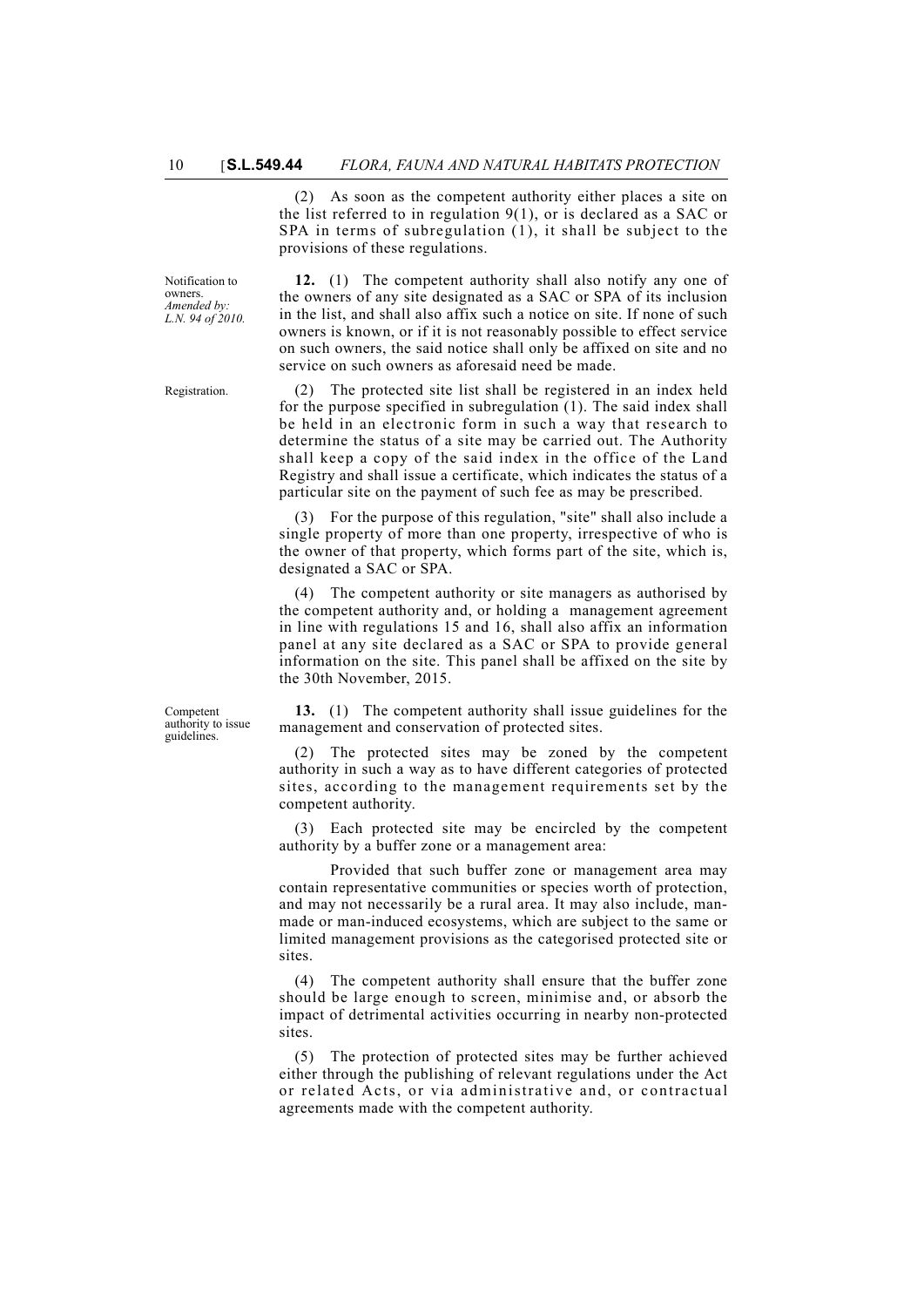**14.** (1) The competent authority shall establish the necessary conservation measures required for protected sites.

Management plans and appropriate action for conservation.

(2) The competent authority shall take appropriate steps to avoid, in the protected sites, the deterioration of natural habitats and the habitats of species, as well as the disturbance of the species for which the areas have been designated, in so far as such disturbance could be significant in relation to the objectives of these regulations.

(3) In relation to SPAs, the competent authority shall also strive to avoid pollution or deterioration of habitats outside the SPAs.

(4) The competent authority may issue a management plan for the said protected sites, which shall include planning, management, supervision and monitoring measures in line with the protection category or categories assigned to the protected site in question. Such measures may include for each protected site as appropriate:

- (*a*) a long-term ecological vision for the protected site and the related terrestrial, coastal and marine communities, and provisions for biodiversity protection, zoning, public awareness and education, management, performance evaluation and any other activities required by the competent authority;
- (*b*) the legal and institutional framework and protection measures applicable;
- (*c*) the continual monitoring of ecological processes, habitats, population dynamics, landscapes, as well as the impact of human activities;
- (*d*) the active involvement of local communities and populations, as appropriate, in the management of the protected site, including assistance to local inhabitants who might be affected by the establishment of such area;
- (*e*) the adoption of mechanisms for financing the promotion and management of the protected site, as well as the development of activities which ensure that management is compatible with the objectives of conservation of such area;
- (*f*) the regulation of activities compatible with the objectives for which the protected site was established and the terms of the related permits; and
- (*g*) the training of managers and qualified technical personnel, as well as the development of an appropriate infrastructure for its management.

(5) The competent authority shall promote and enforce the management of the protected site and its use in a sustainable manner, depending on the categories of protected site included in the protected site:

Provided that such management or use shall not compromise the structure and function of biodiversity, including the land areas, coastal areas, submerged lands and water column,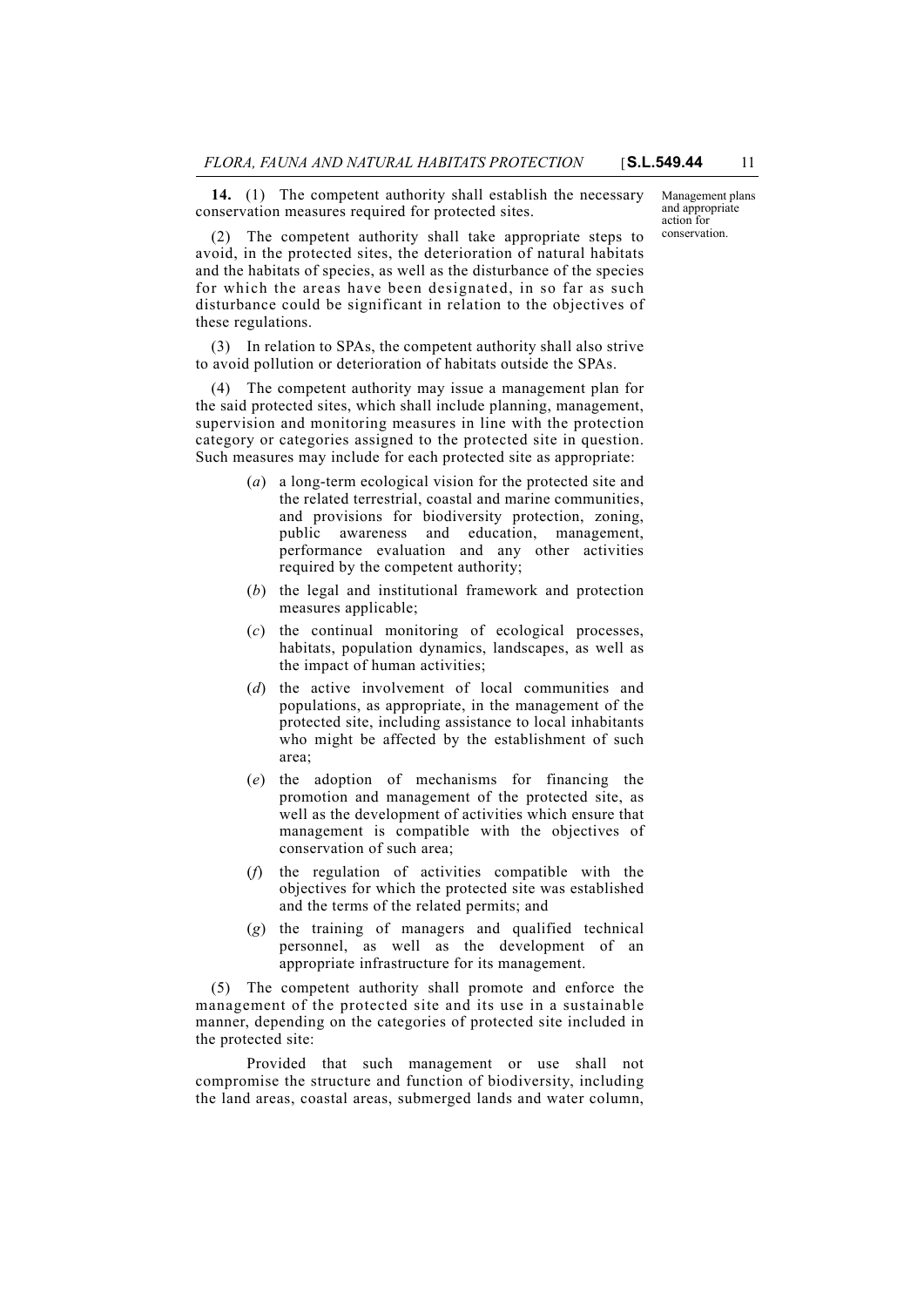with which they are associated.

(6) The competent authority shall review the management plans of each SAC or SPA at least every five years, and regularly assess the state of the protected site and the progress made in the implementation of the management plan and these regulations.

(7) The competent authority shall ensure that national management plans or contingency plans incorporate measures for responding to incidents that could cause damage or constitute a threat to the protected site.

(8) When protected sites covering both land and marine areas have been established, the competent authority shall endeavour to ensure the coordination of the administration and management of the protected site as a whole.

Cap. 552. (9) For the purposes of the Development Planning Act and with respect to development plans or supplementary planning guidance prepared as a consequence thereto, the competent authority shall endeavour to develop policies in respect of the conservation of the natural beauty and amenity of the land which are of major importance for wild fauna and flora, with a view to improving the ecological coherence of the National Ecological Network, the Natura 2000 Network and the Pan-European Ecological Network.

> **15.** (1) For the purposes of implementing the management plans as aforesaid for protected sites, the competent authority may enter into a management agreement with every owner, lessee or occupier of land forming part of such areas for the management, conservation, restoration or protection of the site, or any part of it.

- (2) A management agreement may provide for:
	- (*a*) the management of the land, whether in public ownership or in private ownership, and for the carrying out thereon of such work and the doing thereon of such other things as may be expedient for the purposes of conservation:

Provided that in the case of land in public ownership the consent of the Commissioner of Land is obtained beforehand;

(*b*) any of the matters mentioned in paragraph (*a*) being carried out, or for the costs thereof being defrayed, either by the said owner or other persons or by the competent authority or through monies made available through the Environment Fund, or partly in one way and partly in another.

(3) Such a management agreement shall be registered in the land registry and shall be enforceable at the instance of the competent authority against any person having an interest in the land and against any person deriving title from him.

**16.** Any management agreement previously entered into by the competent authority or by government in relation to a site, which on or after the commencement of these regulations becomes a special area of conservation, shall have effect as if entered into

Management agreement.

Continuation in force of existing management agreements.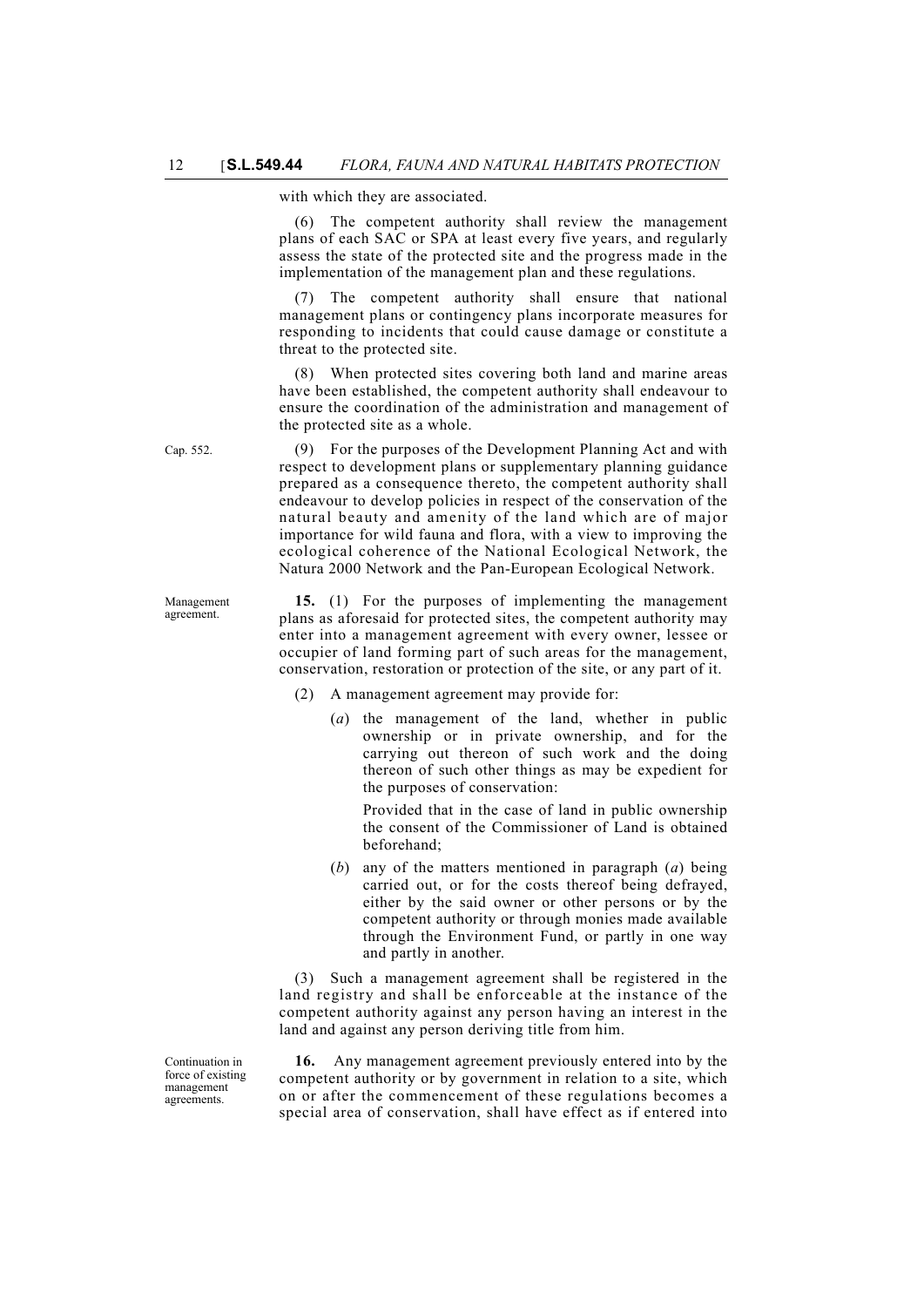under regulation 15.

**17.** (1) The competent authority may make in respect of any site, within a protected site, a conservation order to contribute towards ensuring the protection of biodiversity through the conservation of natural habitats and of wild flora or fauna and to maintain and restore natural habitats and species of wild flora and fauna or geological, geomorphological or physiographic features. The conservation order shall specify those operations or activities which appear to the competent authority likely to destroy or damage the flora, fauna, or habitat by reason of which the site is a protected site, including its geological, geomorphological or physiographic features.

(2) The competent authority shall publish such details of such a conservation order in the Gazette and in a local newspaper. The competent authority shall also notify any one of the owners of any site subject of a conservation order, and shall also affix such a notice on site. If none of such owners is known, or if it is not reasonably possible to effect service on such owners, the said notice shall only be affixed on site and no service on such owners as aforesaid need be made. Notice of such conservation order shall be registered in an index held for that purpose. The said index shall be held in an electronic form in such a way that researches to determine whether a site is subject to an order may be carried out. The Authority shall keep a copy of the said index in the office of the Land Registry and shall issue a certificate, which indicates the status of a particular site on the payment of such fee as may be prescribed.

(3) A conservation order made under this regulation may contain such conditions and other provisions, as the competent authority may deem necessary or expedient; and a conservation order may regulate any matter affecting the site. Conservation orders may be amended or revoked by a further order.

(4) In respect of any site within a special conservation area, the competent authority shall also have power to require the owner, by notice in writing, to undertake such works generally, or as may be specified in the notice, as may be necessary to ensure that no further deterioration occurs. In default, the competent authority may give a further notice to the owner to carry out and complete the works within a specified time, and if the owner is still in default it may itself carry out, or cause to be carried out, the necessary works and recover the cost thereof from the owner of the site.

(5) For the purpose of this regulation, "site" includes a single property of more than one property, irrespective of who is the owner of that property, which forms part of the site, which is subject to a conservation order.

**18.** (1) No person shall carry out on any site within a special area of conservation, any operation or activity, unless the operation or activity is carried out, or caused or permitted to be carried out, by the owner or occupier of the site and one of them has given the competent authority written notice of a proposal to carry out the operation or activity, specifying its nature and the site on which it

Restrictions on operations and activities.

Power to make conservation orders.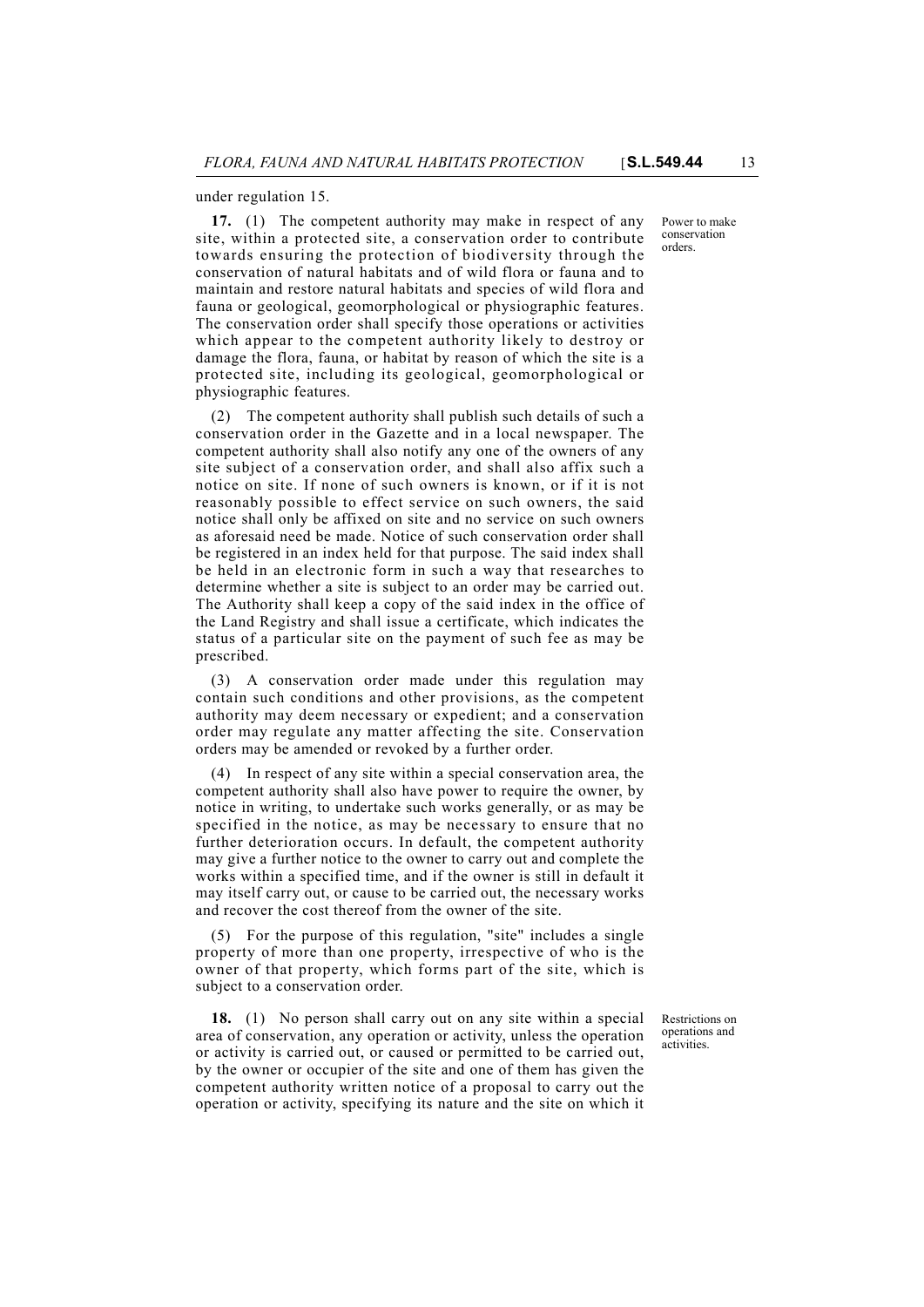is proposed to carry it out.

(2) The competent authority shall notify the applicant of its consent or otherwise for the carrying out of such operation or activity. A consent granted by the competent authority under this regulation may contain such conditions and other provisions it deems fit and appropriate to impose. The competent authority may furthermore regulate such an operation or activity in a management agreement validly entered into in accordance with the provisions of regulation 15.

(3) For the purpose of this regulation, "operation or activity" refers to any operation or activity related to development, or any endeavour, which is envisaged to have impact on biodiversity and the SAC.

Supplementary provisions as to consents.

**19.** (1) Where it appears to the competent authority that an application for consent under these regulations relates to an operation or activity which is or forms part of a plan or project which -

- (*a*) is not directly connected with or necessary to the management of the protected site, and
- (*b*) is likely to have a significant effect thereon, either individually or in combination with other plans or projects,

the competent authority shall make, or require the applicant to make, an appropriate assessment, of the implications of the operation or activity on the site in view of the site's conservation objectives.

In the light of the conclusions of the assessment of the implications for the site and subject to the provisions of subregulation (2), the competent authority may give consent to the operation or activity only after having ascertained that the plan or project will not adversely affect the integrity of the site concerned and if appropriate, after having obtained and taken into account the opinion of the general public and representations made within such reasonable time as the competent authority may specify.

(2) If, in spite of a negative assessment of the implications for the site and the competent authority being satisfied that there being no alternative solutions, a plan or project must nevertheless be carried out for imperative reasons of overriding public interest, which subject to the subsequent subregulation, may be of a social or economic nature, the competent authority may give its consent for the operation or activity to be carried out.

(3) Where the competent authority gives such consent under this regulation, it shall take all compensatory measures necessary to ensure that the overall coherence of Natura 2000 is protected. It shall inform the Commission of the compensatory measures adopted.

(4) Where the SAC concerned hosts a priority natural habitat type and, or a priority species, the reasons referred to in the previous subregulation must be either: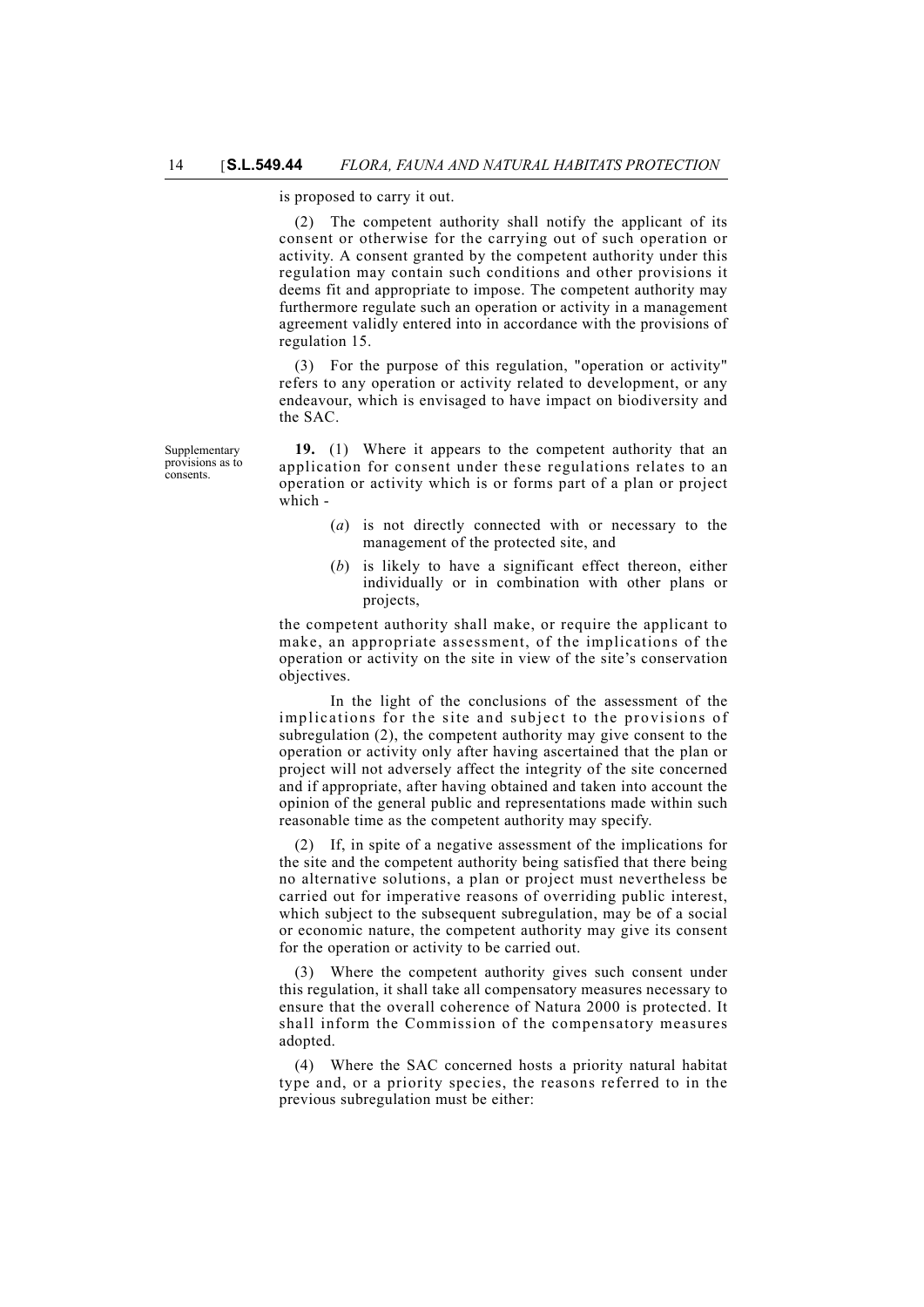- (*a*) reasons relating to human health, public safety or beneficial consequences of primary importance for the environment, or
- (*b*) other reasons which in the opinion of the Commission are imperative reasons of overriding public interest.

**20.** The provisions of regulation 19 shall *mutatis mutandis* apply in the consideration of applications for development permission affecting protected sites and on determining a reconsideration or appeal under the provisions of the Development Planning Act. Similarly an outline development permit shall not be granted unless the competent authority is satisfied (whether by reason of the conditions and limitations to which the outline permission is to be made subject, or otherwise) that no development that is likely to effect the integrity of the protected site in an adverse manner could be carried out under the permission, whether before or after obtaining approval of any reserved matters.

**21.** (1) It shall be a condition of any development consent granted or deemed to be granted by the provisions of the Development Notification Order or by a General Development Order issued by the competent authority, whether made before or after the coming into force of these regulations, that development which -

- (*a*) is likely to have a significant effect on the protected site (either alone or in combination with other plans or projects), and
- (*b*) is not directly connected with or necessary to the management of the site,

shall not commence or continue until the developer has received written notification of the consent of the competent authority under regulation 22.

(2) The provisions of this regulation shall not apply to such sites designated as a SAC of national importance.

**22.** (1) Where it is intended to carry out development in reliance upon the consent granted or deemed to be granted by the provisions of the Development Notification Order or by a General Development Order issued by the competent authority, an application shall be made in writing to the competent authority.

- (2) The application shall:
	- (*a*) give details of the development which is intended to be carried out; and
	- (*b*) be accompanied by any fee required to be paid.

(3) The competent authority shall consider the application in accordance with the provisions of regulation 21.

(4) Where the competent authority considers that it has sufficient information to conclude that the development will, or will not have such an effect, it may proceed to make, or require the applicant to make an appropriate assessment of the implications of

Development Notification Order and General Development Orders approval of competent authority. S.L. 552.08

General development orders. S.L. 552.08

Development permission.

Cap. 552.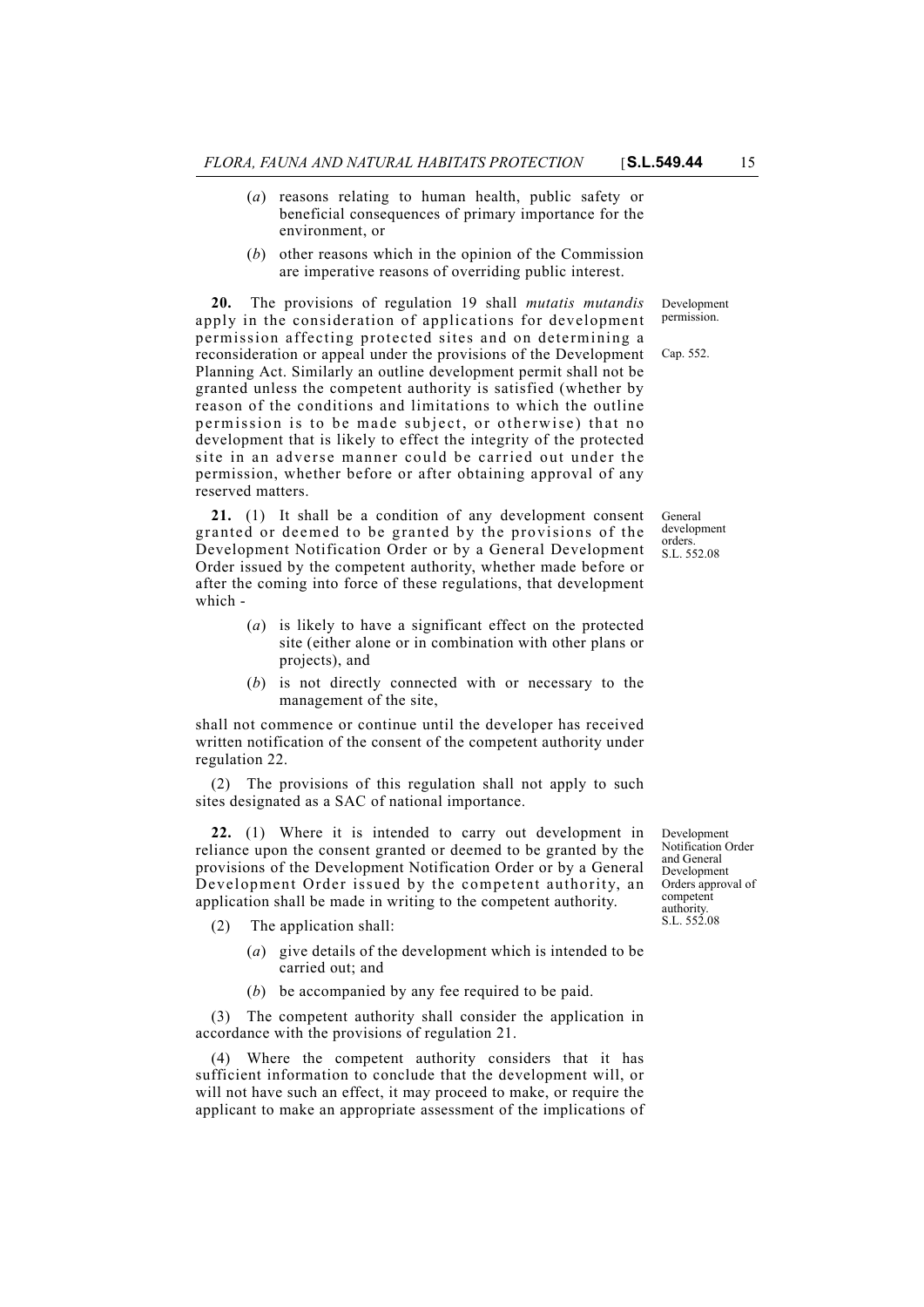the development for the special area of conservation in view of the site's conservation objectives.

If the competent authority considers that it has insufficient information to reach either of these conclusions, it shall notify the applicant in writing indicating in what respects it considers the information insufficient; and the applicant may supply further information with a view to enable the competent authority to reach a decision on the application.

(6) In the light of the conclusions of the assessment referred to in subregulation (4), the competent authority shall approve the development only after having ascertained that it will not adversely affect the integrity of the site.

(7) The provisions of this regulation shall not apply to such sites designated as a SAC of national importance.

Other powers. **23.** (1) The competent authority may, having regard to the provisions of these regulations and other material considerations, by notice served on the owner or occupier of any site, require any existing use or activity or any works to be discontinued or any building, plant, equipment or other thing whatsoever to be removed from any site, or requiring both such discontinuance and removal.

> (2) Where a discontinuance or removal order is made in respect of any activity, works or use, or of a building, plant, equipment or other thing lawfully carried on or in existence on the site mentioned in the notice before the commencement of these regulations, or which was started or came into existence after the commencement of these regulations in accordance with a development permission issued under the Development Planning Act, the competent authority shall be liable to pay compensation for any losses sustained as a result of the notice:

> Provided that any benefits derived from the same notice shall be offset against the losses aforesaid.

#### PART IV

#### PROTECTION OF SPECIES

Protection of flora. **24.** (1) No person shall deliberately pick, collect, cut, uproot, destroy or damage in any way any specimen of species of flora listed in Schedules V (*b*) and VI (*b*).

S.L. 549.38 (2) Without prejudice to the Trade in Species of Fauna and Flora Regulations, no person shall keep, transport, sell or exchange by any method, import or export any specimen of species of flora listed in Schedules V (*b*) and VI (*b*) unless he is in possession of a prior official permit from the competent authority or Director as appropriate.

> (3) The prohibitions referred to in subregulations (1) and (2) shall apply to all stages of the biological cycle of the plants to which this regulation applies.

> **25.** (1) Without prejudice to the related regulations and the Trade in Species of Fauna and Flora Regulations:

Cap. 552.

Protection of fauna. S.L. 549.38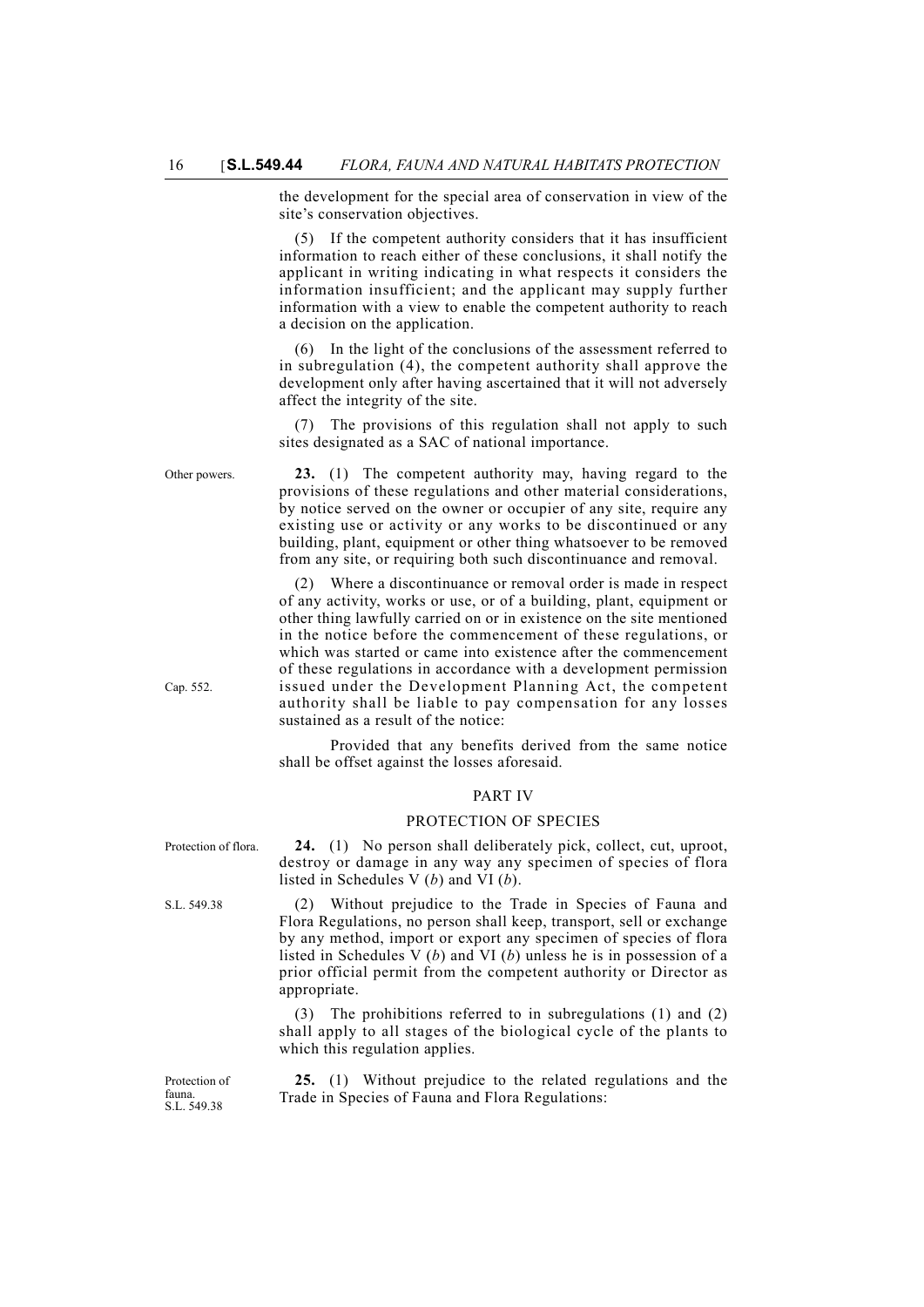- (*a*) no person shall pursue, take or attempt to take, deliberately capture or kill or attempt to kill, deliberately destroy, keep, transport, by any method sell, buy, exchange, offer for sale or for exchange, import or export any specimen of species listed in the Schedules V (*a*) and VI (*a*), except for those taken legally before these regulations came into force, and unless he is in possession of a prior official permit from the competent authority or Director as appropriate;
- (*b*) no person shall deliberately disturb any species listed in Schedules V (*a*) and VI (*a*) particularly during periods of breeding, rearing, hibernation and migration;
- (*c*) the destruction and deterioration of breeding sites or resting places for those animal species listed in Schedules V (*a*) and VI (*a*) is prohibited;
- (*d*) the prohibition referred to in paragraphs (*a*), (*b*) and (*c*) shall apply to all stages of life of the animals to which this regulation applies;
- (*e*) the deliberate destruction or taking off eggs from the wild is also prohibited.

(2) The competent authority shall set up a system to monitor the incidental capture and killing of the animal species listed in Schedules V (*a*) and VI (*a*).

In the light of the information gathered, the competent authority shall carry out further research or conservation measures as required to ensure that incidental capture and killing does not have a significant negative impact on the species concerned.

**26.** (1) All endemic species are protected, except for those species listed in Schedule X.

(2) Without prejudice to regulations 24 and 25, the related regulations and the Trade in Species of Fauna and Flora Regulations, no person shall deliberately pick, collect, cut, uproot, destroy, pursue, take or attempt to take, damage in any way, capture, kill or attempt to kill, keep, transport, by any method sell, buy, exchange, offer for sale or for exchange, import or export any specimen of all endemic species not listed in Schedule X, unless he is in possession of a prior official permit from the competent authority or Director as appropriate.

(3) No person shall deliberately disturb any endemic species, except for those species listed in Schedule X, particularly during periods of reproduction, seeding, fruiting and fruit-shedding, breeding, rearing, hibernation or migration.

(4) The prohibition referred to in subregulations (2) and (3) shall apply to all stages of life and biological cycle of the flora or fauna to which this regulation applies.

**27.** (1) If, in the light of the surveillance provided for in these regulations the competent authority deems it necessary, it shall take

Protection of endemic species.

Related regulations. S. I. 549.38

Control of exploited species.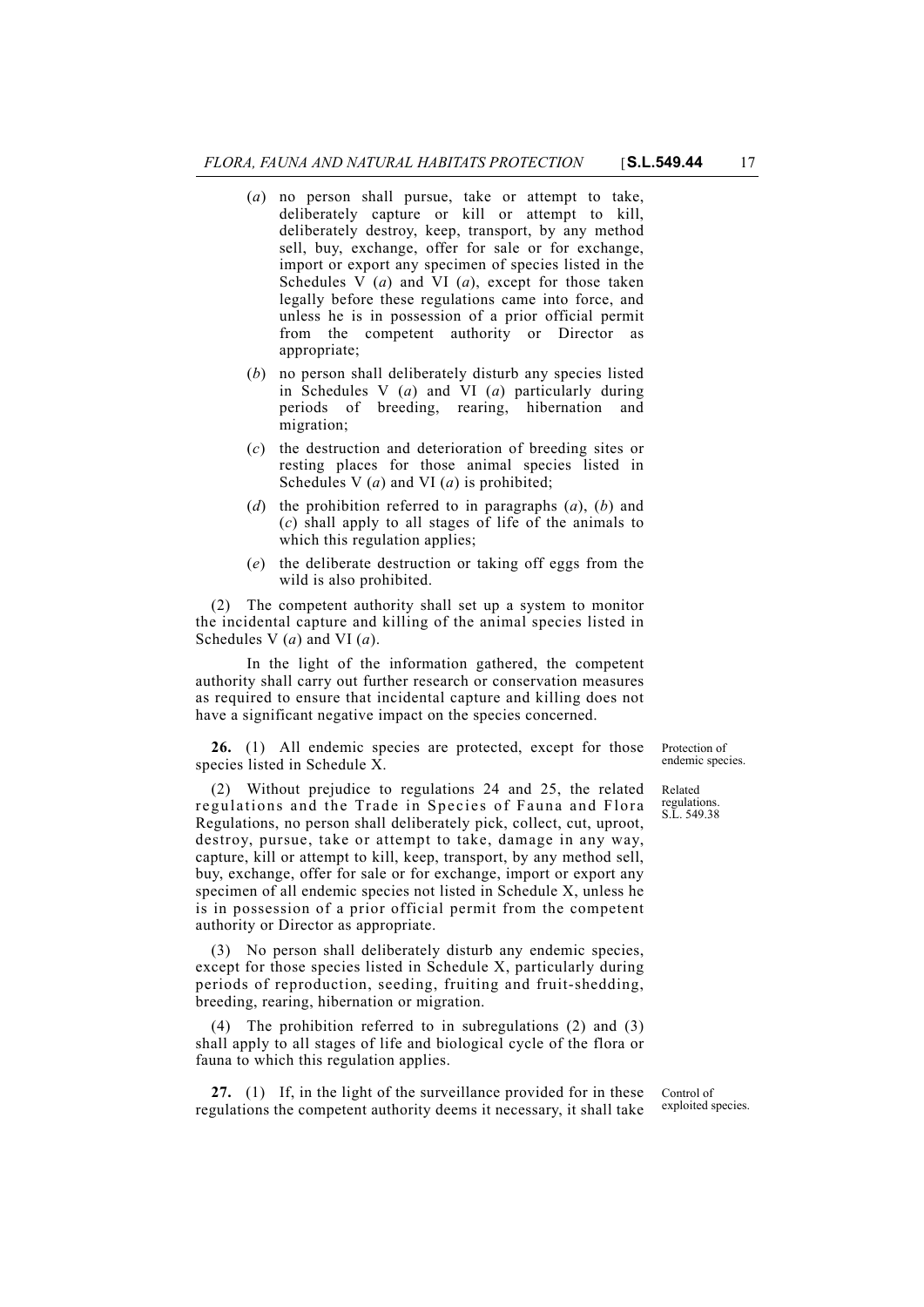any measures to ensure that the taking in the wild of specimen of species of wild fauna and flora listed in Schedules VII and VIII as well as their exploitation is compatible with their being maintained at a favourable conservation status.

- (2) Such measures may also include in particular:
	- (*a*) temporary or local prohibition of the taking of specimen in the wild and exploitation of certain populations;
	- (*b*) regulation of the periods and, or methods of taking specimen;
	- (*c*) application, when specimen are taken, of hunting and fishing rules which take account of the conservation of such populations;
	- (*d*) establishment of a system of licences for taking specimen or of quotas;
	- (*e*) regulation of the purchase, sale, offering for sale, keeping for sale or transport for sale of specimen;
	- (*f*) breeding in captivity of animal species as well as artificial propagation of plant species, under strictly controlled conditions, with a view to reducing the taking of specimen of the wild;
	- (*g*) any other measure deemed necessary by the competent authority; and
	- (*h*) an assessment of the effect of the measures adopted.

#### PART V

# INTRODUCTION AND RE-INTRODUCTION OF SPECIES

**28.** (1) Without prejudice to regulation 6(1) and (2) of the Trade in Species of Fauna and Flora Regulations, the competent authority may prohibit the importation and, or keeping of any species of flora and fauna, if in its opinion, this importation and, or keeping can harm or lead to the endangering of biodiversity of Malta, or for other reasons in the national interest.

S.L. 549.42 (2) Without prejudice to the Conservation of Wild Birds Regulations, the competent authority may take all necessary measures to prevent, control, and monitor the introduction of organisms belonging to alien species with the potential to establish populations into the environment and, or prejudice the local flora and fauna.

> (3) Without prejudice to subregulations (1) and (2), and in order to implement further subregulations (1) and (2), the competent authority shall compile and publish a list of those species that are invasive or deemed to be invasive to Malta.

> (4) No person shall import and, or keep any species in the list mentioned in subregulation (3).

> (5) Without prejudice to regulation 43, no person shall deliberately release or attempt to release, maintain and, or in any way intentionally assist the establishment or potential

Control of alien species. S.L. 549.38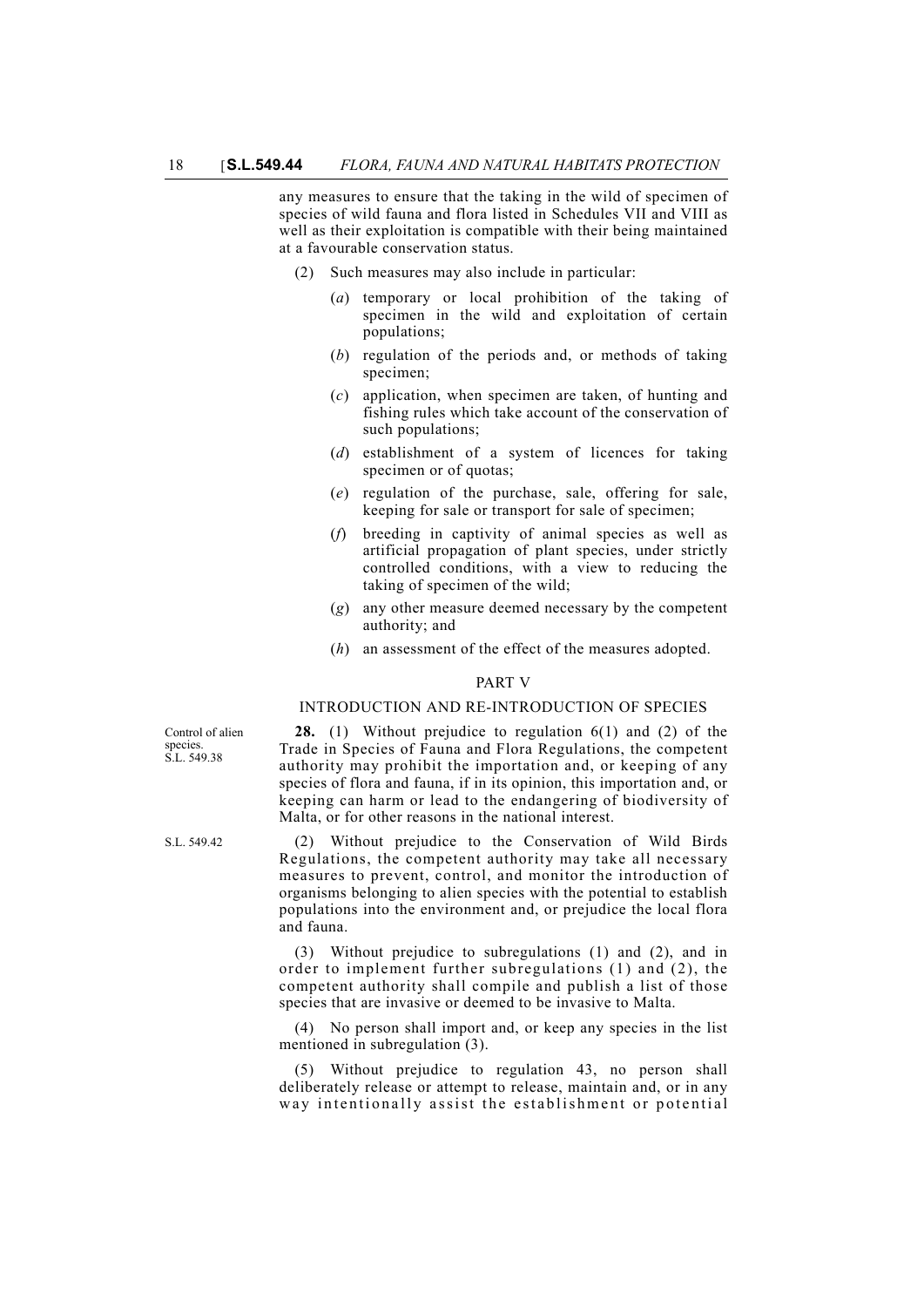establishment, of a species included in the list referred to in subregulation (3), into natural habitats without prior authorisation by the competent authority, or allow the escape of such species into natural habitats as a result of negligence.

(6) The competent authority may develop eradication or control plans and related programmes aimed at monitoring, preventing and controlling the introduction of established alien species, invasive species and those alien species with the potential to establish populations and become invasive into the environment.

(7) The competent authority may issue guidelines on the keeping, monitoring, prevention, control, and eradication measures of established alien species.

**29.** (1) The competent authority shall carry out a study to assess the desirability of re-introducing species in Schedules II and III that are native to Malta, where this might contribute to their conservation.

(2) Prior to re-introducing a species into the natural environment, particularly if it is an endemic species or a species listed in Schedules II, III, V and VI, or any species of bird which does not occur in the wild state in Malta, the competent authority shall commission, or request to be commissioned, a study to establish whether such re-introduction contributes effectively to reestablishing such species at a favourable conservation status.

(3) Such study is to take into account the experience of Agreement States.

(4) The competent authority shall carry out any re-introduction only after proper consultation with public concerned.

**30.** Without prejudice to the provisions of regulation 49, the competent authority shall take all possible measures, where practical, for the return of protected specimen from the person illegally keeping the specimen. All expenses made in connection with the carrying out of such measures should be borne by the person, persons or body found guilty of illegal possession and trade.

#### PART VI

#### CAPTURE AND KILLING METHODS

**31.** (1) The competent authority shall prohibit the use of indiscriminate means and forms of capture capable of causing local disappearance of, or serious disturbance to, populations of mammals and fish listed in Schedule XI.

(2) The use of the means of capture and killing listed in Schedule XII (*a*) is prohibited.

(3) Any form of capture and killing from modes of transport referred to in Schedule XII (*b*) is prohibited.

Re-introduction of species.

Return of protected species.

Prohibited use of means of capture and killing and modes of transport.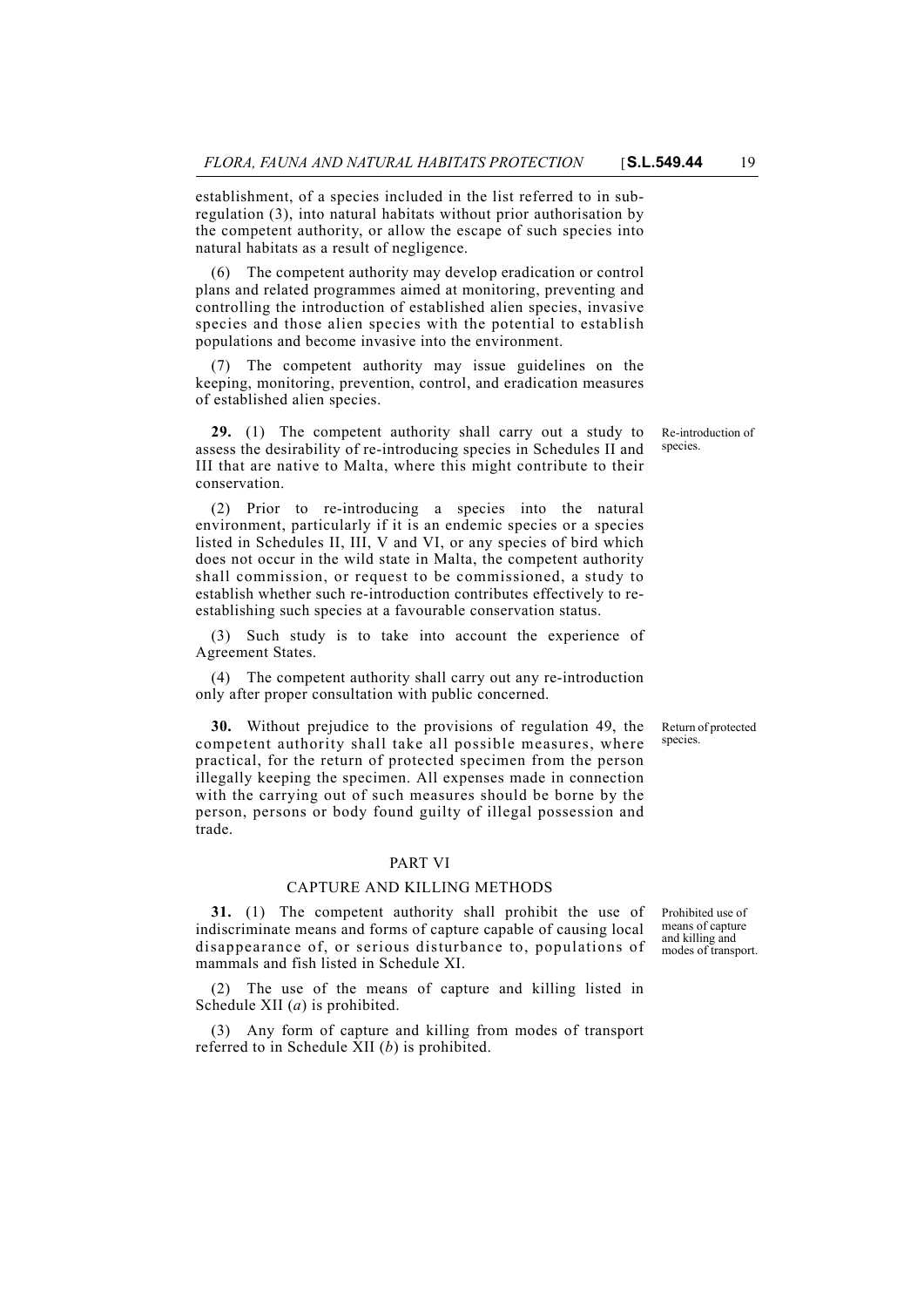## PART VII

#### CONSERVATION AND SUSTAINABLE USE

| Strategy and              | 32.                             |                   | The competent authority shall:                                                                                                                                                                                             |
|---------------------------|---------------------------------|-------------------|----------------------------------------------------------------------------------------------------------------------------------------------------------------------------------------------------------------------------|
| programme<br>development. |                                 | $\left( a\right)$ | develop a national strategy and other relevant policies<br>and plans, action plans and related programmes aimed<br>conservation<br>sustainable<br>for the<br>and<br>use<br>of<br>biodiversity;                             |
| S.L. 549.27               |                                 | ( <i>b</i> )      | adapt existing strategies, plans or programmes to<br>reflect, inter alia, the measures set out in these<br>regulations, the related regulations and the Convention<br>on Biological Diversity (Incorporation) Regulations; |
|                           |                                 | (c)               | as far as possible and as appropriate, integrate the<br>conservation and sustainable use of biodiversity into<br>relevant sectoral or cross-sectoral plans, programmes<br>and policies; and                                |
|                           |                                 | (d)               | promote the integration of conservation policies and<br>sustainable use of biodiversity in plans, programmes<br>and policies prepared by other authorities.                                                                |
| In situ<br>conservation.  | 33.<br>appropriate:             |                   | The competent authority shall, as far as possible and as                                                                                                                                                                   |
|                           |                                 | $\left( a\right)$ | rehabilitate and restore degraded ecosystems and<br>promote the recovery of threatened species, inter alia,<br>through the development and implementation of plans<br>or other management strategies;                      |
|                           |                                 | (b)               | prevent the introduction of, control or eradicate those<br>alien species which threaten ecosystems, habitats or<br>species, in line with the provisions set in these<br>regulations and the related regulations; and       |
|                           |                                 | (c)               | endeavour to provide the conditions needed<br>for<br>compatibility<br>between<br>present<br>the<br>uses<br>and<br>of biological<br>diversity<br>the<br>conservation<br>and<br>sustainable use of its components.           |
| Ex situ<br>conservation.  | 34.<br><i>in situ</i> measures: |                   | The competent authority shall, as far as possible and as<br>appropriate, and predominantly for the purpose of complementing                                                                                                |
|                           |                                 | (a)               | promote measures for the ex situ conservation of<br>components of biological diversity, preferably in the<br>country or island of origin of such components;                                                               |
|                           |                                 | ( <i>b</i> )      | promote the establishment and maintenance<br>οf<br>facilities for ex situ conservation of and research on<br>plants, animals and micro-organisms;                                                                          |
|                           |                                 | (c)               | adopt measures for the recovery and rehabilitation of                                                                                                                                                                      |

- threatened species and for their re-introduction into their original natural habitats under appropriate conditions; and
- (*d*) regulate, manage or liase with managers of biological resource collections for *ex situ* conservation purposes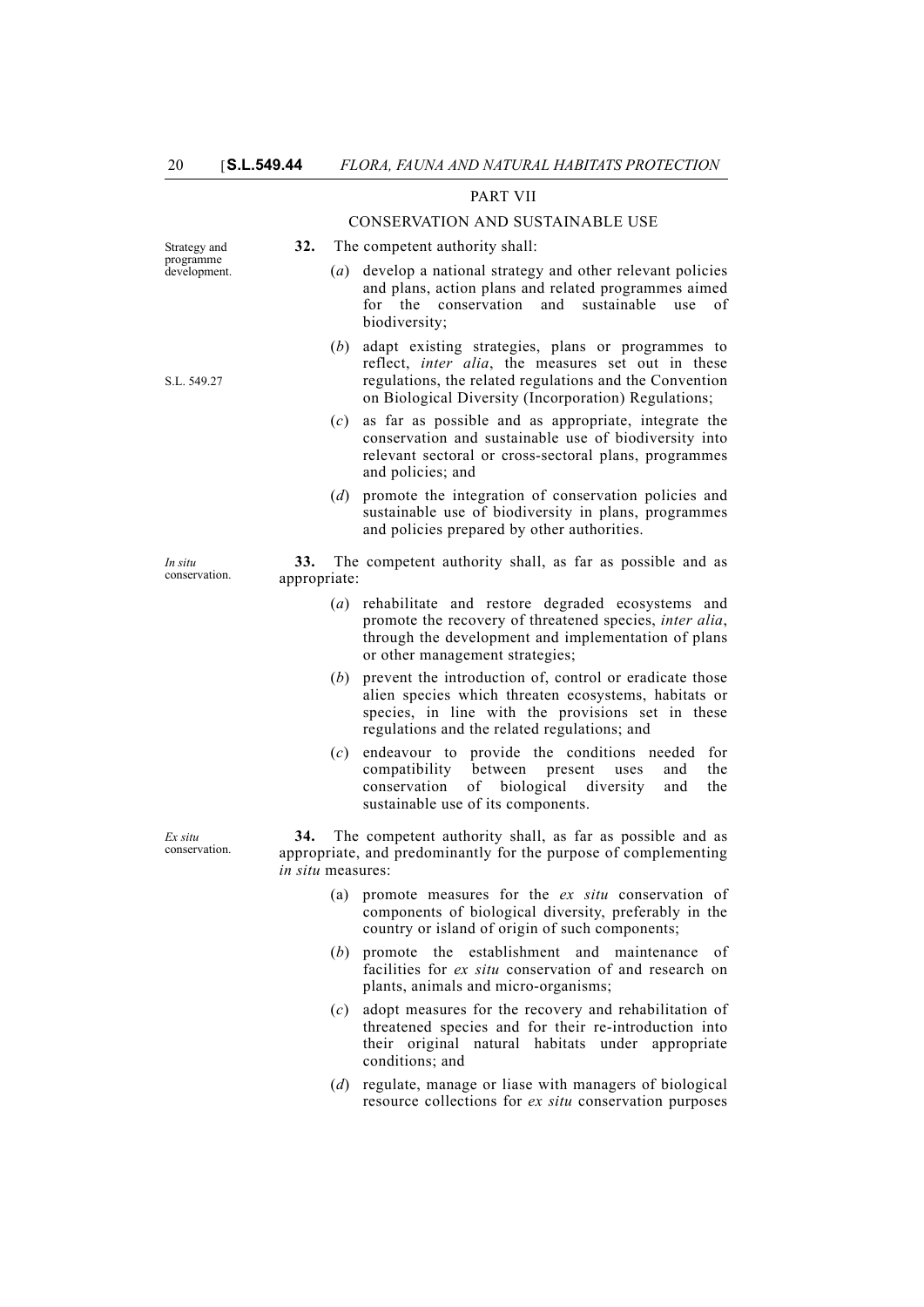so as not to threaten ecosystems and in situ populations of species, except where special temporary *ex situ* measures are required under paragraph (*c*).

**35.** The competent authority shall, as far as possible and as appropriate:

- (*a*) take measures to integrate consideration of the conservation and sustainable use of biological resources into national decision-making;
- (*b*) adopt codes of practice, guidelines or measures relating to the use of biological resources so as to avoid or minimise adverse impacts on biodiversity;
- (*c*) protect and encourage customary use of biological resources in accordance with traditional cultural practices that are compatible with conservation or sustainable use requirements;
- (*d*) support local populations to develop and implement remedial actions in degraded areas where biological diversity has been reduced; and
- (*e*) encourage co-operation between governmental authorities and private sector in developing methods for sustainable use of biological resources.

#### PART VIII

## ACCESS TO GENETIC RESOURCES

**36.** (1) Without prejudice to the Trade in Species of Fauna and Flora Regulations, and the Access to Genetic Resources and the Fair and Equitable Sharing of Benefits arising from their Utilisation Regulations and the related regulations, access to wild fauna and flora to countries other than Malta shall be subject to prior informed consent of the competent authority, provided that wild birds and pathogens are excluded from this provision.

(2) Access, where granted, shall be on mutually agreed terms and subject to the provisions of the Access to Genetic Resources and the Fair and Equitable Sharing of Benefits arising from their Utilisation Regulations.

**37.** For the purpose of these regulations, the genetic resources being provided by Malta are only those genetic resources for which Malta is the country of origin or that Malta is a country providing genetic resources, having acquired such genetic resources in accordance with the provisions of the United Nations Convention on Biological Diversity, done at Rio de Janeiro on the fifth day of June 1992.

## PART IX

#### SURVEILLANCE AND MONITORING

**38.** The competent authority shall, as far as possible and as appropriate, in particular for the purposes of these regulations and

*Substituted by: L.N. 379 of 2016.*

Access to genetic resources. *Substituted by: L.N. 379 of 2016.* S.L. 549.38 S.L. 549.111

S.L. 549.111

Nature of genetic resources. *Substituted by: L.N. 379 of 2016.*

**Identification** surveillance and monitoring.

Sustainable use of components of biological diversity.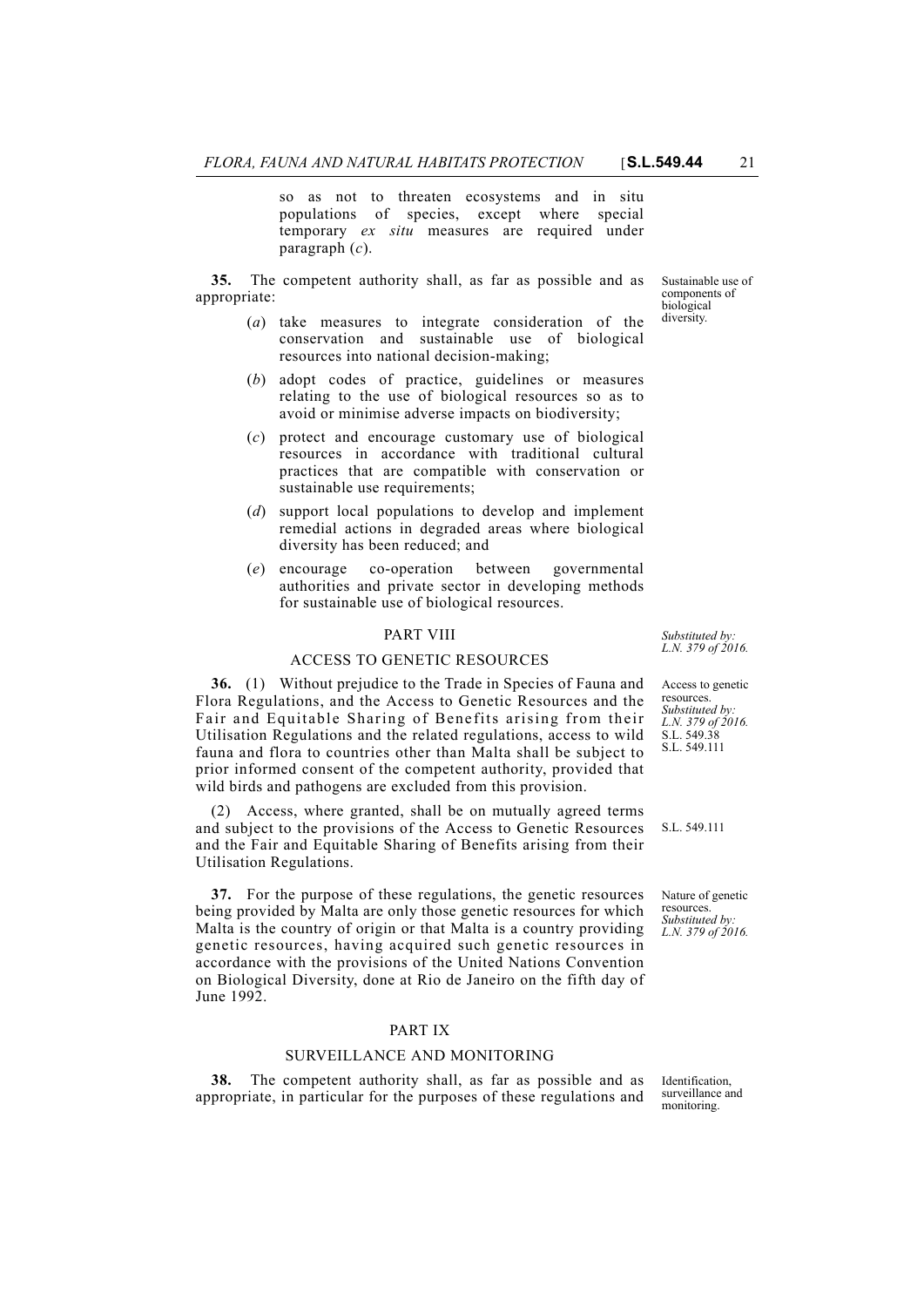the related regulations:

- (*a*) undertake surveillance and monitoring of biodiversity and the conservation status of the natural habitats and species, with particular regard to priority natural habitat types and priority species;
- (*b*) identify components of biodiversity important for its conservation and sustainable use having regard to the indicative list of categories set down in Schedule IX;
- (*c*) monitor the components of biodiversity identified pursuant to paragraph (*b*), paying particular attention to those requiring urgent conservation measures and those which offer the greatest potential for sustainable use;
- (*d*) identify processes and categories of activities which have or are likely to have significant adverse impacts on the conservation and sustainable use of biological diversity, and monitor their effects;
- (*e*) assess the status, dynamics and seasonal movements of the populations of the protected species concerned; and
- (*f*) maintain and organise, by any mechanism, data derived from identification and monitoring activities pursuant to paragraphs (*a*), (*b*), (*c*) and (*d*).

**39.** (1) The competent authority shall set up national inventories aimed for the conservation and sustainable use of biodiversity, in order to maintain and organise data resulting from the application of these regulations and the related regulations.

(2) As far as practically possible, these inventories shall be digitised and made freely available to the public, subject to the provisions of the Freedom of Access to Information on the Environment Regulations.

#### PART X

## COMMUNICATIONS AND RESEARCH

**40.** (1) The competent authority shall promote education and general information on the need to protect species of wild fauna and flora and to conserve their habitats and natural habitats.

(2) In this respect, the competent authority, shall promote and encourage:

- (*a*) appropriate publicity to the establishment of protected sites, their boundaries, applicable regulations, and to protected species and their habitats;
- (*b*) the understanding of the importance of, and the measures required for, the conservation, protection and management of biodiversity;
- (*c*) the inclusion of biodiversity protection and management, the interest and value of protected sites and protected species, the scientific knowledge which

National database on biodiversity.

S.L. 549.39

Communications, education, public awareness.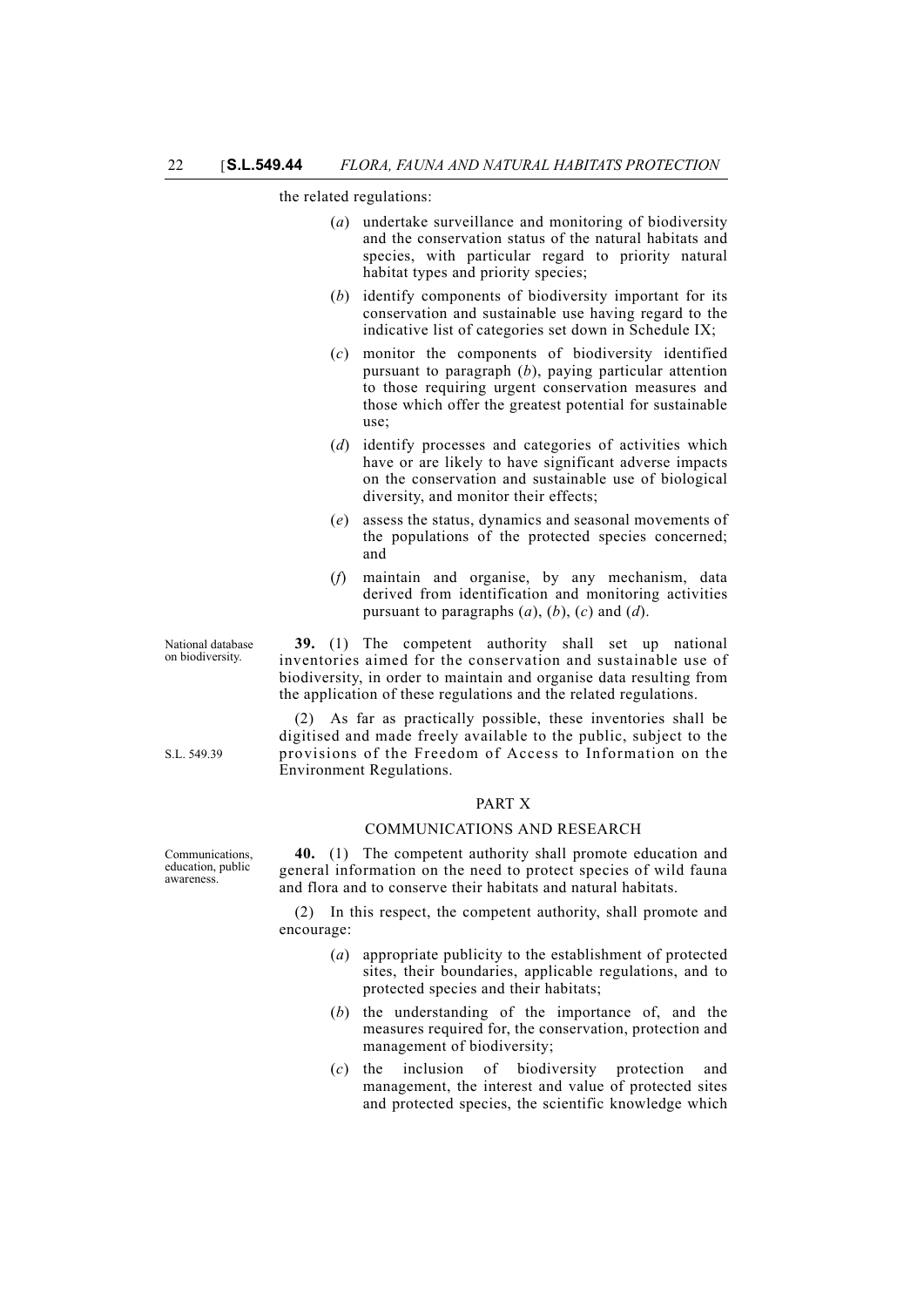may be gained from the point of view of nature conservation, and other relevant points of view in appropriate education programmes;

- by the Freedom of Access to Information on the S.L. 549.39 (*d*) the dissemination of information on biodiversity protection held by the competent authority, and that this is made available according to the provisions set Environment Regulations;
- (*e*) public participation in measures that are necessary for the protection of the areas and species concerned; and
- (*f*) co-operation, as appropriate, with national bodies and entities, Agreement States and international organisations in developing educational and public awareness programmes, with respect to conservation and sustainable use of biological diversity.

**41.** (1) The competent authority shall promote national and international research and scientific co-operation in the field of conservation and sustainable use of biological diversity, where necessary, through the appropriate national and international institutions.

(2) The necessary research and scientific work with regards to the objectives and obligations of these regulations and the related regulations shall be encouraged. Particular attention is to be given to scientific work necessary for the implementation of regulations 5 to 29, taking into account transboundary co-operative research between countries.

**42.** The competent authority shall establish a clearing-house mechanism to promote and facilitate communication, education and public awareness, as well as technical and scientific research and co-operation, in line with provisions of these regulations, the related regulations, the Freedom of Access to Information on the Environment Regulations, and the Convention on Biological Diversity (Incorporation) Regulations.

## PART XI

## PERMITTING AND PENALTIES

**43.** The competent authority may issue a permit prior to: Permits.

- (*a*) the taking and, or keeping of any specimen,
- (*b*) the introduction and, or re-introduction of species,
- (*c*) the import and, or export of any specimen or species,
- (*d*) *bona fide* scientific studies,
- (*e*) *bona fide* educational studies, and
- (*f*) without prejudice to the provisions of Part III of these regulations, on any operation or activity regulated through these regulations:

Provided that the competent authority shall not issue such a permit if such activities threaten any specimen, protected site, sites or species of national importance

Research and scientific cooperation.

Establishment of a clearing-house mechanism.

S.L. 549.39 S.L. 549.27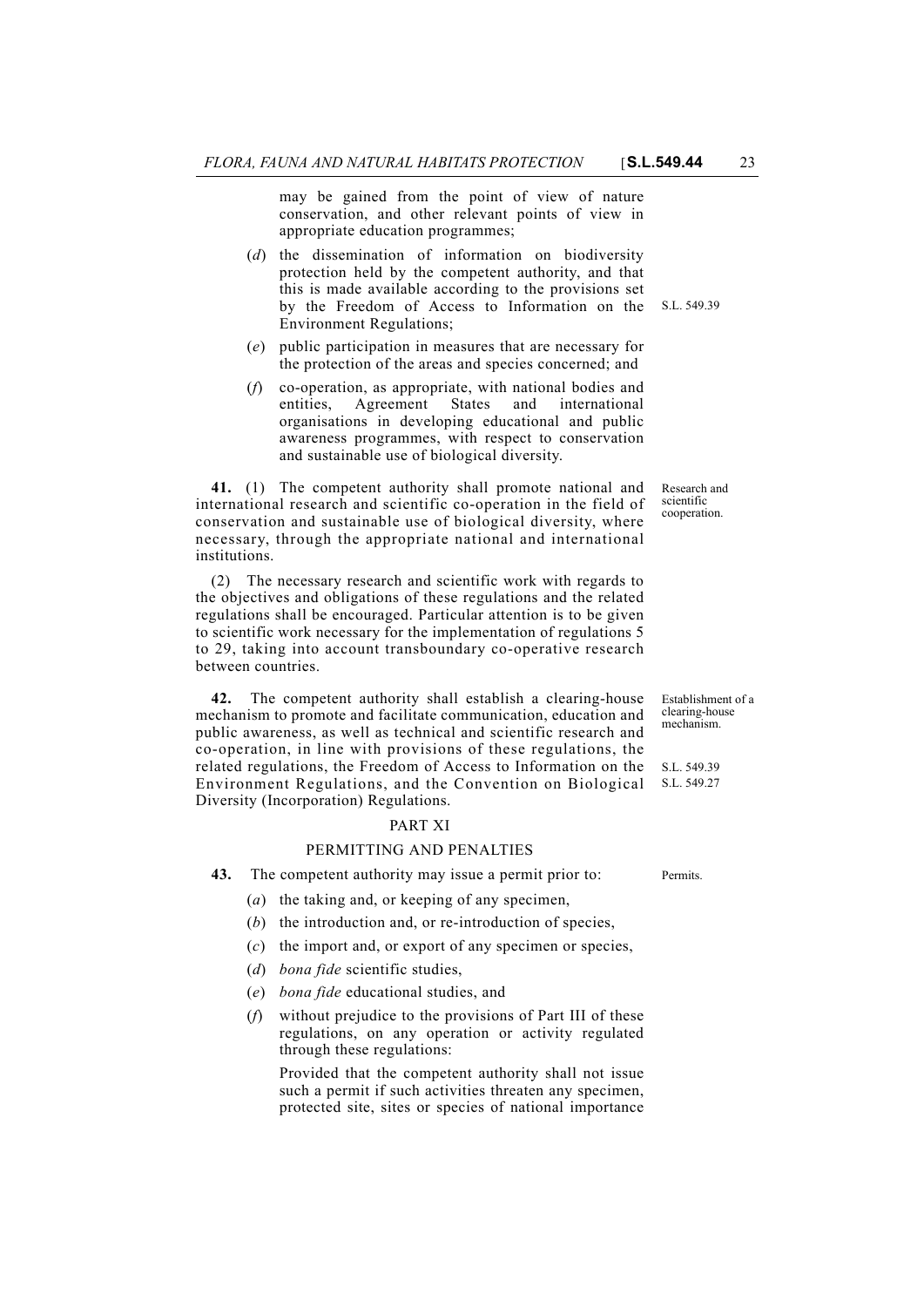and of international importance or the biodiversity of Malta.

Derogations. **44.** Further to regulation 43, provided that where there is no satisfactory alternative and a derogation to these regulations is not detrimental to the maintenance of the populations of the species concerned at a favourable conservation status in their natural range, the competent authority may derogate from the provisions of Part VI of these regulations, and, or Part IV of these regulations for the species listed in Schedules V and VII only, through a permit, and:

- (*a*) in the interest of protecting wild fauna and flora and conserving natural habitats;
- (*b*) to prevent serious damage, in particular to crops, livestock, forests, fisheries and water and other types of property;
- (*c*) in the interests of public health and public safety, or for other imperative reasons of overriding public interest, including those of a social or economic nature and beneficial consequences of primary importance for the environment; or
- (*d*) for the purpose of research and education, of repopulating and re-introducing these species and for the breeding operations necessary for these purposes, including the artificial propagation of plants; or
- (*e*) to allow, under strictly supervised conditions, on a selective basis and to a limited extent, the taking or keeping of certain specimens of the species listed in Schedules IV (*a*) and V (*a*) in limited numbers specified by the competent authority.

**45.** (1) The person requesting a permit for activities referred to in regulations 43 and 44, hereinafter referred to as the applicant, shall submit in writing an application to the competent authority prior to carrying out such activities.

(2) In order to enable the competent authority to assess a request for permission, the application:

- (*a*) shall be accompanied by the relevant documents and any other requisite information as specified and required by the competent authority;
- (*b*) shall indicate whether the application corresponds under any one of the following criteria:
	- are already proposed in an application for a permit, clearance or licence made under the Environment Protection Act or the Development Planning Act, which is still being processed, amended, reconsidered or appealed in accordance with any of the aforementioned Acts:
	- would prejudice the merits of such processing, reconsideration or appeal;

Application criteria.

Cap. 549 Cap. 552.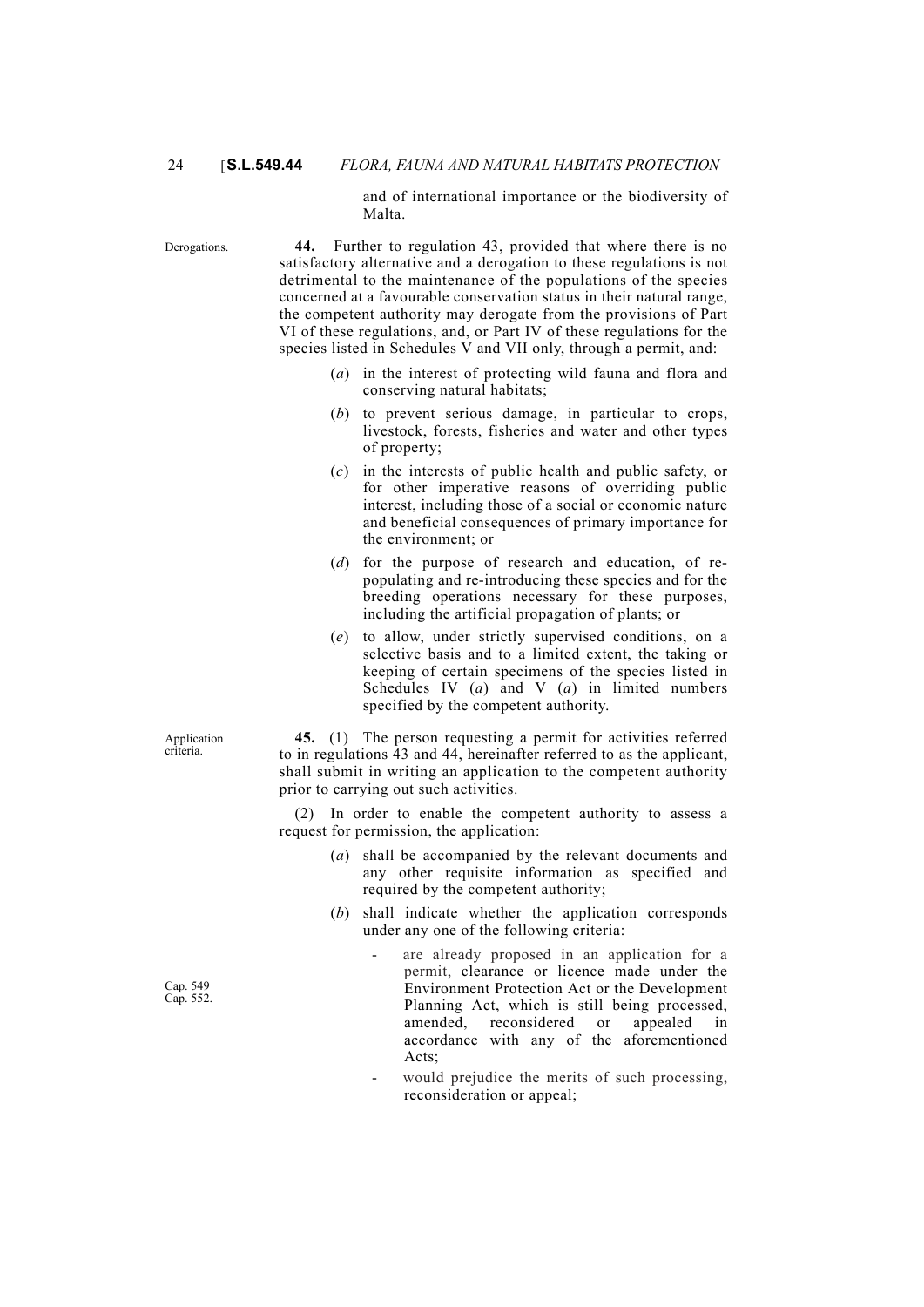- would prejudice the merits of a request for any clearance or licence required by the aforementioned Acts, or would prejudice the merits of an appeal from a decision thereon;
- are counter to the provisions of regulation 44;
- would prejudice any enforcement case, court case or other cases currently *sub judice*.

**46.** (1) The competent authority may amend, suspend or revoke any permit and, or other such authorisation instruments for activities that are consistent with these regulations.

(2) Whenever the competent authority issues a permit, it may impose such conditions, as it may deem fit and appropriate.

(3) Whenever the competent authority refuses such permission, it shall inform the applicant the reasons for such refusal.

(4) Without prejudice to any other obligations and conditions laid down by the competent authority, a permit holder is obliged to submit within a month from the expiry of the permit or at the end of the calendar year, whichever is the earliest:

- (*a*) a detailed report of the activities undertaken;
- (*b*) the aim and what field of work or activity was carried out;
- (*c*) the methodology employed;
- (*d*) the outcome and results achieved in connection with the permit.

(5) A copy of any published results and other publications relevant to this permit shall reach the competent authority within three months from the date of publication.

(6) The period of validity of such permit shall also be established at the discretion of the competent authority, provided that the validity of the permit does not exceed one calendar year.

(7) The competent authority shall not issue or renew any permit if the applicant in question has not fulfilled or honoured any of the conditions or obligations arising from any other permit issued by the competent authority under these regulations and, or the related regulations.

(8) The Director may, on behalf of the competent authority, in cases of emergency or grave danger, issue a temporary permit for any of the activities mentioned in regulations 43 and 44, and in so doing he may issue any such directives he may deem fit.

**47.** Details of persons, public entities and other institutions Public register. having been granted a permit in connection with these regulations together with the details of conditions imposed in such permissions shall be maintained in a register available for public inspection or maintained in electronic form.

**48.** (1) Where its disclosure affects one or more of the items mentioned in the Freedom of Access to Information on the Environment Regulations, the applicant may indicate the

Confidential information. S.L. 549.39

Supplementary provisions.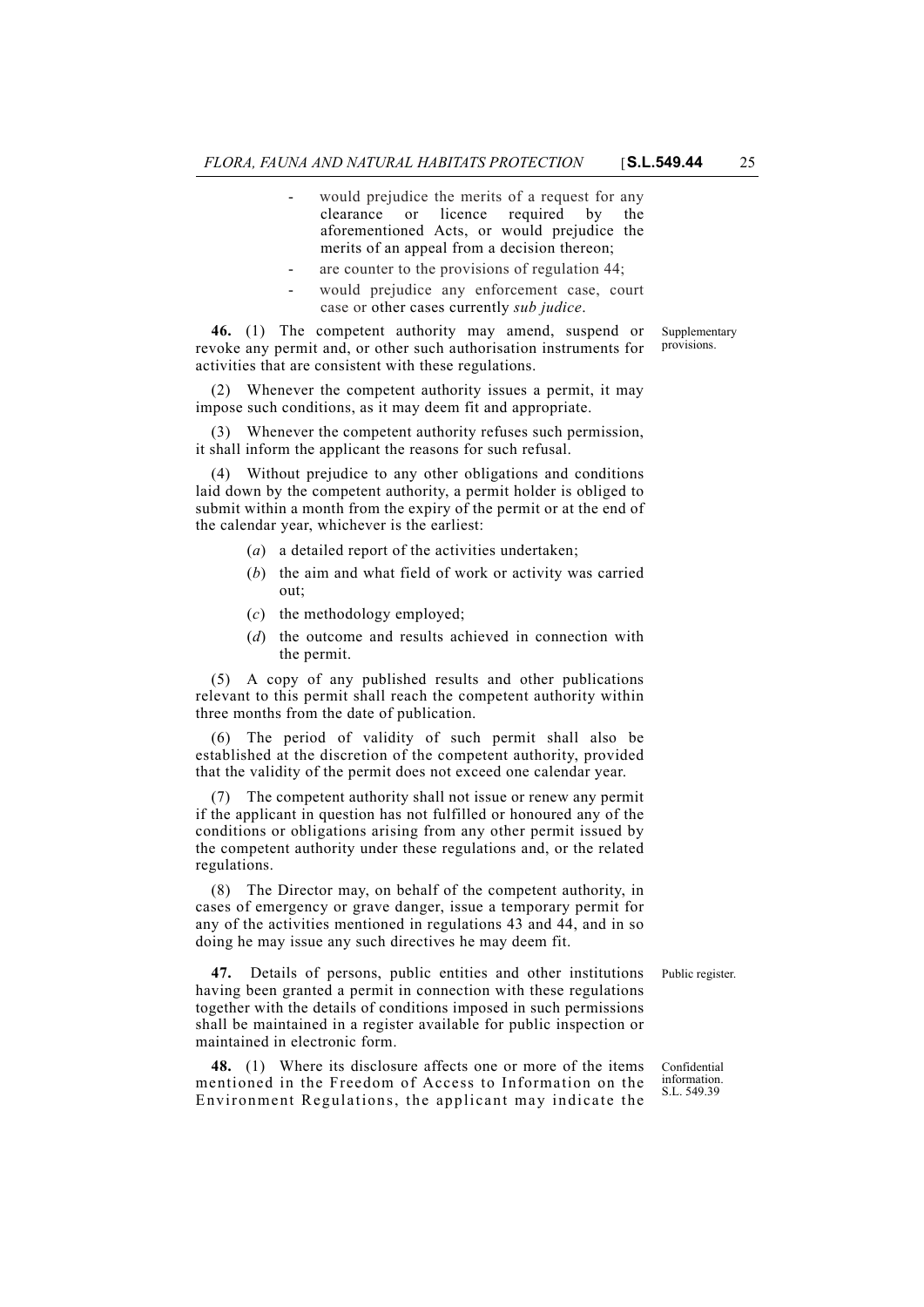information in the permit application submitted pursuant to these regulations that should be treated as confidential. Verifiable justification must be given in such cases.

(2) The competent authority shall decide, after consultation with the applicant, which information shall be kept confidential and shall inform the applicant of its decision.

(3) In no case may the following information be kept confidential:

- (*a*) the name and address of the applicant,
- (*b*) the institution, if any, requiring the permit,
- (*c*) the species, biotope, natural habitat, site, area or SAC involved,
- (*d*) the aim and purpose of the application,
- (*e*) the benefits arising from the permit,
- (*f*) the possible impacts on local biodiversity, including the species, biotope, natural habitat, or area involved,
- (*g*) the evaluation of foreseeable effects, in particular any harmful effects on the environment.

(4) The competent authority shall not divulge to third parties any information decided to be confidential according to subregulation (2), and shall protect intellectual property rights relating to the data received.

(5) If, for whatever reasons, the applicant withdraws the application, the competent authority must respect the confidentiality of the information supplied.

Offences and penalties. *Amended by: L.N. 426 of 2007.*

- **49.** (1) Any person
	- (*a*) who fails to observe the provisions of these regulations or of any other lawful order given by virtue of any provision of these regulations, or
	- (*b*) who infringes any restriction, prohibition or need imposed by these regulations or by virtue thereof, or
	- (*c*) who fails to observe any condition of a permit or consent granted under the provisions of these regulations, or
	- (*d*) who acts in contravention of any provision of these regulations, or
	- (*e*) who makes a statement or presents information or documentation, which such person knows to be false for the purpose of obtaining the approval of a permit or derogation in line with Part III, Part VI and, or regulation 43, or
	- (*f*) who conspires or attempts to conspire, aids or attempts to aid, abets or attempts to abet, counsels or attempts to counsel, procures or attempts to procure any other person to contravene the provisions of these regulations, or to fail from complying with any one of these provisions, including any lawful order given by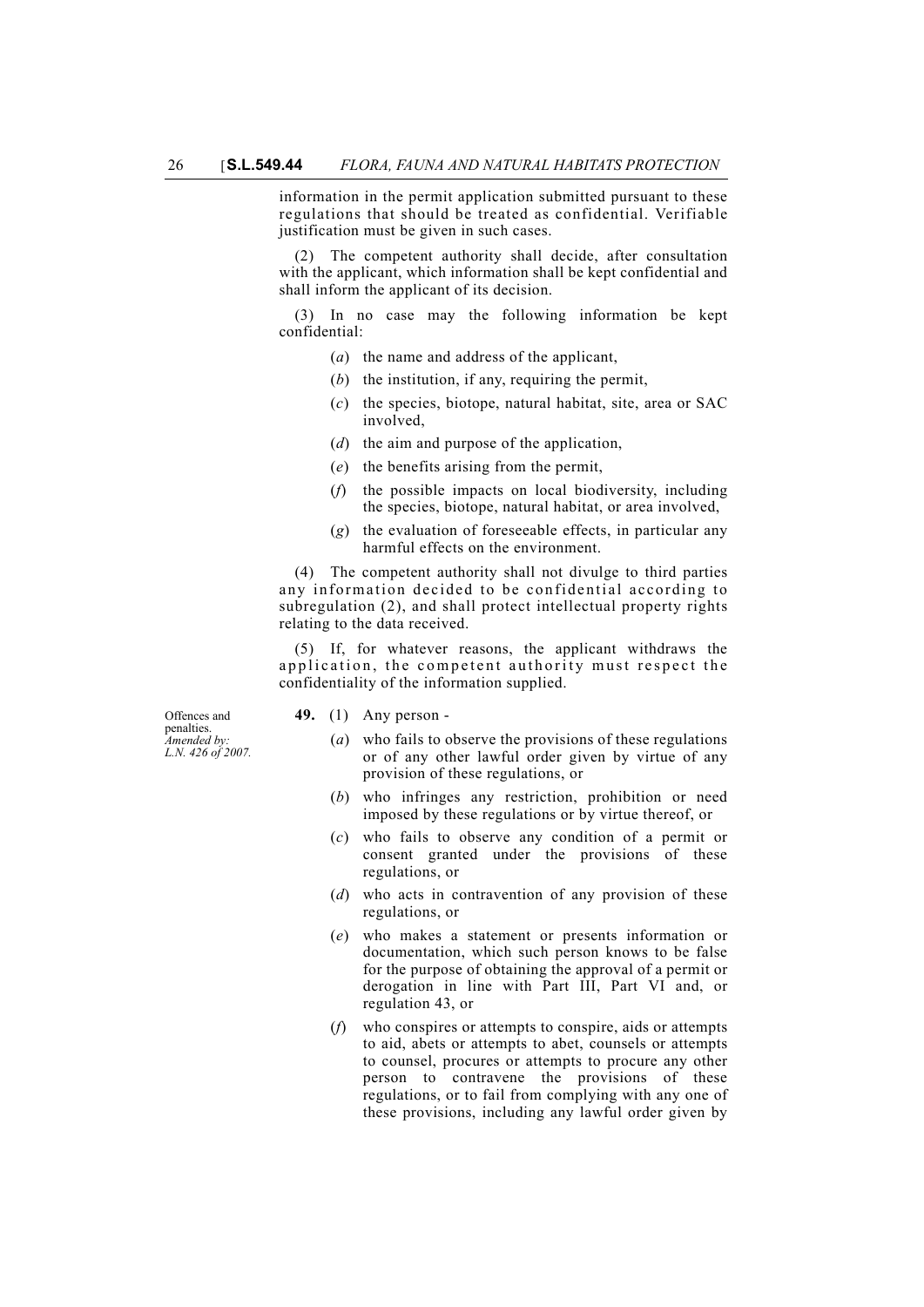virtue of any provision of these regulations, or to infringe any restriction, prohibition or need imposed by these regulations or by virtue thereof,

shall be guilty of an offence against these regulations.

(2) Any person who commits, or attempts to commit an offence against regulations 24, 25, 26, 28 and 29 of these regulations shall, on conviction, be liable:

- (*a*) in the case of a first offence, a fine (*multa*) of not less than four hundred and sixty-five euro and eighty-seven cents ( $\epsilon$ 465.87) for each specimen, but not exceeding two thousand and three hundred and twenty-nine euro and thirty-seven cents ( $\epsilon$ 2,329.37) for each specimen;
- (*b*) in the case of a second or subsequent offence, a fine (*multa*) of not less than one thousand and one hundred and sixty-four euro and sixty-nine cents  $(61, 164.69)$ for each specimen, but not exceeding four thousand and six hundred and fifty-eight euro and seventy-five cents ( $E$ 4,658.75) for each specimen, or imprisonment for a period not exceeding two years, or both such fine and imprisonment:

Provided that any such fines do not together exceed the limits imposed by the Act.

(3) Any person who commits or attempts to commit an offence against regulations 19, 36, 43 and 48(3) shall, on conviction, be liable:

- (*a*) in the case of a first offence, a fine (*multa*) of not less than two thousand and three hundred and twenty-nine euro and thirty-seven cents  $(E2, 329.37)$  but not exceeding twenty-three thousand and two hundred and ninety-three euro and seventy-three cents (€23,293.73);
- (*b*) in the case of a second or subsequent offence, a fine (*multa*) of not less than four thousand and six hundred and fifty-eight euro and seventy-five cents  $(64,658.75)$ , but not exceeding forty-six thousand and five hundred and eighty-seven euro and forty-seven cents ( $\epsilon$ 46,587.47), or imprisonment for a period not exceeding two years, or both such fine and imprisonment.

(4) Any person who commits or attempts to commit an offence against regulation 14, shall on conviction be liable to a fine (*multa*) of not less than two thousand and three hundred and twenty-nine euro and thirty-seven cents ( $E2,329.37$ ) and not exceeding fiftyeight thousand and two hundred and thirty-four euro and thirtythree cents ( $\epsilon$ 58,234.33), and if the offender persists in the offence for more than three months, also to imprisonment for a term of not less than three months and not exceeding two years, provided that the minimum fine (*multa*) to which an offender is liable shall not be less than the value of any work carried out without permit or in violations of any conditions to which such permit was subject.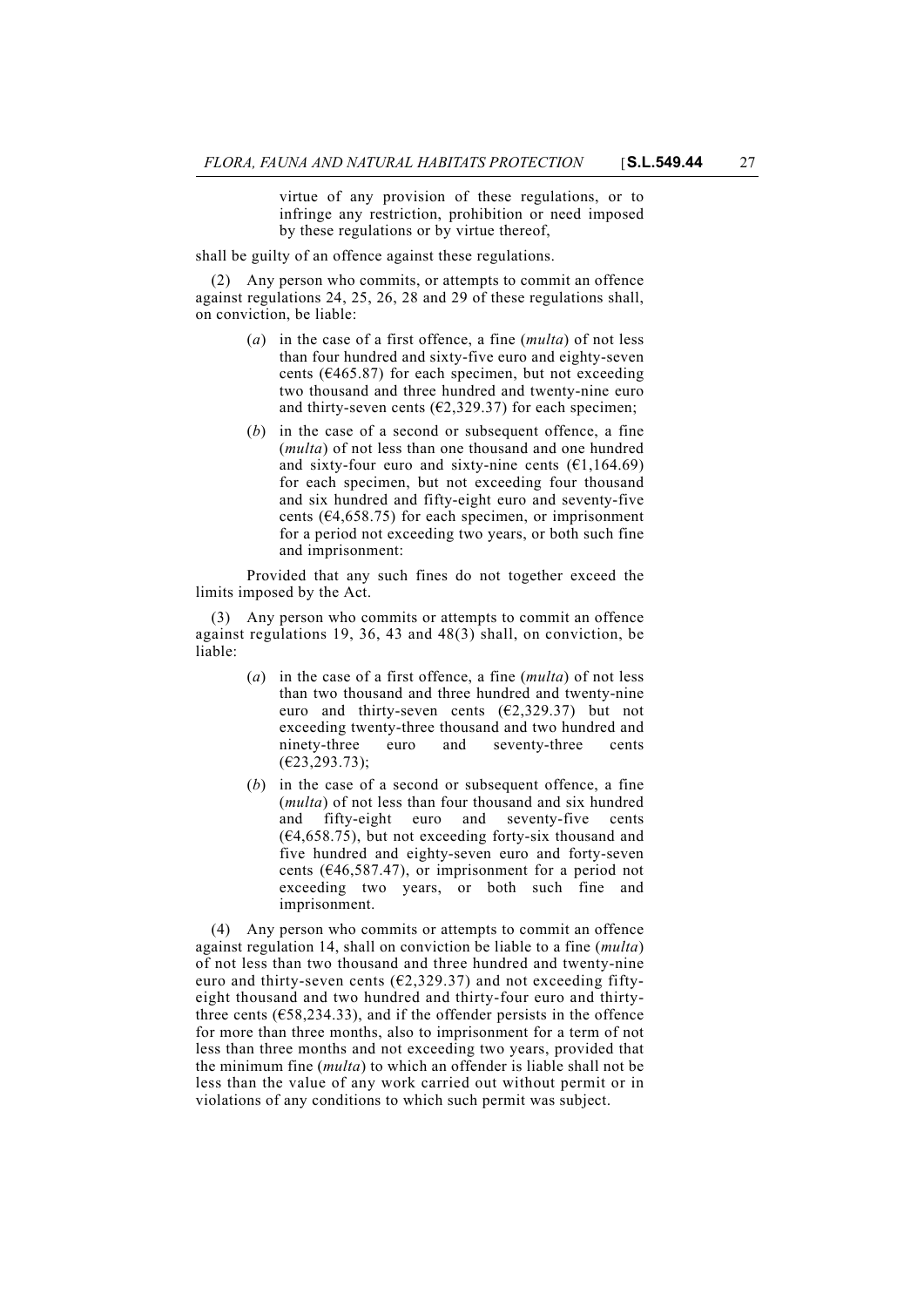(5) The Court shall order the offender to remove the causes of the offence and to undo anything which was done without a permit within a time sufficient for the purpose, but in any case not exceeding three months from the date of judgement, to be fixed by the Court; and, if the offender fails to comply with any such order within the time so fixed, he shall be liable to a fine (*multa*) of not less than fifty-eight euro and twenty-three cents  $(658.23)$  and not more than one hundred and sixteen euro and forty-seven cents  $(6116.47)$ , as the Court may fix, for every day that the default continues after the expiration of the said time.

(6) Any person who has been found guilty of committing an offence against these regulations shall also pay for the expenses incurred for the keeping and transport of specimen, for remedying the damage caused by the said infringement, and for any other expense incurred or mitigation measures required to remedy such doings, damage and infringement.

Cap. 9. (7) The provisions of article 23 and 30(1) of the Criminal Code shall, *mutatis mutandis*, apply to proceedings in respect of offences against these regulations, so however that the disqualification from holding or obtaining a licence, permit or authority shall in no case be for less than one year.

> (8) Notwithstanding the provisions of article 370 of the Criminal Code, proceedings for an offence against these regulations shall be taken before the Court of Magistrates (Malta) or the Court of Magistrates (Gozo), as the case may be, and shall be in accordance with the provisions of the Criminal Code regulating the procedure before the said courts as courts of criminal judicature.

Cap. 9. (9) Notwithstanding the provisions of the Criminal Code, the Attorney General shall always have a right of appeal to the Court of Criminal Appeal from any judgement given by the Court of Magistrates (Malta) or the Court of Magistrates (Gozo), in respect of proceedings for any offence against these regulations.

# PART XII

#### OTHER PROVISIONS

**50.** The provisions of these regulations shall not apply in cases of defence and national security, public safety and health, salvage operations and the investigation of offences.

Cap. 9.

Non-applicability of these regulations.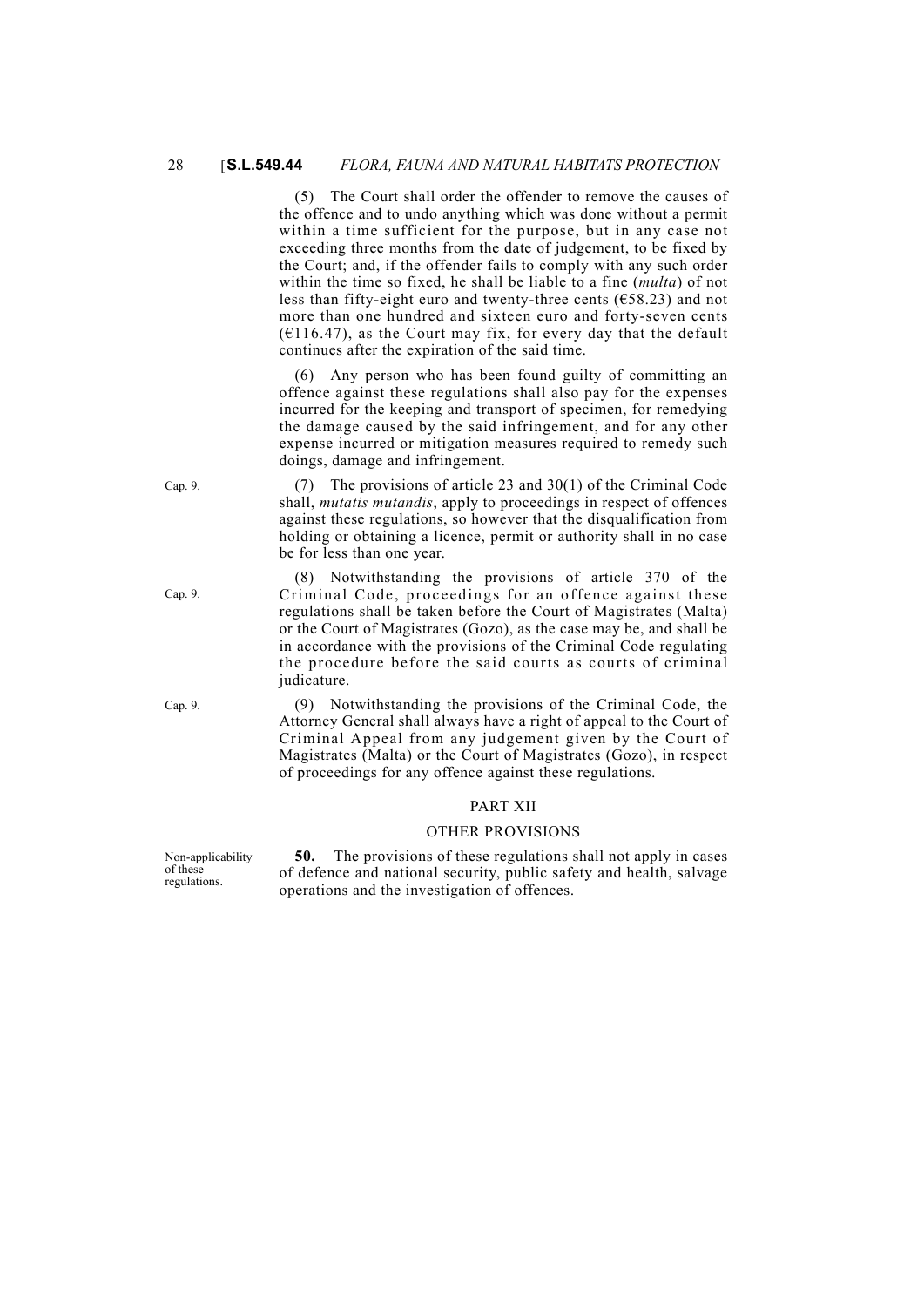#### SCHEDULE I *Substituted by:*

# *L.N. 162 of 2009; L.N. 322 of 2013.*

#### **NATURAL HABITAT TYPES WHOSE CONSERVATION REQUIRES THE DESIGNATION OF SPECIAL AREAS OF CONSERVATION**

#### **Interpretation**

Guidance on the interpretation of habitat types is given in the latest updated version of the 'Interpretation Manual of European Union Habitats' as approved by the committee set up under Article 20 of Directive 92/43/EEC ('Habitats Committee) and published by the European Commission.

The code corresponds to the NATURA 2000 code.

The sign "\*" indicates priority habitat types.

#### *1. COASTAL AND HALOPHYTIC HABITATS*

## 11. **Open sea and tidal areas**

- 1110 Sandbanks which are slightly covered by sea water all the time
- 1120 \**Posidonia* beds (*Posidonion oceanicae*)
- 1130 Estuaries
- 1140 Mudflats and sandflats not covered by seawater at lowtide
- 1150 \*Coastal lagoons
- 1160 Large shallow inlets and bays
- 1170 Reefs
- 1180 Submarine structures made by leaking gases

# 12. **Seacliffs and shingle or stony beaches**

- 1210 Annual vegetation of drift lines
- 1220 Perennial vegetation of stony banks
- 1230 Vegetated seacliffs of the Atlantic and Baltic Coasts
- 1240 Vegetated seacliffs of the Mediterranean coasts with endemic *Limonium* spp.
- 1250 Vegetated seacliffs with endemic flora of the Macaronesian coasts

#### 13. **Atlantic and continental salt marshes and salt meadows**

- 1310 *Salicornia* and other annuals colonizing mud and sand
- 1320 *Spartina* swards (*Spartinion maritimae*)
- 1330 Atlantic salt meadows (*Glauco-Puccinellietalia maritimae*)
- 1340\* Inland salt meadows

## 14. **Mediterranean and thermo-Atlantic salt marshes and salt meadows**

- 1410 Mediterranean salt meadows (*Juncetalia maritimi*)
- 1420 Mediterranean and thermo-Atlantic halophilous scrubs (*Sarcocornetea fruticosi*)
- 1430 Halo-nitrophilous scrubs (*Pegano-Salsoletea*)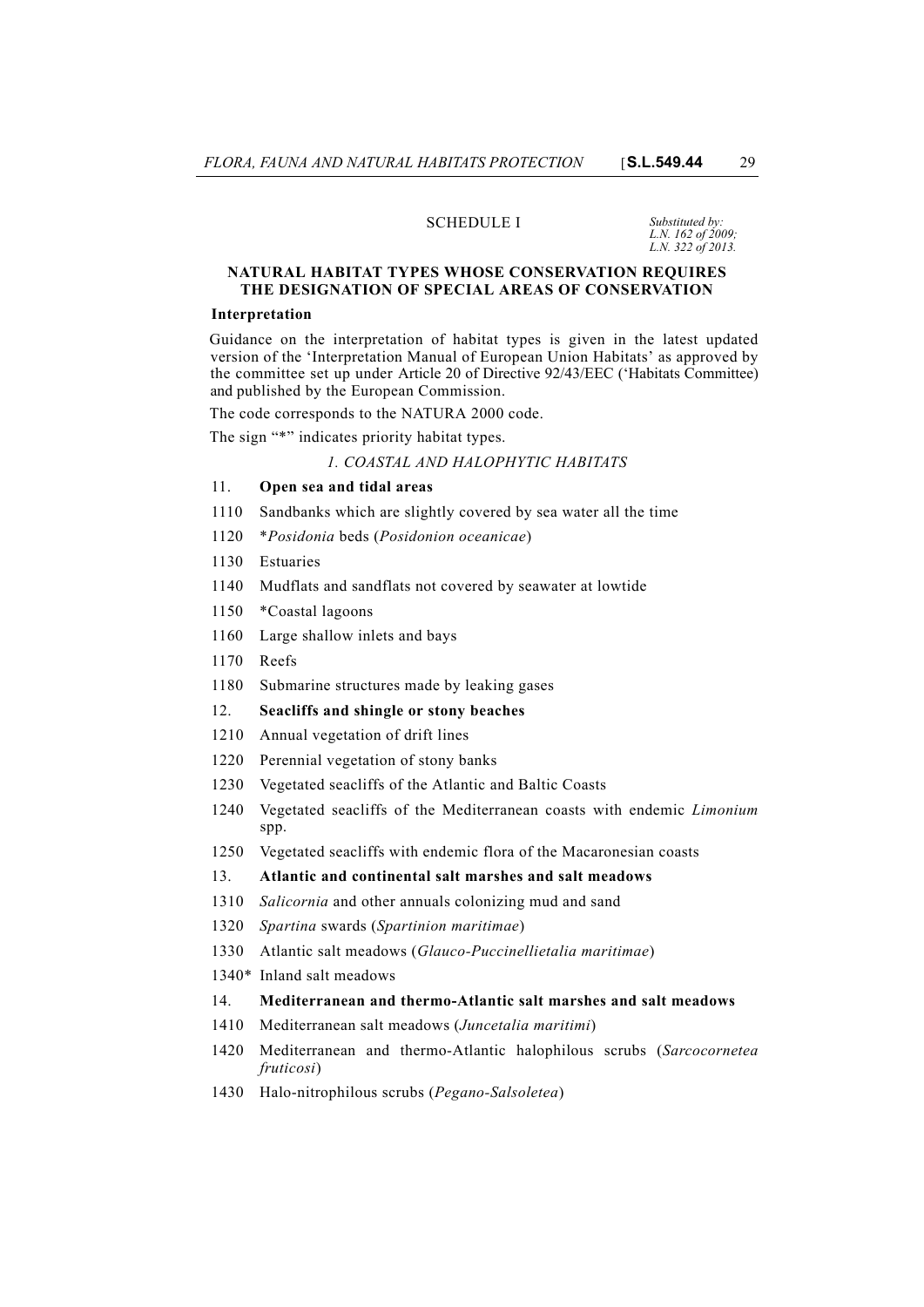# 30 [**S.L.549.44** *FLORA, FAUNA AND NATURAL HABITATS PROTECTION*

| 15.  | Salt and gypsum in land steppes                                                                   |  |  |  |  |  |
|------|---------------------------------------------------------------------------------------------------|--|--|--|--|--|
| 1510 | *Mediterranean salt steppes (Limonietalia)                                                        |  |  |  |  |  |
| 1520 | *Iberian gypsum vegetation (Gypsophiletalia)                                                      |  |  |  |  |  |
| 1530 | *Pannonic salt steppes and salt marshes                                                           |  |  |  |  |  |
| 16.  | Boreal Baltic archipelago, coastal and land upheaval areas                                        |  |  |  |  |  |
| 1610 | Baltic esker islands with sandy, rocky and shingle beach vegetation and<br>sublittoral vegetation |  |  |  |  |  |
| 1620 | Boreal Baltic islets and small islands                                                            |  |  |  |  |  |
| 1630 | *Boreal Baltic coastal meadows                                                                    |  |  |  |  |  |
| 1640 | Boreal Baltic sandy beaches with perennial vegetation                                             |  |  |  |  |  |
| 1650 | Boreal Baltic narrow inlets                                                                       |  |  |  |  |  |
|      | 2. COASTAL SAND DUNES AND INLAND DUNES                                                            |  |  |  |  |  |
| 21.  | Sea dunes of the Atlantic, North Sea and Baltic coasts                                            |  |  |  |  |  |
| 2110 | Embryonic shifting dunes                                                                          |  |  |  |  |  |
| 2120 | Shifting dunes along the shoreline with Ammophila arenaria ("white<br>dunes")                     |  |  |  |  |  |
| 2130 | *Fixed coastal dunes with herbaceous vegetation ("grey dunes")                                    |  |  |  |  |  |
| 2140 | *Decalcified fixed dunes with <i>Empetrum nigrum</i>                                              |  |  |  |  |  |
| 2150 | *Atlantic decalcified fixed dunes (Calluno-Ulicetea)                                              |  |  |  |  |  |
| 2160 | Dunes with Hippophaë rhamnoides                                                                   |  |  |  |  |  |
| 2170 | Dunes with Salix repens ssp. argentea (Salicion arenariae)                                        |  |  |  |  |  |
| 2180 | Wooded dunes of the Atlantic, Continental and Boreal region                                       |  |  |  |  |  |
| 2190 | Humid dune slacks                                                                                 |  |  |  |  |  |
| 21A0 | Machairs (*in Ireland)                                                                            |  |  |  |  |  |
| 22.  | Sea dunes of the Mediterranean coast                                                              |  |  |  |  |  |
| 2210 | Crucianellion maritimae fixed beach dunes                                                         |  |  |  |  |  |
| 2220 | Dunes with Euphorbia terracina                                                                    |  |  |  |  |  |
| 2230 | Malcolmietalia dune grasslands                                                                    |  |  |  |  |  |
| 2240 | Brachypodietalia dune grasslands with annuals                                                     |  |  |  |  |  |
| 2250 | *Coastal dunes with Juniperus spp.                                                                |  |  |  |  |  |
| 2260 | Cisto-Lavenduletalia dunes sclerophyllous scrubs                                                  |  |  |  |  |  |
| 2270 | *Wooded dunes with Pinus pinea and/or Pinus pinaster                                              |  |  |  |  |  |
| 23.  | Inland dunes, old and decalcified                                                                 |  |  |  |  |  |
| 2310 | Dry sand heaths with Calluna and Genista                                                          |  |  |  |  |  |
| 2320 | Dry sand heaths with Calluna and Empetrum nigrum                                                  |  |  |  |  |  |
| 2330 | Inland dunes with open <i>Coryephorus</i> and <i>Agrostis</i> grasslands                          |  |  |  |  |  |
| 2340 | *Pannonic inland dunes                                                                            |  |  |  |  |  |

*3. FRESHWATER HABITATS*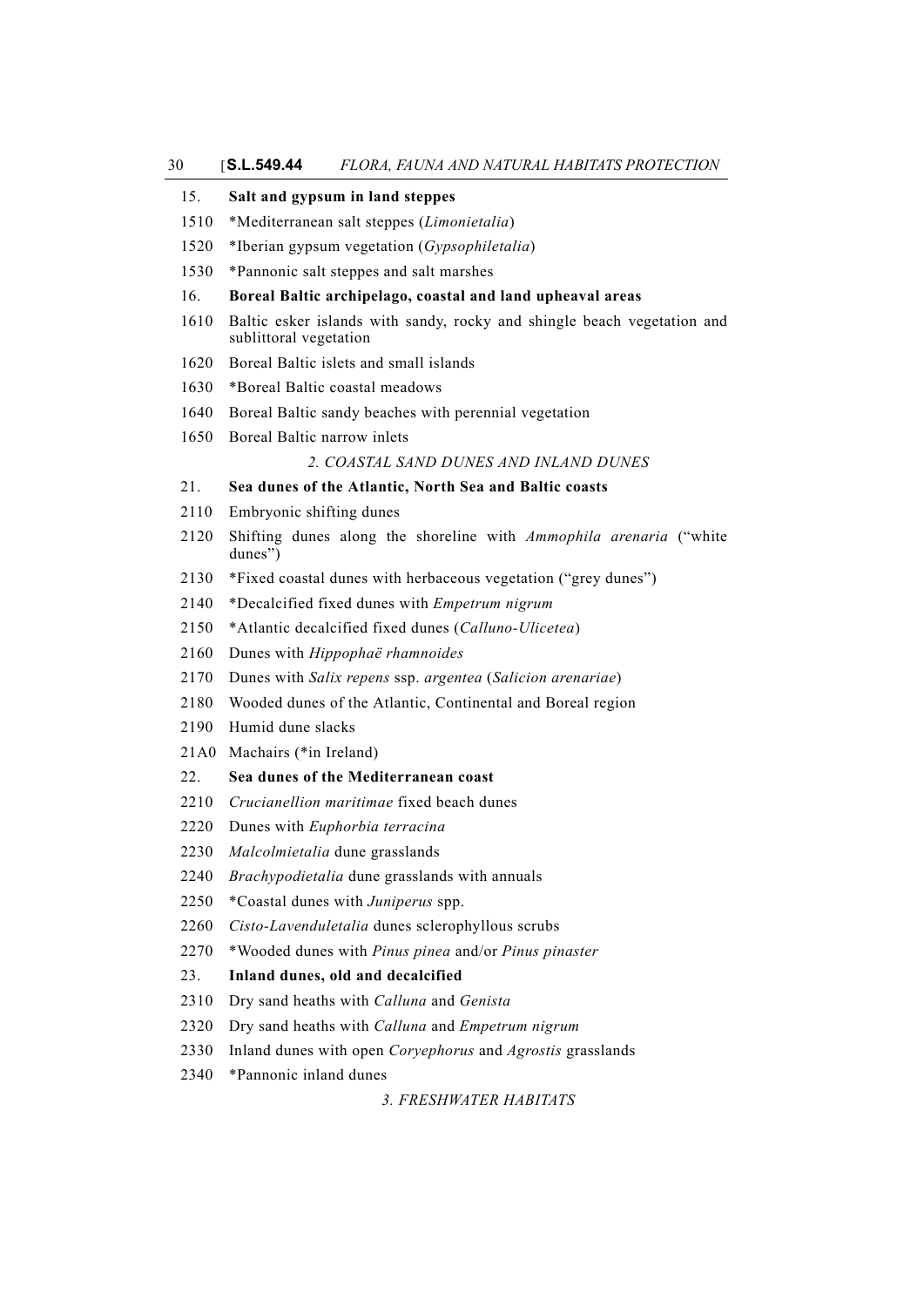## 31. **Standing water**

- 3110 Oligotrophic waters containing very few minerals of sandy plains (*Littorelletalia uniflorae*)
- 3120 Oligotrophic waters containing very few minerals generally on sandy soils of the West Mediterranean, with *Isoetes* spp.
- 3130 Oligotrophic to mesotrophic standing waters with vegetation of the *Littorelletea uniflorae* and/or of the *Isoëto-Nanojuncetea*
- 3140 Hardoligo-mesotrophic waters with benthic vegetation of *Chara* spp.
- 3150 Natural eutrophic lakes with *Magnopotamion* or *Hydrocharition*-type vegetation
- 3160 Natural dystrophic lakes and ponds
- 3170 \*Mediterranean temporary ponds
- 3180 \*Turloughs
- 3190 Lakes of gypsum karst
- 31A0 \*Transylvanian hot-spring lotus beds
- 32. **Running water sections of water courses with natural or semi-natural dynamics (minor, average and major beds) where the water quality shows no significant deterioration**
- 3210 Fennoscandian natural rivers
- 3220 Alpine rivers and the herbaceous vegetation along their banks
- 3230 Alpine rivers and their ligneous vegetation with *Myricaria germanica*
- 3240 Alpine rivers and their ligneous vegetation with *Salix eleagnos*
- 3250 Constantly flowing Mediterranean rivers with *Glaucium flavum*
- 3260 Water courses of plain to montane levels with the *Ranunculion fluitanis* and *Callitricho-Batrachion* vegetation
- 3270 Rivers with muddy banks with *Chenopodion rubri* p.p. and *Bidention* p.p. vegetation
- 3280 Constantly flowing Mediterranean rivers with *Paspalo-Agrostidion* species and hanging curtains of *Salix and Populus alba*
- 3290 Intermittently flowing Mediterranean rivers of the *Paspalo-Agrostidion*
- 32A0 Tufa cascades of karstic rivers in the Dinaric Alps

## *4. TEMPERATE HEATH AND SCRUB*

- 4010 Northern Atlantic wet heaths with *Erica tetralix*
- 4020 \*Temperate Atlantic wet heaths with *Erica ciliaris* and *Erica tetralix*
- 4030 European dry heaths
- 4040 \*Dry Atlantic coastal heaths with *Erica vagans*
- 4050 \*Endemic macaronesian heaths
- 4060 Alpine and Boreal heaths
- 4070 \*Bushes with *Pinus mugo* and *Rhododendron hirsutum* (*Mugo-Rhododendretum hirsuti*)
- 4080 Sub-Arctic *Salix* spp. Scrub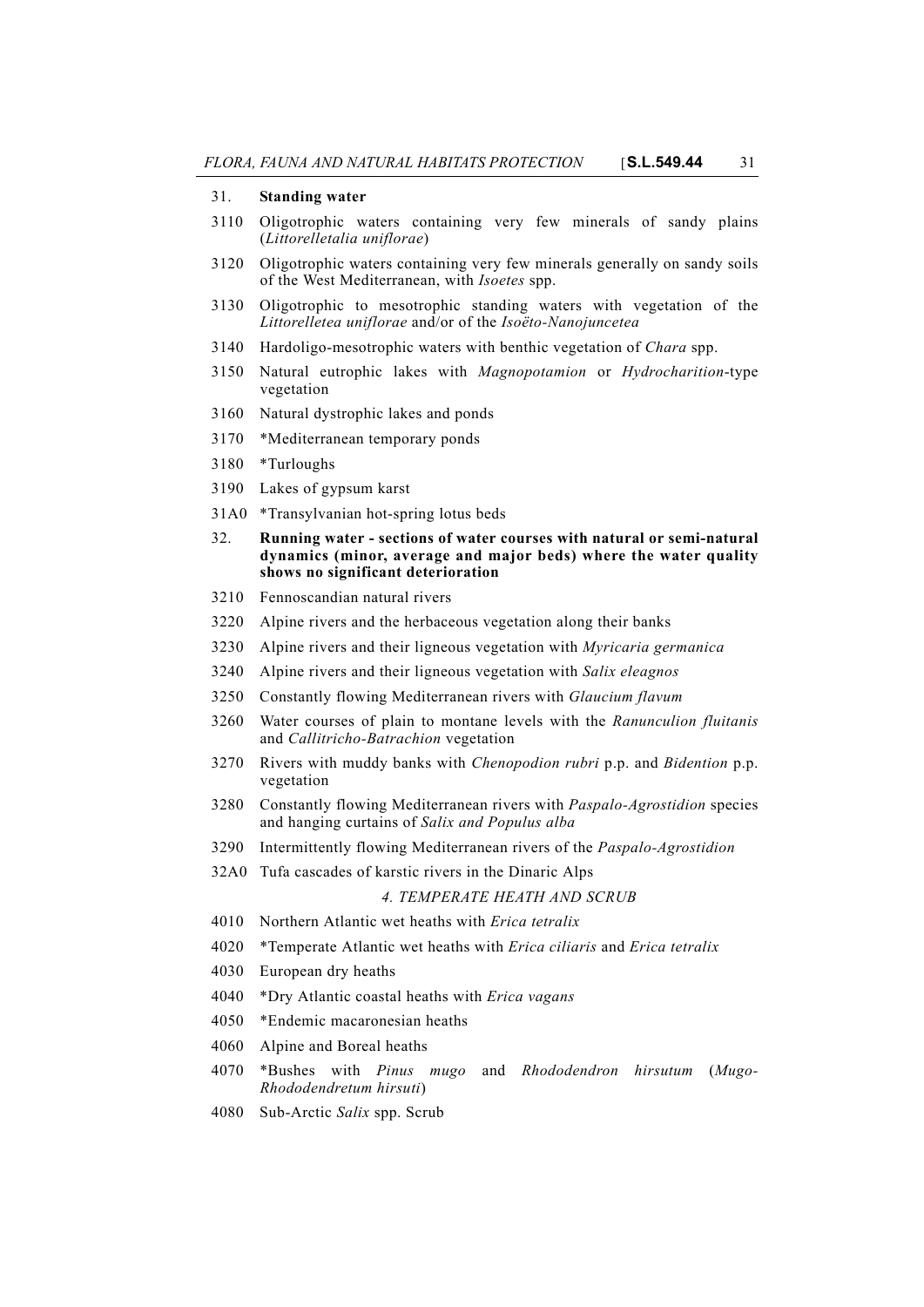| 32               | S.L.549.44<br>FLORA, FAUNA AND NATURAL HABITATS PROTECTION                                                                 |  |  |  |  |  |  |
|------------------|----------------------------------------------------------------------------------------------------------------------------|--|--|--|--|--|--|
| 4090             | Endemic oro-Mediterranean heaths with gorse                                                                                |  |  |  |  |  |  |
| 40A0             | *Subcontinental peri-Pannonic scrub                                                                                        |  |  |  |  |  |  |
| 40B <sub>0</sub> | Rhodope Potentilla fruticosa thickets                                                                                      |  |  |  |  |  |  |
| 40C0             | *Ponto-Sarmatic deciduous thickets                                                                                         |  |  |  |  |  |  |
|                  | 5. SCLEROPHYLLOUS SCRUB (MATORRAL)                                                                                         |  |  |  |  |  |  |
| 51.              | Sub-Mediterranean and temperate scrub                                                                                      |  |  |  |  |  |  |
| 5110             | Stable xerothermophilous formations with Buxus sempervirens on rock<br>slopes (Berberidion p.p.)                           |  |  |  |  |  |  |
| 5120             | Mountain Cytisus purgans formations                                                                                        |  |  |  |  |  |  |
| 5130             | Juniperus communis formations on heaths or calcareous grasslands                                                           |  |  |  |  |  |  |
| 5140             | *Cistus palhinhae formations on maritime wet heaths                                                                        |  |  |  |  |  |  |
| 52.              | Mediterranean arborescent matorral                                                                                         |  |  |  |  |  |  |
| 5210             | Arborescent matorral with Juniperus spp.                                                                                   |  |  |  |  |  |  |
| 5220             | *Arborescent matorral with Zyziphus                                                                                        |  |  |  |  |  |  |
| 5230             | *Arborescent matorral with <i>Laurus nobilis</i>                                                                           |  |  |  |  |  |  |
| 53.              | Thermo-Mediterranean and pre-steppe brush                                                                                  |  |  |  |  |  |  |
| 5310             | Laurus nobilis thickets                                                                                                    |  |  |  |  |  |  |
| 5320             | Low formations of <i>Euphorbia</i> close to cliffs                                                                         |  |  |  |  |  |  |
| 5330             | Thermo-Mediterranean and pre-desert scrub                                                                                  |  |  |  |  |  |  |
| 54.              | Phrygana                                                                                                                   |  |  |  |  |  |  |
| 5410             | Mediterranean<br>clifftop<br>West<br>phryganas<br>(Astragalo-Plantaginetum<br>subulatae)                                   |  |  |  |  |  |  |
| 5420             | Sarcopoterium spinosum phryganas                                                                                           |  |  |  |  |  |  |
| 5430             | Endemic phryganas of the Euphorbio-Verbascion                                                                              |  |  |  |  |  |  |
|                  | 6. NATURAL AND SEMI-NATURAL GRASSLAND FORMATIONS                                                                           |  |  |  |  |  |  |
| 61.              | Natural grasslands                                                                                                         |  |  |  |  |  |  |
| 6110             | *Rupicolous calcareous or basophilic grasslands of the <i>Alysso-Sedion albi</i>                                           |  |  |  |  |  |  |
| 6120             | *Xeric sand calcareous grasslands                                                                                          |  |  |  |  |  |  |
| 6130             | Calaminarian grasslands of the Violetalia calaminariae                                                                     |  |  |  |  |  |  |
| 6140             | Siliceous Pyrenean Festuca eskia grasslands                                                                                |  |  |  |  |  |  |
| 6150             | Siliceous alpine and boreal grasslands                                                                                     |  |  |  |  |  |  |
| 6160             | Oro-Iberian Festuca indigesta grasslands                                                                                   |  |  |  |  |  |  |
| 6170             | Alpine and subalpine calcareous grasslands                                                                                 |  |  |  |  |  |  |
| 6180             | Macaronesian mesophile grasslands                                                                                          |  |  |  |  |  |  |
| 6190             | Rupicolous panonic grasslands (Stipo-Festucetalia pallentis)                                                               |  |  |  |  |  |  |
| 62               | Semi-natural dry grasslands and scrubland facies                                                                           |  |  |  |  |  |  |
| 6210             | Semi-natural dry grasslands and scrubland facies on calcareous substrates<br>(Festuco-Brometalia)(*important orchid sites) |  |  |  |  |  |  |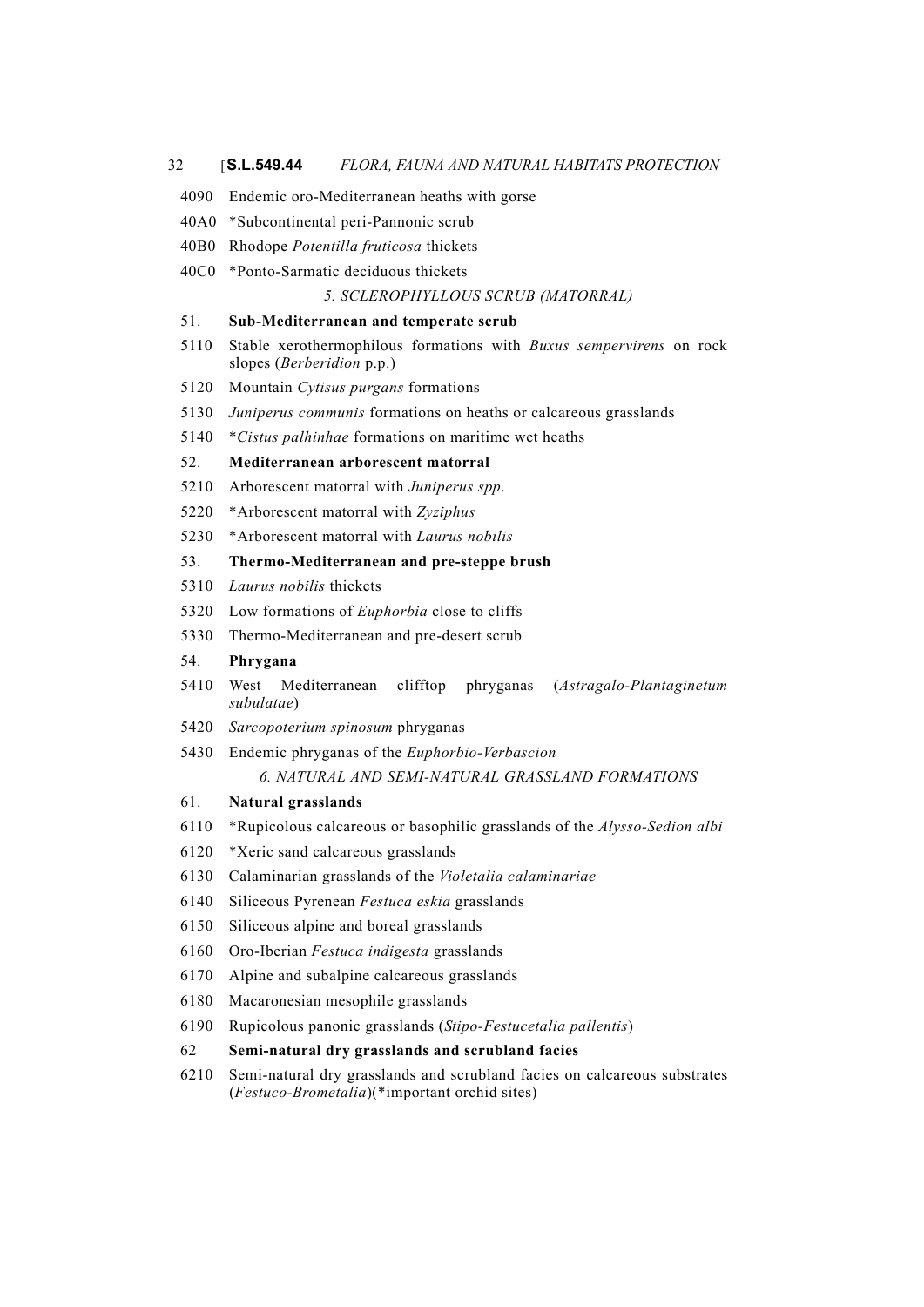- 6220 \*Pseudo-steppe with grasses and annual soft *Thero-Brachypodietea*
- 6230 \*Species-rich *Nardus* grasslands, on silicious substrates in mountain areas (and submountain areas in Continental Europe)
- 6240 \*Sub-Pannonic steppic grasslands
- 6250\* Pannonic loess steppic grasslands
- 6260 \*Pannonics and steppes
- 6270 \*Fennoscandian lowland species-rich dry to mesic grasslands
- 6280 \*Nordic alvar and precambrian calcareous flatrocks
- 62A0 Eastern sub-Mediterranean dry grasslands (*Scorzoneratalia villosae*)
- 62B0 \*Serpentinophilous grassland of Cyprus
- 62C0 \*Ponto-Sarmatic steppes
- 62D0 Oro-Moesian acidophilous grasslands
- 63. **Sclerophillous grazed forests (dehesas)**
- 6310 Dehesas with evergreen *Quercus* spp.
- 64. **Semi-natural tall-herb humid meadows**
- 6410 *Molinia* meadows on calcareous, peaty or clayey-silt-laden soils (*Molinion caeruleae*)
- 6420 Mediterranean tall humid grasslands of the *Molinio-Holoschoenion*
- 6430 Hydrophilous tall herb fringe communities of plains and of the montane to alpine levels
- 6440 Alluvial meadows of river valleys of the *Cnidion dubii*
- 6450 Northern boreal alluvial meadows
- 6460 Peat grasslands of Troodos

## 65. **Mesophile grasslands**

- 6510 Lowland hay meadows (*Alopecurus pratensis*, *Sanguisorba officinalis*)
- 6520 Mountain hay meadows
- 6530 \*Fennoscandian wooded meadows
- 6540 Sub-Mediterranean grasslands of the *Molinio-Hordeion secalini 7. RAISED BOGS AND MIRES AND FENS*

# 71. **Sphagnum acid bogs**

- 7110 \*Active raised bogs
- 
- 7120 Degraded raised bogs still capable of natural regeneration
- 7130 Blanket bogs (\*if active bog)
- 7140 Transition mires and quaking bogs
- 7150 Depressions on peat substrates of the *Rhynchosporion*
- 7160 Fennoscandian mineral-rich springs and springfens

## 72. **Calcareous fens**

7210 \*Calcareous fens with *Cladium mariscus* and species of the *Caricion davallianae*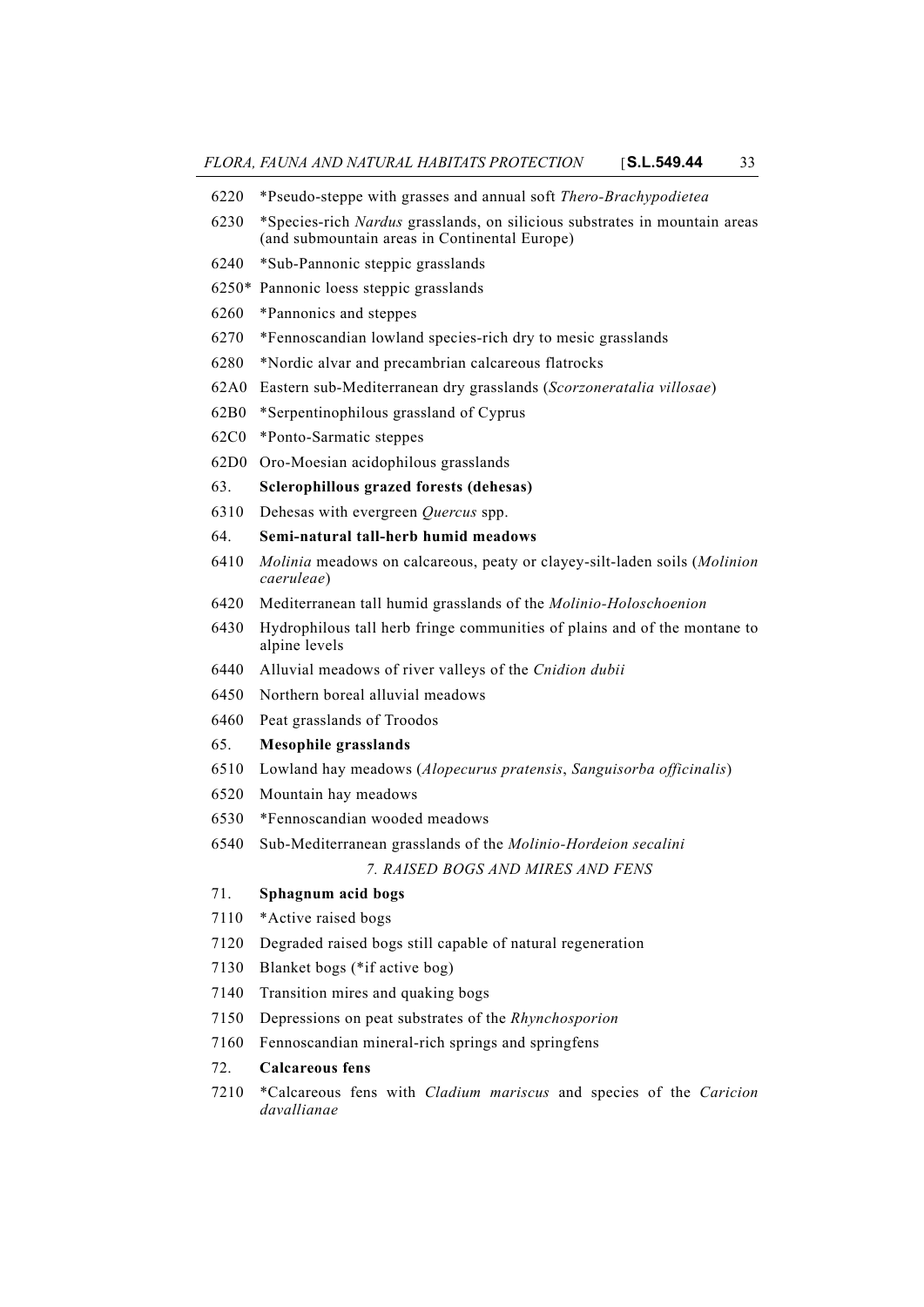|  |  | 7220 *Petrifying springs with tufa formation (Cratoneurion) |  |
|--|--|-------------------------------------------------------------|--|
|  |  |                                                             |  |

- 7230 Alkaline fens
- 7240 \*Alpine pioneer formations of the *Caricion bicoloris-atrofuscae*

#### 73. **Boreal mires**

- 7310 \*Aapa mires
- 7320 \*Palsa mires

#### *8. ROCKY HABITATS AND CAVES*

## 81. **Scree**

- 8110 Siliceous scree of the montane to snow levels (*Androsacetalia alpinae* and *Galeopsietalia ladani*)
- 8120 Calcareous and calcshist screes of the montane to alpine levels (*Thlaspietea rotundifolii*)
- 8130 Western Mediterranean and thermophilous scree
- 8140 Eastern Mediterranean screes
- 8150 Medio-European upland siliceous screes
- 8160 \*Medio-European calcareous scree of hill and montane levels

#### 82. **Rocky slopes with chasmophytic vegetation**

- 8210 Calcareous rocky slopes with chasmophytic vegetation
- 8220 Siliceous rocky slopes with chasmophytic vegetation
- 8230 Siliceous rock with pioneer vegetation of the *Sedo-Scleranthion* or of the *Sedo albi-Veronicion dillenii*
- 8240 \*Limestone pavements

## 83. **Other rocky habitats**

- 8310 Caves not open to the public
- 8320 Fields of lava and natural excavations
- 8330 Submerged or partially submerged sea caves
- 8340 Permanent glaciers

## *9. FORESTS*

(Sub)natural woodland vegetation comprising native species forming forests of tall trees, with typical undergrowth, and meeting the following criteria: rare or residual, and/or hosting species of Community interest

# 90. **Forests of Boreal Europe**

- 9010 \*Western Taïga
- 9020 \*Fennoscandian hemiboreal natural old broad-leaved deciduous forests (*Quercus*, *Tilia*, *Acer*, *Fraxinus* or *Ulmus*) rich in epiphytes
- 9030 \*Natural forests of primary succession stages of land upheaval coast
- 9040 Nordic subalpine/subarctic forests with *Betula pubescens* ssp. *czerepanovii*
- 9050 Fennoscandian herb-rich forests with *Picea abies*
- 9060 Coniferous forests on, or connected to, glaciofluvial eskers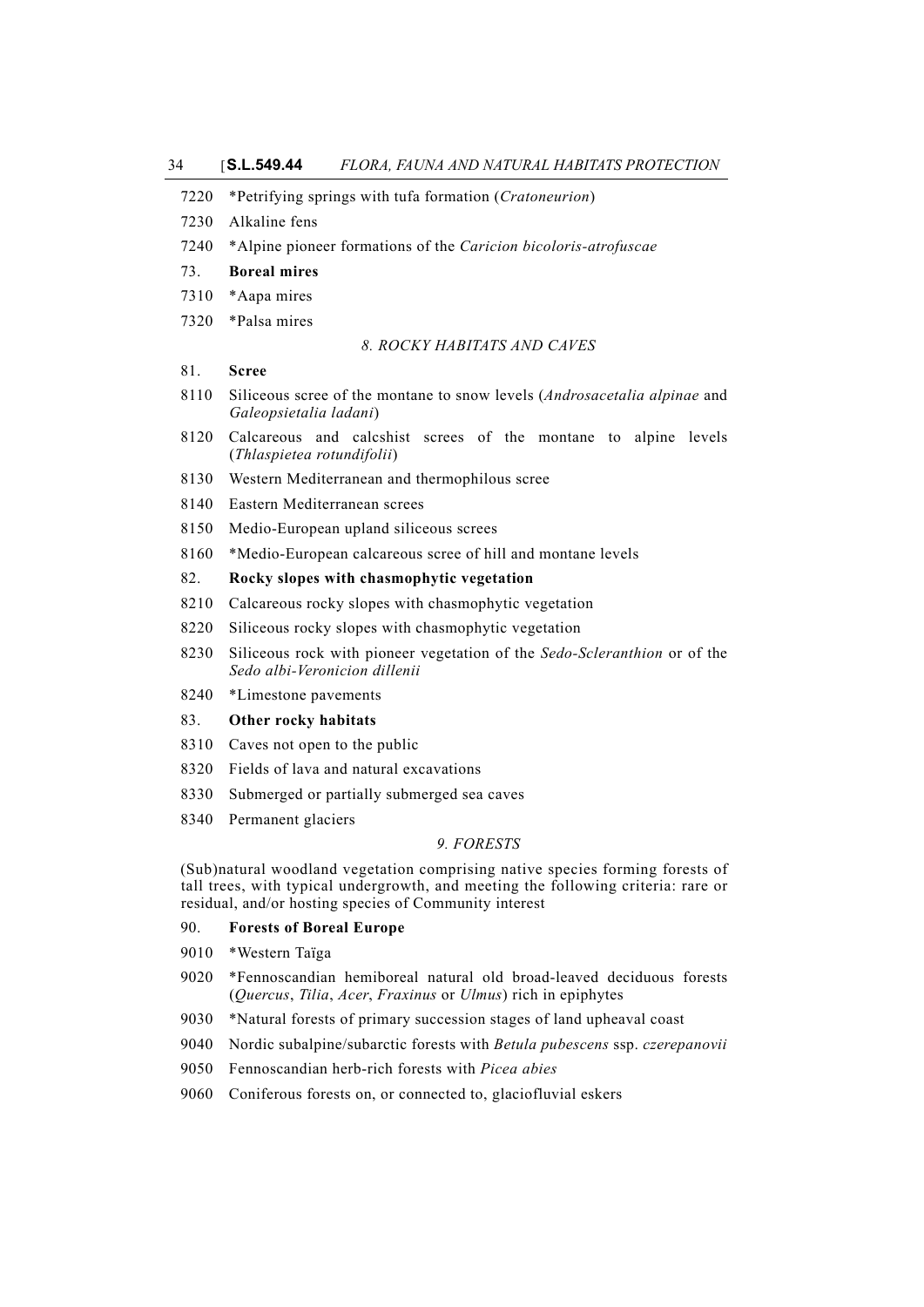- 9070 Fennoscandian wooded pastures
- 9080 \*Fennoscandian deciduous swamp woods
- 91. **Forests of Temperate Europe**
- 9110 *Luzulo-Fagetum* beech forests
- 9120 Atlantic acidophilous beech forests with *Ilex* and sometimes also *Taxus* in the shrublayer (*Quercion robori-petraeae* or *Ilici-Fagenion*)
- 9130 *Asperulo-Fagetum* beech forests
- 9140 Medio-European subalpine beech woods with *Acer* and *Rumex arifolius*
- 9150 Medio-European limestone beech forests of the *Cephalanthero-Fagion*
- 9160 Sub-Atlantic and medio-European oak or oak-hornbeam forests of the *Carpinion betuli*
- 9170 *Galio-Carpinetum* oak-hornbeam forests
- 9180 \**Tilio-Acerion* forests of slopes, screes and ravines
- 9190 Old acid ophilous oak woods with *Quercus robur* on sandy plains
- 91A0 Old sessile oak woods with *Ilex* and *Blechnum* in the British Isles
- 91B0 Thermophilous *Fraxinus angustifolia* woods
- 91C0\* Caledonian forest
- 91D0 \*Bog woodland
- 91E0 \*Alluvial forests with *Alnus glutinosa* and *Fraxinus excelsior* (*Alno-Padion*, *Alnion incanae*, *Salicion albae*)
- 91F0 Riparian mixed forests of *Quercus robur*, *Ulmus laevis* and *Ulmus minor*, *Fraxinus excelsior* or *Fraxinus angustifolia*, along the great rivers (*Ulmenion minoris*)
- 91G0 \*Pannonic woods with *Quercus petraea* and *Carpinus betulus*
- 91H0 \*Pannonian woods with *Quercus pubescens*
- 91I0 \*Euro-Siberian steppic woods with *Quercus* spp.
- 91J0 \**Taxus baccata* woods of the British Isles
- 91K0 Illyrian *Fagus sylvatica* forests (*Aremonio-Fagion*)
- 91L0 Illyrian oak-hornbeam forests (*Erythronio-Carpinion*)
- 91M0 Pannonian-Balkanic turkey oak sessile oak forests
- 91N0 \*Pannonic inland sand dune thicket (*Junipero-Populetum albae*)
- 91P0 Holy Cross fir forest (*Abietetum polonicum*)
- 91Q0 Western Carpathian calcicolous *Pinus sylvestris* forests
- 91R0 Dinaric dolomite Scots pine forests (*Genisto januensis-Pinetum*)
- 91S0 \*Western Pontic beech forests
- 91T0 Central European lichen Scots pine forests
- 91U0 Sarmatic steppe pine forest
- 91V0 Dacian Beech forests (*Symphyto-Fagion*)
- 91W0 Moesian beech forests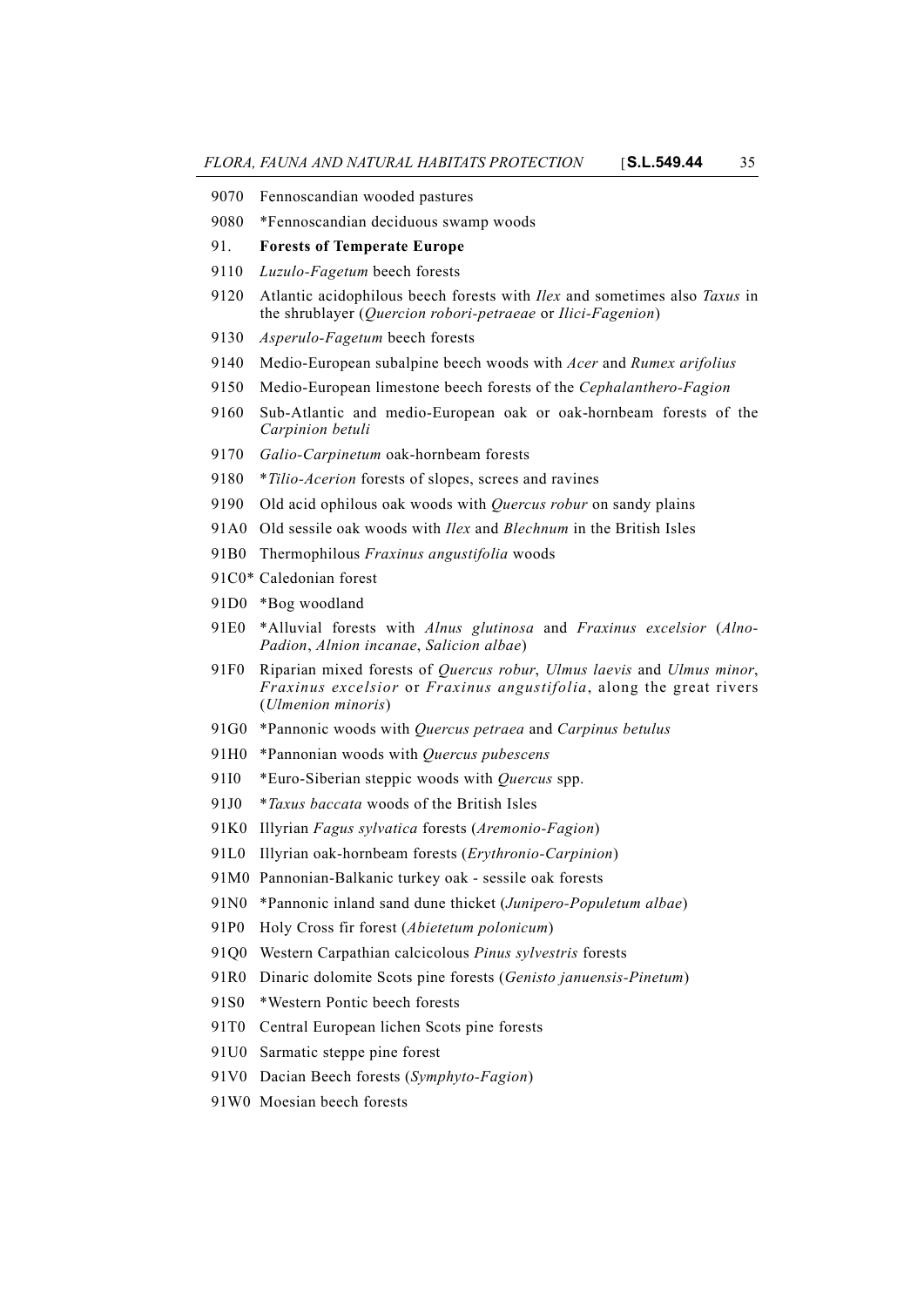|      | 91X0 *Dobrogean beech forests                                                                                  |
|------|----------------------------------------------------------------------------------------------------------------|
|      | 91Y0 Dacian oak & hornbeam forests                                                                             |
|      | 91Z0 Moesian silver lime woods                                                                                 |
|      | 91AA *Eastern white oak woods                                                                                  |
|      | 91BA Moesian silver fir forests                                                                                |
|      | 91CA Rhodopide and Balkan Range Scots pine forests                                                             |
| 92.  | Mediterranean deciduous forests                                                                                |
| 9210 | *Apeninne beech forests with Taxus and Ilex                                                                    |
| 9220 | *Apennine beech forests with <i>Abies alba</i> and beech forests with <i>Abies</i><br>nebrodensis              |
| 9230 | Galicio-Portuguese oak woods with Quercus robur and Quercus pyrenaica                                          |
| 9240 | Quercus faginea and Quercus canariensis Iberian woods                                                          |
| 9250 | Quercus trojana woods                                                                                          |
| 9260 | Castanea sativa woods                                                                                          |
| 9270 | Hellenic beech forests with Abies borisii-regis                                                                |
| 9280 | Quercus frainetto woods                                                                                        |
| 9290 | Cupressus forests (Acero-Cupression)                                                                           |
| 92A0 | Salix alba and Populus alba galleries                                                                          |
| 92B0 | Riparian formations on intermittent Mediterranean watercourses with<br>Rhododendron ponticum, Salix and others |
| 92C0 | Platanus orientalis and Liquidambar orientalis woods<br>(Platanion<br>orientalis)                              |
| 92D0 | riparian galleries<br>and thickets (Nerio-Tamaricetea<br>Southern<br>and<br>Securinegion tinctoriae)           |
| 93.  | Mediterranean sclerophyllous forests                                                                           |
| 9310 | Aegean Quercus brachyphylla woods                                                                              |
| 9320 | Olea and Ceratonia forests                                                                                     |
| 9330 | Quercus suber forests                                                                                          |
| 9340 | Quercus ilex and Quercus rotundi folia forests                                                                 |
| 9350 | Quercus macrolepis forests                                                                                     |
| 9360 | *Macaronesian laurel forests (Laurus, Ocotea)                                                                  |
| 9370 | *Palm groves of Phoenix                                                                                        |
| 9380 | Forests of Ilex aquifolium                                                                                     |
| 9390 | *Scrub and low forest vegetation with Quercus alnifolia                                                        |
| 93A0 | Woodlands<br>with<br>Quercus<br>infectoria (Anagyro foetidae-Quercetum<br><i>infectoriae</i> )                 |
| 94.  | Temperate mountainous coniferous forests                                                                       |
| 9410 | Acidophilous Picea forests of the montane to alpine levels (Vaccinio-                                          |

*Piceetea*)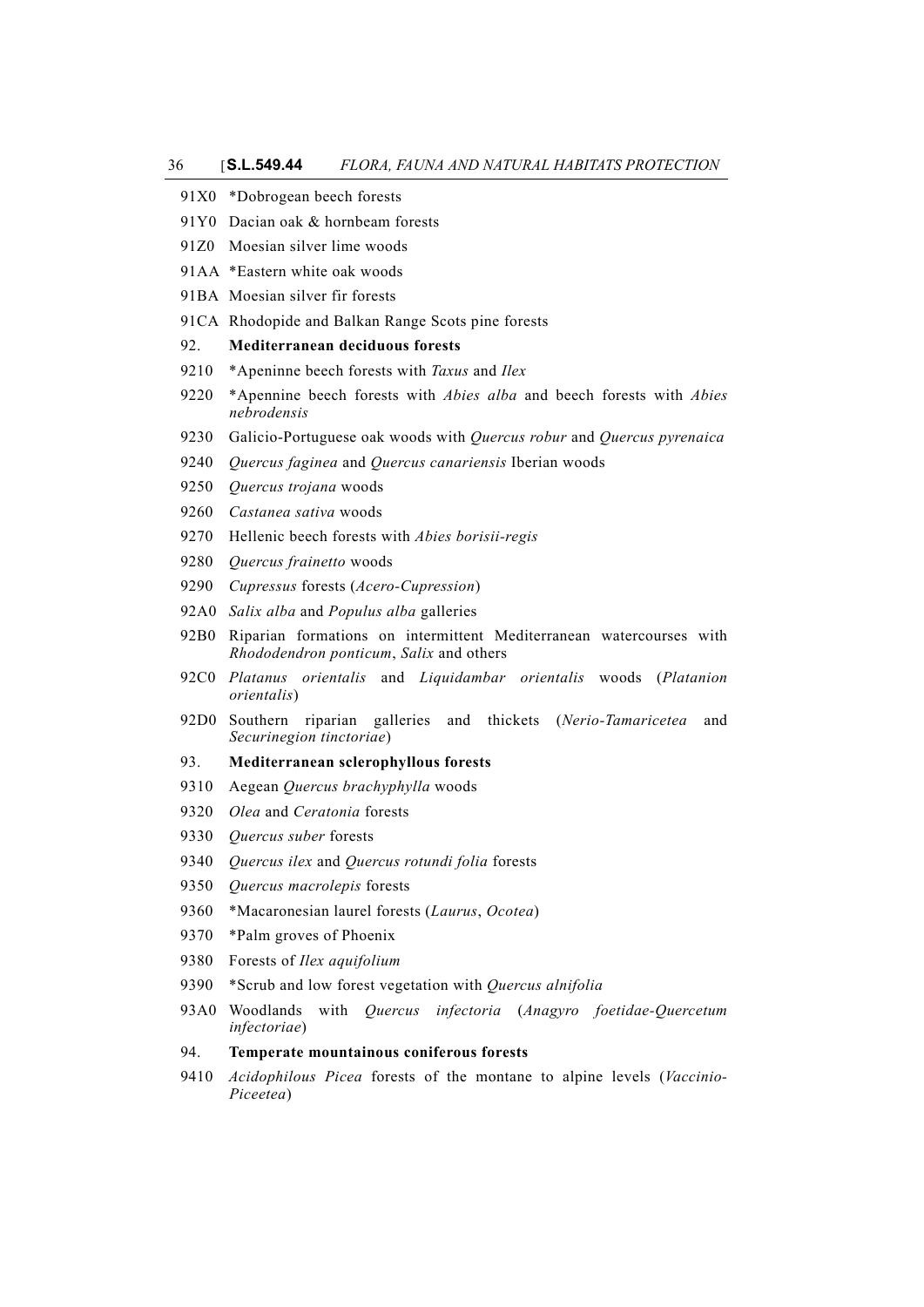- 9420 Alpine *Larix decidua* and/or *Pinus cembra* forests
- 9430 Subalpine and montane *Pinus uncinata* forests (\*if on gypsum or limestone)
- 95. **Mediterranean and Macaronesian mountainous coniferous forests**
- 9510 \*Southern Apennine *Abies alba* forests
- 9520 *Abies pinsapo* forests
- 9530 \*(Sub-) Mediterranean pine forests with endemic black pines
- 9540 Mediterranean pine forests with endemic Mesogean pines
- 9550 Canarian endemic pine forests
- 9560 \*Endemic forests with *Juniperus* spp.
- 9570 \**Tetraclinis articulata* forests
- 9580 \*Mediterranean *Taxus baccata* woods
- 9590 \**Cedrus brevifolia* forests (*Cedrosetum brevifoliae*)
- 95A0 High oro-Mediterranean pine forests

#### SCHEDULE **II**

*L.N. 162 of 2009; L.N. 322 of 2013.*

#### **ANIMAL AND PLANT SPECIES OF COMMUNITY INTEREST WHOSE CONSERVATION REQUIRES THE DESIGNATION OF SPECIAL AREAS OF CONSERVATION**

#### **Interpretation**

(a) Schedule II follows on from Schedule I for the establishment of a consistent network of special areas of conservation of international importance.

- (b) The species listed in this Schedule are indicated:
	- by the Scientific name of the species or subspecies, or
	- by all the species belonging to a higher taxon or to a designated part of that taxon.

Where required, scientific synonyms of each species or lower taxon are included in brackets after the scientific name. These are included to facilitate interpretation of the scientific information provided.

Other references to taxa higher than genus and/or species are for the purposes of information or classification only.

- (c) Symbols and Abbreviations
	- An asterisk (\*) before the name of a species or subspecies indicates that it is a priority species.
	- The abbreviation 'spp.' after the name of a family or genus designates all the species belonging to that family or genus.
	- Most species listed in this schedule are also listed in Schedule V. Where a species appears in this Schedule but does not appear in either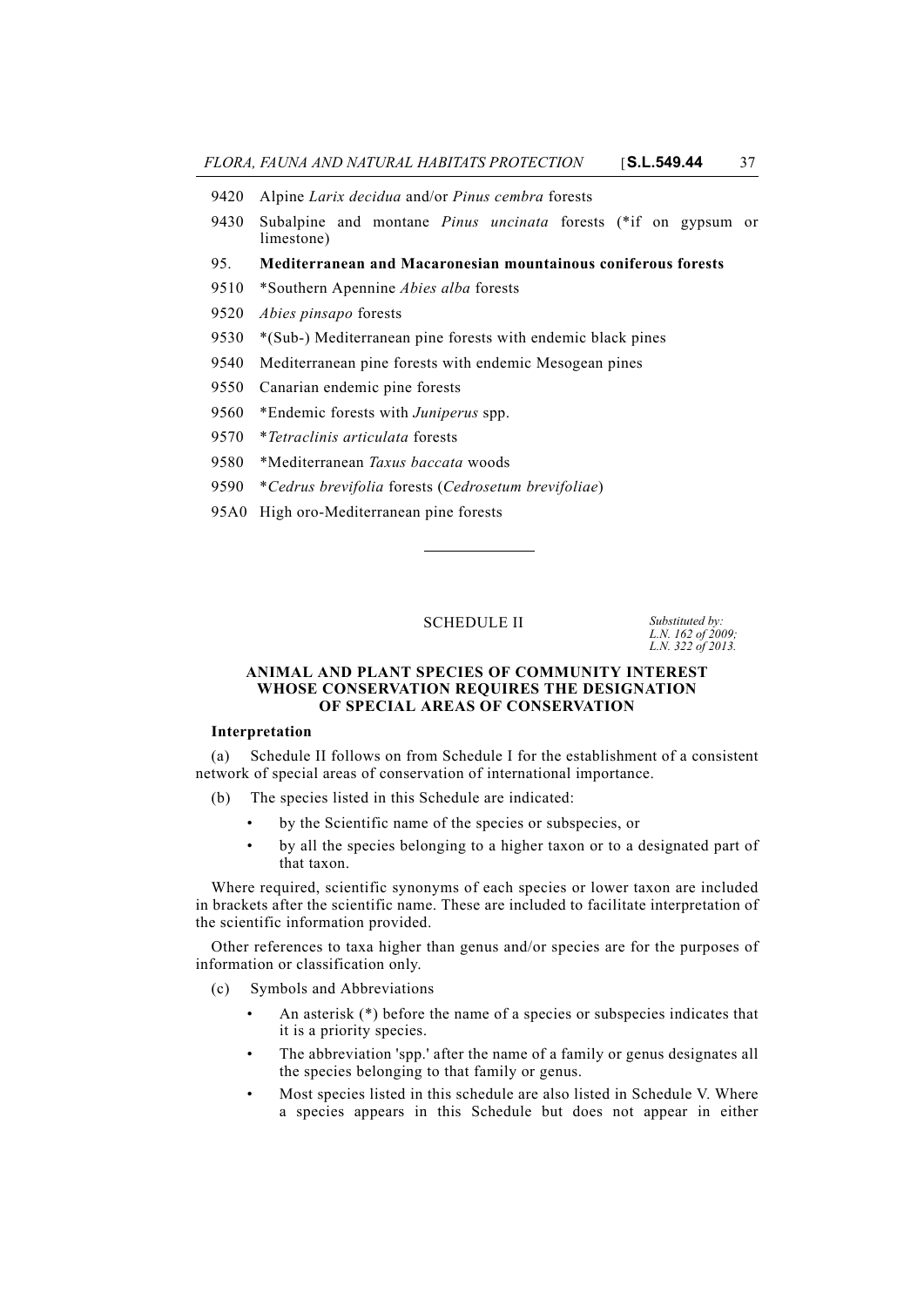Schedule V or Schedule VII, the species name is followed by the symbol (o); where a species which appears in this schedule also appears in Schedule V but does not appear in Schedule VII, its name is followed by the symbol (V).

#### **(a) ANIMALS**

## **VERTEBRATES**

#### **MAMMALS**

## **INSECTIVORA**

TALPIDAE

*Galemys pyrenaicus*

#### **CHIROPTERA**

#### RHINOLOPHIDAE

*Rhinolophus blasii*

*Rhinolophus euryale*

*Rhinolophus ferrumequinum*

*Rhinolophus hipposideros*

*Rhinolophus mehelyi*

## VESPERTILIONIDAE

*Barbastella barbastellus*

*Miniopterus schreibersi*

*Myotis bechsteini*

*Myotis blythii*

*Myotis capaccinii*

*Myotis dasycneme*

*Myotis emarginatus*

*Myotis myotis*

#### Pteropodidae

*Rousettus aegyptiacus*

# **RODENTIA**

## GLIRIDAE

*Myomimus roachi*

## SCIURIDAE

*\* Marmota marmota latirostris*

*\* Pteromys volans (Sciuropterus russicus)*

*Spermophilus citellus (Citellus citellus)*

*\* Spermophilus suslicus (Citellus suslicus)*

#### CASTORIDAE

*Castor fiber* (except the Estonian, Latvian, Lithuanian, Finnish and Swedish populations)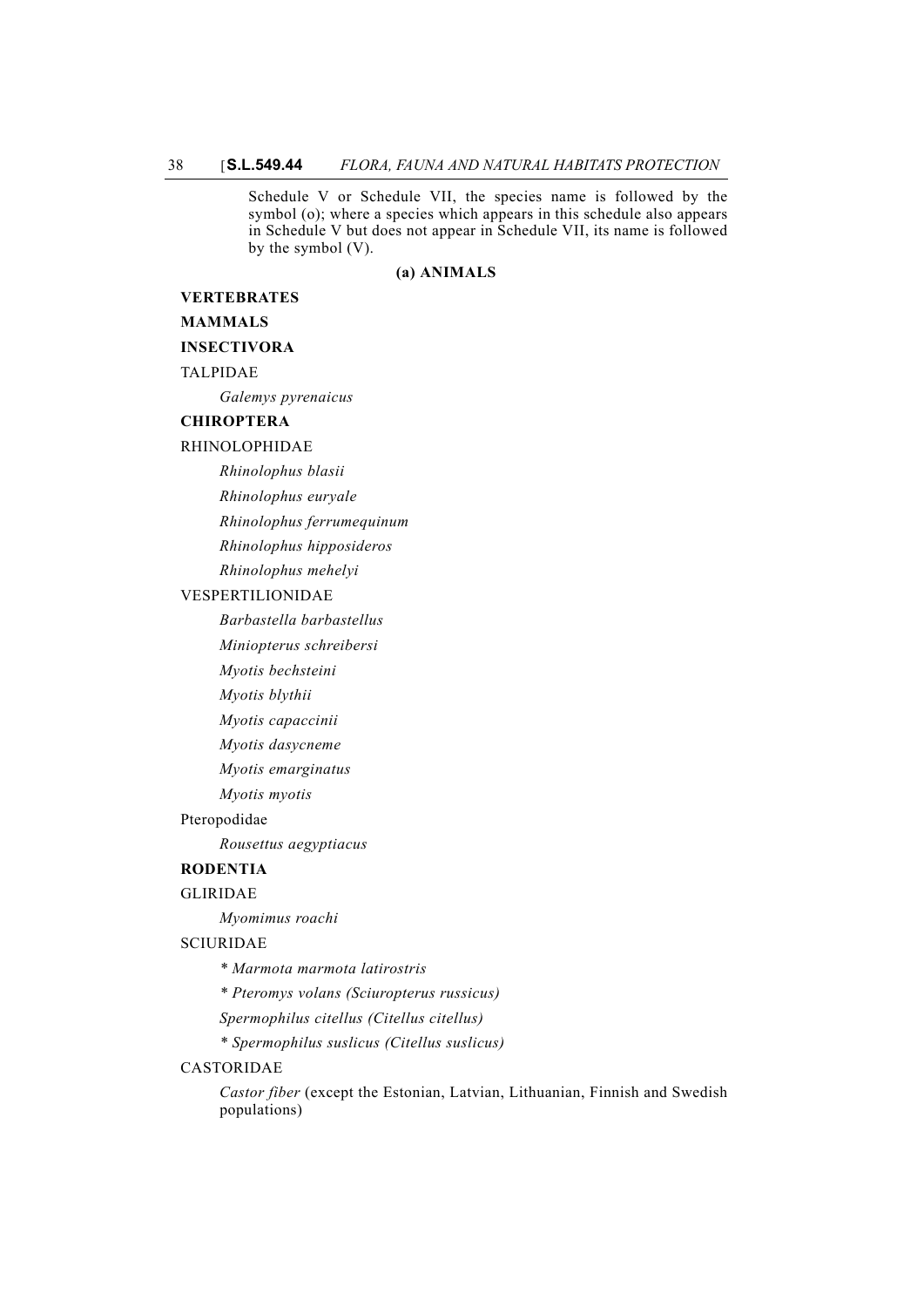#### CRICETIDAE

*Mesocricetus newtoni*

## MICROTIDAE

*Dinaromys bogdanovi*

*Microtus cabrerae*

- *\* Microtus oeconomus arenicola*
- *\* Microtus oeconomus mehelyi*
- *Microtus tatricus*

## ZAPODIDAE

*Sicista subtilis*

## **CARNIVORA**

## CANIDAE

\* *Alopex lagopus*

\* *Canis lupus* (except the Estonian population; Greek populations: only south of the 39th parallel; Spanish populations: only those south of the Duero; Latvian, Lithuanian and Finnish populations).

#### URSIDAE

\* *Ursus arctos* (except the Estonian, Finnish, and Swedish populations)

## MUSTELIDAE

*\* Gulo gulo*

*Lutra lutra*

*Mustela eversmannii*

*\* Mustela lutreola*

*Vormela peregusna*

## FELIDAE

*Lynx lynx* (except the Estonian, Latvian and Finnish populations)

*\* Lynx pardinus*

#### PHOCIDAE

*Halichoerus grypus* (V)

- *\* Monachus monachus*
- *Phoca hispida bottnica* (V)

*\* Phoca hispida saimensis*

# *Phoca vitulina* (V)

# **ARTIODACTYLA**

## CERVIDAE

*\* Cervus elaphus corsicanus*

*Rangifer tarandus fennicus* (o)

## BOVIDAE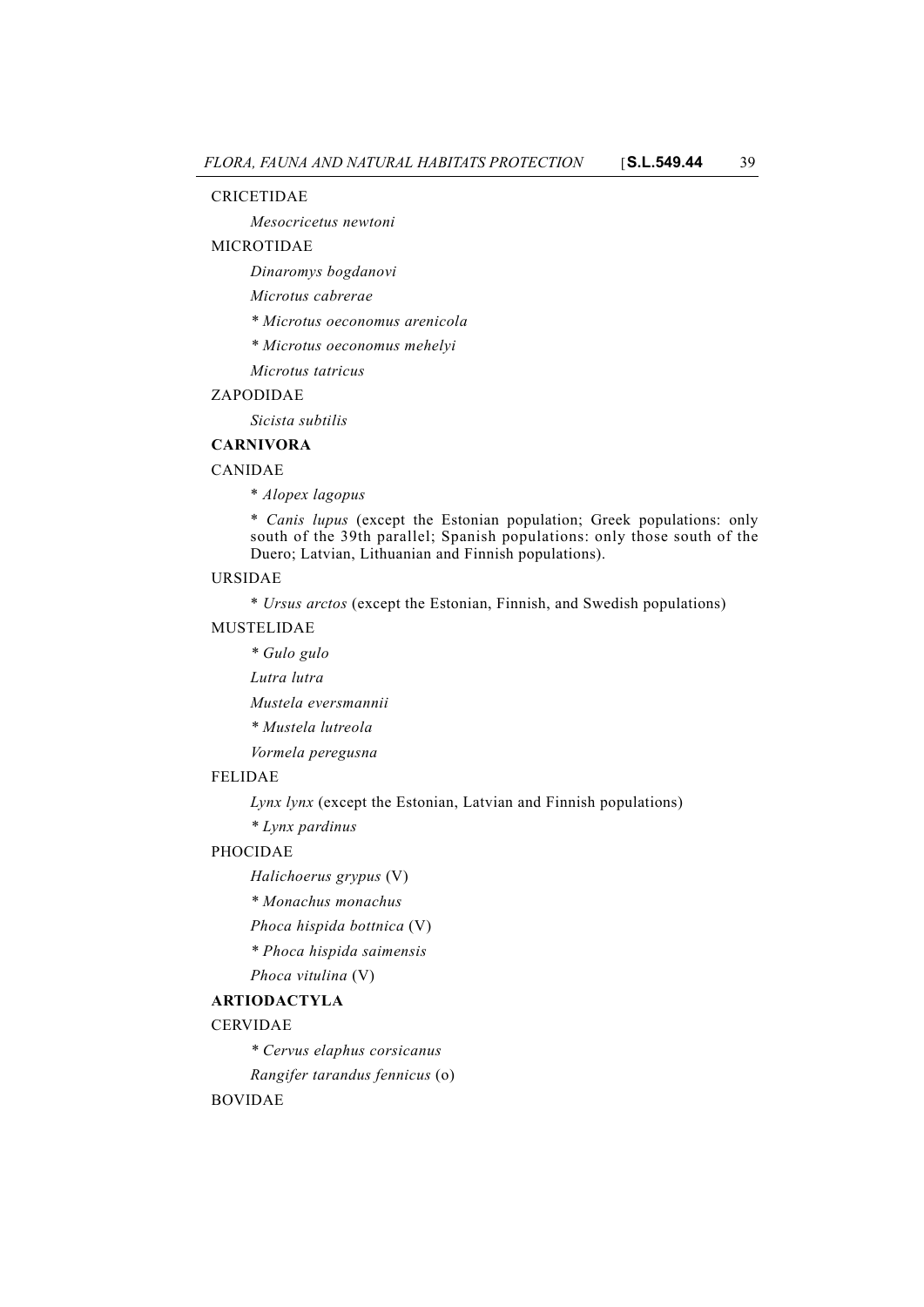*\* Bison bonasus*

*Capra aegagrus* (natural populations)

*\* Capra pyrenaica pyrenaica*

*Ovis gmelini musimon* (*Ovis ammon musimon*) (natural populations - Corsica and Sardinia)

*Ovis orientalis ophion* (*Ovis gmelini ophion*)

\* *Rupicapra pyrenaica ornata* (*Rupicapra rupicapra ornata*)

*Rupicapra rupicapra balcanica*

*\* Rupicapra rupicapra tatrica*

## **CETACEA**

*Phocoena phocoena Tursiops truncatus*

**REPTILES**

#### **CHELONIA (TESTUDINES)**

#### TESTUDINIDAE

*Testudo graeca*

*Testudo hermanni*

*Testudo marginata*

## CHELONIIDAE

*\* Caretta caretta*

*\* Chelonia mydas*

#### EMYDIDAE

*Emys orbicularis*

*Mauremys caspica*

*Mauremys leprosa*

# **SAURIA**

LACERTIDAE

*Dinarolacerta mosorensis*

*Lacerta bonnali (Lacerta monticola)*

*Lacerta monticola*

*Lacerta schreiberi*

*Gallotia galloti insulanagae*

*\* Gallotia simonyi*

*Podarcis lilfordi*

*Podarcis pityusensis*

#### SCINCIDAE

*Chalcides simonyi (Chalcides occidentalis)*

#### GEKKONIDAE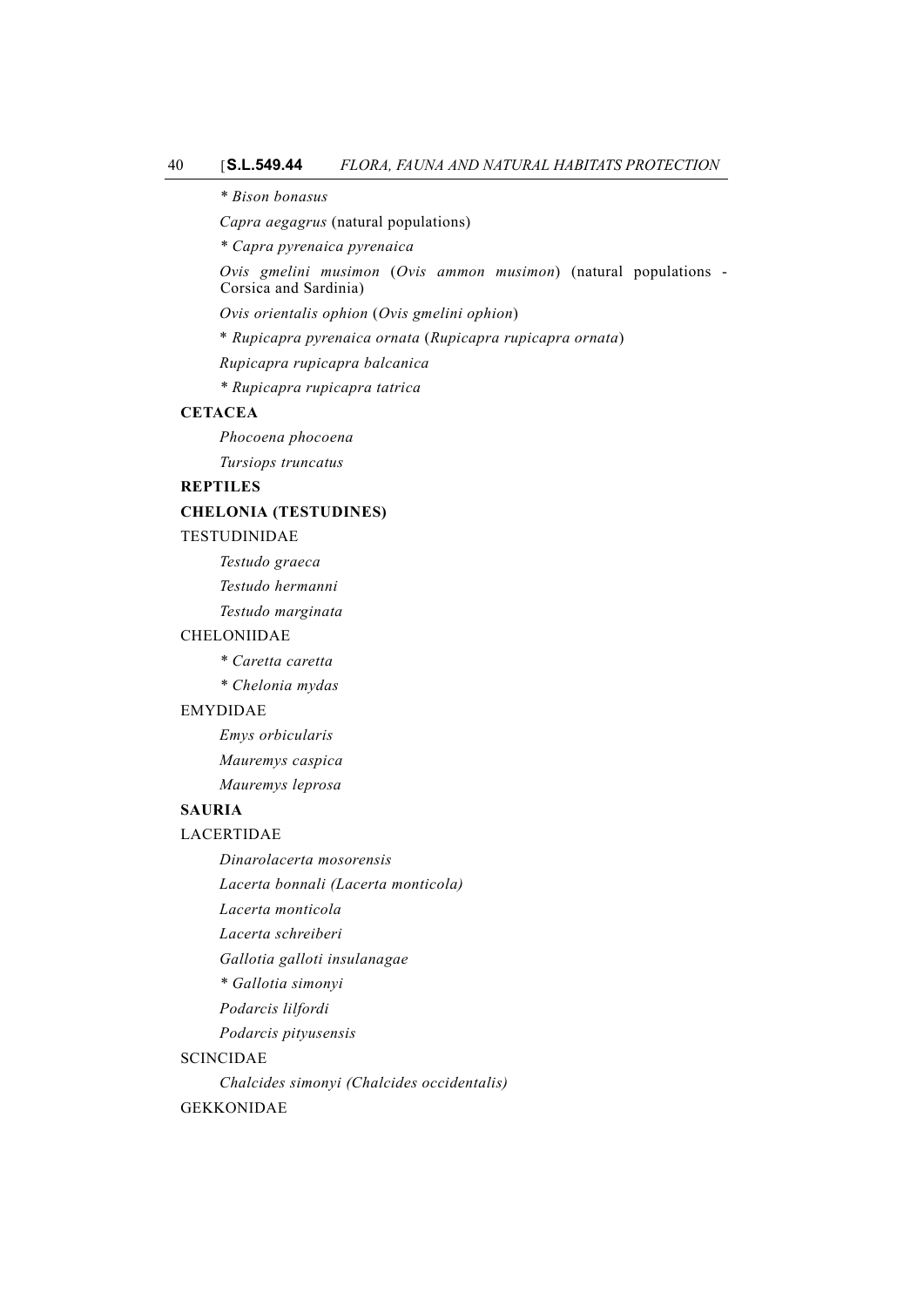*Phyllodactylus europaeus*

#### **OPHIDIA (SERPENTES)**

## COLUBRIDAE

- *\* Coluber cypriensis*
- *Elaphe quatuorlineata*
- *Elaphe situla*
- *\* Natrix natrix cypriaca*

#### VIPERIDAE

- *\* Macrovipera schweizeri (Vipera lebetina schweizeri)*
- *Vipera ursinii (*except *Vipera ursinii rakosiensis and Vipera ursinii macrops)*
- *\* Vipera ursinii macrops*
- *\* Vipera ursinii rakosiensis*

## **AMPHIBIANS**

## **CAUDATA**

SALAMANDRIDAE

- *Chioglossa lusitanica*
- *Mertensiella luschani (Salamandra luschani)*
- *\* Salamandra aurorae (Salamandra atra aurorae)*
- *Salamandrina terdigitata*
- *Triturus carnifex (Triturus cristatus carnifex)*
- *Triturus cristatus (Triturus cristatus cristatus)*
- *Triturus dobrogicus (Triturus cristatus dobrogicus)*
- *Triturus karelinii (Triturus cristatus karelinii)*
- *Triturus montandoni*
- *Triturus vulgaris ampelensis*

#### PROTEIDAE

*\* Proteus anguinus*

#### PLETHODONTIDAE

- *Hydromantes (Speleomantes) ambrosii*
- *Hydromantes (Speleomantes) flavus*
- *Hydromantes (Speleomantes) genei*
- *Hydromantes (Speleomantes) imperialis*
- *Hydromantes (Speleomantes) strinatii*
- *Hydromantes (Speleomantes) supramontes*

## **ANURA**

#### DISCOGLOSSIDAE

*\* Alytes muletensis*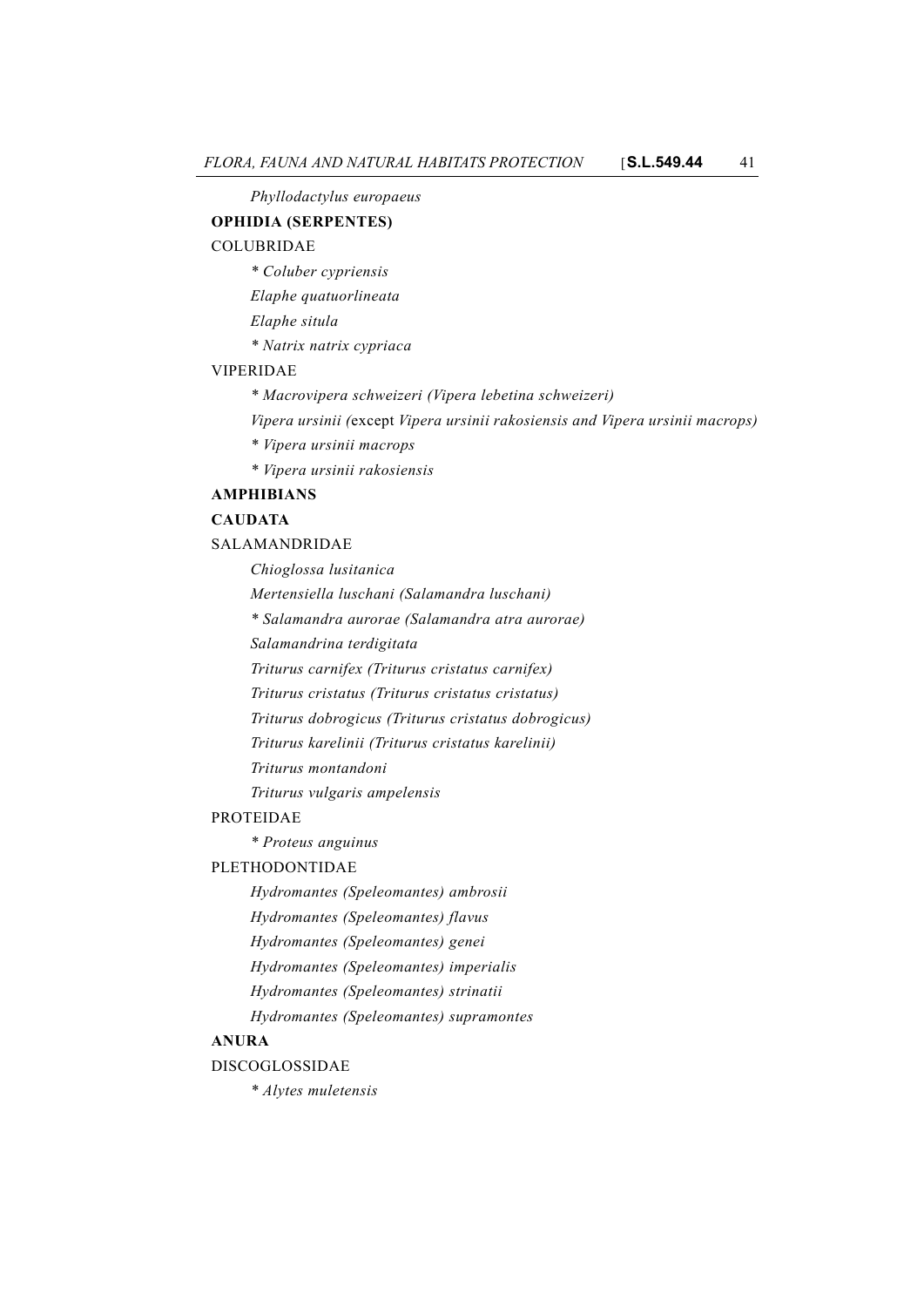#### 42 [**S.L.549.44** *FLORA, FAUNA AND NATURAL HABITATS PROTECTION*

*Bombina bombina*

*Bombina variegata*

*Discoglossus galganoi (*including *Discoglossus 'jeanneae')*

*Discoglossus montalentii*

*Discoglossus sardus*

## RANIDAE

*Rana latastei*

PELOBATIDAE

*\* Pelobates fuscus insubricus*

## **FISH**

## **PETROMYZONIFORMES**

#### PETROMYZONIDAE

*Eudontomyzon spp.* (o)

*Lampetra fluviatilis* (V) (except the Finnish and Swedish populations)

*Lampetra planeri* (o) (except the Estonian, Finnish, and Swedish populations)

*Lethenteron zanandreai* (V)

*Petromyzon marinus* (o) (except the Swedish populations)

## **ACIPENSERIFORMES**

## ACIPENSERIDAE

- *\* Acipenser naccarii*
- *\* Acipenser sturio*

## **CLUPEIFORMES**

CLUPEIDAE

*Alosa* spp. (V)

## **SALMONIFORMES**

#### SALMONIDAE

*Hucho hucho* (natural populations) (V)

*Salmo macrostigma* (o)

*Salmo marmoratus* (o)

*Salmo salar* (only in freshwater) (V) (except the Finnish populations)

#### COREGONIDAE

\* *Coregonus oxyrhynchus* (anadromous populations in certain sectors of the North Sea)

## UMBRIDAE

*Umbra krameri* (o)

## **CYPRINIFORMES**

CYPRINIDAE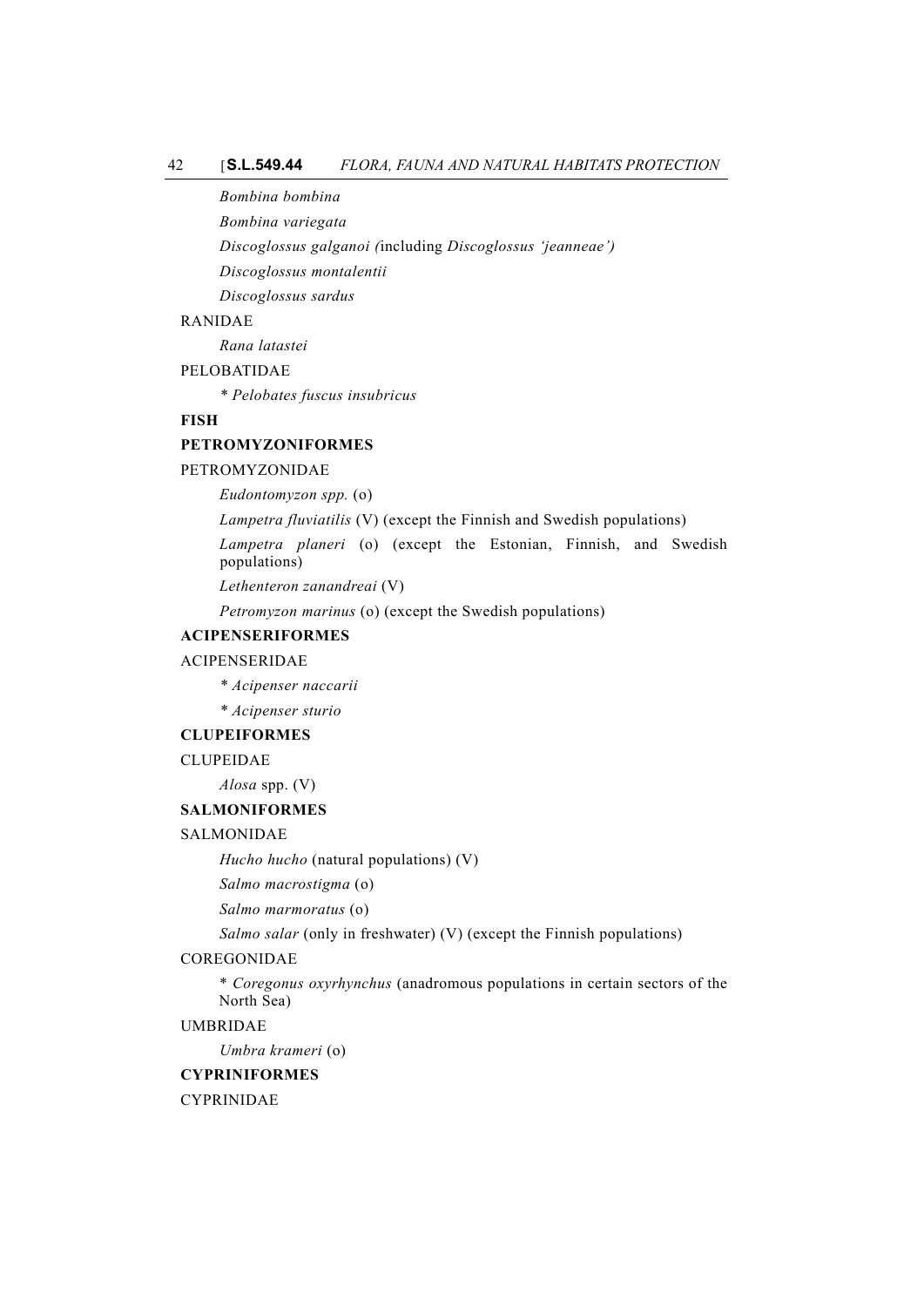*Alburnus albidus* (o) (*Alburnus vulturius*) *Aulopyge huegelii* (o) *Anaecypris hispanica Aspius aspius* (V) (except the Finnish populations) *Barbus comiza* (V) *Barbus meridionalis* (V) *Barbus plebejus* (V) *Chalcalburnus chalcoides* (o) *Chondrostoma genei* (o) *Chondrostoma knerii* (o) *Chondrostoma lusitanicum* (o) *Chondrostoma phoximus* (o) *Chondrostoma polylepis* (o) (including C. willkommi) *Chondrostoma soetta* (o) *Chondrostoma toxostoma* (o) *Gobio albipinnatus* (o) *Gobio kessleri* (o) *Gobio uranoscopus* (o) *Iberocypris palaciosi* (o) *\* Ladigesocypris ghigii* (o) *Leuciscus lucumonis* (o) *Leuciscus souffia* (o) *Pelecus cultratus* (V) *Phoxinellus* spp. (o) *\* Phoxinus percnurus Rhodeus sericeus amarus* (o) *Rutilus pigus* (V) *Rutilus rubilio* (o) *Rutilus arcasii* (o) *Rutilus macrolepidotus* (o) *Rutilus lemmingii* (o) *Rutilus frisii meidingeri* (V) *Rutilus alburnoides* (o) *Scardinius graecus* (o) *Squalius svallize* (o) COBITIDAE *Cobitis elongata* (o)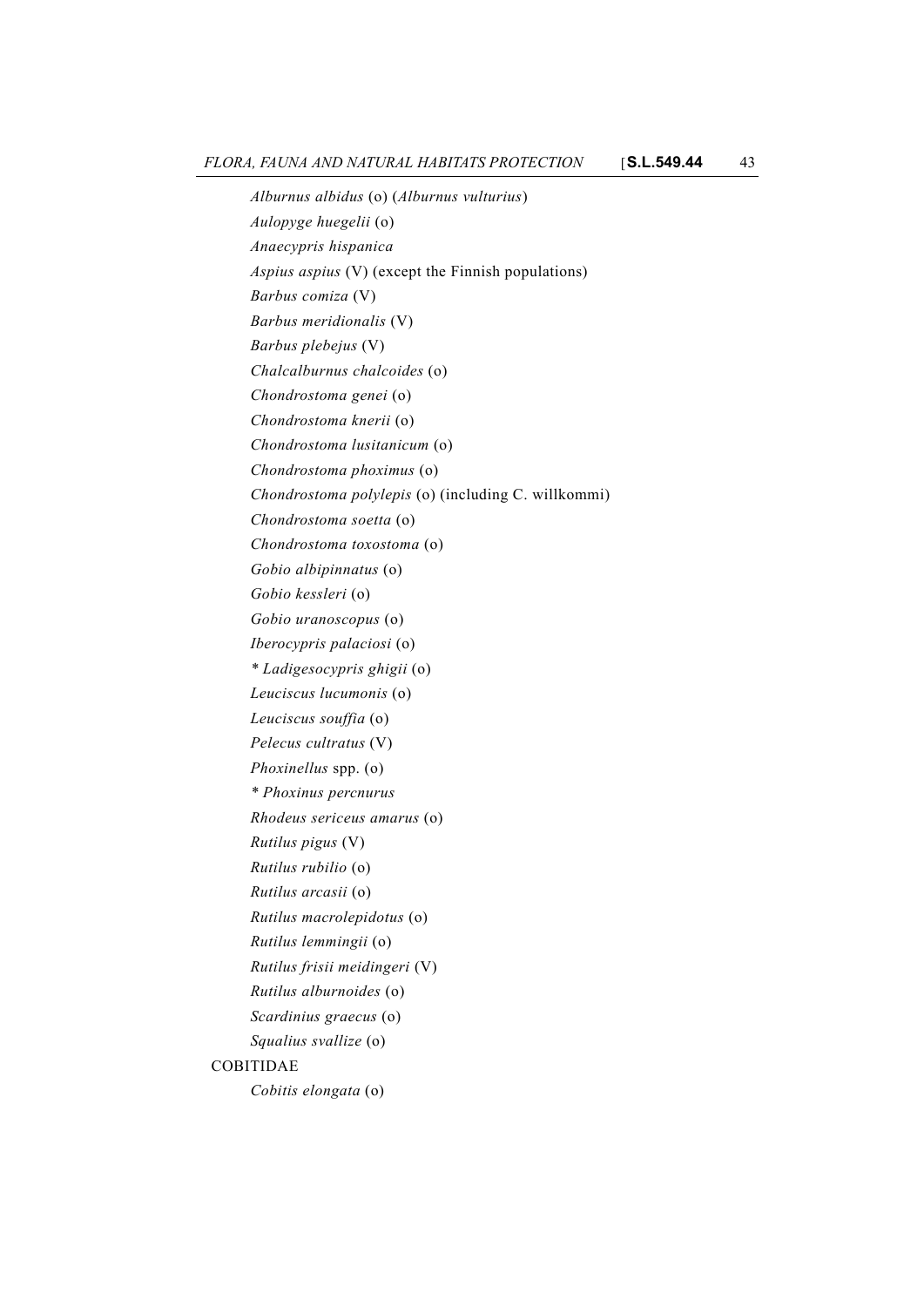## 44 [**S.L.549.44** *FLORA, FAUNA AND NATURAL HABITATS PROTECTION*

*Cobitis taenia* (o) (except the Finnish populations)

*Cobitis trichonica* (o)

*Misgurnus fossilis* (o)

*Sabanejewia aurata* (o)

*Sabanejewia larvata* (o) (*Cobitis larvata* and *Cobitis conspersa*)

## **SILURIFORMES**

SILURIDAE

*Silurus aristotelis* (V)

#### **ATHERINIFORMES**

## CYPRINODONTIDAE

*Aphanius iberus* (o)

*Aphanius fasciatus* (o)

- \* *Valencia hispanica*
- \* *Valencia letourneuxi* (*Valencia hispanica*)

## **PERCIFORMES**

#### PERCIDAE

*Gymnocephalus baloni*

*Gymnocephalus schraetzer* (V)

\* *Romanichthys valsanicola*

*Zingel* spp. ((o) except *Zingel asper* and *Zingel zingel* (V))

## GOBIIDAE

*Knipowitschia croatica* (o) *Knipowitschia* (*Padogobius*) *panizzae* (o) *Padogobius nigricans* (o) *Pomatoschistus canestrini* (o)

## **SCORPAENIFORMES**

## COTTIDAE

*Cottus gobio* (o) (except the Finnish populations) *Cottus petiti* (o)

## **INVERTEBRATES**

## **ARTHROPODS**

#### **CRUSTACEA**

## DECAPODA

*Austropotamobius pallipes* (V)

\* *Austropotamobius torrentium* (V)

## ISOPOSA

\* *Armadillidium ghardalamensis*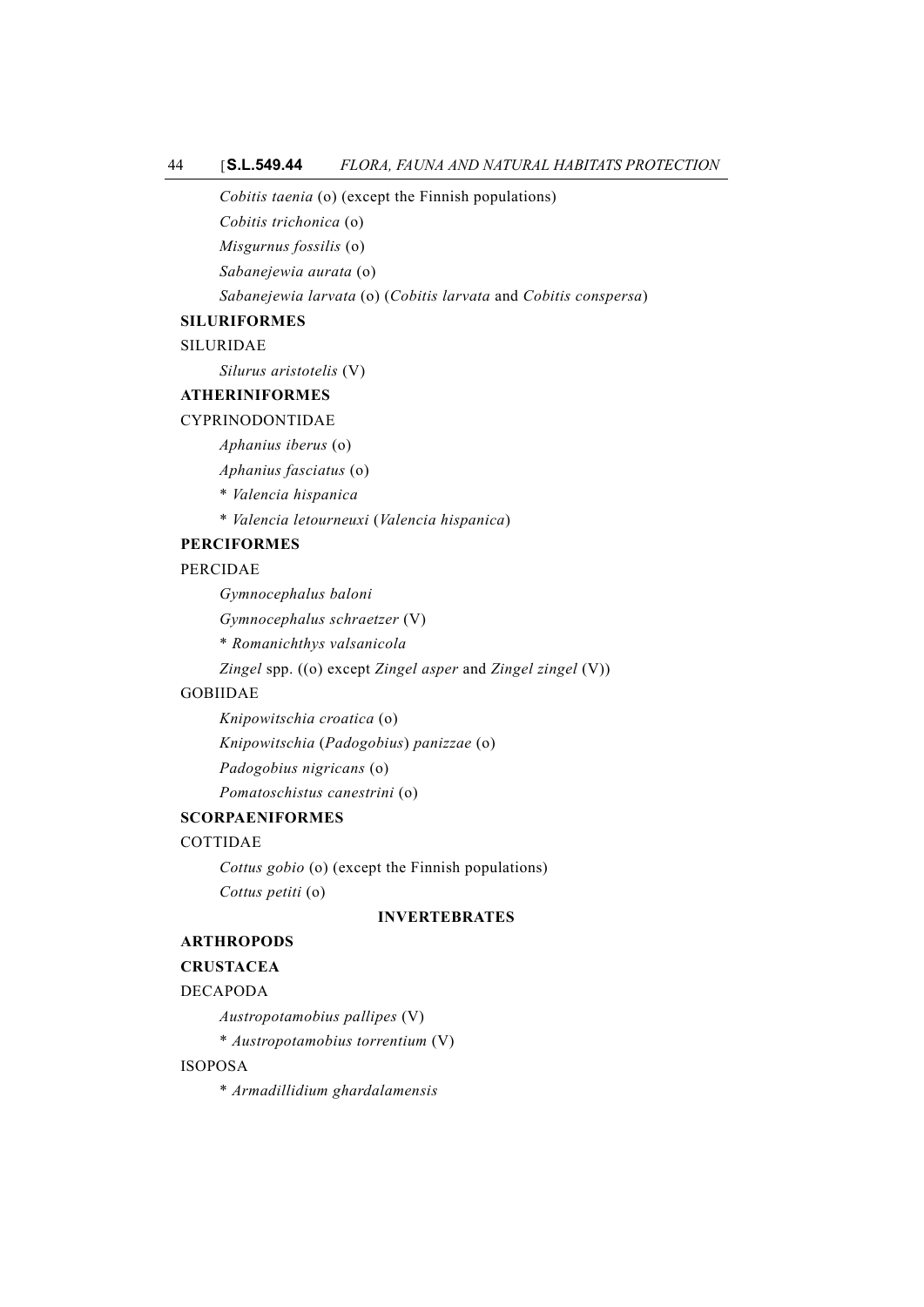#### **INSECTA**

COLEOPTERA *Agathidium pulchellum* (o) *Bolbelasmus unicornis Boros schneideri* (o) *Buprestis splendens Carabus hampei Carabus hungaricus* \* *Carabus menetriesi pacholei* \* *Carabus olympiae Carabus variolosus Carabus zawadszkii Cerambyx cerdo Corticaria planula* (o) *Cucujus cinnaberinus Dorcadion fulvum cervae Duvalius gebhardti Duvalius hungaricus Dytiscus latissimus Graphoderus bilineatus Leptodirus hochenwarti Limoniscus violaceus* (o) *Lucanus cervus* (o) *Macroplea pubipennis* (o) *Mesosa myops* (o) *Morimus funereus* (o) \* *Osmoderma eremita Oxyporus mannerheimii* (o) *Pilemia tigrina* \* *Phryganophilus ruficollis Probaticus subrugosus Propomacrus cypriacus* \* *Pseudogaurotina excellens Pseudoseriscius cameroni Pytho kolwensis Rhysodes sulcatus* (o) \* *Rosalia alpina*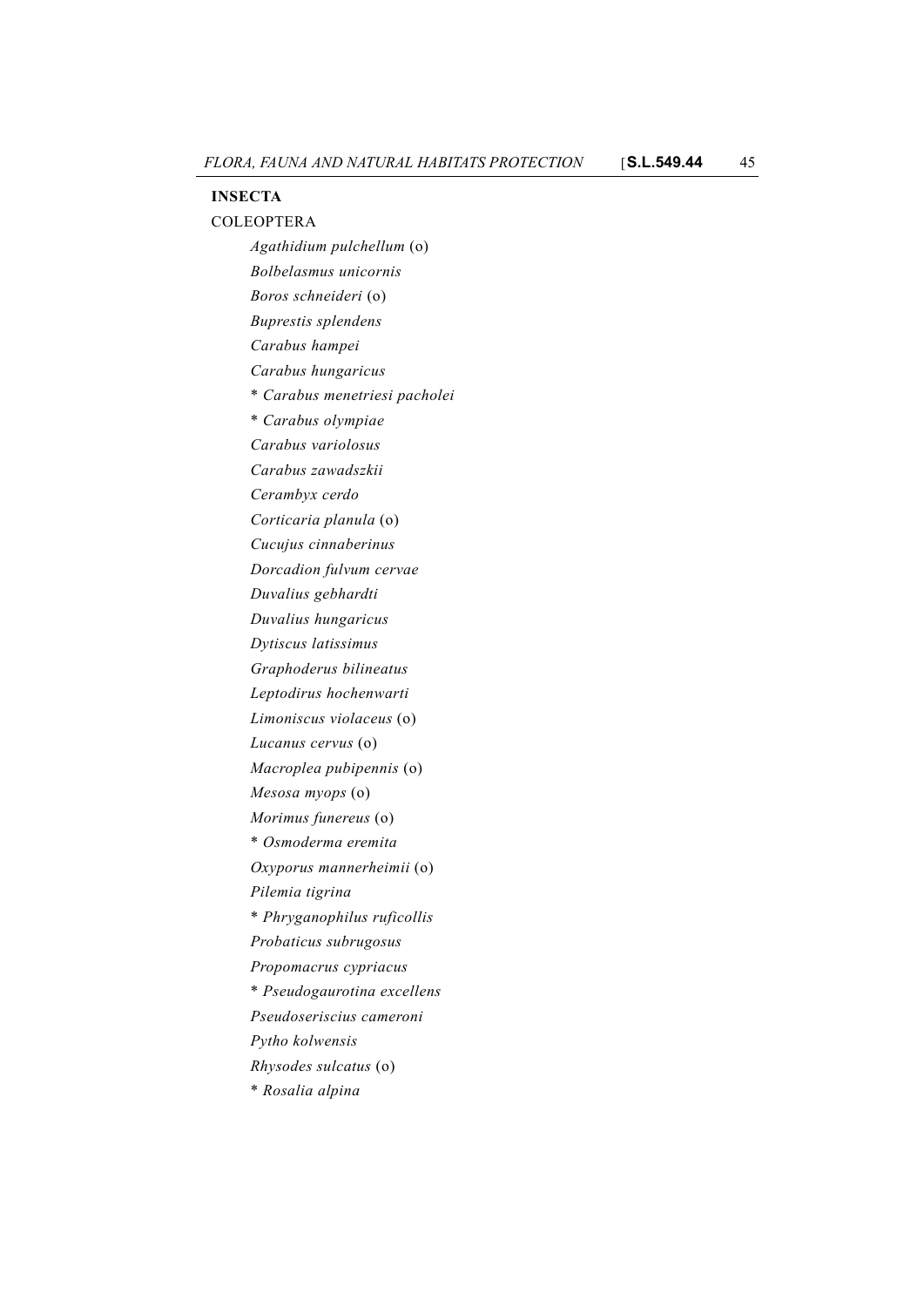*Stephanopachys linearis* (o) *Stephanopachys substriatus* (o) *Xyletinus tremulicola* (o) HEMIPTERA *Aradus angularis* (o) LEPIDOPTERA *Agriades glandon aquilo* (o) *Arytrura musculus* \* *Callimorpha* (*Euplagia*, *Panaxia*) *quadripunctaria* (o) *Catopta thrips Chondrosoma fiduciarium Clossiana improba* (o) *Coenonympha oedippus Colias myrmidone Cucullia mixta Dioszeghyana schmidtii Erannis ankeraria Erebia calcaria Erebia christi Erebia medusa polaris* (o) *Eriogaster catax Euphydryas* (*Eurodryas*, *Hypodryas*) *aurinia* (o) *Glyphipterix loricatella Gortyna borelii lunata Graellsia isabellae* (V) *Hesperia comma catena* (o) *Hypodryas maturna Leptidea morsei Lignyoptera fumidaria Lycaena dispar Lycaena helle Maculinea nausithous Maculinea teleius Melanargia arge* \* *Nymphalis vaualbum Papilio hospiton Phyllometra culminaria*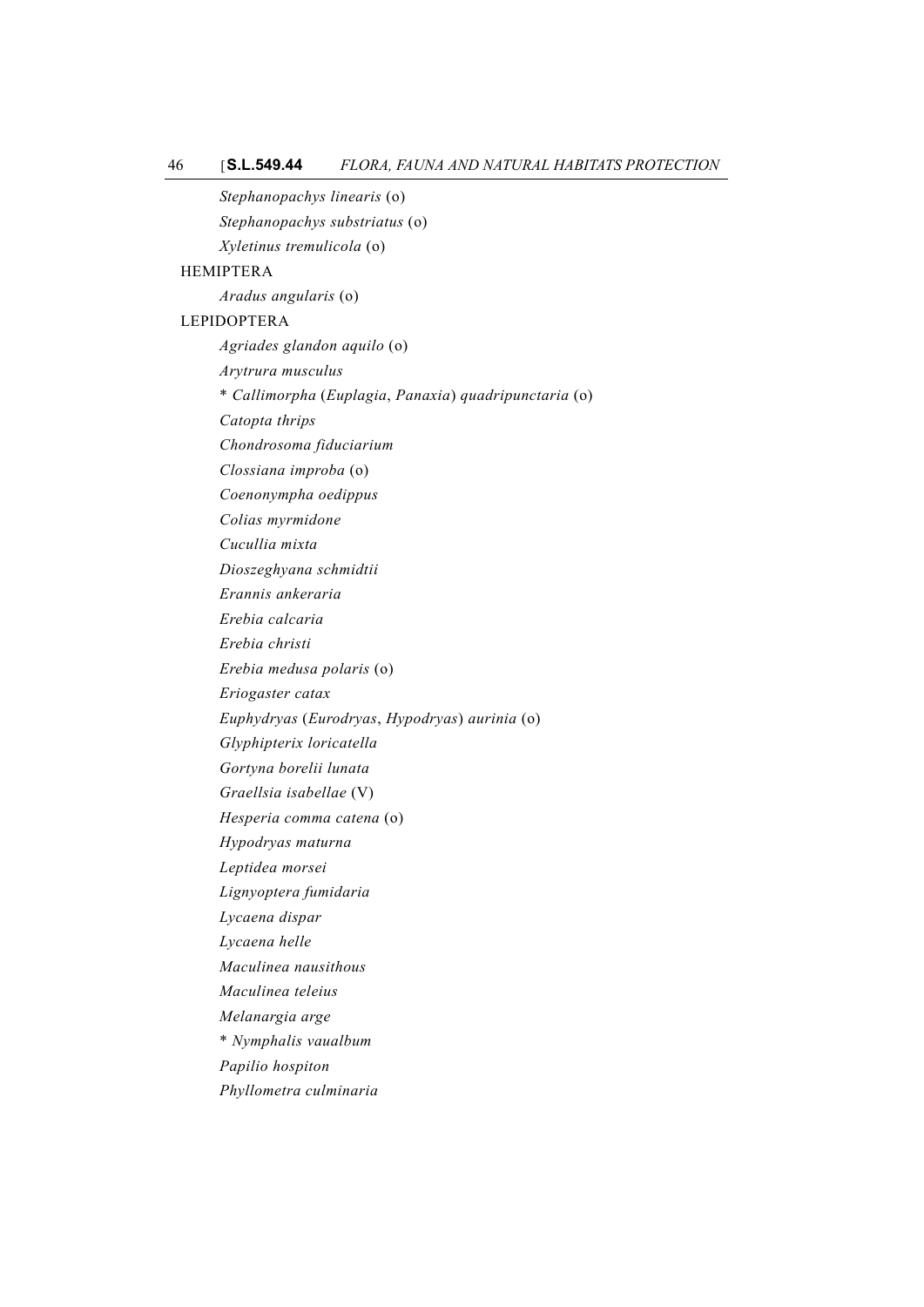*Plebicula golgus Polymixis rufocincta isolata Polyommatus eroides Proterebia afra dalmata Pseudophilotes bavius Xestia borealis* (o) *Xestia brunneopicta* (o) \* *Xylomoia strix* MANTODEA

*Apteromantis aptera*

#### ODONATA

*Coenagrion hylas* (o)

*Coenagrion mercuriale* (o)

*Coenagrion ornatum* (o)

*Cordulegaster heros*

*Cordulegaster trinacriae*

*Gomphus graslinii*

*Leucorrhinia pectoralis*

*Lindenia tetraphylla*

*Macromia splendens*

*Ophiogomphus cecilia*

*Oxygastra curtisii*

## ORTHOPTERA

- *Baetica ustulata*
- *Brachytrupes megacephalus*
- *Isophya costata*

*Isophya harzi*

- *Isophya stysi*
- *Myrmecophilus baronii*

*Odontopodisma rubripes*

*Paracaloptenus caloptenoides*

- *Pholidoptera transsylvanica*
- *Stenobothrus* (*Stenobothrodes*) *eurasius*

## ARACHNIDA

Pseudoscorpiones

*Anthrenochernes stellae* (o)

## **MOLLUSCS**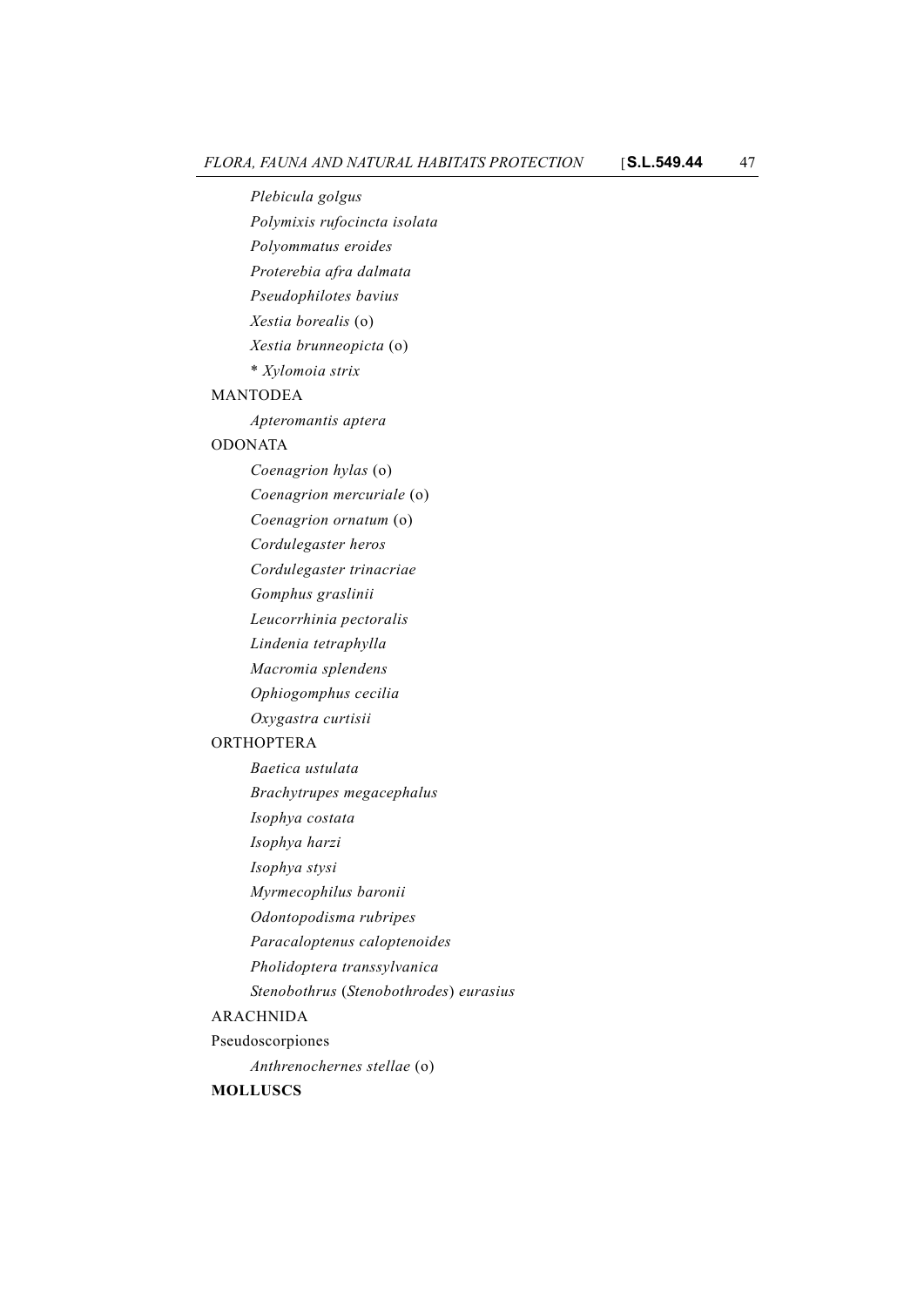#### GASTROPODA

*Anisus vorticulus Caseolus calculus Caseolus commixta Caseolus sphaerula Chilostoma banaticum Discula leacockiana Discula tabellata Discus guerinianus Elona quimperiana Geomalacus maculosus Geomitra moniziana Gibbula nivosa \* Helicopsis striata austriaca* (o) *Hygromia kovacsi Idiomela* (*Helix*) *subplicata Lampedusa imitatrix \* Lampedusa melitensis Leiostyla abbreviata Leiostyla cassida Leiostyla corneocostata Leiostyla gibba Leiostyla lamellosa \* Paladilhia hungarica Sadleriana pannonica Theodoxus transversalis Vertigo angustior* (o) *Vertigo genesii* (o) *Vertigo geyeri* (o) *Vertigo moulinsiana* (o)

# **BIVALVIA**

## UNIONOIDA

*Margaritifera durrovensis* (*Margaritifera margaritifera*) (V) *Margaritifera margaritifera* (V) *Unio crassus* DREISSENIDAE

*Congeria kusceri*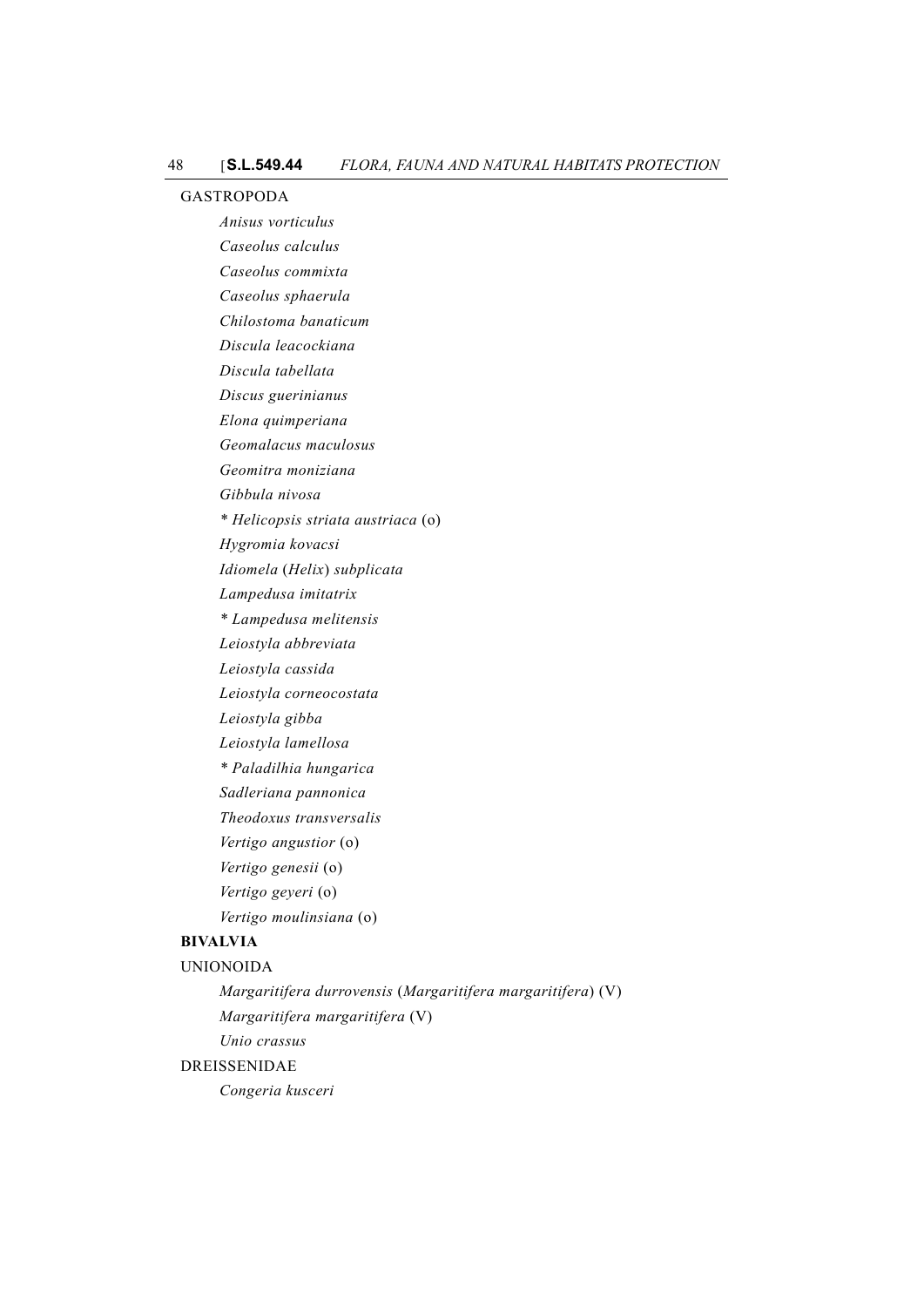## **(b) PLANTS**

## **PTERIDOPHYTA**

| <b>ASPLENIACEAE</b>                          |
|----------------------------------------------|
| Asplenium jahandiezii (Litard.) Rouy         |
| Asplenium adulterinum Milde                  |
| <b>BLECHNACEAE</b>                           |
| Woodwardia radicans (L.) Sm.                 |
| <b>DICKSONIACEAE</b>                         |
| Culcita macrocarpa C. Presl                  |
| DRYOPTERIDACEAE                              |
| Diplazium sibiricum (Turcz. ex Kunze) Kurata |
| * Dryopteris corleyi Fraser-Jenk.            |
| Dryopteris fragans (L.) Schott               |
| HYMENOPHYLLACEAE                             |
| Trichomanes speciosum Willd.                 |
| <b>ISOETACEAE</b>                            |
| Isoetes boryana Durieu                       |
| Isoetes malinverniana Ces. & De Not.         |
| <b>MARSILEACEAE</b>                          |
| Marsilea batardae Launert                    |
| Marsilea quadrifolia L.                      |
| Marsilea strigosa Willd.                     |
| OPHIOGLOSSACEAE                              |
| Botrychium simplex Hitchc.                   |
| Ophioglossum polyphyllum A. Braun            |
| <b>GYMNOSPERMAE</b>                          |
| <b>PINACEAE</b>                              |
| * Abies nebrodensis (Lojac.) Mattei          |
| <b>ANGIOSPERMAE</b>                          |
| <b>ALISMATACEAE</b>                          |
| * Alisma wahlenbergii (Holmberg) Juz.        |
| Caldesia parnassifolia (L.) Parl.            |
| Luronium natans (L.) Raf.                    |
| AMARYLLIDACEAE                               |
| Leucojum nicaeense Ard.                      |
| Narcissus asturiensis (Jordan) Pugsley       |

*Narcissus calcicola* Mendonça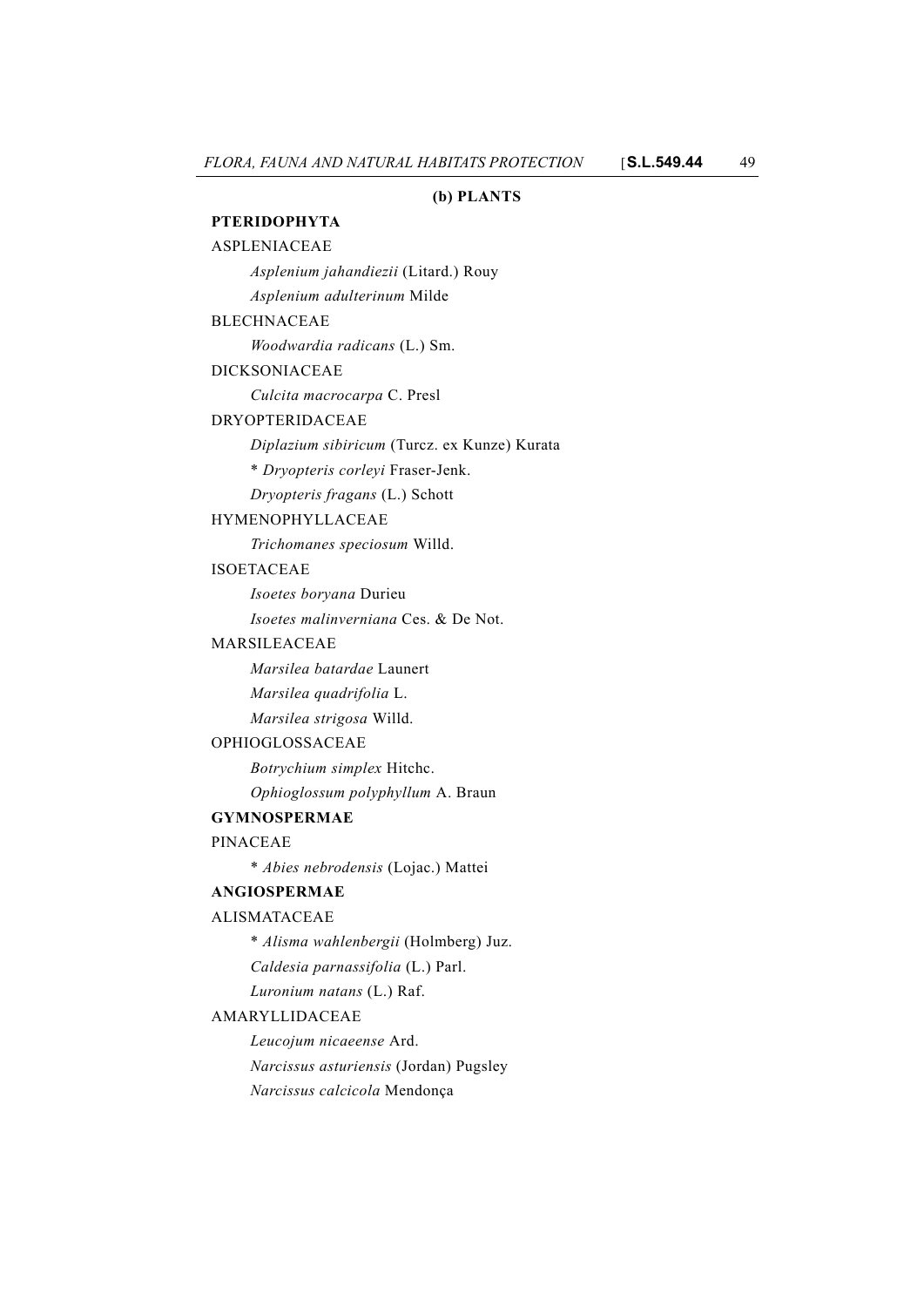#### 50 [**S.L.549.44** *FLORA, FAUNA AND NATURAL HABITATS PROTECTION*

*Narcissus cyclamineus* DC.

*Narcissus fernandesii* G. Pedro

*Narcissus humilis* (Cav.) Traub

\* *Narcissus nevadensis* Pugsley

*Narcissus pseudonarcissus* L. subsp. *nobilis* (Haw.) A. Fernandes

*Narcissus scaberulus* Henriq.

*Narcissus triandrus* L. subsp. *capax* (Salisb.) D. A. Webb.

*Narcissus viridiflorus* Schousboe

#### ASCLEPIADACEAE

*Vincetoxicum pannonicum* (Borhidi) Holub

## BORAGINACEAE

\* *Anchusa crispa* Viv.

*Echium russicum* J.F.Gemlin

\* *Lithodora nitida* (H. Ern) R. Fernandes

*Myosotis lusitanica* Schuster

*Myosotis rehsteineri* Wartm.

*Myosotis retusifolia* R. Afonso

*Omphalodes kuzinskyanae* Willk.

\* *Omphalodes littoralis* Lehm.

\* *Onosma tornensis* Javorka

*Solenanthus albanicus* (Degen & al.) Degen & Baldacci

\* *Symphytum cycladense* Pawl.

## CAMPANULACEAE

*Adenophora lilifolia* (L.) Ledeb.

*Asyneuma giganteum* (Boiss.) Bornm.

- \* *Campanula bohemica* Hruby
- \* *Campanula gelida* Kovanda

## *Campanula romanica Săvul*.

\* *Campanula sabatia* De Not.

\* *Campanula serrata* (Kit.) Hendrych

*Campanula zoysii* Wulfen

*Jasione crispa* (Pourret) Samp. subsp. *serpentinica* Pinto da Silva *Jasione lusitanica* A. DC.

## CARYOPHYLLACEAE

*Arenaria ciliata* L. subsp. *pseudofrigida* Ostenf. & O.C. Dahl

*Arenaria humifusa* Wahlenberg

\* *Arenaria nevadensis* Boiss. & Reuter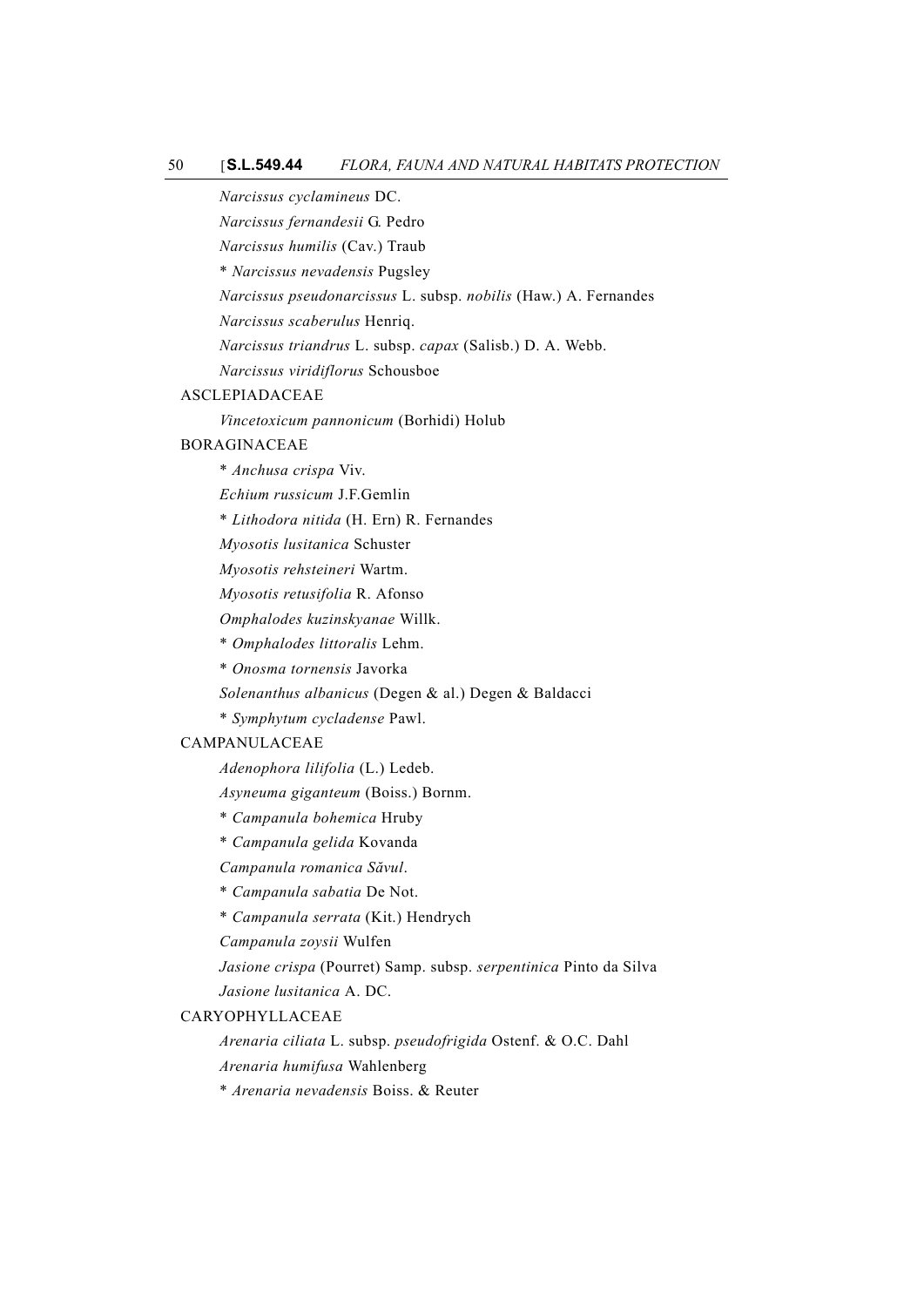*Arenaria provincialis* Chater & Halliday \* *Cerastium alsinifolium* Tausch *Cerastium dinaricum* G.Beck & Szysz. *Dianthus arenarius* L. subsp. *arenarius* \* *Dianthus arenarius* subsp. *bohemicus* (Novak) O.Schwarz *Dianthus cintranus* Boiss. & Reuter subsp. *cintranus* Boiss. & Reuter \* *Dianthus diutinus* Kit. \* *Dianthus lumnitzeri* Wiesb. *Dianthus marizii* (Samp.) Samp. \* *Dianthus moravicus* Kovanda \* *Dianthus nitidus* Waldst. et Kit. *Dianthus plumarius* subsp. *regis-stephani* (Rapcs.) Baksay *Dianthus rupicola* Biv. \* *Gypsophila papillosa* P. Porta *Herniaria algarvica* Chaudhri \* *Herniaria latifolia* Lapeyr. subsp. *litardierei* Gamis *Herniaria lusitanica* (Chaudhri) subsp. *berlengiana* Chaudhri *Herniaria maritima* Link \* *Minuartia smejkalii* Dvorakova *Moehringia jankae* Griseb. ex Janka *Moehringia lateriflora* (L.) Fenzl. *Moehringia tommasinii* Marches. *Moehringia villosa* (Wulfen) Fenzl *Petrocoptis grandiflora* Rothm. *Petrocoptis montsicciana* O. Bolos & Rivas Mart. *Petrocoptis pseudoviscosa* Fernandez Casas *Silene furcata* Rafin. subsp. *angustiflora* (Rupr.) Walters \* *Silene hicesiae* Brullo & Signorello *Silene hifacensis* Rouy ex Willk. \* *Silene holzmanii* Heldr. ex Boiss. *Silene longicilia* (Brot.) Otth. *Silene mariana* Pau \* *Silene orphanidis* Boiss \* *Silene rothmaleri* Pinto da Silva \* *Silene velutina* Pourret ex Loisel. **CHENOPODIACEAE** \* *Bassia* (*Kochia*) *saxicola* (Guss.) A. J. Scott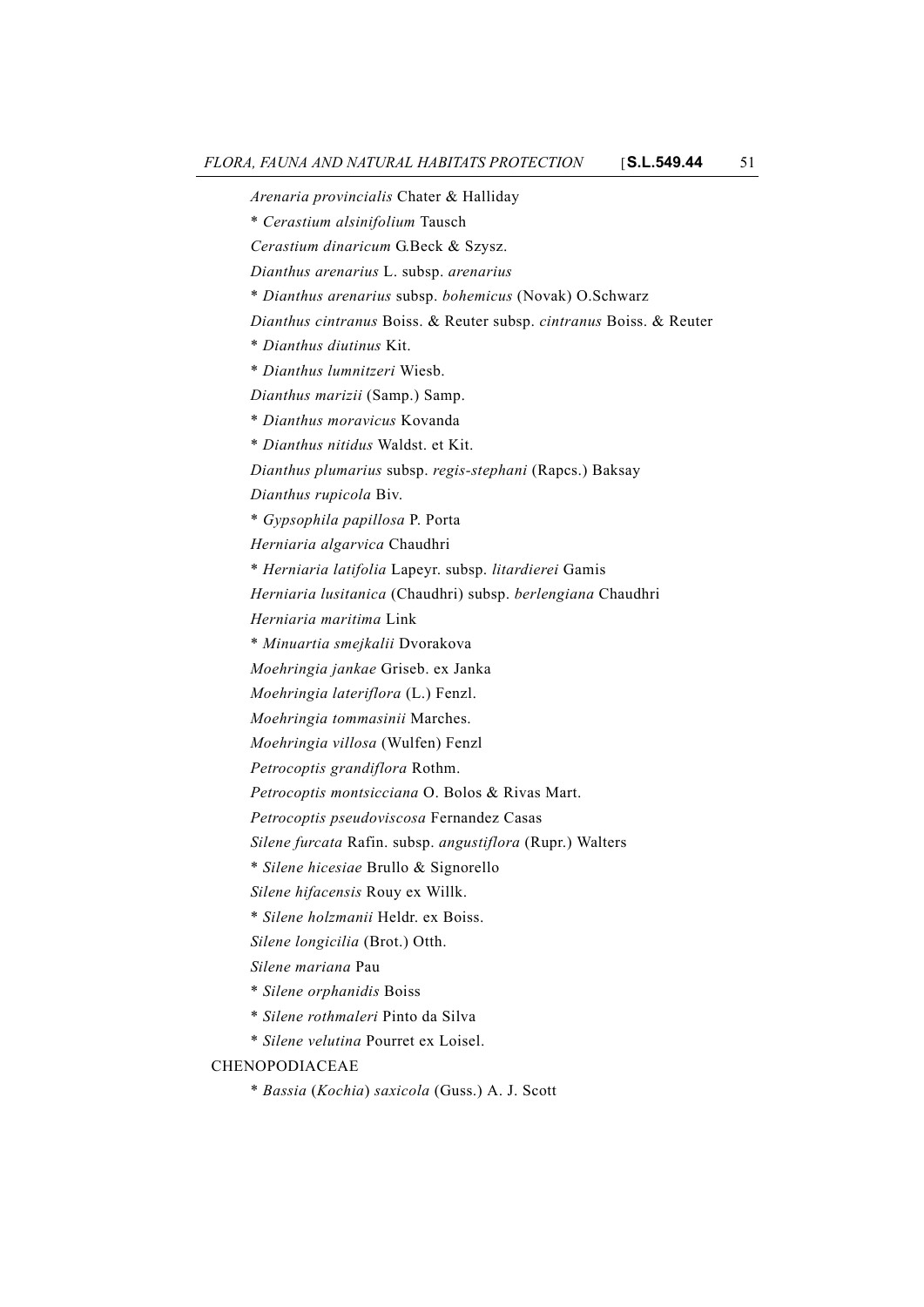- \* *Cremnophyton lanfrancoi* Brullo et Pavone
- \* *Salicornia veneta* Pignatti & Lausi

## CISTACEAE

*Cistus palhinhae* Ingram

*Halimium verticillatum* (Brot.) Sennen

*Helianthemum alypoides* Losa & Rivas Goday

*Helianthemum caput-felis* Boiss.

\* *Tuberaria major* (Willk.) Pinto da Silva & Rozeira

#### COMPOSITAE

- \* *Anthemis glaberrima* (Rech. f.) Greuter
- *Artemisia campestris* L. subsp. *bottnica* A.N. Lundström ex Kindb.
- \* *Artemisia granatensis* Boiss.
- \* *Artemisia laciniata* Willd.
- *Artemisia oelandica* (Besser) Komaror
- \* *Artemisia pancicii* (Janka) Ronn.
- \* *Aster pyrenaeus* Desf. ex DC
- \* *Aster sorrentinii* (Tod) Lojac.

*Carlina onopordifolia* Besser

- \* *Carduus myriacanthus* Salzm. ex DC.
- \* *Centaurea alba* L. subsp. *heldreichii* (Halacsy) Dostal
- \* *Centaurea alba* L. subsp. *princeps* (Boiss. & Heldr.) Gugler
- \* *Centaurea akamantis* T. Georgiadis & G. Chatzikyriakou
- \* *Centaurea attica* Nyman subsp. *megarensis* (Halacsy & Hayek) Dostal
- \* *Centaurea balearica* J. D. Rodriguez
- \* *Centaurea borjae* Valdes-Berm. & Rivas Goday
- \* *Centaurea citricolor* Font Quer

*Centaurea corymbosa* Pourret

- *Centaurea gadorensis* G. Blanca
- \* *Centaurea horrida* Badaro

*Centaurea immanuelis-loewii* Degen

*Centaurea jankae* Brandza

\* *Centaurea kalambakensis* Freyn & Sint.

*Centaurea kartschiana* Scop.

- \* *Centaurea lactiflora* Halacsy
- *Centaurea micrantha* Hoffmanns. & Link subsp. *herminii* (Rouy) Dostál
- \* *Centaurea niederi* Heldr.
- \* *Centaurea peucedanifolia* Boiss. & Orph.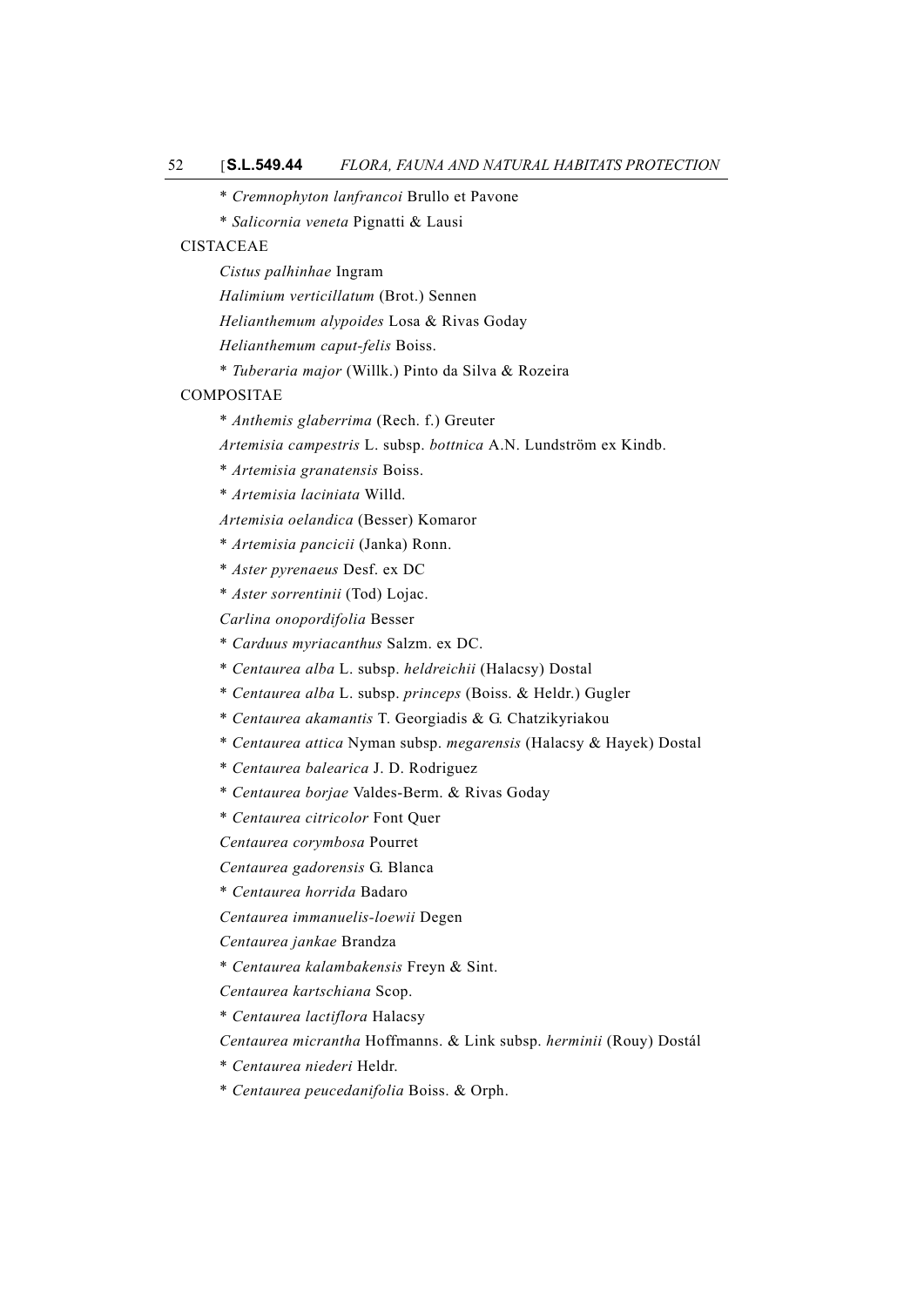\* *Centaurea pinnata* Pau *Centaurea pontica* Prodan & E. I. Nyàràdy *Centaurea pulvinata* (G. Blanca) G. Blanca *Centaurea rothmalerana* (Arènes) Dostál *Centaurea vicentina* Mariz *Cirsium brachycephalum* Juratzka \* *Crepis crocifolia* Boiss. & Heldr. *Crepis granatensis* (Willk.) B. Blanca & M. Cueto *Crepis pusilla* (Sommier) Merxmüller *Crepis tectorum* L. subsp. *nigrescens Erigeron frigidus* Boiss. ex DC. \* *Helichrysum melitense* (Pignatti) Brullo et al *Hymenostemma pseudanthemis* (Kunze) Willd. *Hyoseris frutescens* Brullo et Pavone \* *Jurinea cyanoides* (L.) Reichenb. \* *Jurinea fontqueri* Cuatrec. \* *Lamyropsis microcephala* (Moris) Dittrich & Greuter *Leontodon microcephalus* (Boiss. ex DC.) Boiss. *Leontodon boryi* Boiss. \* *Leontodon siculus* (Guss.) Finch & Sell *Leuzea longifolia* Hoffmanns. & Link *Ligularia sibirica* (L.) Cass. \* *Palaeocyanus crassifolius* (Bertoloni) Dostal *Santolina impressa* Hoffmanns. & Link *Santolina semidentata* Hoffmanns. & Link *Saussurea alpina* subsp. *esthonica* (Baer ex Rupr) Kupffer \* *Senecio elodes* Boiss. ex DC. *Senecio jacobea* L. subsp. *gotlandicus* (Neuman) Sterner *Senecio nevadensis* Boiss. & Reuter \* *Serratula lycopifolia* (Vill.) A. Kern *Tephroseris longifolia* (Jacq.) Griseb et Schenk subsp. *moravica* CONVOLVULACEAE \* *Convolvulus argyrothamnus* Greuter \* *Convolvulus fernandesii* Pinto da Silva & Teles CRUCIFERAE *Alyssum pyrenaicum* Lapeyr. \* *Arabis kennedyae* Meikle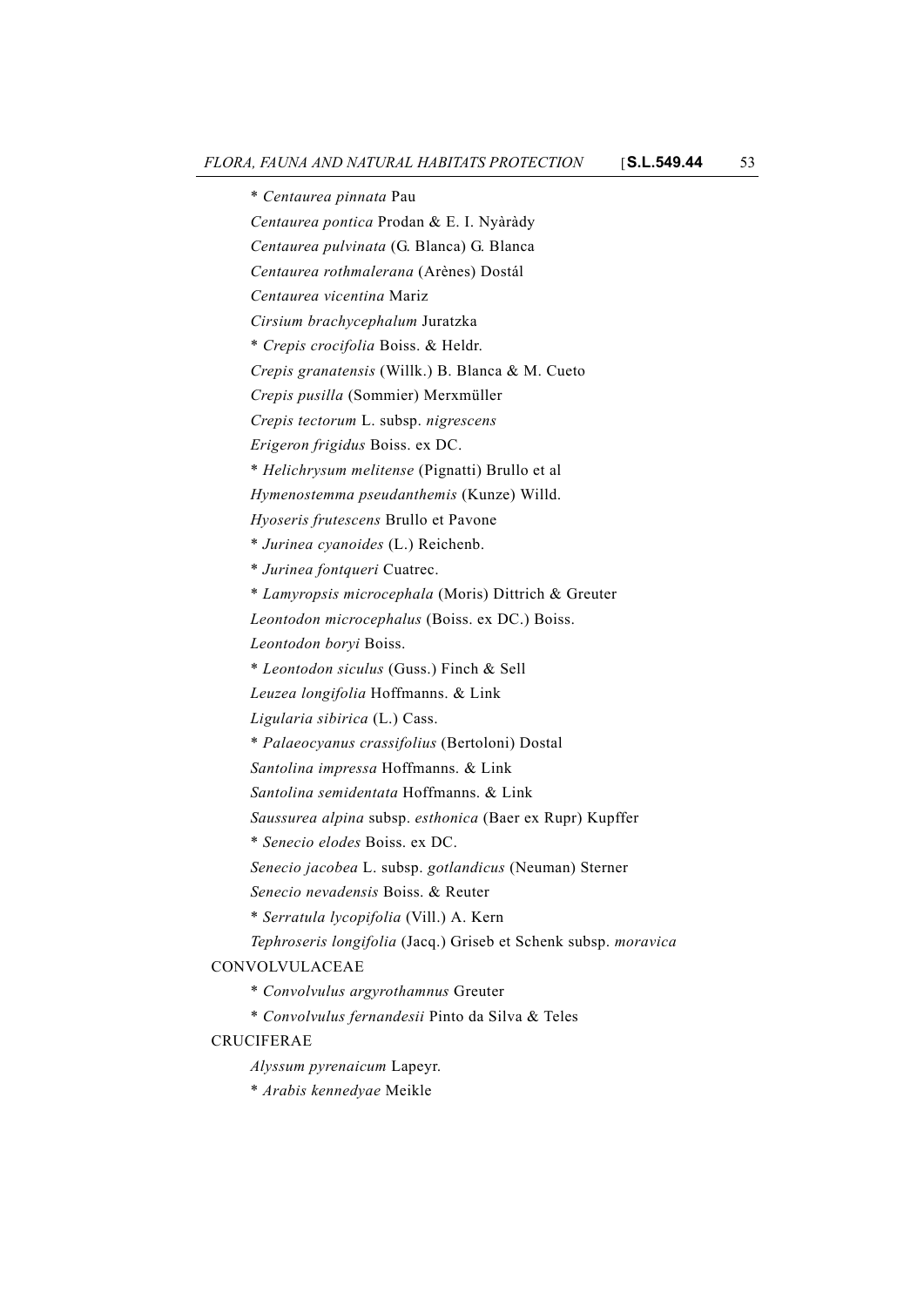#### 54 [**S.L.549.44** *FLORA, FAUNA AND NATURAL HABITATS PROTECTION*

*Arabis sadina* (Samp.) P. Cout.

*Arabis scopoliana* Boiss

\* *Biscutella neustriaca* Bonnet

*Biscutella vincentina* (Samp.) Rothm.

*Boleum asperum* (Pers.) Desvaux

*Brassica glabrescens* Poldini

*Brassica hilarionis* Post

*Brassica insularis* Moris

\* *Brassica macrocarpa* Guss.

*Braya linearis* Rouy

\* *Cochlearia polonica* E. Fröhlich

\* *Cochlearia tatrae* Borbas

\* *Coincya rupestris* Rouy

\* *Coronopus navasii* Pau

*Crambe tataria* Sebeok

*Degenia velebitica* (Degen) Hayek

*Diplotaxis ibicensis* (Pau) Gomez-Campo

\* *Diplotaxis siettiana* Maire

*Diplotaxis vicentina* (P. Cout.) Rothm.

*Draba cacuminum* Elis Ekman

*Draba cinerea* Adams

*Draba dorneri* Heuffel.

*Erucastrum palustre* (Pirona) Vis.

\* *Erysimum pieninicum* (Zapal.) Pawl.

\* *Iberis arbuscula* Runemark

*Iberis procumbens* Lange subsp. *microcarpa* Franco & Pinto da Silva

\* *Jonopsidium acaule* (Desf.) Reichenb.

*Jonopsidium savianum* (Caruel) Ball ex Arcang.

*Rhynchosinapis erucastrum* (L.) Dandy ex Clapham subsp. *cintrana* (Coutinho) Franco & P. Silva (*Coincya cintrana* (P. Cout.) Pinto da Silva)

*Sisymbrium cavanillesianum* Valdes & Castroviejo

*Sisymbrium supinum* L.

*Thlaspi jankae* A. Kern.

CYPERACEAE

*Carex holostoma* Drejer

\* *Carex panormitana* Guss.

*Eleocharis carniolica* Koch

DIOSCOREACEAE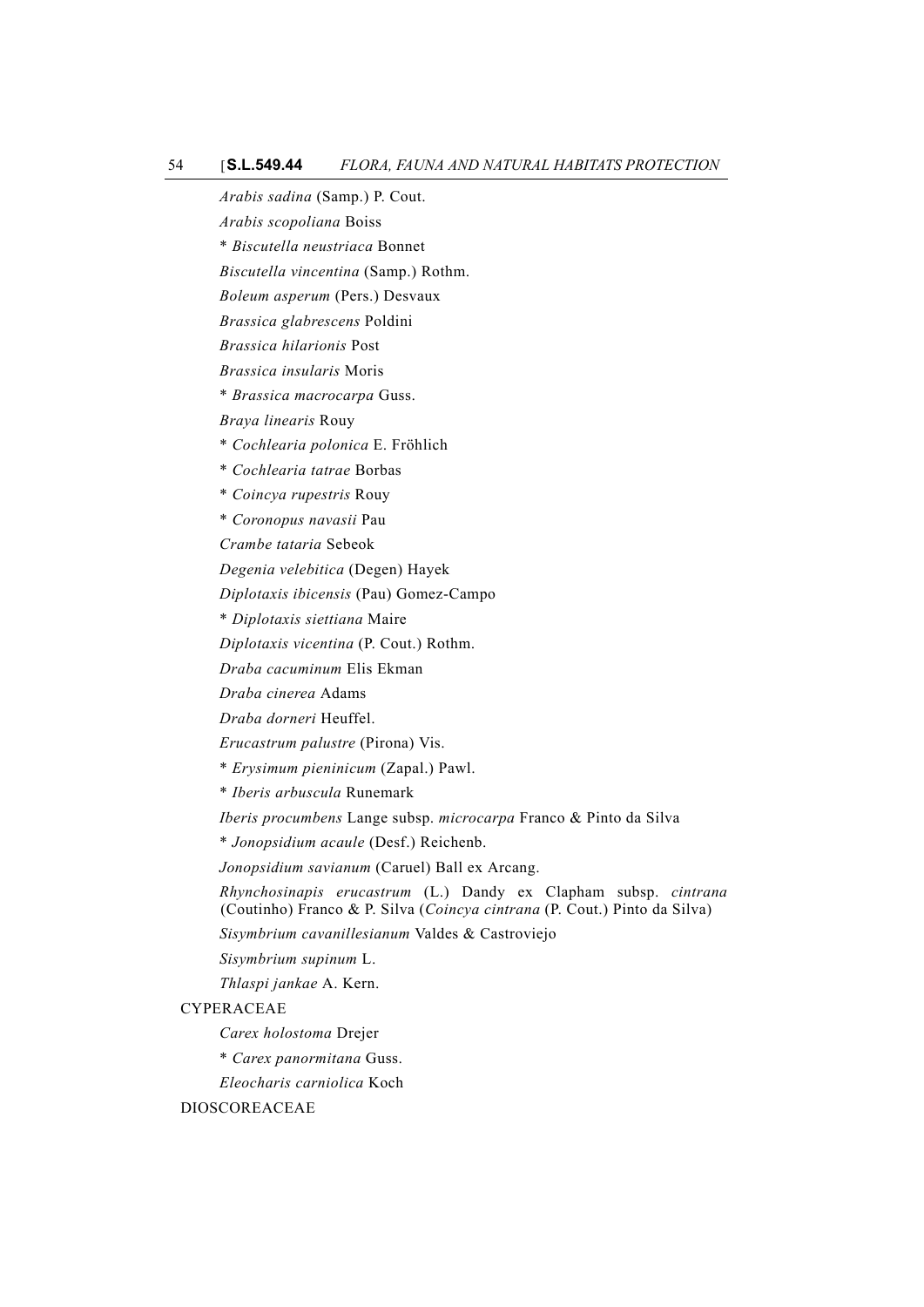\* *Borderea chouardii* (Gaussen) Heslot DROSERACEAE *Aldrovanda vesiculosa* L. ELATINACEAE *Elatine gussonei* (Sommier) Brullo et al ERICACEAE *Rhododendron luteum* Sweet EUPHORBIACEAE \* *Euphorbia margalidiana* Kuhbier & Lewejohann *Eurphorbia transtagana* Boiss. GENTIANACEAE \* *Centaurium rigualii* Esteve \* *Centaurium somedanum* Lainz *Gentiana ligustica* R. de Vilm. & Chopinet *Gentianella anglica* (Pugsley) E. F. Warburg \* *Gentianella bohemica* Skalicky GERANIACEAE \* *Erodium astragaloides* Boiss. & Reuter *Erodium paularense* Fernandez-Gonzalez & Izco \* *Erodium rupicola* Boiss. GLOBULARIACEAE \* *Globularia stygia* Orph. ex Boiss. GRAMINEAE *Arctagrostis latifolia* (R. Br.) Griseb. *Arctophila fulva* (Trin.) N. J. Anderson *Avenula hackelii* (Henriq.) Holub *Bromus grossus* Desf. ex DC. *Calamagrostis chalybaea* (Laest.) Fries *Cinna latifolia* (Trev.) Griseb. *Coleanthus subtilis* (Tratt.) Seidl *Festuca brigantina* (Markgr.-Dannenb.) Markgr.-Dannenb. *Festuca duriotagana* Franco & R. Afonso *Festuca elegans* Boiss. *Festuca henriquesii* Hack. *Festuca summilusitana* Franco & R. Afonso *Gaudinia hispanica* Stace & Tutin *Holcus setiglumis* Boiss. & Reuter subsp. *duriensis* Pinto da Silva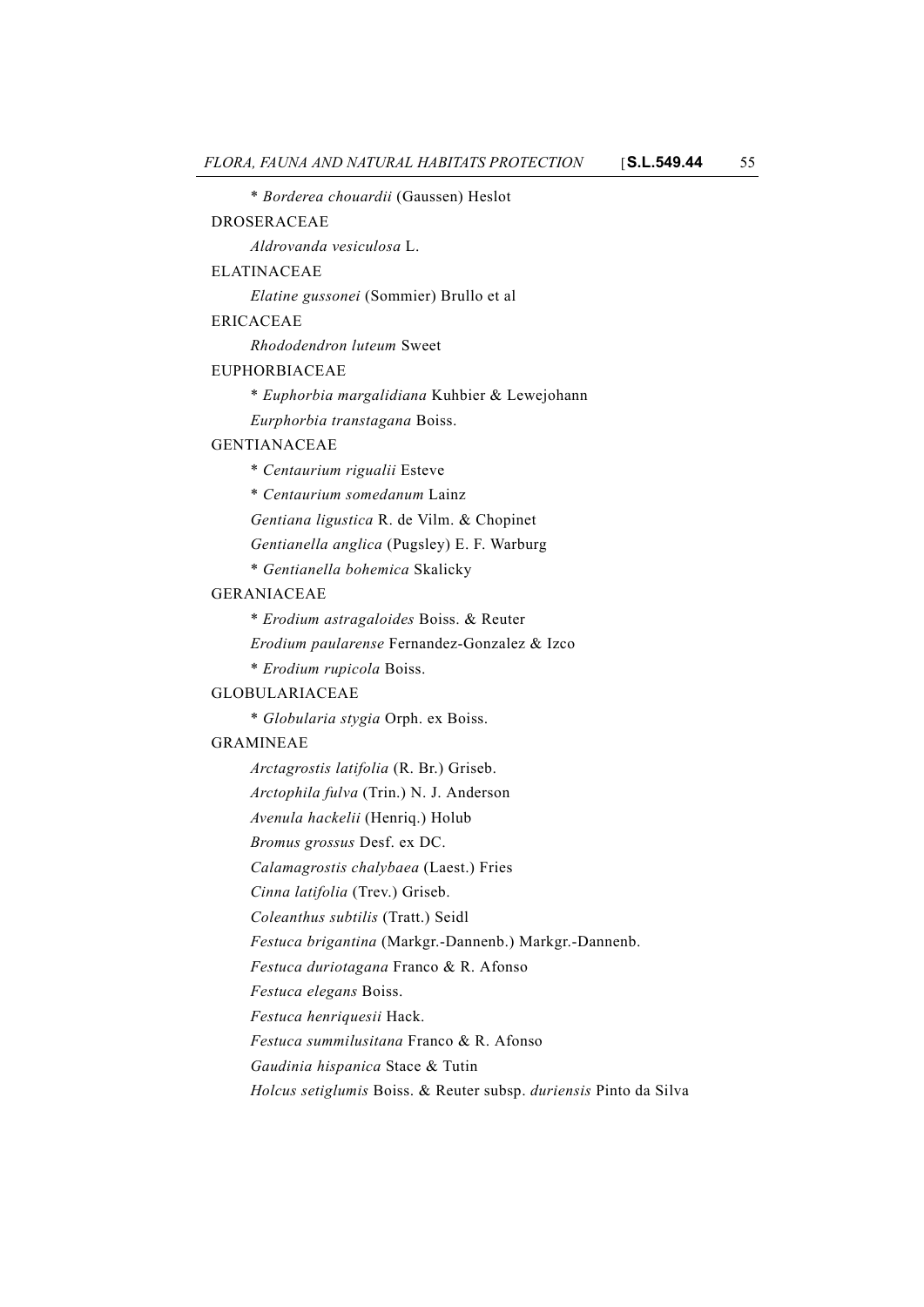*Micropyropsis tuberosa* Romero - Zarco & Cabezudo

*Poa granitica* Br.-Bl. subsp. *disparilis* (E.I.Nyárády)

\* *Poa riphaea* (Ascher et Graebner) Fritsch

*Pseudarrhenatherum pallens* (Link) J. Holub

*Puccinellia phryganodes* (Trin.) Scribner + Merr.

*Puccinellia pungens* (Pau) Paunero

\* *Stipa austroitalica* Martinovsky

\* *Stipa bavarica* Martinovsky & H. Scholz

*Stipa danubialis* Dihoru & Roman

\* *Stipa styriaca* Martinovsky

\* *Stipa veneta* Moraldo

\* *Stipa zalesskii* Wilensky

*Trisetum subalpestre* (Hartman) Neuman

GROSSULARIACEAE

\* *Ribes sardoum* Martelli

HIPPURIDACEAE

*Hippuris tetraphylla* L. Fil.

## HYPERICACEAE

\* *Hypericum aciferum* (Greuter) N.K.B. Robson

## IRIDACEAE

*Crocus cyprius* Boiss. et Kotschy

*Crocus hartmannianus* Holmboe

*Gladiolus palustris* Gaud.

*Iris aphylla* L. subsp. hungarica Hegi

*Iris humilis* Georgi subsp. *arenaria* (Waldst. et Kit.) A. et D. Löve

## JUNCACEAE

*Juncus valvatus* Link

*Luzula arctica* Blytt

## LABIATAE

*Dracocephalum austriacum* L.

\* *Micromeria taygetea* P. H. Davis

*Nepeta dirphya* (Boiss.) Heldr. ex Halacsy

\* *Nepeta sphaciotica* P. H. Davis

*Origanum dictamnus* L.

*Phlomis brevibracteata* Turril

*Phlomis cypria* Post

*Salvia veneris* Hedge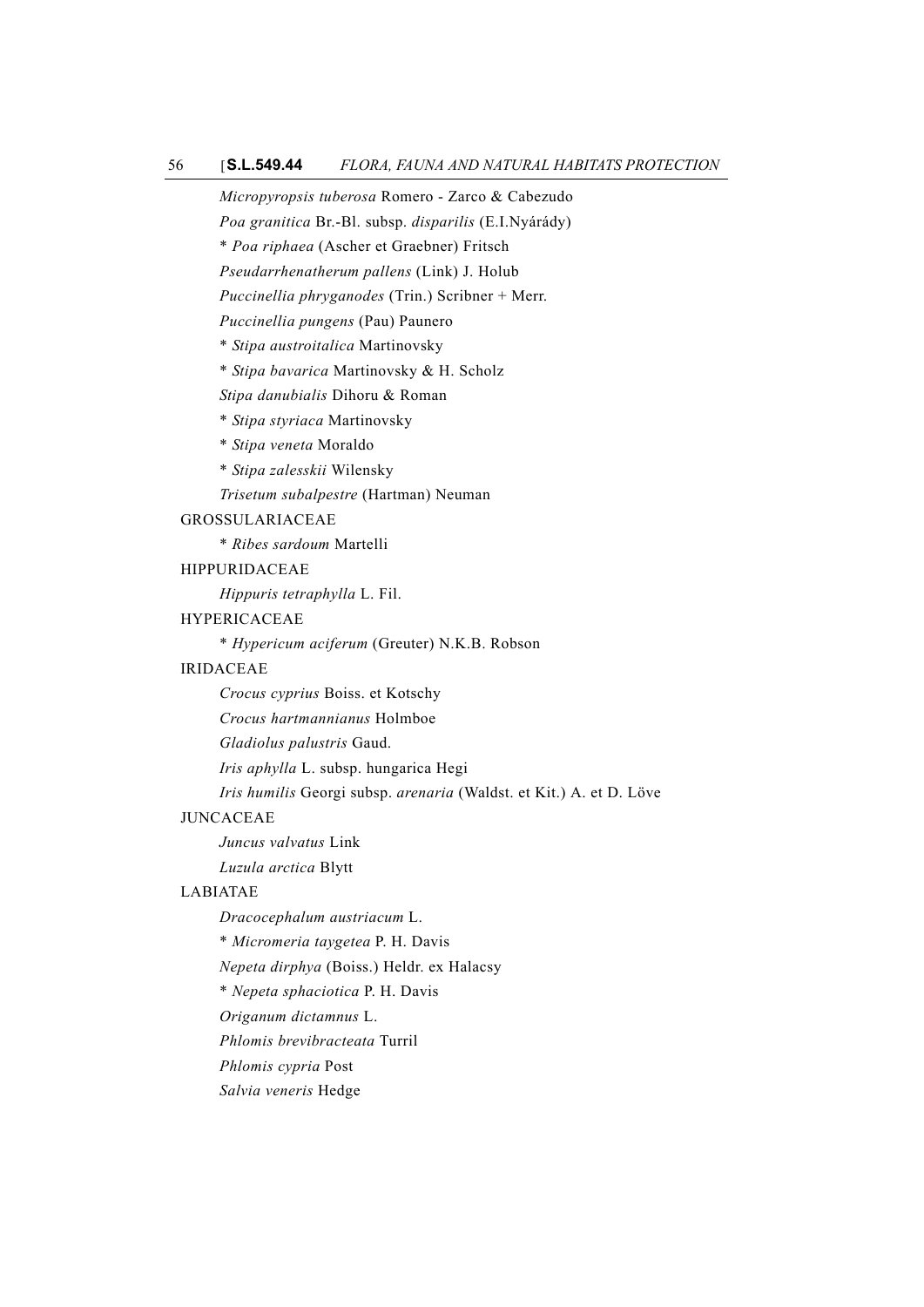*Sideritis cypria* Post

*Sideritis incana* subsp. glauca (Cav.) Malagarriga

*Sideritis javalambrensis* Pau

*Sideritis serrata* Cav. ex Lag.

*Teucrium lepicephalum* Pau

*Teucrium turredanum* Losa & Rivas Goday

\* *Thymus camphoratus* Hoffmanns. & Link

*Thymus carnosus* Boiss.

\* *Thymus lotocephalus* G. López & R. Morales (*Thymus cephalotos* L.)

## LEGUMINOSAE

*Anthyllis hystrix* Cardona, Contandr. & E. Sierra

\* *Astragalus algarbiensis* Coss. ex Bunge

\* *Astragalus aquilanus* Anzalone

*Astragalus centralpinus* Braun-Blanquet

\* *Astragalus macrocarpus* DC. subsp. *lefkarensis*

\* *Astragalus maritimus* Moris

*Astragalus peterfii* Jáv.

*Astragalus tremolsianus* Pau

\* *Astragalus verrucosus* Moris

\* *Cytisus aeolicus* Guss. ex Lindl.

*Genista dorycnifolia* Font Quer

*Genista holopetala* (Fleischm. ex Koch) Baldacci

*Melilotus segetalis* (Brot.) Ser. subsp. *fallax* Franco

\* *Ononis hackelii* Lange

*Trifolium saxatile* All.

\* *Vicia bifoliolata* J.D. Rodriguez

## LENTIBULARIACEAE

\* *Pinguicula crystallina* Sm.

*Pinguicula nevadensis* (Lindb.) Casper

#### LILIACEAE

*Allium grosii* Font Quer

\* *Androcymbium rechingeri* Greuter

\* *Asphodelus bento-rainhae* P. Silva

\* *Chionodoxa lochiae* Meikle in Kew Bull.

*Colchicum arenarium* Waldst. et Kit.

*Hyacinthoides vicentina* (Hoffmans. & Link) Rothm.

\* *Muscari gussonei* (Parl.) Tod.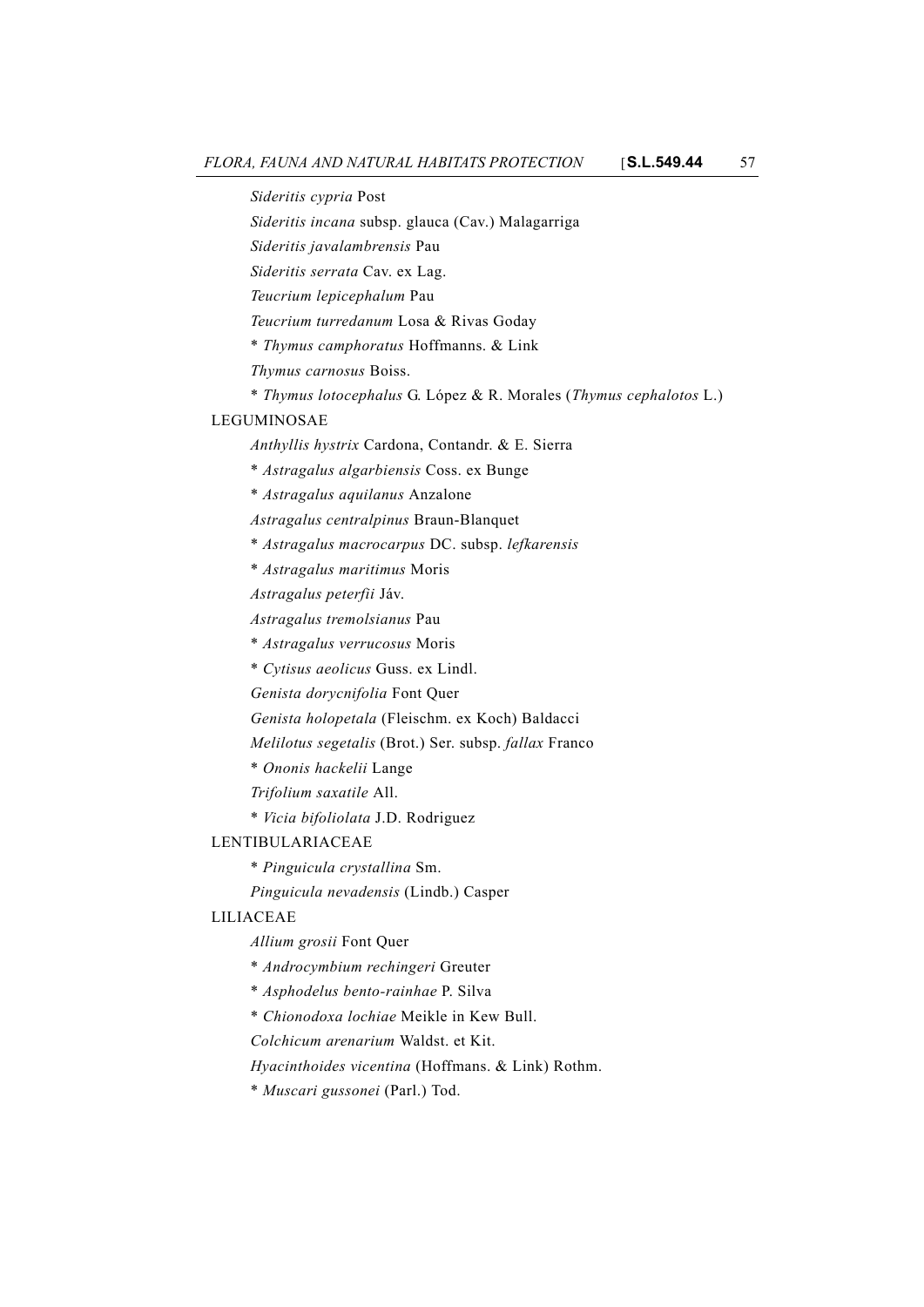*Scilla litardierei* Breist.

\* *Scilla morrisii* Meikle

*Tulipa cypria* Stapf

*Tulipa hungarica* Borbas

#### LINACEAE

\* *Linum dolomiticum* Borbas

\* *Linum muelleri* Moris (*Linum maritimum muelleri*)

## LYTHRACEAE

\* *Lythrum flexuosum* Lag.

## MALVACEAE

*Kosteletzkya pentacarpos* (L.) Ledeb.

## NAJADACEAE

*Najas flexilis* (Willd.) Rostk. & W.L. Schmidt

*Najas tenuissima* (A. Braun) Magnus

## OLEACEAE

*Syringa josikaea* Jacq. Fil. ex Reichenb.

#### ORCHIDACEAE

*Anacamptis urvilleana* Sommier et Caruana Gatto

*Calypso bulbosa* L.

\* *Cephalanthera cucullata* Boiss. & Heldr.

*Cypripedium calceolus* L.

*Dactylorhiza kalopissii* E.Nelson

*Gymnigritella runei* Teppner & Klein

*Himantoglossum adriaticum* Baumann

*Himantoglossum caprinum* (Bieb.) V. Koch

*Liparis loeselii* (L.) Rich.

\* *Ophrys kotschyi* H. Fleischm. et Soo

\* *Ophrys lunulata* Parl.

*Ophrys melitensis* (Salkowski) J et P Devillers-Terschuren

*Platanthera obtusata* (Pursh) subsp. *oligantha* (Turez.) Hulten

## OROBANCHACEAE

*Orobanche densiflora* Salzm. ex Reut.

## PAEONIACEAE

*Paeonia cambessedesii* (Willk.) Willk.

*Paeonia clusii* F.C. Stern subsp. *rhodia* (Stearn) Tzanoudakis *Paeonia officinalis* L. subsp. *banatica* (Rachel) Soo

*Paeonia parnassica* Tzanoudakis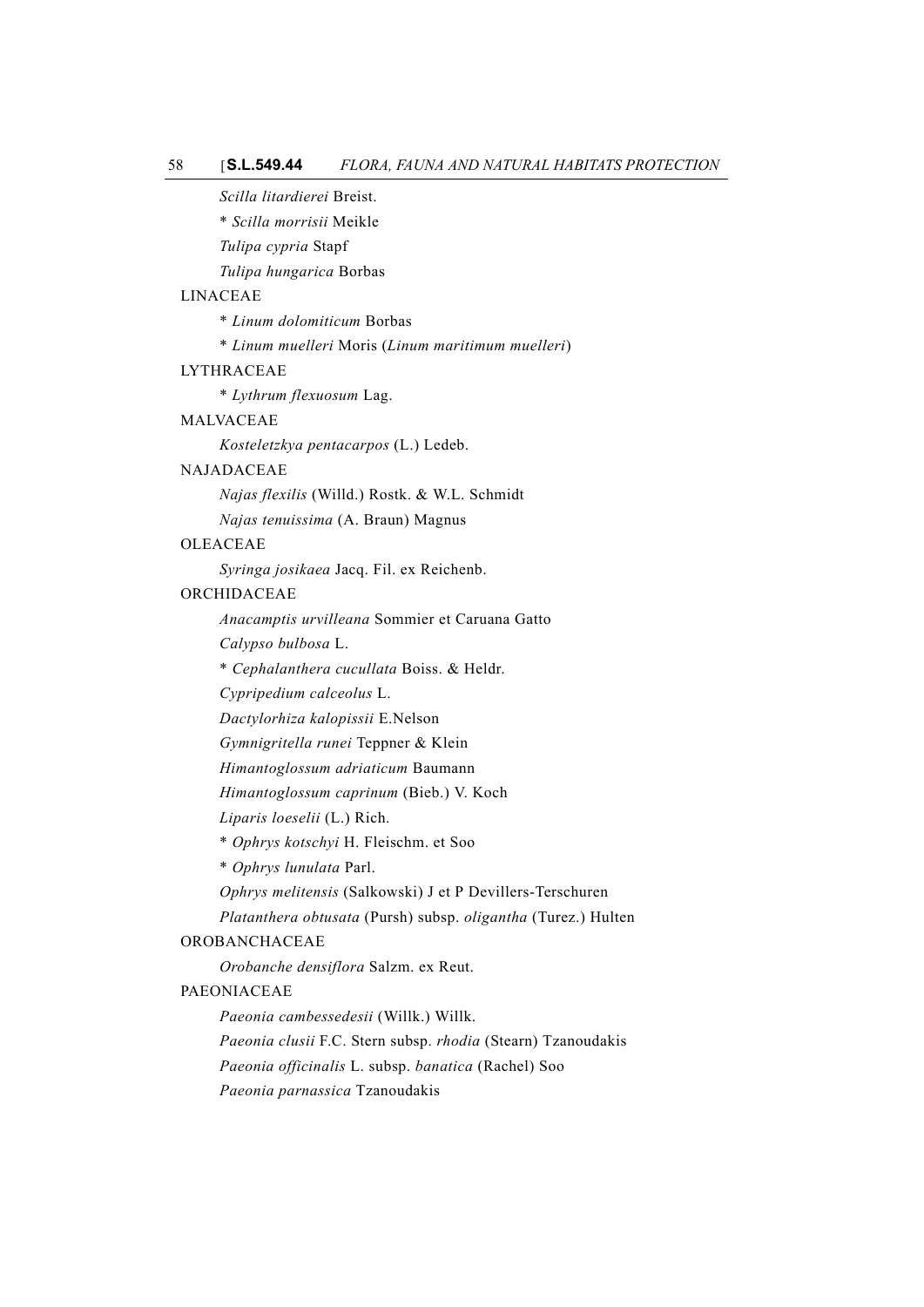PALMAE *Phoenix theophrasti* Greuter PAPAVERACEAE *Corydalis gotlandica* Lidén *Papaver laestadianum* (Nordh.) Nordh. *Papaver radicatum* Rottb. subsp. *hyperboreum* Nordh. PLANTAGINACEAE *Plantago algarbiensis* Sampaio (*Plantago bracteosa* (Willk.) G. Sampaio) *Plantago almogravensis* Franco PLUMBAGINACEAE *Armeria berlengensis* Daveau \* *Armeria helodes* Martini & Pold *Armeria neglecta* Girard *Armeria pseudarmeria* (Murray) Mansfeld \* *Armeria rouyana* Daveau *Armeria soleirolii* (Duby) Godron *Armeria velutina* Welw. ex Boiss. & Reuter *Limonium dodartii* (Girard) O. Kuntze subsp. *lusitanicum* (Daveau) Franco \* *Limonium insulare* (Beg. & Landi) Arrig. & Diana *Limonium lanceolatum* (Hoffmans. & Link) Franco *Limonium multiflorum* Erben \* *Limonium pseudolaetum* Arrig. & Diana \* *Limonium strictissimum* (Salzmann) Arrig. POLYGONACEAE *Persicaria foliosa* (H. Lindb.) Kitag. *Polygonum praelongum* Coode & Cullen *Rumex rupestris* Le Gall PRIMULACEAE *Androsace mathildae* Levier *Androsace pyrenaica* Lam. \* *Cyclamen fatrense* Halda et Sojak \* *Primula apennina* Widmer *Primula carniolica* Jacq. *Primula nutans* Georgi *Primula palinuri* Petagna *Primula scandinavica* Bruun *Soldanella villosa* Darracq.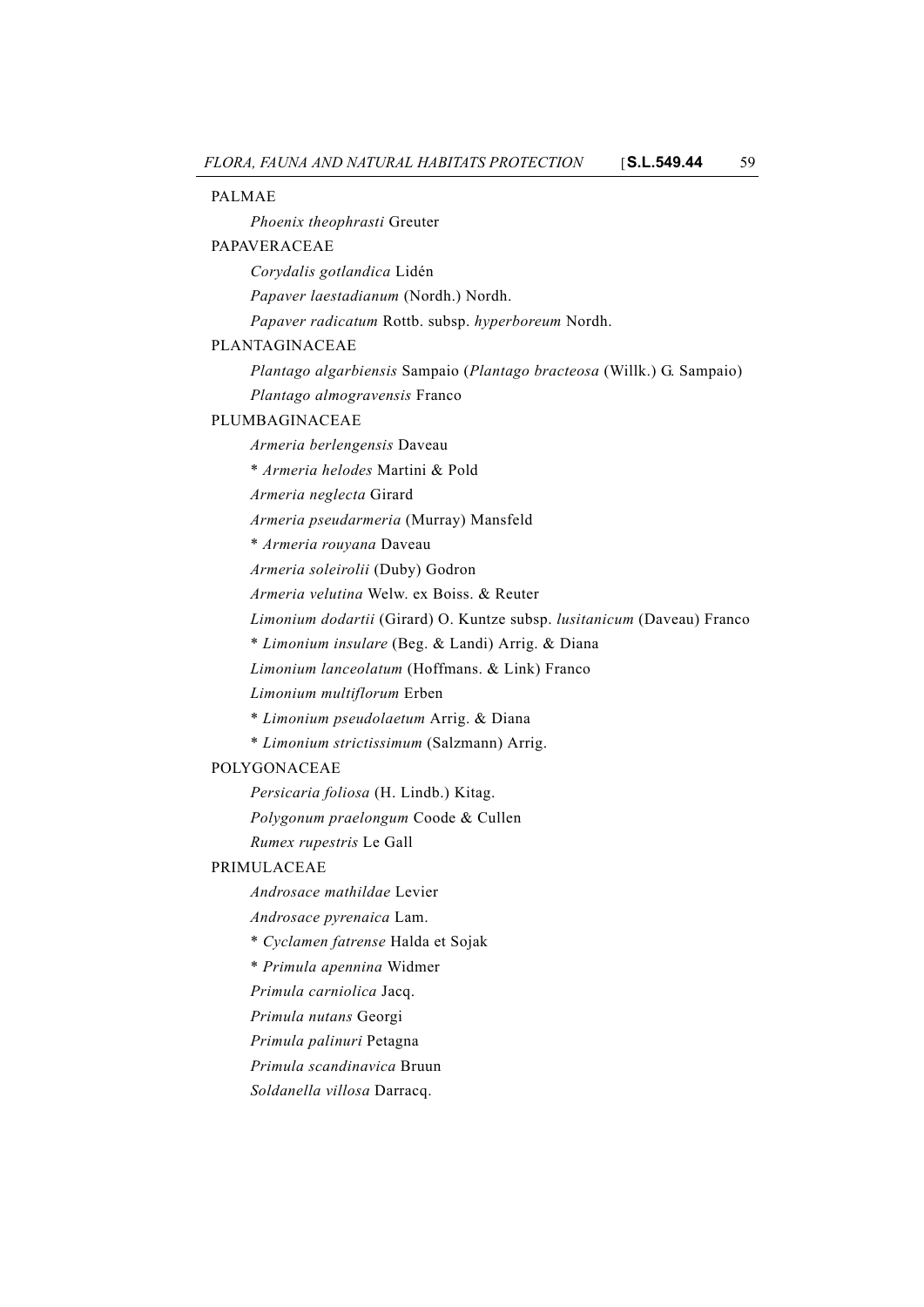## RANUNCULACEAE

\* *Aconitum corsicum* Gayer (*Aconitum napellus* subsp. *corsicum*) *Aconitum firmum* (Reichenb.) Neilr subsp. *moravicum* Skalicky

*Adonis distorta* Ten.

*Aquilegia bertolonii* Schott

*Aquilegia kitaibelii* Schott

\* *Aquilegia pyrenaica* D.C. subsp. *cazorlensis* (Heywood) Galiano

\* *Consolida samia* P.H. Davis

\* *Delphinium caseyi* B.L.Burtt

*Pulsatilla grandis* Wenderoth

*Pulsatilla patens* (L.) Miller

\* *Pulsatilla pratensis* (L.) Miller subsp. *hungarica* Soo

\* *Pulsatilla slavica* G. Reuss.

\* *Pulsatilla subslavica* Futak ex Goliasova

*Pulsatilla vulgaris* Hill. subsp. *gotlandica* (Johanss.) Zaemelis & Paegle

*Ranunculus kykkoensis* Meikle

*Ranunculus lapponicus* L.

\* *Ranunculus weyleri* Mares

## RESEDACEAE

\* *Reseda decursiva* Forssk.

## ROSACEAE

*Agrimonia pilosa* Ledebour

*Potentilla delphinensis* Gren. & Godron

*Potentilla emilii-popii* Nyárády

\* *Pyrus magyarica* Terpo

*Sorbus teodorii* Liljefors

## RUBIACEAE

*Galium cracoviense* Ehrend.

\* *Galium litorale* Guss.

*Galium moldavicum* (Dobrescu) Franco

\* *Galium sudeticum* Tausch

\* *Galium viridiflorum* Boiss. & Reuter

## SALICACEAE

*Salix salvifolia* Brot. subsp. *australis* Franco

## SANTALACEAE

*Thesium ebracteatum* Hayne

#### SAXIFRAGACEAE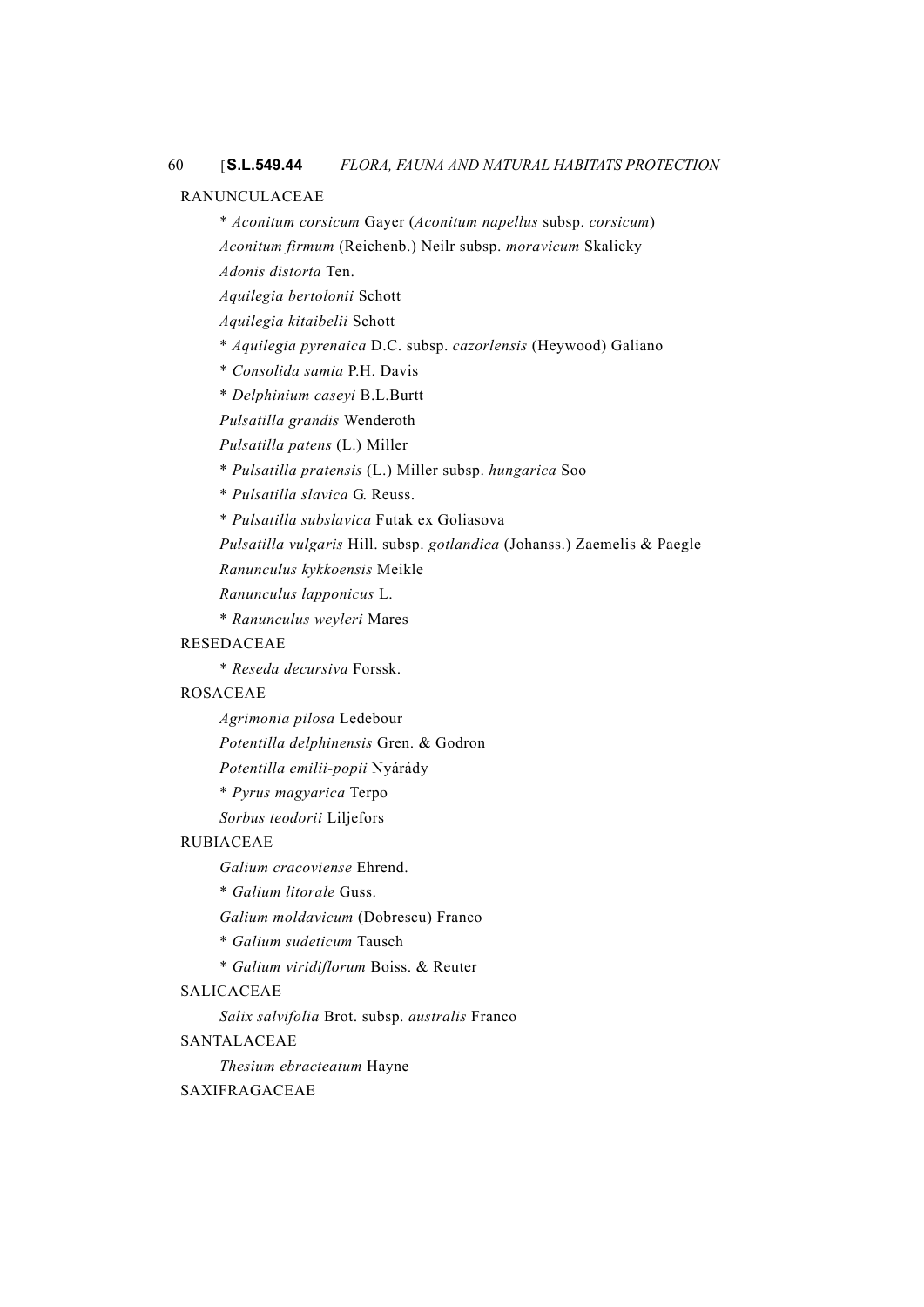*Saxifraga berica* (Beguinot) D.A. Webb *Saxifraga florulenta* Moretti *Saxifraga hirculus* L. *Saxifraga osloënsis* Knaben *Saxifraga tombeanensis* Boiss. ex Engl. SCROPHULARIACEAE *Antirrhinum charidemi* Lange *Chaenorrhinum serpyllifolium* (Lange) Lange subsp. *lusitanicum* R. Fernandes \* *Euphrasia genargentea* (Feoli) Diana *Euphrasia marchesettii* Wettst. ex Marches. *Linaria algarviana* Chav. *Linaria coutinhoi* Valdés *Linaria loeselii* Schweigger \* *Linaria ficalhoana* Rouy *Linaria flava* (Poiret) Desf. \* *Linaria hellenica* Turrill *Linaria pseudolaxiflora* Lojacono \* *Linaria ricardoi* Cout. *Linaria tonzigii* Lona \* *Linaria tursica* B. Valdes & Cabezudo *Odontites granatensis* Boiss. \* *Pedicularis sudetica* Willd. *Rhinanthus oesilensis* (Ronninger & Saarsoo) Vassilcz *Tozzia carpathica* Wol. *Verbascum litigiosum* Samp. *Veronica micrantha* Hoffmanns. & Link \* *Veronica oetaea* L.-A. Gustavsson SOLANACEAE \* *Atropa baetica* Willk. THYMELAEACEAE \* *Daphne arbuscula* Celak *Daphne petraea* Leybold \* *Daphne rodriguezii* Texidor ULMACEAE *Zelkova abelicea* (Lam.) Boiss. UMBELLIFERAE \* *Angelica heterocarpa* Lloyd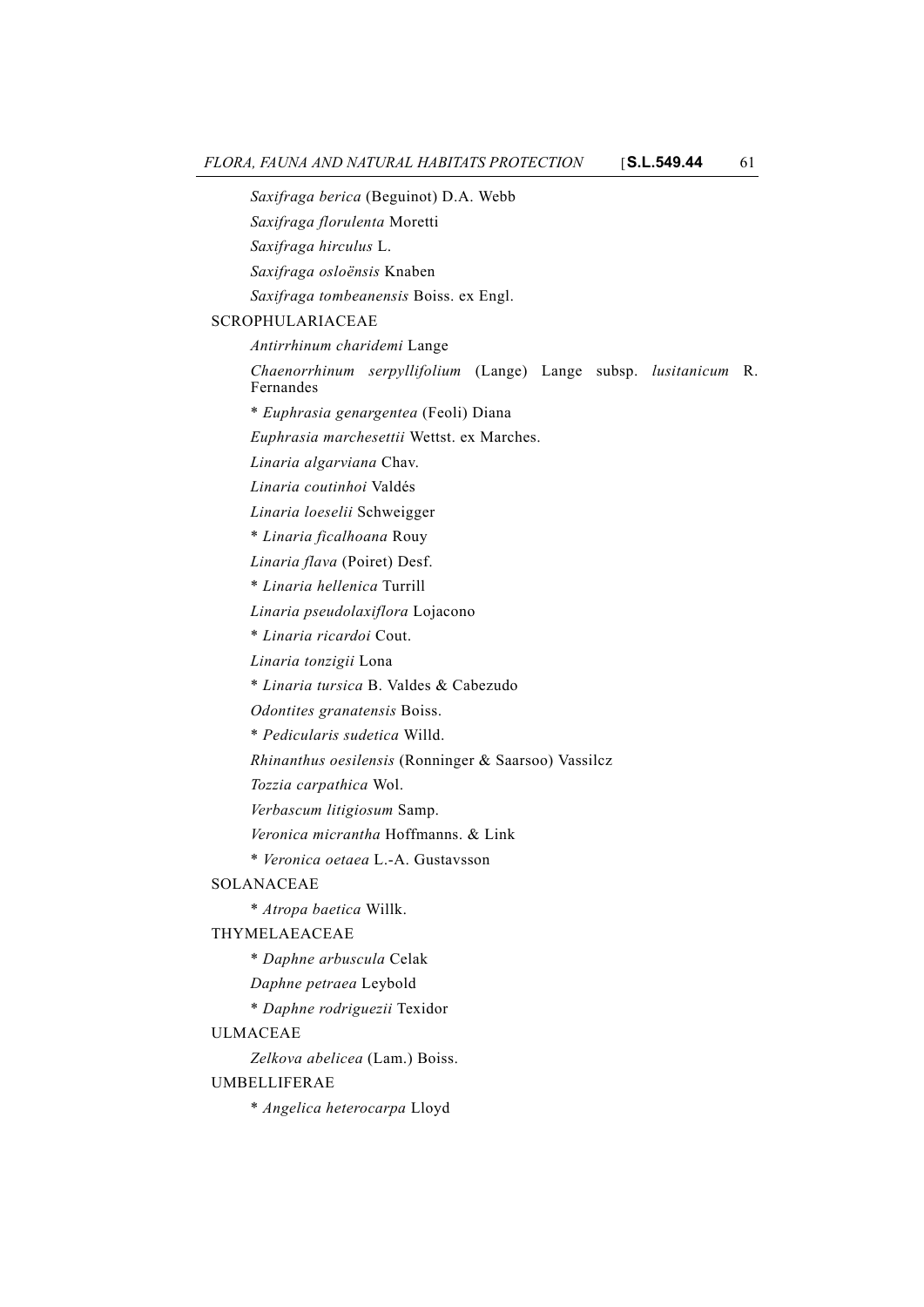*Angelica palustris* (Besser) Hoffm.

\* *Apium bermejoi* Llorens

*Apium repens* (Jacq.) Lag.

*Athamanta cortiana* Ferrarini

\* *Bupleurum capillare* Boiss. & Heldr.

\* *Bupleurum kakiskalae* Greuter

*Eryngium alpinum* L.

\* *Eryngium viviparum* Gay

\* *Ferula sadleriana* Lebed.

*Hladnikia pastinacifolia* Reichenb.

\* *Laserpitium longiradium* Boiss.

\* *Naufraga balearica* Constans & Cannon

\* *Oenanthe conioides* Lange

*Petagnia saniculifolia* Guss.

*Rouya polygama* (Desf.) Coincy

\* *Seseli intricatum* Boiss.

*Seseli leucospermum* Waldst. et Kit

*Thorella verticillatinundata* (Thore) Briq.

#### VALERIANACEAE

*Centranthus trinervis* (Viv.) Beguinot

#### VIOLACEAE

*Viola delphinantha* Boiss.

\* *Viola hispida* Lam.

*Viola jaubertiana* Mares & Vigineix

*Viola rupestris* F.W. Schmidt subsp. *relicta* Jalas

#### **LOWER PLANTS**

## **BRYOPHYTA**

*Bruchia vogesiaca* Schwaegr. (o)

*Bryhnia novae-angliae* (Sull & Lesq.) Grout (o)

\* *Bryoerythrophyllum campylocarpum* (C. Müll.) Crum. (*Bryoerythrophyllum machadoanum* (Sergio) M. O. Hill)) (o)

*Buxbaumia viridis* (Moug.) Moug. & Nestl. (o)

*Cephalozia macounii* (Aust.) Aust. (o)

*Cynodontium suecicum* (H. Arn. & C. Jens.) I. Hag. (o)

*Dichelyma capillaceum* (Dicks) Myr. (o)

*Dicranum viride* (Sull. & Lesq.) Lindb. (o)

*Distichophyllum carinatum* Dix. & Nich. (o)

*Drepanocladus* (*Hamatocaulis*) *vernicosus* (Mitt.) Warnst. (o)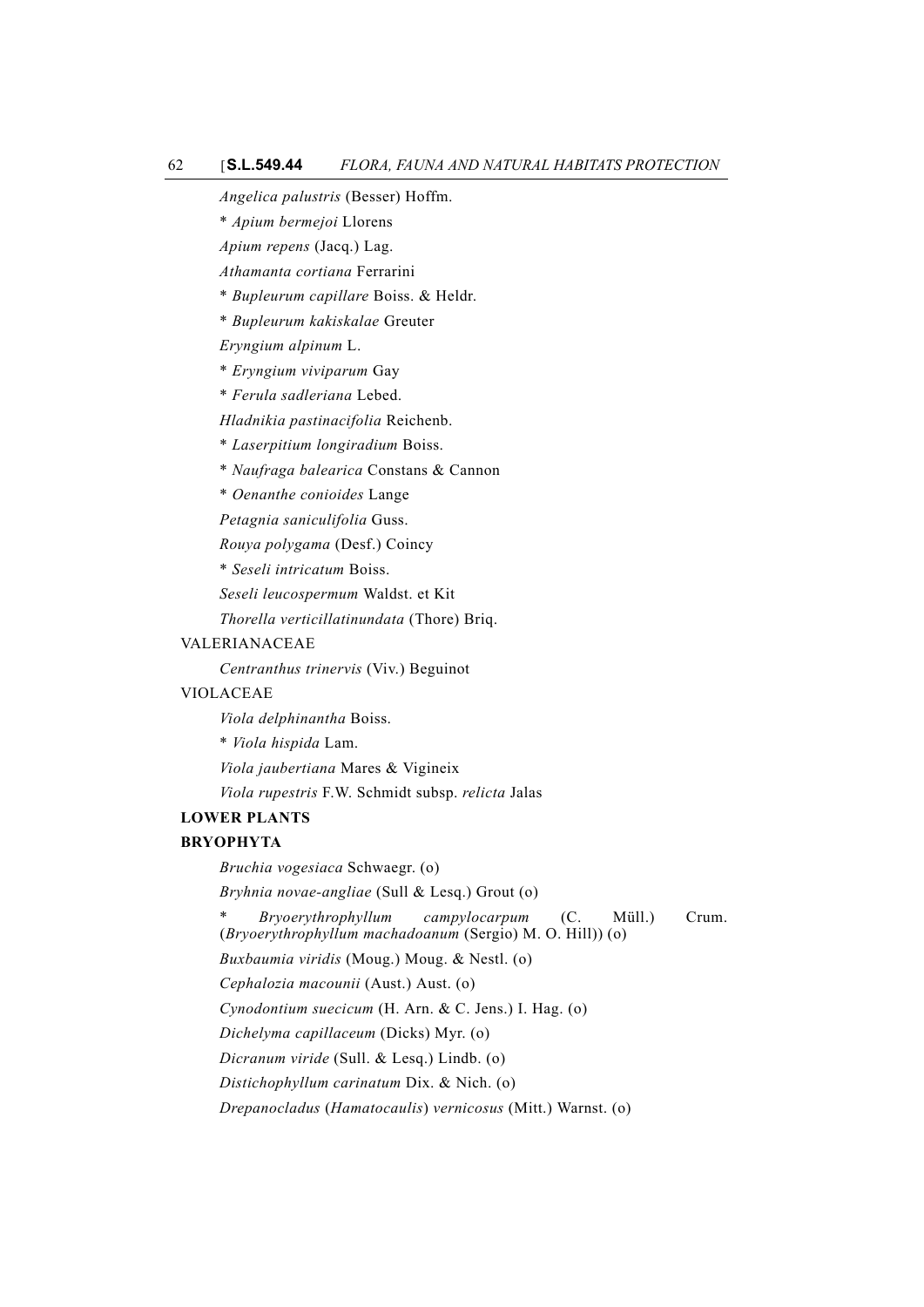*Encalypta mutica* (I. Hagen) (o) *Hamatocaulis lapponicus* (Norrl.) Hedenäs (o) *Herzogiella turfacea* (Lindb.) I. Wats. (o) *Hygrohypnum montanum* (Lindb.) Broth. (o) *Jungermannia handelii* (Schiffn.) Amak. (o) *Mannia triandra* (Scop.) Grolle (o) \* *Marsupella profunda* Lindb. (o) *Meesia longiseta* Hedw. (o) *Nothothylas orbicularis* (Schwein.) Sull. (o) *Ochyraea tatrensis* Vana (o) *Orthothecium lapponicum* (Schimp.) C. Hartm. (o) *Orthotrichum rogeri* Brid. (o) *Petalophyllum ralfsii* (Wils.) Nees & Gott. (o) *Plagiomnium drummondii* (Bruch & Schimp.) T. Kop. (o) *Riccia breidleri* Jur. (o) *Riella helicophylla* (Bory & Mont.) Mont. (o) *Scapania massolongi* (K. Müll.) K. Müll. (o) *Sphagnum pylaisii* Brid. (o) *Tayloria rudolphiana* (Garov) B. & S. (o) *Tortella rigens* (N. Alberts) (o)

#### **SPECIES FOR MACARONESIA**

## **PTERIDOPHYTA**

## HYMENOPHYLLACEAE

*Hymenophyllum maderensis* Gibby & Lovis DRYOPTERIDACEAE \**Polystichum drepanum* (Sw.) C.Presl. ISOETACEAE *Isoetes azorica* Durieu & Paiva ex Milde

## MARSILEACEAE

\*Marsilea azorica Launert & Paiva

## **ANGIOSPERMAE**

ASCLEPIADACEAE

*Caralluma burchardii* N.E.Brown

\**Ceropegia chrysantha* Svent.

#### BORAGINACEAE

*Echium candicans* L.fil.

\**Echium gentianoides* Webb & Coincy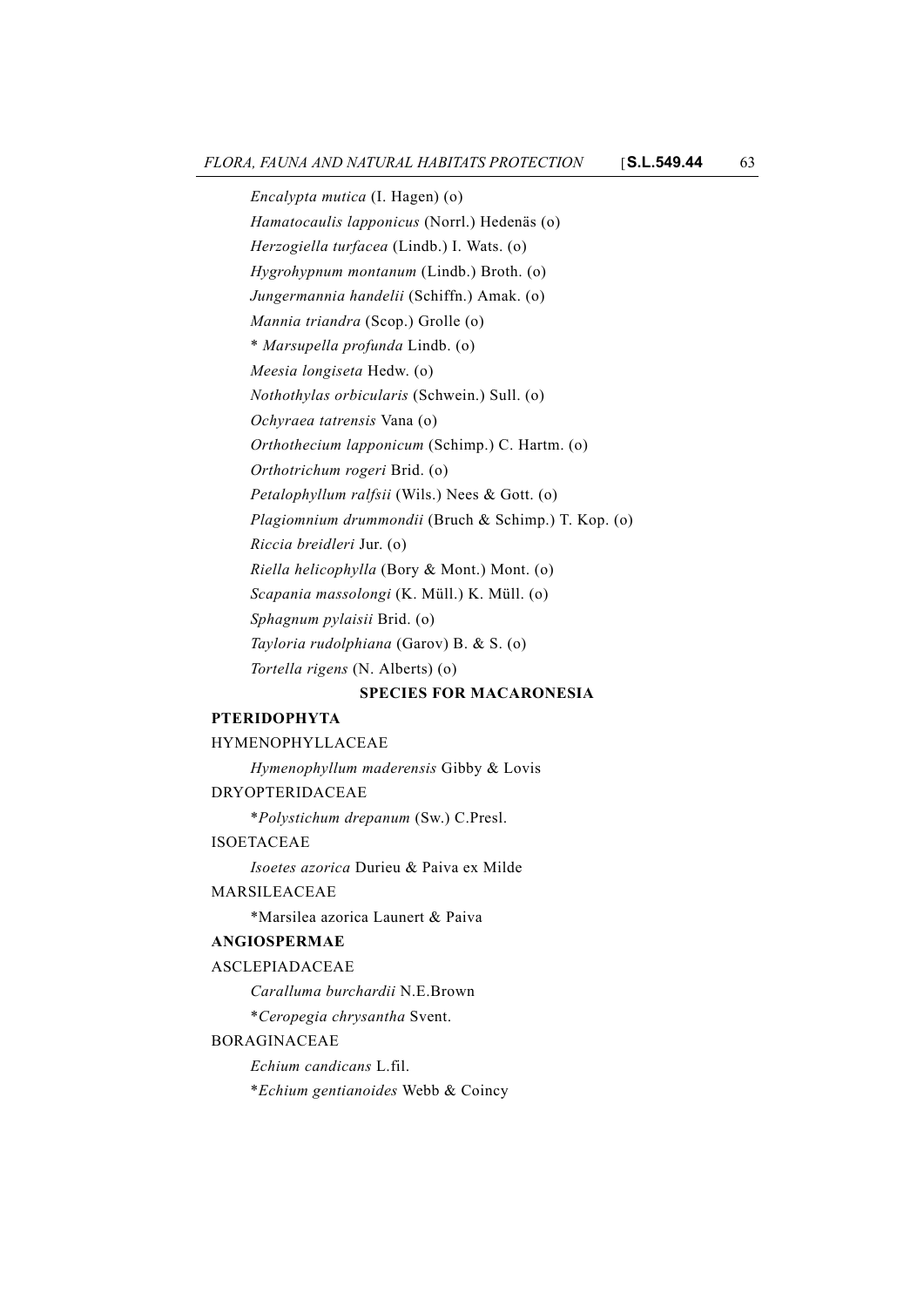*Myosotis azorica* H.C.Watson

*Myosotis maritima* Hochst. in Seub.

## CAMPANULACEAE

\**Azorina vidalii* (H.C.Watson) Feer

*Musschia aurea* (L.f.) DC.

\**Musschia wollastonii* Lowe

## CAPRIFOLIACEAE

\**Sambucus palmensis* Link

#### CARYOPHYLLACEAE

*Spergularia azorica* (Kindb.) Lebel

## CELASTRACEAE

*Maytenus umbellata* (R.Br.) Mabb.

## **CHENOPODIACEAE**

*Beta patula* Ait.

## CISTACEAE

*Cistus chinamadensis* Banares & Romero

\**Helianthemum bystropogophyllum* Svent.

#### COMPOSITAE

*Andryala crithmifolia* Ait.

\**Argyranthemum lidii* Humphries

*Argyranthemum thalassophylum* (Svent.) Hump.

*Argyranthemum winterii* (Svent.) Humphries

\**Atractylis arbuscula* Svent. & Michaelis

*Atractylis preauxiana* Schultz.

*Calendula maderensis* DC.

*Cheirolophus duranii* (Burchard) Holub

*Cheirolophus ghomerytus* (Svent.) Holub

*Cheirolophus junonianus* (Svent.) Holub

*Cheirolophus massonianus* (Lowe) Hansen & Sund.

*Cirsium latifolium* Lowe

*Helichrysum gossypinum* Webb

*Helichrysum monogynum* Burtt & Sund.

*Hypochoeris oligocephala* (Svent. & Bramw.) Lack

\**Lactuca watsoniana* Trel.

\**Onopordum nogalesii* Svent.

\**Onorpordum carduelinum* Bolle

\**Pericallis hadrosoma* (Svent.) B.Nord.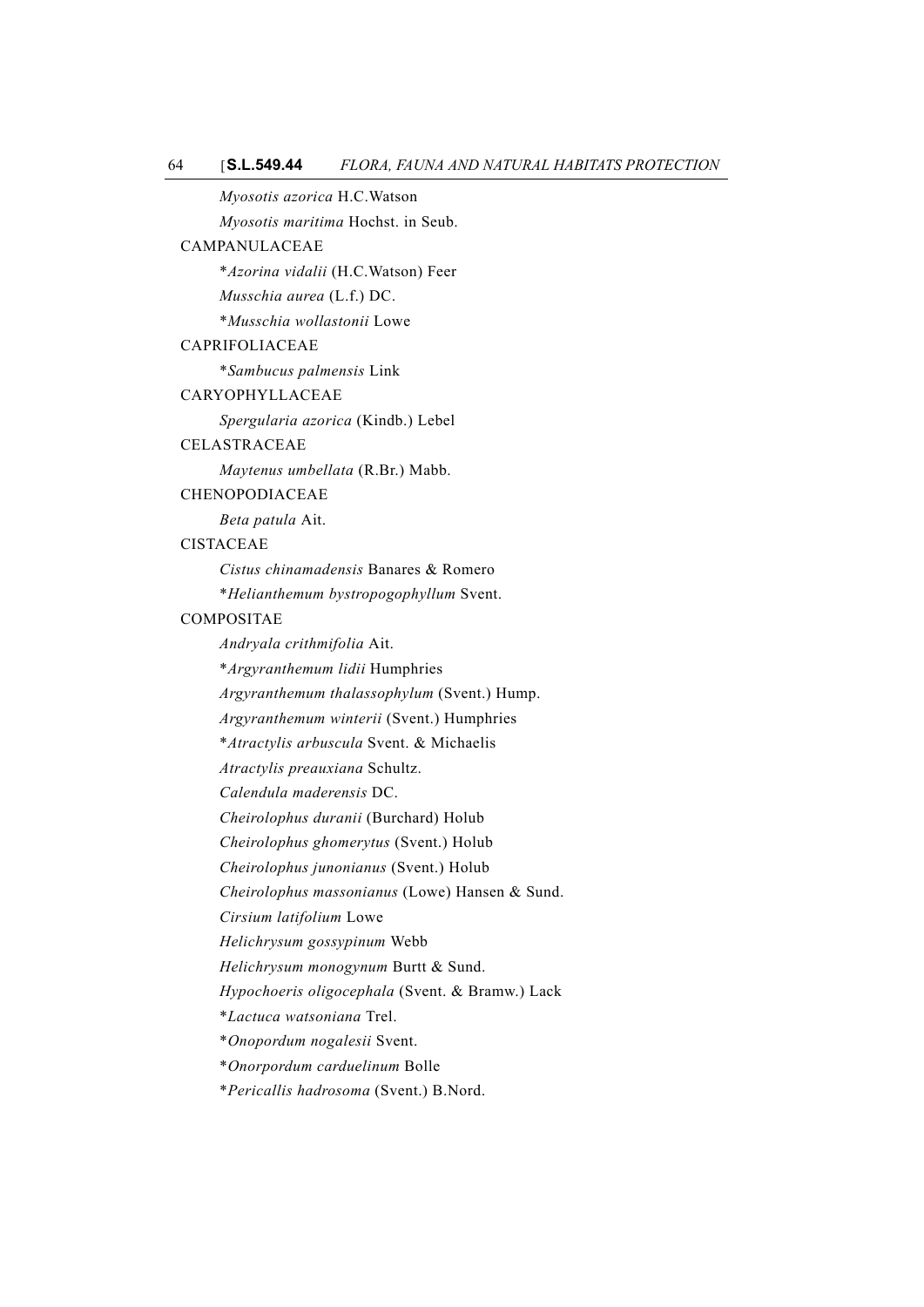*Phagnalon benettii* Lowe

*Stemmacantha cynaroides* (Chr. Son. in Buch) Ditt

*Sventenia bupleuroides* Font Quer

\**Tanacetum ptarmiciflorum* Webb & Berth

## CONVOLVULACEAE

\**Convolvulus caput-medusae* Lowe

\**Convolvulus lopez-socasii* Svent.

\**Convolvulus massonii* A.Dietr.

#### CRASSULACEAE

*Aeonium gomeraense* Praeger

*Aeonium saundersii* Bolle

*Aichryson dumosum* (Lowe) Praeg.

*Monanthes wildpretii* Banares & Scholz

*Sedum brissemoretii* Raymond-Hamet

#### **CRUCIFERAE**

\**Crambe arborea* Webb ex Christ

*Crambe laevigata* DC. ex Christ

\**Crambe sventenii* R. Petters ex Bramwell & Sund.

\**Parolinia schizogynoides* Svent.

*Sinapidendron rupestre* (Ait.) Lowe

#### CYPERACEAE

*Carexmalato-belizii* Raymond

#### DIPSACACEAE

*Scabiosa nitens* Roemer & J. A. Schultes

## ERICACEAE

*Erica scoparia* L. subsp. *azorica* (Hochst.) D. A. Webb

## EUPHORBIACEAE

\**Euphorbia handiensis* Burchard

*Euphorbia lambii* Svent.

*Euphorbia stygiana* H. C. Watson

## GERANIACEAE

\**Geranium maderense* P. F. Yeo

## GRAMINEAE

*Deschampsia maderensis* (Haeck. & Born.) Buschm.

*Phalaris maderensis* (Menezes) Menezes

## GLOBULARIACEAE

\**Globularia ascanii* D. Bramwell & Kunkel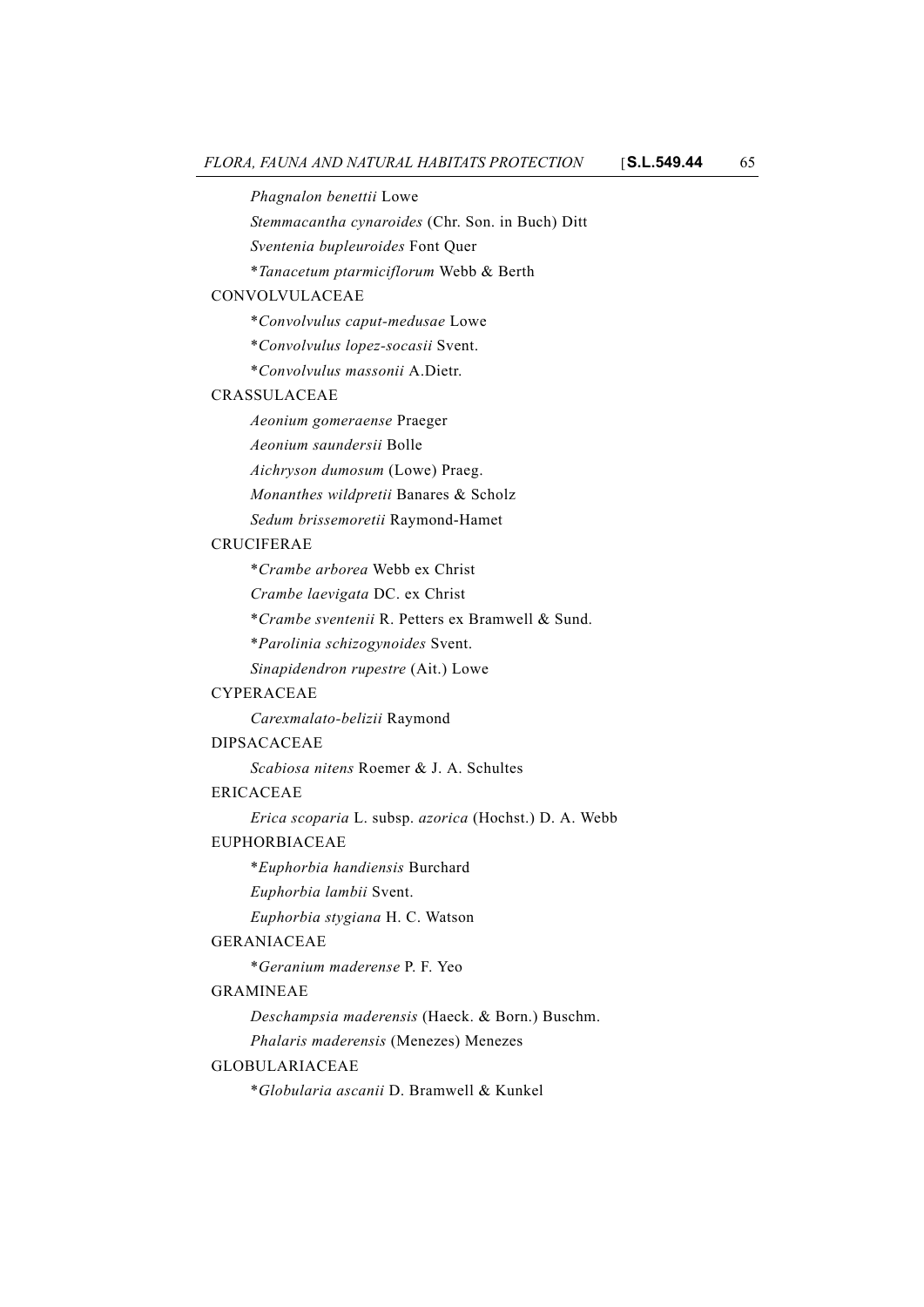\**Globularia sarcophylla* Svent.

## LABIATAE

- \**Sideritis cystosiphon* Svent.
- \**Sideritis discolor* (Webb ex de Noe) Bolle
- *Sideritis infernalis* Bolle
- *Sideritis marmorea* Bolle
- *Teucrium abutiloides* L'Hér.
- *Teucrium betonicum* L'Hér.

#### LEGUMINOSAE

- \**Anagyris latifolia* Brouss. ex. Willd.
- *Anthyllis lemanniana* Lowe
- \**Dorycnium spectabile* Webb & Berthel
- \**Lotus azoricus* P. W. Ball
- *Lotus callis-viridis* D. Bramwell & D. H. Davis
- \**Lotus kunkelii* (E .Chueca) D. Bramwell & al.
- \**Teline rosmarinifolia* Webb & Berthel.
- \**Teline salsoloides* Arco & Acebes.
- *Vicia dennesiana* H. C. Watson

## LILIACEAE

- \**Androcymbium psammophilum* Svent.
- *Scilla maderensis* Menezes
- *Semele maderensis* Costa

## LORANTHACEAE

*Arceuthobium azoricum* Wiens & Hawksw.

## MYRICACEAE

\**Myricarivas-martinezii* Santos.

## **OLEACEAE**

*Jasminum azoricum* L.

*Picconia azorica* (Tutin) Knobl.

#### ORCHIDACEAE

*Goodyera macrophylla* Lowe

#### PITTOSPORACEAE

\**Pittosporum coriaceum* Dryand. ex. Ait.

## PLANTAGINACEAE

*Plantagomalato-belizii* Lawalree

## PLUMBAGINACEAE

\**Limonium arborescens* (Brouss.) Kuntze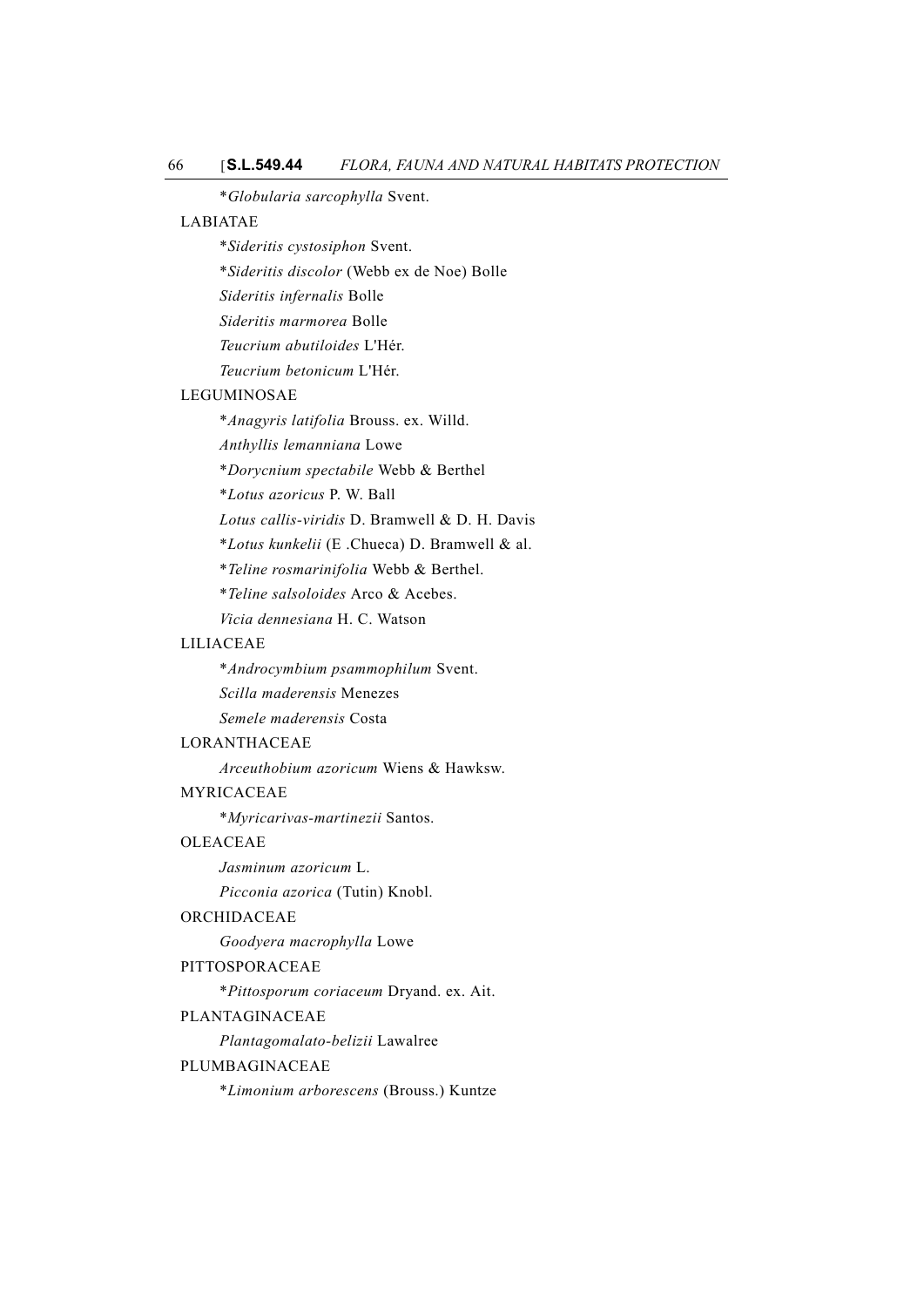*Limonium dendroides* Svent.

\**Limonium spectabile* (Svent.) Kunkel & Sunding

\**Limonium sventenii* Santos & Fernández Galván

#### POLYGONACEAE

*Rumex azoricus* Rech. fil.

# RHAMNACEAE

*Frangula azorica* Tutin

#### ROSACEAE

\**Bencomia brachystachya* Svent.

*Bencomia sphaerocarpa* Svent.

\**Chamaemeles coriacea* Lindl.

*Dendriopoterium pulidoi* Svent.

*Marcetella maderensis* (Born.) Svent.

*Prunus lusitanica* L. subsp. *azorica* (Mouillef.) Franco

*Sorbus maderensis* (Lowe) Dode

## SANTALACEAE

*Kunkeliella subsucculenta* Kammer

#### SCROPHULARIACEAE

\**Euphrasia azorica* H. C. Watson

*Euphrasia grandiflora* Hochst. in Seub.

\**Isoplexis chalcantha* Svent. & O'Shanahan

*Isoplexis isabelliana* (Webb & Berthel.) Masferrer

*Odontites holliana* (Lowe) Benth.

*Sibthorpia peregrina* L.

## SOLANACEAE

\**Solanum lidii* Sunding

## UMBELLIFERAE

*Ammi trifoliatum* (H. C. Watson) Trelease

*Bupleurum handiense* (Bolle) Kunkel

*Chaerophyllum azoricum* Trelease

*Ferula latipinna* Santos

*Melanoselinum decipiens* (Schrader & Wendl.) Hoffm.

*Monizia edulis* Lowe

*Oenanthe divaricata* (R. Br.) Mabb.

*Sanicula azorica* Guthnick ex Seub.

#### VIOLACEAE

*Viola paradoxa* Lowe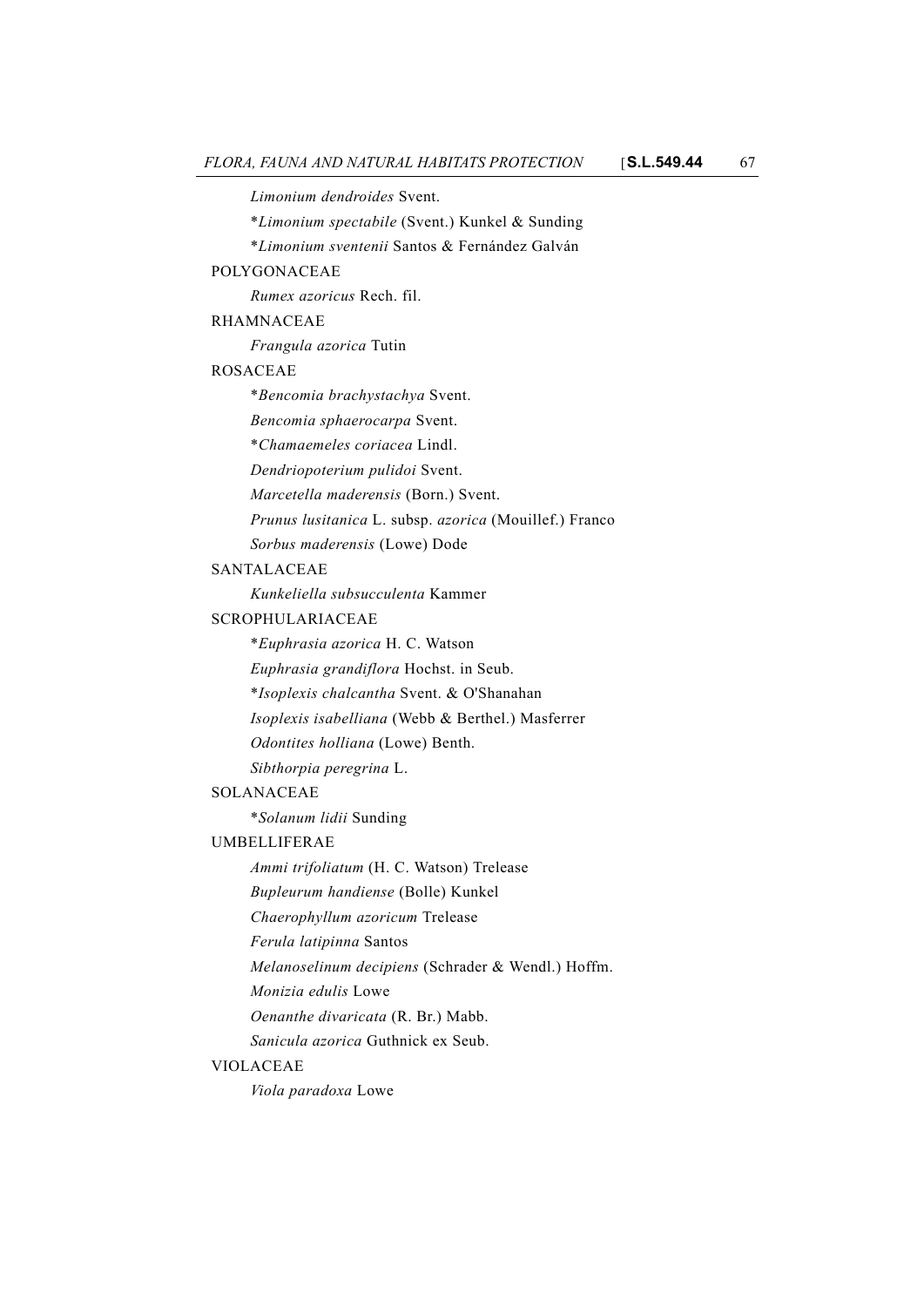#### **LOWER PLANTS**

#### BRYOPHYTA

\**Echinodium spinosum* (Mitt.) Jur. (o)

\**Thamnobryum fernandesii* Sergio (o).

#### SCHEDULE III *Substituted by:*

*L.N. 322 of 2013.*

#### **ANIMAL AND PLANT SPECIES OF NATIONAL INTEREST WHOSE CONSERVATION REQUIRES THE DESIGNATION OF SPECIAL AREAS OF CONSERVATION**

Interpretation

(a) Schedule III follows on from Schedule I for the establishment of a consistent network of special areas of conservation of national importance.

(b) The species listed in this Schedule are indicated:

- by the Scientific name of the species or subspecies, accompanied, where available, by Maltese and English vernacular names of the said species or subspecies, or
- by all the species belonging to a higher taxon or to a designated part of that taxon.

Where required, scientific synonyms of each species or lower taxon are included in square brackets after the scientific name. These are included to facilitate interpretation of the scientific information provided.

Other references to taxa higher than genus and/or species are for the purposes of information or classification only.

A number of scientific names are followed by the abbreviations 'auct. fl. Melit.' which refers to the scientific name(s) with which that particular taxon is and/ or was recorded in Maltese biodiversity literature; this scientific name is also of legal value, since in some cases, it represents the only reference to species whose proper scientific identification is still uncertain.

- (d) Symbols and Abbreviations
	- The abbreviation 'spp.' after the name of a family or genus designates all the species belonging to that family or genus.
	- The abbreviation "(s.l.)", meaning '*sensu lato*' is used to indicate that the scientific name is used in its most extended meaning.

# **(a) ANIMALS**

## **VERTEBRATES**

**MAMMALS**

INSECTIVORA

*Crocidura sicula* Ġurdien ta' Ħalqu Twil; Sicilian Shrew Ġurdien tal-Munqar; Ġurdien tal-Geddum Twil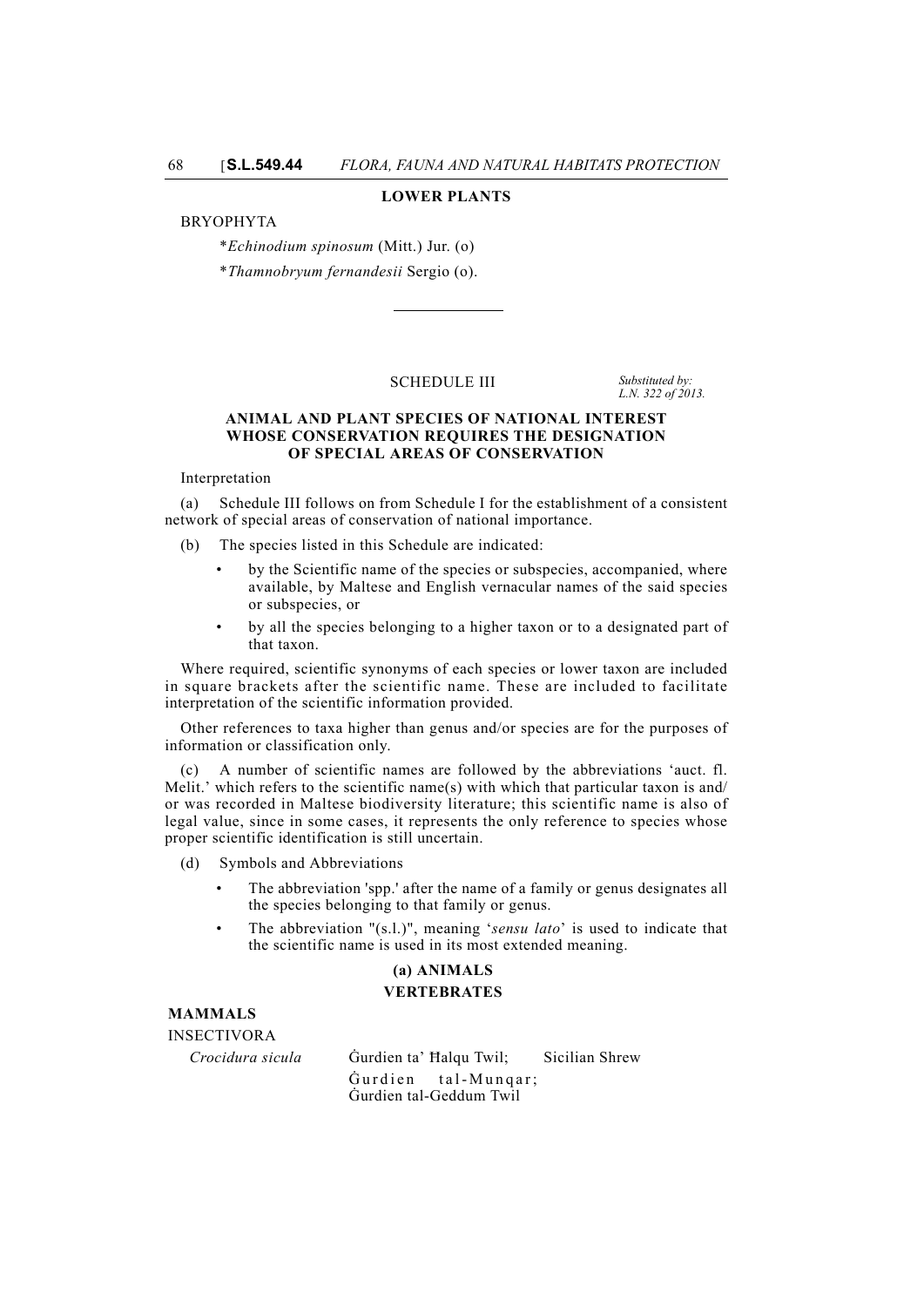## **CHIROPTERA**

## **Vespertilionidae**

| <i>Mvotis</i>                 | <i>punicus</i> Farfett il-Lejl | Mouse-Eared Bat |
|-------------------------------|--------------------------------|-----------------|
| $J=M\nu\sigma t$ is           | $b$ lythii Widnet il-Gurdien   |                 |
| <i>punicus]</i>               |                                |                 |
| <b>SAURIA</b>                 |                                |                 |
| $\mathbf{r}$ and $\mathbf{r}$ |                                |                 |

#### **Lacertidae**

Podarcis filfolensis Gremxula ta' Filfla Filfola Wall Lizard *filfolensis Podarcis filfolensis* Gremxula ta' Ħaġret il-Fungus Rock Wall *generalensis* Ġeneral Lizard *Podarcis filfolensis* Gremxula tal-Gżejjer St. Paul's Island Wall *kieselbachi* Lizard

## **INVERTEBRATES**

## **ARTHROPODS**

# **CRUSTACEA**

## DECAPODA

| Potamon    | fluviatile Qabru; Granė tal-Ilma Helu Maltese Freshwater |      |
|------------|----------------------------------------------------------|------|
| lanfrancoi |                                                          | Crab |

# **INSECTA**

## COLEOPTERA

| Alaocyba melitensis | Bumungar Ghama ta' Malta Maltese Blind Weevil |                           |
|---------------------|-----------------------------------------------|---------------------------|
| Amaurops mifsudi    | Psefalida Ghamja ta' Malta Maltese            | <b>Blind</b><br>Psephalid |
| <i>Othiorynchus</i> | Bumungar tar-Ramla                            | Maltese Sand Weevil       |

*(Arammichnus) ovatulus*

# **MOLLUSCA**

GASTROPODA

| Dendropoma petraeum Bebbuxu tal-Blat                                                                                                                                 |                        | Vermetid Snail    |
|----------------------------------------------------------------------------------------------------------------------------------------------------------------------|------------------------|-------------------|
| <i>Trochoidea gharlapsi</i> Zugraga tal-Irdum                                                                                                                        |                        | Cliff Top-Snail   |
| Trochoidea spratti Zugraga tal-Imtahleb<br>$cuculus$ $\qquad = T$ .<br>cucullus: Helicella<br>cucullus; Xerophila<br>cucullus]                                       |                        | Mtahleb Top-Snail |
| <i>Trochoidea spratti</i> Zugraga ta' Filfla<br>$despotti$ [= T. despotti;<br>T. pyramidata<br>despotti, Helicella<br><i>pyramidata despotti]</i><br><b>BIVALVIA</b> |                        | Filfola Top-Snail |
| Pisidium spp.                                                                                                                                                        | Arzell ta' l-Ilma Helu | Pea-Mussels       |
|                                                                                                                                                                      |                        |                   |

**(b) PLANTS**

## **RHODOPHYTA**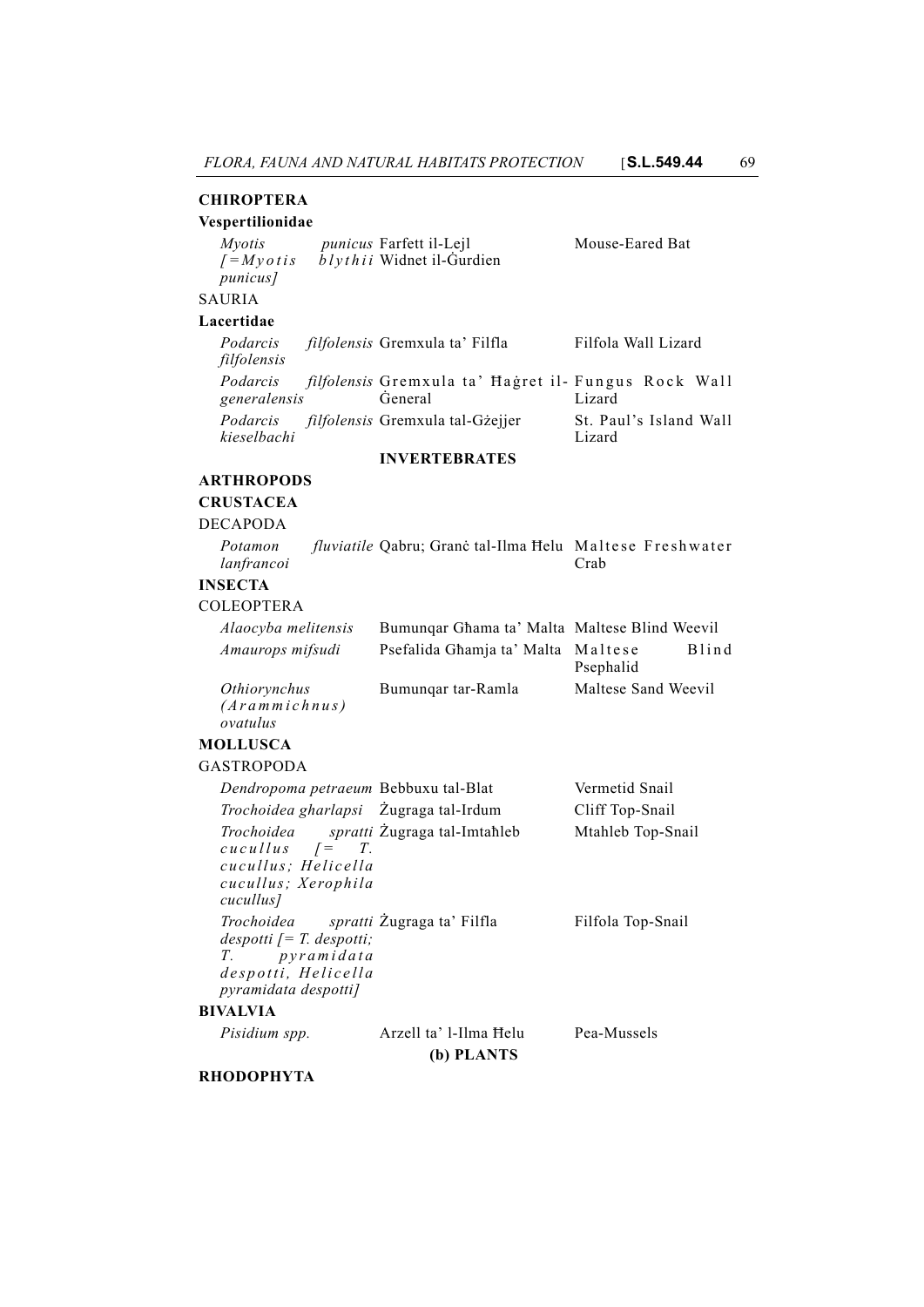*Lithothamnion coralloides* (P.L. Crouan & H.M. Crouan) P.L. Crouan & H.M. Crouan [*= Mesophyllum corallioides* (P.L. Crouan & H.M. Crouan) Lemoine] Korallina tar-Ramel Ħaj Maerl Coralline Alga *Lithothamnion minervae* Basso Korallina tar-Ramel Ħaj Maerl Coralline Alga *Phymatholithon calcareum* (Poll.) Adey & McKibbin [*= Lithothamnion polymorphum* (L.) Areschoug, *Lithothamnion calcareum* (Pallas) Areschoug in J.Agardh] Korallina tar-Ramel Ħaj Maerl Coralline Alga **FUCOPHYTA** Cystoseira spp. except Cistosejri Sea-Firs *Cystoseira compressa* **PINOPHYTA** Cupressaceae Tetraclinis articulata Gharghar / Sigra tal-Araar Tree; Alerce; (Vahl) Masters [*=* Għargħar *Callitris quadrivalvis* Venten. ex Rich.] Sandarac Gum Tree **MAGNOLIOPHYTA** Alliaceae *Allium lojaconoi* Tewm Irqiq ta' Malta Maltese Dwarf Garlic Brullo, Lanfranco et Pavone [= *Allium parciflorum* auct. fl. Melit non Viviani] Anacardiaceae *Pistacia terebinthus L.* Skornabekk; Terebintu Trementina; Sigra tat- Tree Turpentina Terebinth; Turpentine *Rhus coriaria L.* Xumakk tal-Konz Common Sumach Asteraceae (= Compositae) *Otanthus maritimus* Santolina tar-Ramel; Bajda Cottonweed; (L.) Hoffmannsegg et tar-Ramel Link [= *Diotis candidissima* Desfontaines] Sea Cudweed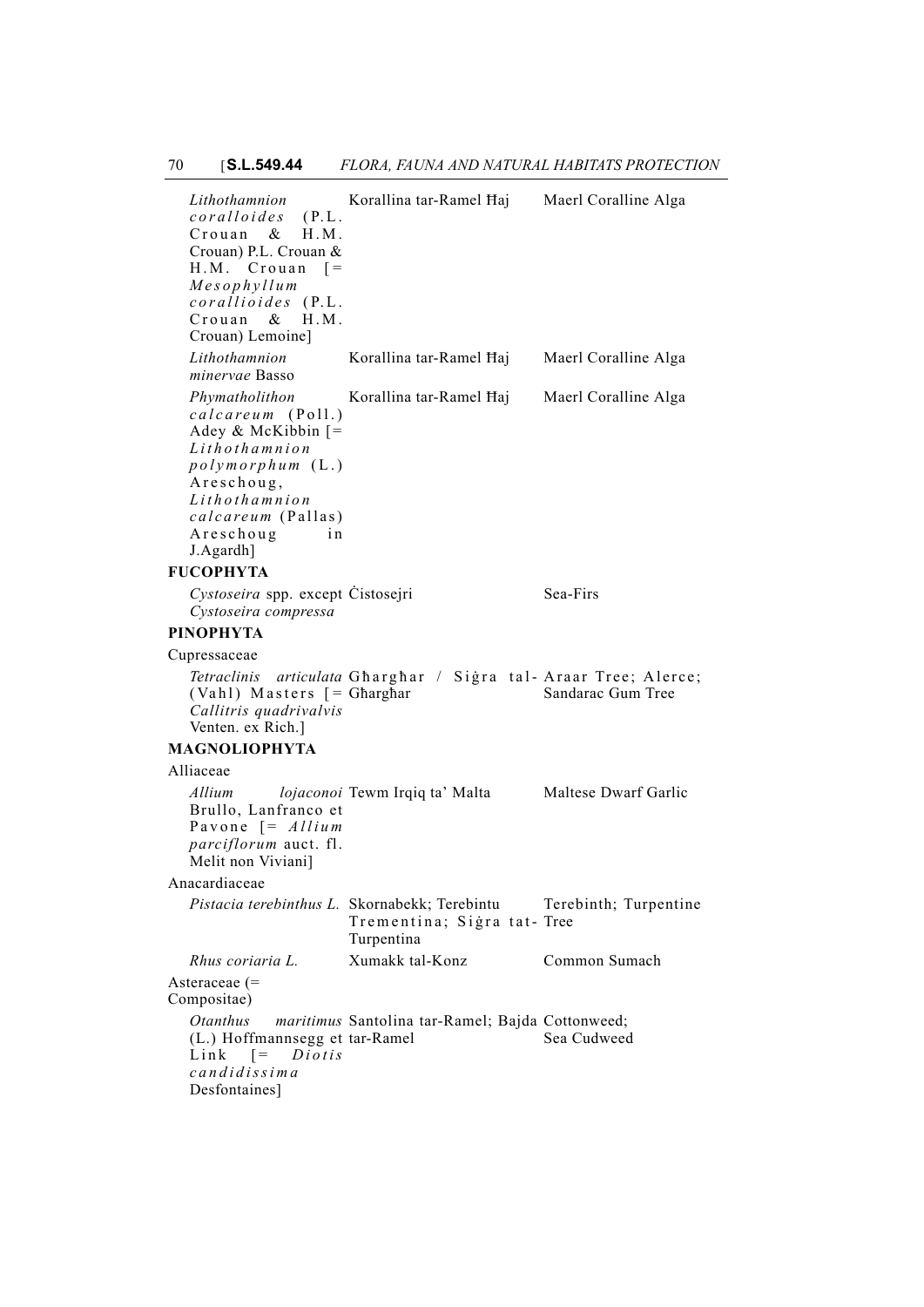| Matricaria aurea Kamumella Nana<br>(Loefling) Schultz<br><b>Bipontinus</b><br>$=$<br>Chamomilla aurea<br>(Loefling) Gay ex<br>Coss. et Kralik]                                        |                                                                                | Rayless Mayweed                 |
|---------------------------------------------------------------------------------------------------------------------------------------------------------------------------------------|--------------------------------------------------------------------------------|---------------------------------|
| Brassicaceae<br>(= Cruciferae)                                                                                                                                                        |                                                                                |                                 |
| Matthiola incana (L.) Gizi ta' Malta<br>R. Brown subsp.<br>melitensis Brullo,<br>Lanfranco, Pavone et<br>Ronsisvalle                                                                  |                                                                                | Maltese Stocks                  |
| Cistaceae                                                                                                                                                                             |                                                                                |                                 |
| Cistus spp.                                                                                                                                                                           | Borghom; Cisti                                                                 | Rock-Roses                      |
| Convolvulaceae                                                                                                                                                                        |                                                                                |                                 |
| Convolvulus oleifolius Leblieb tal-Irdum<br>Desrousseaux s.l.                                                                                                                         |                                                                                | Olive-Leaved<br><b>Bindweed</b> |
| Cymodoceaceae                                                                                                                                                                         |                                                                                |                                 |
| (Ucria) Ascherson $\vert$ =<br>Zostera nodosa Ucria]                                                                                                                                  | Cymodocea nodosa Alka Rqiqa; Cimodocja Lesser Neptune-Grass                    |                                 |
| Ericaceae                                                                                                                                                                             |                                                                                |                                 |
| Erica multiflora L.                                                                                                                                                                   | Erika; Issopu; Savina; Mediterranean Heath<br>Saghtar Ahmar; Lehjet ix-<br>Xih |                                 |
| Euphorbiaceae                                                                                                                                                                         |                                                                                |                                 |
| Euphorbia dendroides Tenghud tas-Sigra<br>L.                                                                                                                                          |                                                                                | Tree Spurge                     |
| Euphorbia melitensis Tenghud tax-Xaghri<br>Parlatore<br>$=$<br>Euphorbia spinosa<br>auct. fl. Melit. non L.;<br>$= Euphorbia bivonae$<br>auct. fl. Melit. non<br>Steudel <sup>1</sup> |                                                                                | Maltese Spurge                  |
| Euphorbia paralias L. Tenghud tar-Ramel                                                                                                                                               |                                                                                | Sea Spurge                      |
| Euphorbia<br>L.                                                                                                                                                                       | terracina Tenghud tax-Xatt                                                     | Coast Spurge                    |
| Fabaceae (=<br>Leguminosae)                                                                                                                                                           |                                                                                |                                 |
| Anagyris foetida L.                                                                                                                                                                   | Fula tal-Klieb                                                                 | Bean Trefoil Tree               |
| Anthyllis hermanniae Hatba s-Sewda<br>L.                                                                                                                                              |                                                                                | Shrubby Kidney-Vetch            |
| Lotus<br>Boissier et Spruner                                                                                                                                                          | halophilus Ghantux tar-Ramel                                                   | Sand Restharrow                 |
| Iridaceae                                                                                                                                                                             |                                                                                |                                 |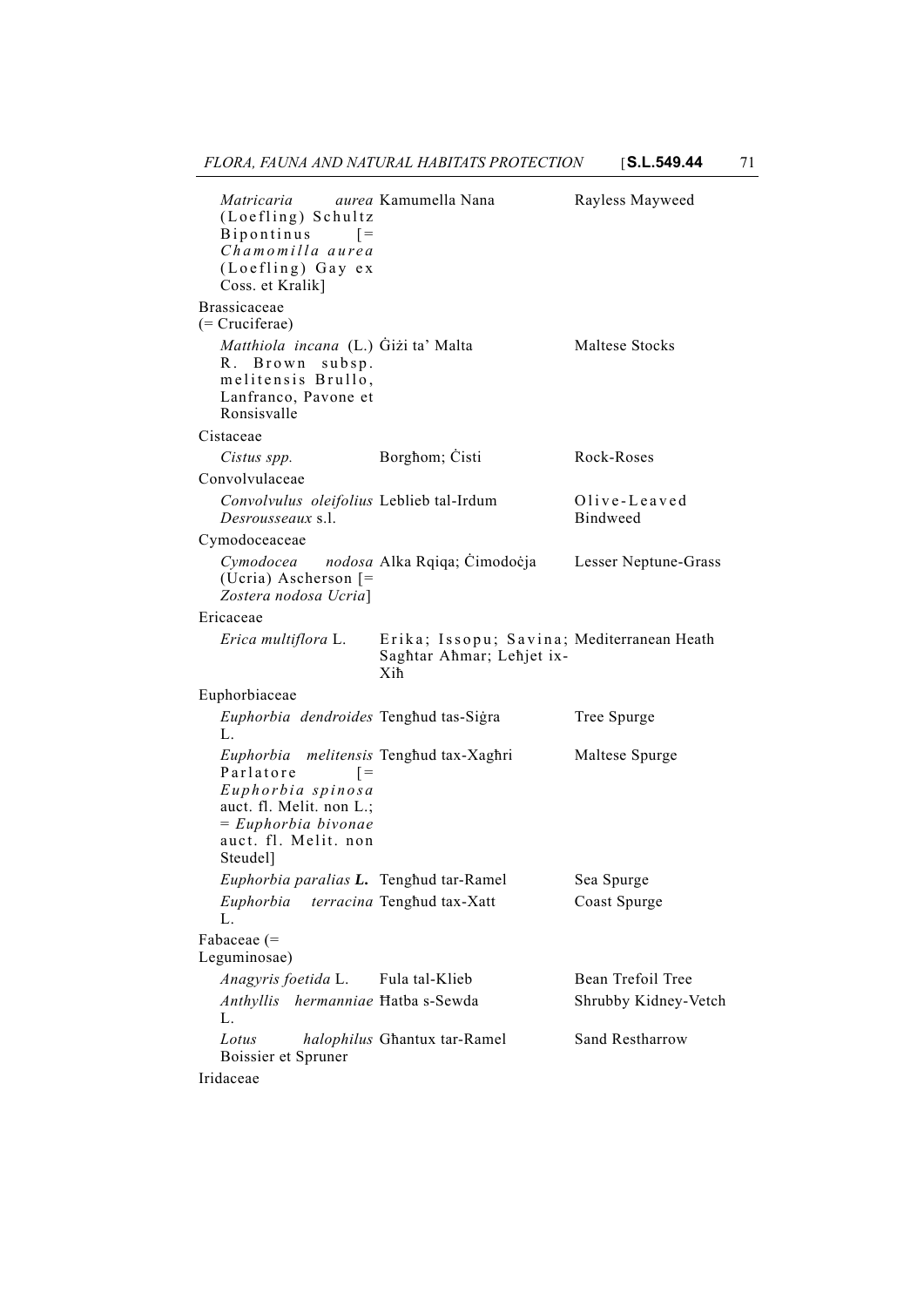| <i>pseudopumila</i> Bellus<br>Iris<br>Tineo                                                                                          |                                             | Southern Dwarf Iris                              |
|--------------------------------------------------------------------------------------------------------------------------------------|---------------------------------------------|--------------------------------------------------|
| <i>Iris sicula</i> Todaro                                                                                                            | Fjurdulis Sqalli                            | Sicilian Iris                                    |
| Juncaceae                                                                                                                            |                                             |                                                  |
| Juncus acutus L.                                                                                                                     | Simar il-Lixx                               | Sharp-Pointed Rush                               |
| Juncus maritimus Simar tal-Bahar<br>Lamarck                                                                                          |                                             | Sea Rush                                         |
| Lamiaceae $(=$ Labiatae $)$                                                                                                          |                                             |                                                  |
| L.                                                                                                                                   | Origanum dictamnus Riegnu ta' Gnien il-Kbir | Cretan Dittany                                   |
| Teucrium scordioides Borghom tal-Ilma<br>Schreber $[= T$ .<br>scordium L. subsp.<br>scordioides (Schreb.)<br>Arcangeli]              |                                             | Water Germander                                  |
| Thymus capitatus $L$ . $[=$ Saghtar<br>Thymbra capitata (L.)<br>Cavanilles;<br>Coridothymus<br>$capitatus$ (L.)<br>Reichenbach fil.] |                                             | Mediterranean Thyme                              |
| Liliaceae                                                                                                                            |                                             |                                                  |
| Tulipa australis Link Tulipan Selvaģģ<br>$(= Tulipa$ sylvestris<br>auct. Melit. non L.)                                              |                                             | Wild Tulip                                       |
| Orchidaceae                                                                                                                          |                                             |                                                  |
| Ophrys fuciflora (F.W. Brimba<br>Schmidt) Moench $\lceil$ =<br>Ophrys holosericea<br>auct. fl. Melit. non<br>(Burm.) Greuter]        |                                             | Late Spider Orchid                               |
| Ophrys<br>Lojacono $[= O.$<br>oxyrrhynchos subsp.<br>lacaitae (Lojacono)<br>Del Prete]                                               | <i>lacaitae</i> Brimba Safra                | Yellow Spider Orchid;<br>Lacaita's Spider Orchid |
| Ophrys tenthredinifera Nahla Kbira<br>Willdenow s.l. $=$<br>Ophrys tenoreana<br>Lindley s.l.]                                        |                                             | Sawfly Orchid                                    |
| Ophrys oxyrrhynchos Brimba ta' Sqallija<br>Todaro $[=Ophrys]$<br>fuciflora subsp.<br>oxyrrhynchos (Todaro)<br>$Soo$ ]                |                                             | Beaked Spider Orchid                             |
| Plumbaginaceae                                                                                                                       |                                             |                                                  |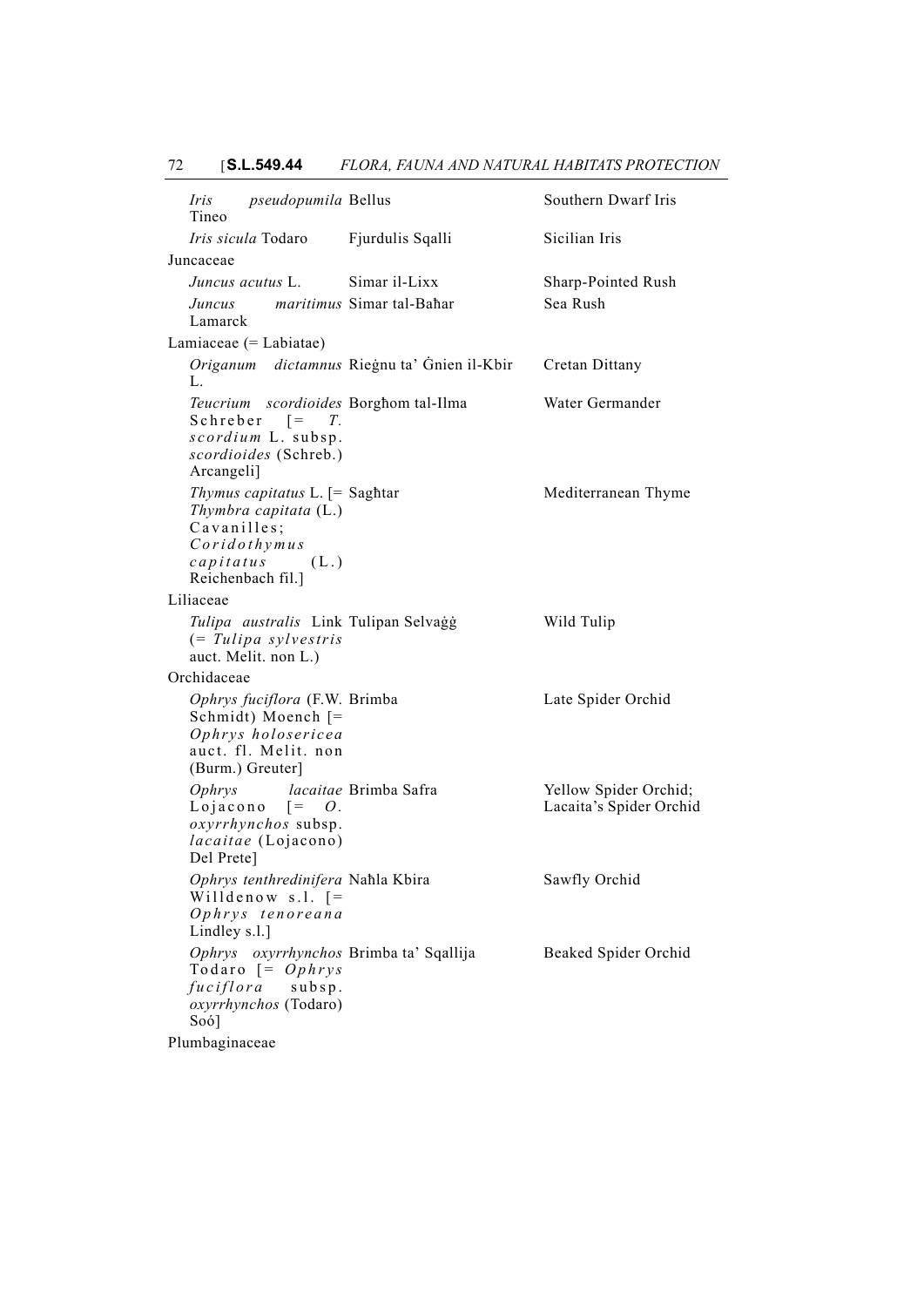```
Limonium melitense
   Brullo [= Statice
  cosyrensis auct. fl.
  Melit. non Gussone]
                      Leħjet ix-Xiħ; Limonju ta'
                      Malta
                                              Maltese Sea-Lavender
   Limonium zeraphae
Leħjet ix-Xiħ; Limonju ta'
Zerafa's Sea-Lavender
   Brullo [= Statice
Żerafa
  reticulata auct. fl.
  Melit. non L.]
Poaceae
  Ampelodesma
  mauritanica (Poiret)
  Durand et Schinz [=
  Ampelodesma tenax
  Link]
                      Dis Diss
Posidoniaceae
  Posidonia(L.) Delile
              oceanica Alka; Posidonja Neptune-Grass
Rhamnaceae
   Paliurus spina-christi Xewk tal-Kuruna; Xewk ta' Christ's Thorn
  Miller
                      Kristu
Rosaceae
  Rosa sempervirens L Girlanda tal-Wied Evergreen Rose
  Sarcopoterium
  spinosum (L.) Spach
  [= Poterium spinosum
  \rm \bar L.]
                      Tursin il-Għul Xewwieki Thorny Burnet
Salicaceae
  Salix alba L. Żafżafa; Żafżafa Kbira White Willow
  Salix pedicellata
  Desfontaines
                                              Mediterranean Willow
Solanaceae
  Lycium intricatum
  Boissier [= Lycium
  europaeum auct. fl.
  Melit. non L. p.p.]
                                              Southern Boxthorn;
                                              Southern Tea-Tree
Ulmaceae
   Ulmus canescens
Nemmiesa; Siħra tan-
Hoary Elm; Grey-
   Melville [= Ulmus
Nemus; Ulmu
  minor Miller subsp.
  canescens (Melville)
  K. Browicz & J.
  Zielinski]
                                              Leaved Elm
Zannichelliaceae
```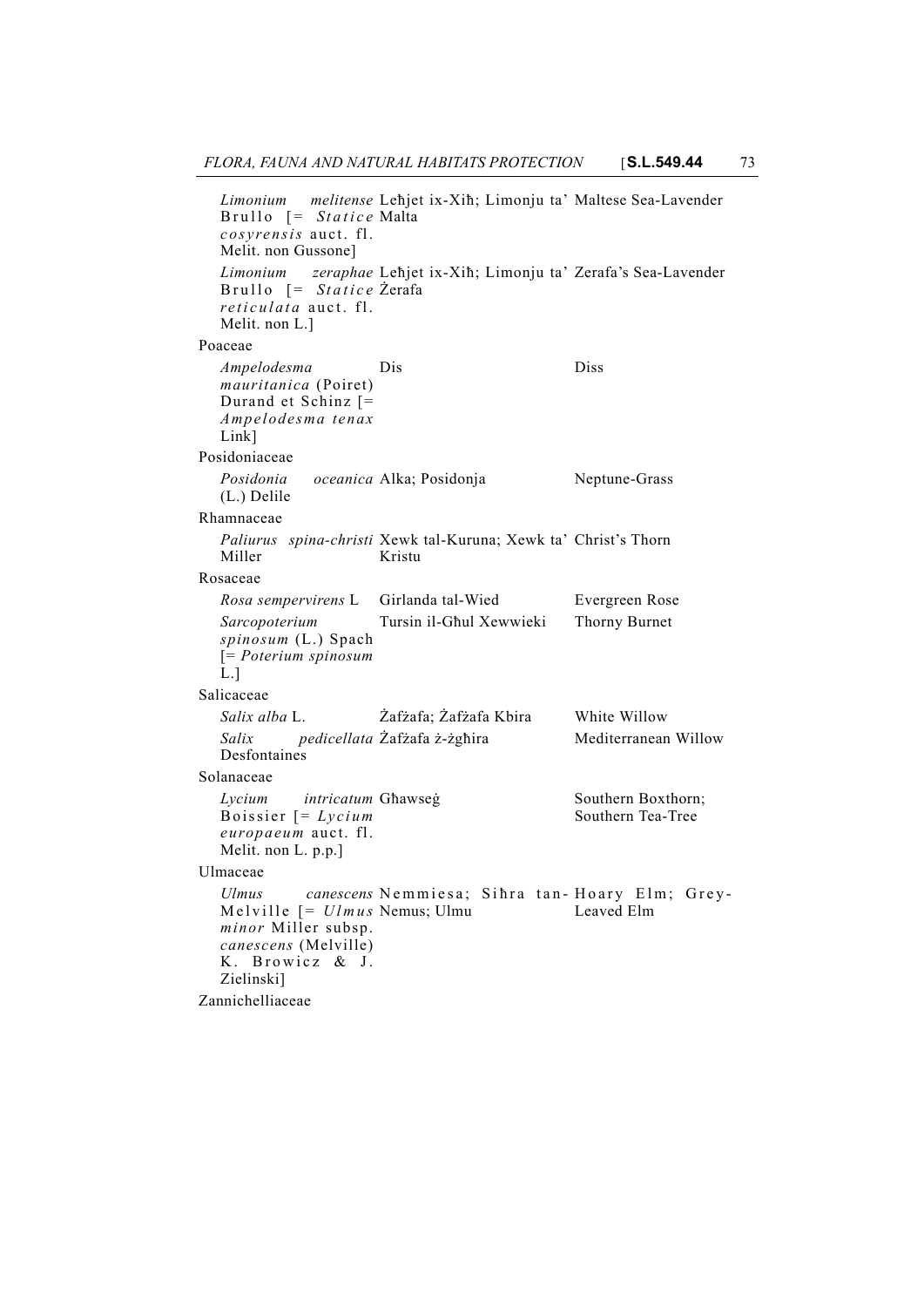| Zannichellia                    | Harira tal-Ilma                                   | Maltese                    | Horned- |
|---------------------------------|---------------------------------------------------|----------------------------|---------|
| <i>melitensis</i> Brullo,       |                                                   | Pondweed                   |         |
| Giusso et Lanfranco $\vert =$   |                                                   |                            |         |
| Zannichellia palustris          |                                                   |                            |         |
| auct. fl. Melit. non L.;        |                                                   |                            |         |
| $= Z.$ <i>pedunculata</i> auct. |                                                   |                            |         |
| fl. Melit. non Rehb. in         |                                                   |                            |         |
| Mössler]                        |                                                   |                            |         |
| Zosteraceae                     |                                                   |                            |         |
| Zostera marina L.               | Alka tas-Salini; Zostera                          | Eel-Grass: Grass-<br>Wrack |         |
| Zostera                         | noltii Alka tal-Pwales; Zostera Slender Eel-Grass |                            |         |
| Hornemann [= Zostera Nana       |                                                   |                            |         |

SCHEDULE IV

*nana* Roth]

#### **CRITERIA FOR SELECTING SITES ELIGIBLE FOR IDENTIFICATION AS SITES OF NATIONAL IMPORTANCE AND OF INTERNATIONAL IMPORTANCE AND DESIGNATION AS SPECIAL AREAS OF CONSERVATION**

STAGE 1: Assessment at national level of the relative importance of sites for each natural habitat type in Schedule I and each species in Schedule II (including priority natural habitat types and priority species).

- A. Site assessment criteria for a given natural habitat type in Schedule I
	- (*a*) Degree of representativity of the natural habitat type on the site.
	- (*b*) Area of the site covered by the natural habitat type in relation to the total area covered by that natural habitat type within Malta.
	- (*c*) Degree of conservation of the structure and functions of the natural habitat type concerned and restoration possibilities.
	- (*d*) Global assessment of the value of the site for conservation of the natural habitat type concerned.
- B. Site assessment criteria for a given species in Schedule II
	- (*a*) Size and density of the population of the species present on the site in relation to the populations present within Malta.
	- (*b*) Degree of conservation of the features of the habitat, which are important for the species concerned, and restoration possibilities.
	- (*c*) Degree of isolation of the population present on the site in relation to the natural range of the species.
	- (*d*) Global assessment of the value of the site for conservation of the species concerned.

C. On the basis of these criteria, the competent authority will classify the sites, which it proposed on the national list as sites eligible for identification as sites of National Importance and of International Importance according to their relative value for the conservation of each natural habitat type in Schedule I or each species in Schedule II.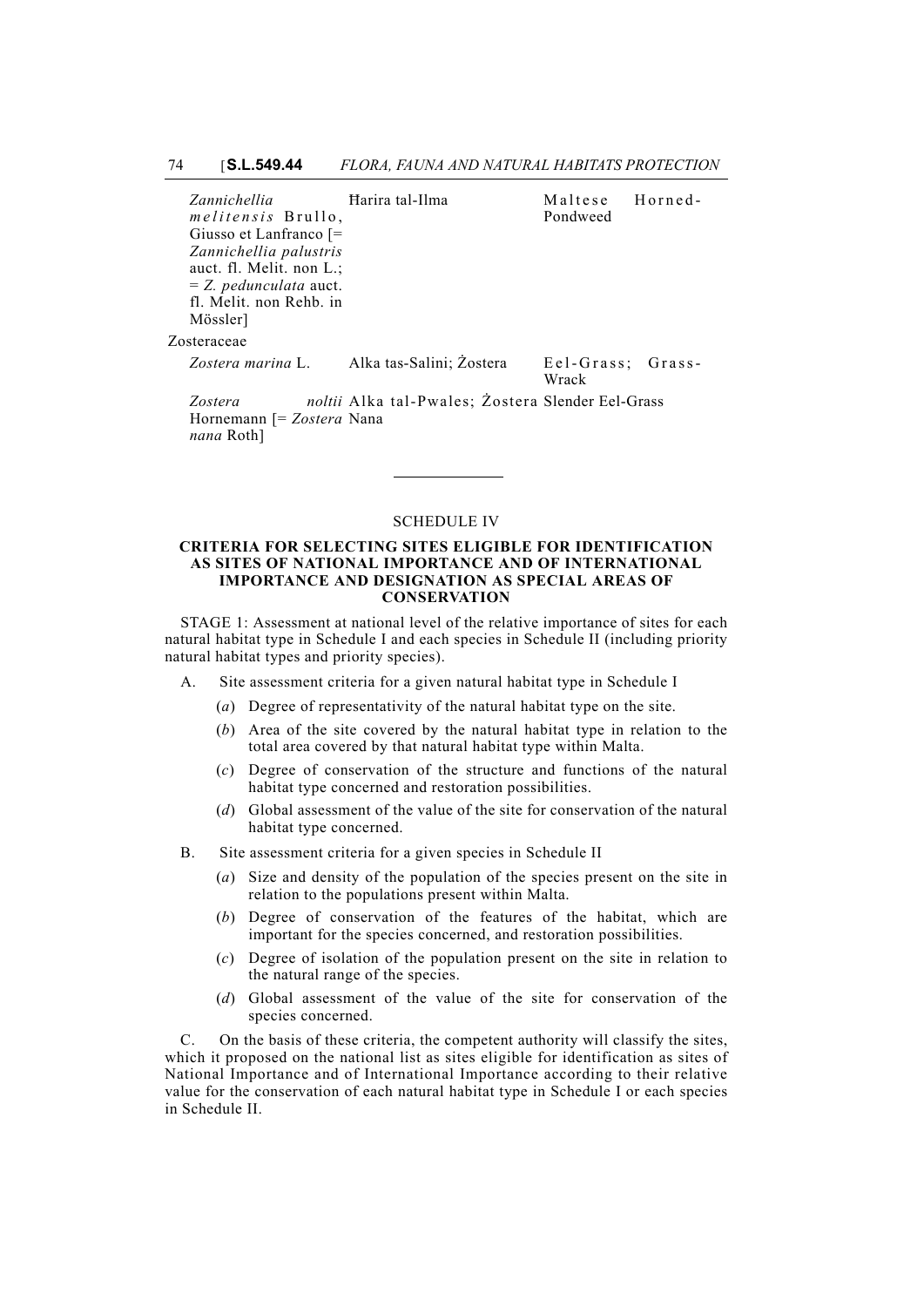D. That list will show the sites containing the priority natural habitat types and priority species selected by the competent authority on the basis of the criteria in A and B above.

STAGE 2: Assessment of the national and international importance of the sites included on the national lists.

1. All the sites identified by the competent authority in Stage 1, which contain priority natural habitat types, and/or species will be considered as sites of National Importance and of International Importance.

The assessment of the national and international importance of other sites, i.e. their contribution to maintaining or re-establishing, at a favourable conservation status, a natural habitat in Schedule I or a species in Schedule II and/or to the coherence of the National Ecological Network and the Pan-European Ecological Network will take account of the following criteria:

- (*a*) relative value of the site at national level;
- (*b*) geographical situation of the site in relation to migration routes of species in Schedule II;
- (*c*) total area of the site;
- (*d*) number of natural habitat types in Schedule I and species in Schedule II present on the site;
- (*e*) global ecological value of the site for the biogeographical regions concerned, as regards both the characteristic of unique aspect of its features and the way they are combined.

SCHEDULE V Substituted by:

*L.N. 162 of 2009; L.N. 322 of 2013.*

#### **ANIMAL AND PLANT SPECIES OF COMMUNITY INTEREST IN NEED OF STRICT PROTECTION**

Interpretation

1. References to taxa higher than genus and/or species are for the purposes of information or classification only.

2. Where required, scientific synonyms of each species or lower taxon are included in brackets after the scientific name. These are included to facilitate interpretation of the scientific information provided.

#### **(a) ANIMALS**

### **VERTEBRATES**

**MAMMALS**

### **INSECTIVORA**

ERINACEIDAE

*Erinaceus algirus*

SORICIDAE

*Crocidura canariensis*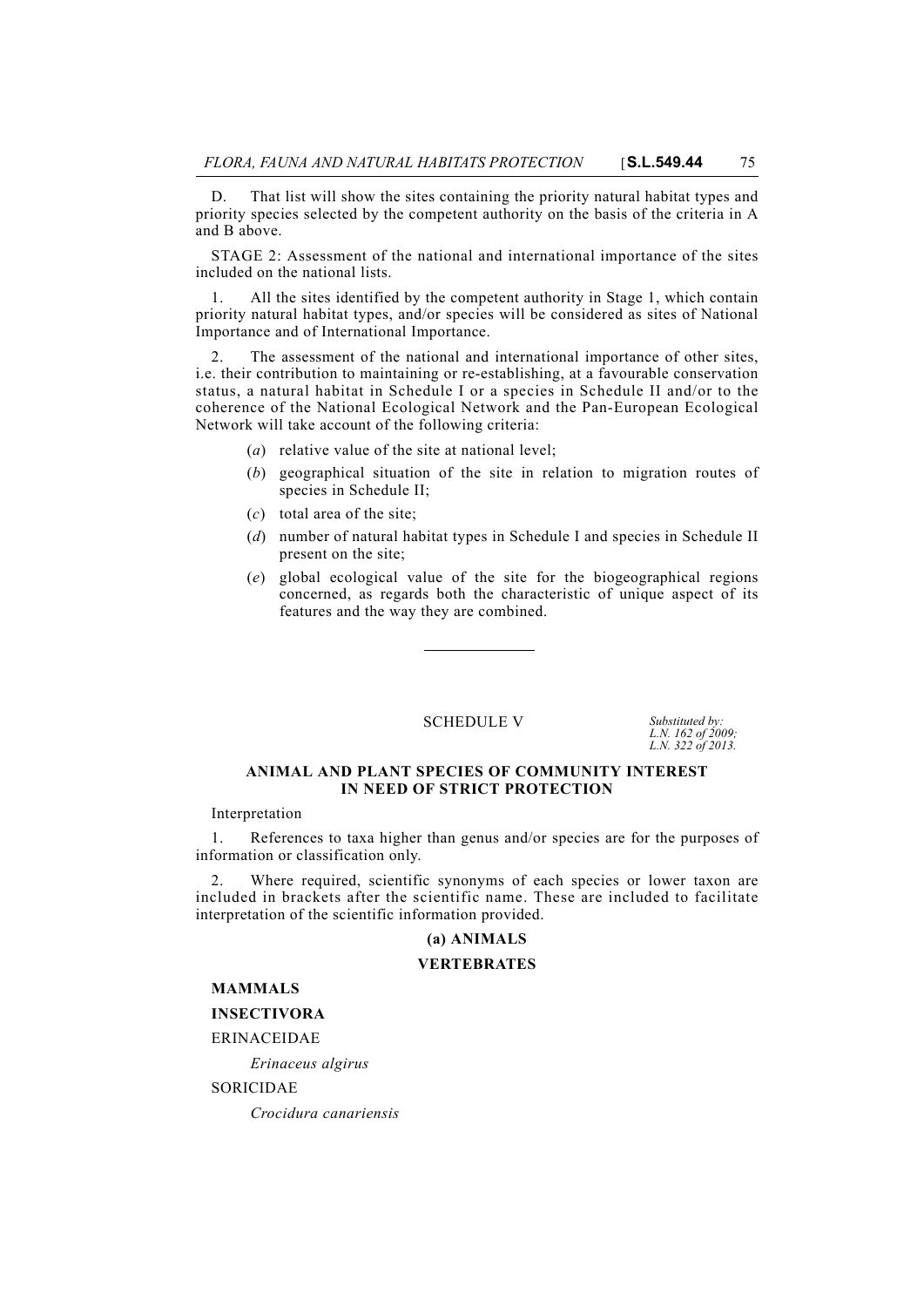#### *Crocidura sicula*

#### TALPIDAE

*Galemys pyrenaicus*

#### **MICROCHIROPTERA**

All species

### **MEGACHIROPTERA**

#### PTEROPODIDAE

*Rousettus aegyptiacus*

### **RODENTIA**

### GLIRIDAE

All species except *Glis glis* and *Eliomys quercinus*

### SCIURIDAE

*Marmota marmota latirostris*

*Pteromys volans* (*Sciuropterus russicus*)

*Spermophilus citellus* (*Citellus citellus*)

*Spermophilus suslicus* (*Citellus suslicus*)

*Sciurus anomalus*

#### CASTORIDAE

*Castor fiber* (except the Estonian, Latvian, Lithuanian, Polish, Finnish and Swedish, populations)

#### CRICETIDAE

*Cricetus cricetus* (except the Hungarian populations)

*Mesocricetus newtoni*

### MICROTIDAE

*Dinaromys bogdanovi*

*Microtus cabrerae*

*Microtus oeconomus arenicola*

*Microtus oeconomus mehelyi*

*Microtus tatricus*

### ZAPODIDAE

*Sicista betulina*

*Sicista subtilis*

#### HYSTRICIDAE

*Hystrix cristata*

### **CARNIVORA**

### CANIDAE

*Alopex lagopus*

*Canis lupus* (except the Greek populations north of the 39th parallel;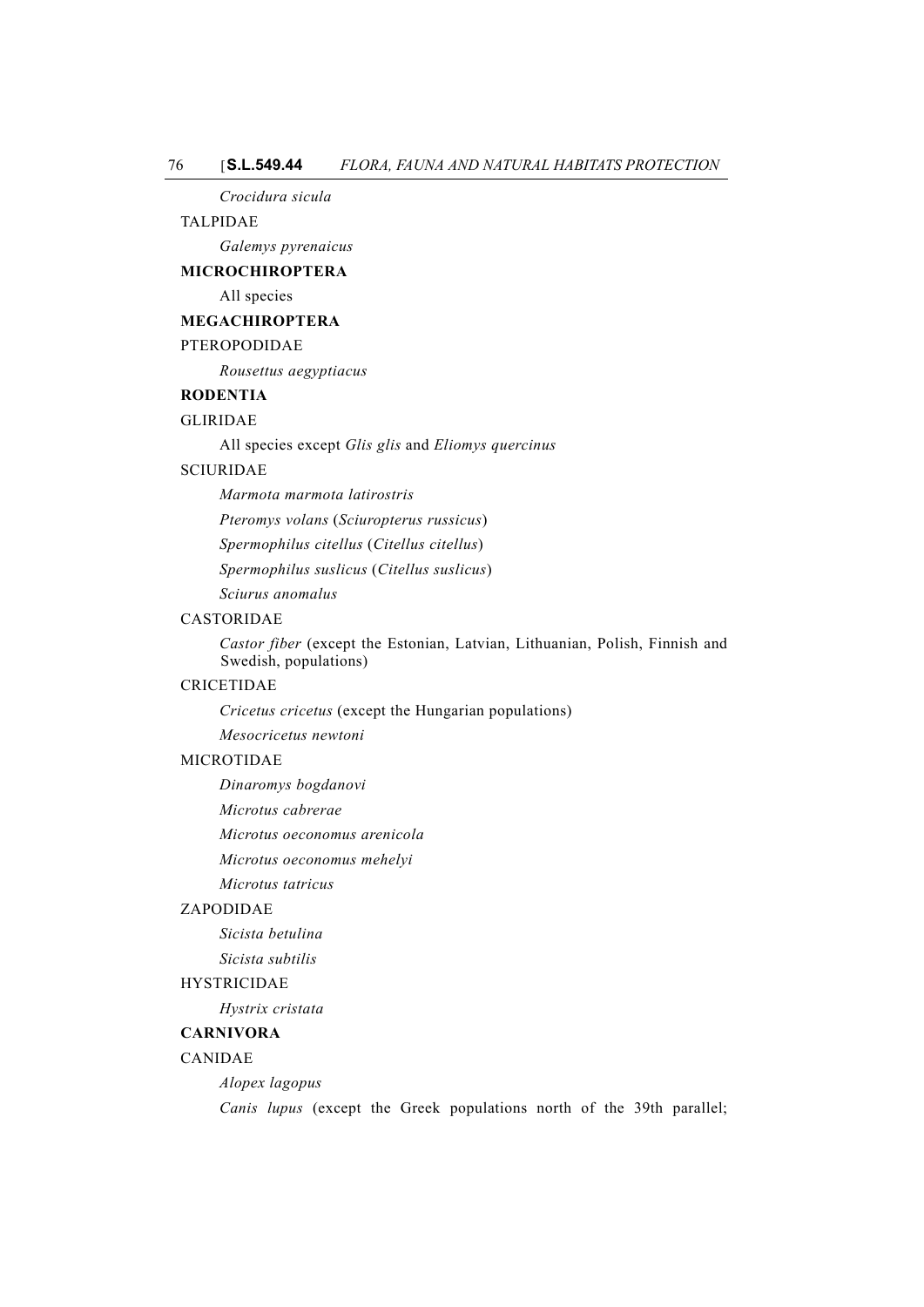Estonian populations, Spanish populations north of the Duero; Bulgarian; Latvian, Lithuanian, Polish, Slovak populations and Finnish populations within the reindeer management area as defined in paragraph 2 of the Finnish Act No 848/90 of 14 September 1990 on reindeer management)

### URSIDAE

*Ursus arctos*

### MUSTELIDAE

*Lutra lutra Mustela eversmanii Mustela lutreola Vormela peregusna*

#### FELIDAE

*Felis silvestris*

*Lynx lynx* (except the Estonian population)

*Lynx pardinus*

#### PHOCIDAE

*Monachus monachus*

*Phoca hispida saimensis*

# **ARTIODACTYLA**

#### CERVIDAE

*Cervus elaphus corsicanus*

### BOVIDAE

*Bison bonasus*

*Capra aegagrus* (natural populations)

*Capra pyrenaica pyrenaica*

*Ovis gmelini musimon* (*Ovis ammon musimon*) (natural populations - Corsica and Sardinia)

*Ovis orientalis ophion* (*Ovis gmelini ophion*)

*Rupicapra pyrenaica ornata* (*Rupicapra rupicapra ornata*)

*Rupicapra rupicapra balcanica*

*Rupicapra rupicapra tatrica*

### **CETACEA**

All species

#### **REPTILES**

### **TESTUDINATA**

#### TESTUDINIDAE

*Testudo graeca Testudo hermanni*

*Testudo marginata*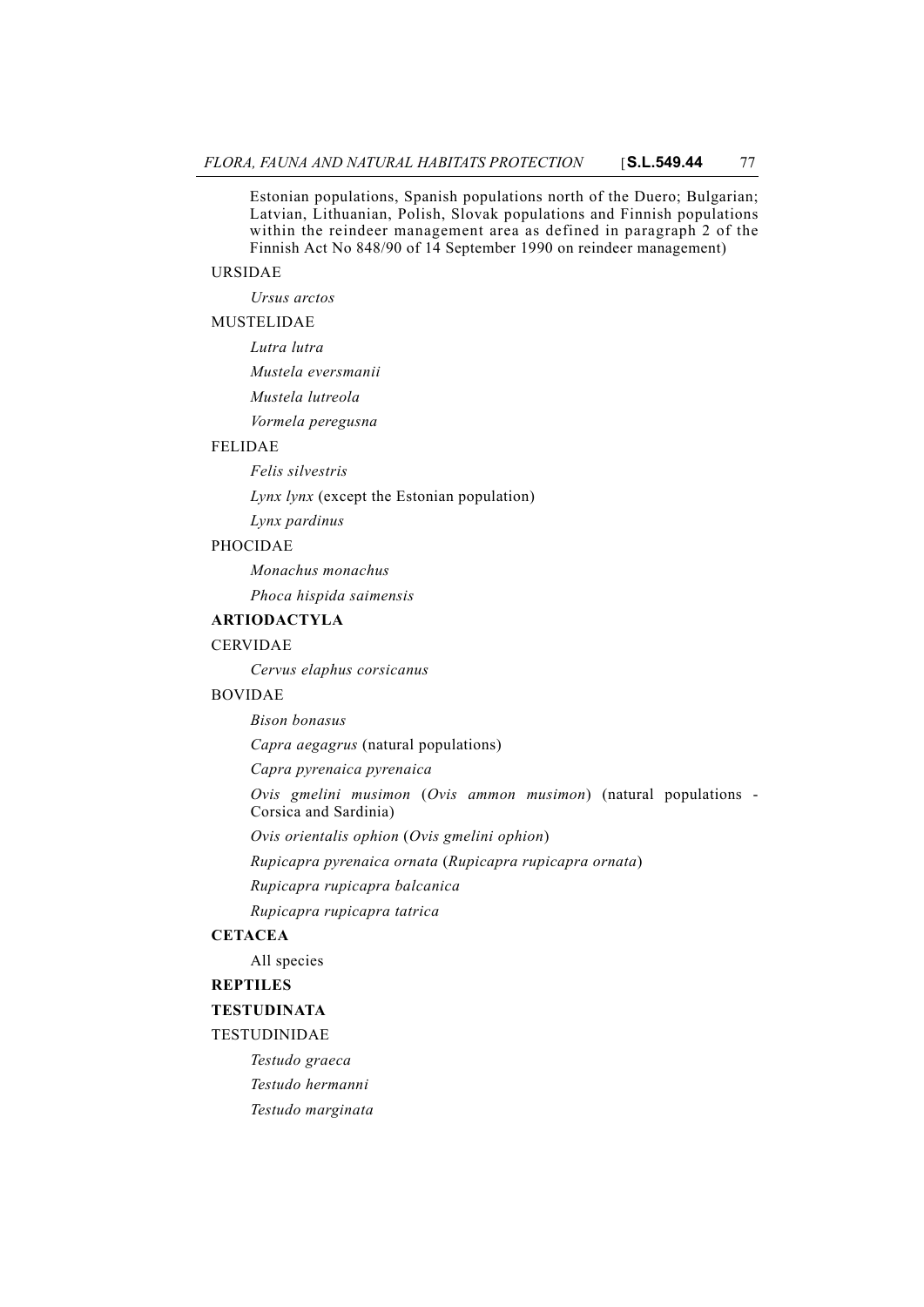#### CHELONIIDAE

- *Caretta caretta*
- *Chelonia mydas*
- *Lepidochelys kempii*
- *Eretmochelys imbricata*

## DERMOCHELYIDAE

*Dermochelys coriacea*

### EMYDIDAE

*Emys orbicularis Mauremys caspica Mauremys leprosa*

### **SAURIA**

### LACERTIDAE

*Algyroides fitzingeri Algyroides marchi Algyroides moreoticus Algyroides nigropunctatus Dalmatolacerta oxycephala Dinarolacerta mosorensis Gallotia atlantica Gallotia galloti Gallotia galloti insulanagae Gallotia simonyi Gallotia stehlini Lacerta agilis Lacerta bedriagae Lacerta bonnali (Lacerta monticola) Lacerta monticola Lacerta danfordi Lacerta dugesi Lacerta graeca Lacerta horvathi Lacerta schreiberi Lacerta trilineata Lacerta viridis Lacerta vivipara pannonica Ophisops elegans*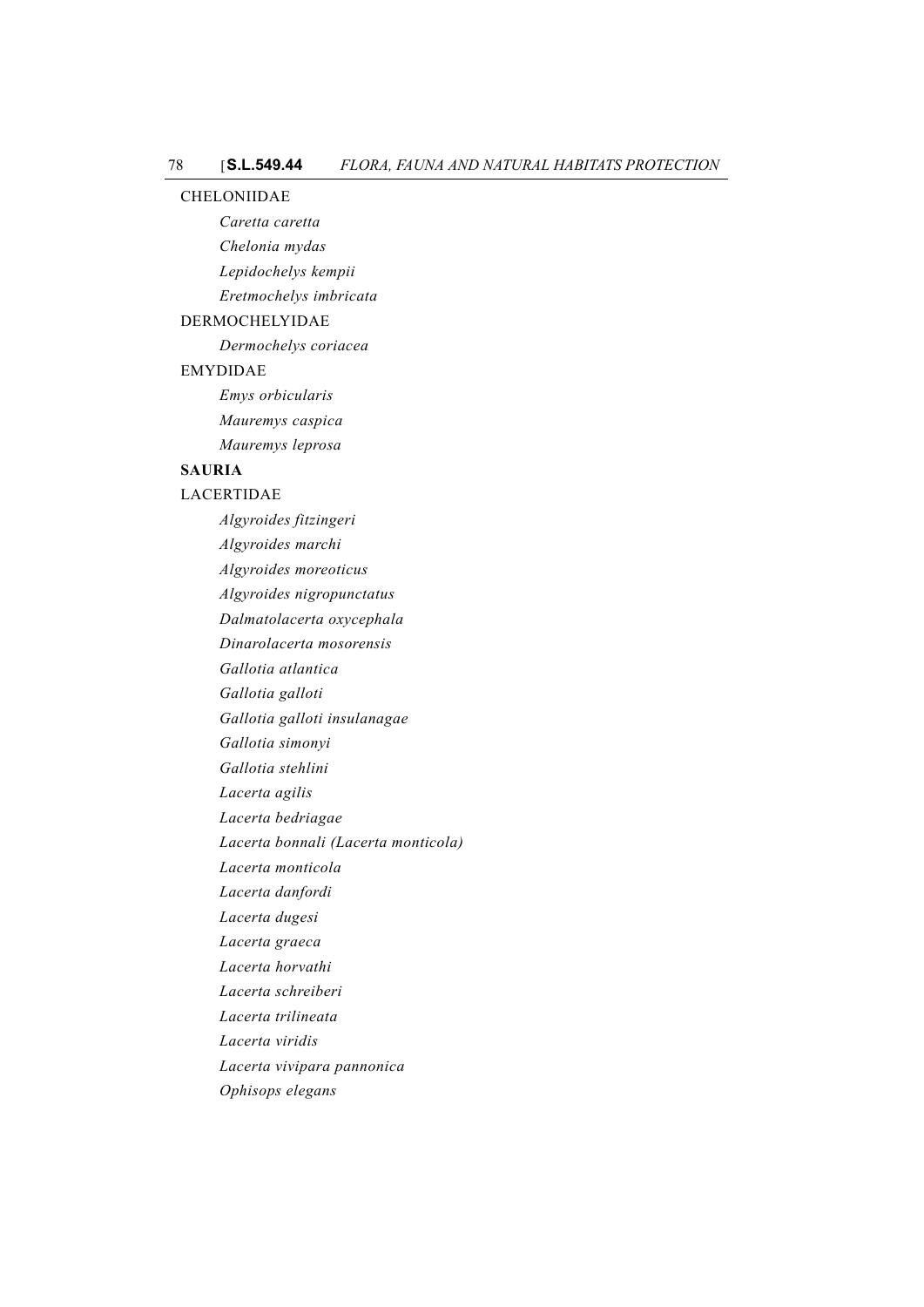*Podarcis erhardii Podarcis filfolensis Podarcis hispanica atrata Podarcis lilfordi Podarcis melisellensis Podarcis milensis Podarcis muralis Podarcis peloponnesiaca Podarcis pityusensis Podarcis sicula Podarcis taurica Podarcis tiliguerta Podarcis wagleriana* SCINCIDAE *Ablepharus kitaibelli Chalcides bedriagai Chalcides ocellatus Chalcides sexlineatus Chalcides simonyi (Chalcides occidentalis) Chalcides viridianus Ophiomorus punctatissimus* GEKKONIDAE *Cyrtopodion kotschyi Phyllodactylus europaeus Tarentola angustimentalis Tarentola boettgeri Tarentola delalandii Tarentola gomerensis* AGAMIDAE *Stellio stellio* CHAMAELEONTIDAE *Chamaeleo chamaeleon* ANGUIDAE *Ophisaurus apodus* **OPHIDIA** COLUBRIDAE *Coluber caspius*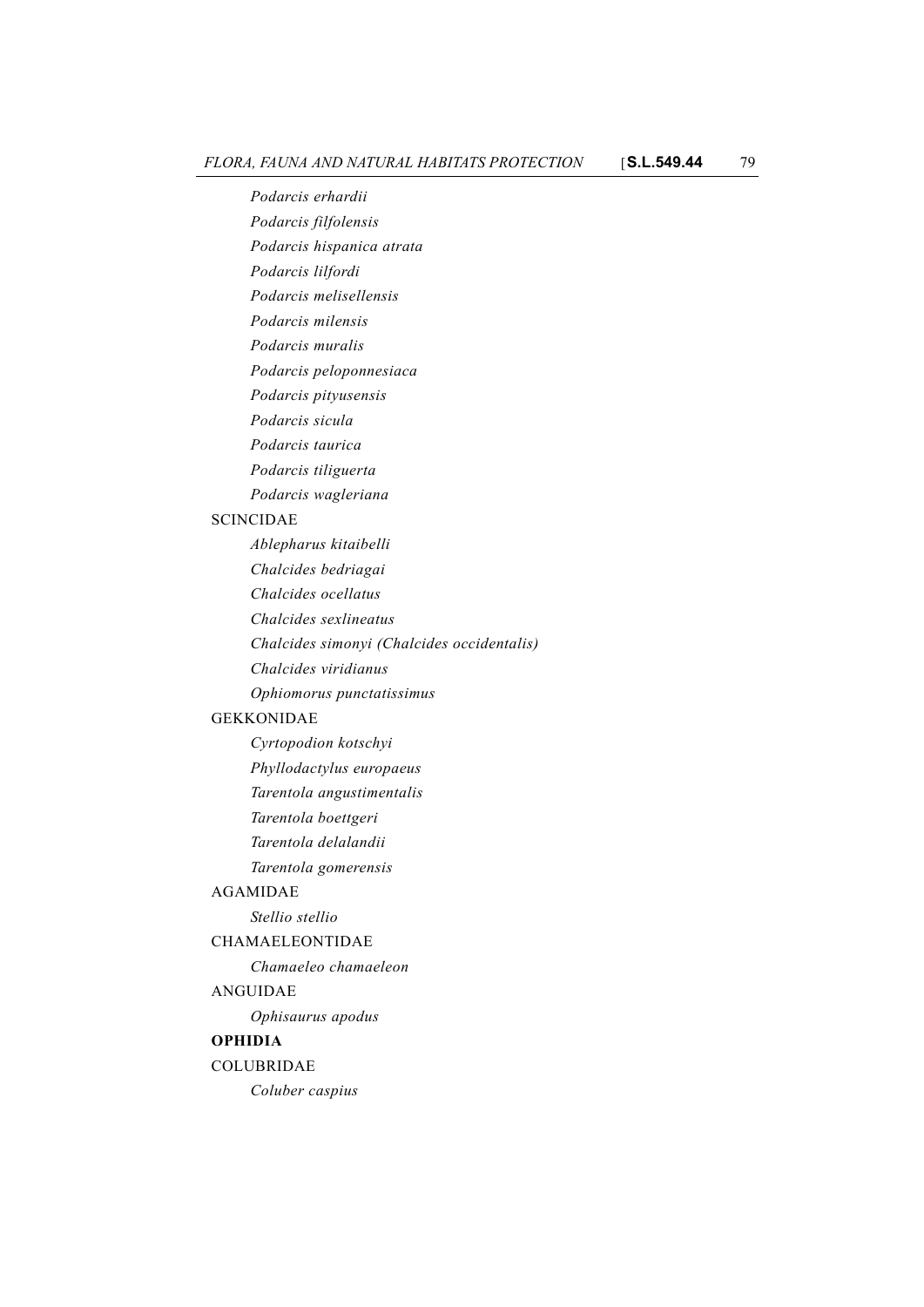*Coluber cypriensis Coluber hippocrepis Coluber jugularis Coluber laurenti Coluber najadum Coluber nummifer*

*Coluber viridiflavus*

*Coronella austriaca*

*Eirenis modesta*

*Elaphe longissima*

*Elaphe quatuorlineata*

*Elaphe situla*

*Natrix natrix cetti*

*Natrix natrix corsa*

*Natrix natrix cypriaca*

*Natrix tessellata*

*Telescopus falax*

#### VIPERIDAE

*Vipera ammodytes Macrovipera schweizeri (Vipera lebetina schweizeri) Vipera seoanni* (except Spanish population) *Vipera ursinii Vipera xanthina*

## BOIDAE

*Eryx jaculus*

#### **AMPHIBIANS**

## **CAUDATA**

SALAMANDRIDAE

*Chioglossa lusitanica*

*Euproctus asper*

*Euproctus montanus*

*Euproctus platycephalus*

*Mertensiella luschani (Salamandra luschani)*

*Salamandra atra*

*Salamandra aurorae*

*Salamandra lanzai*

*Salamandrina terdigitata*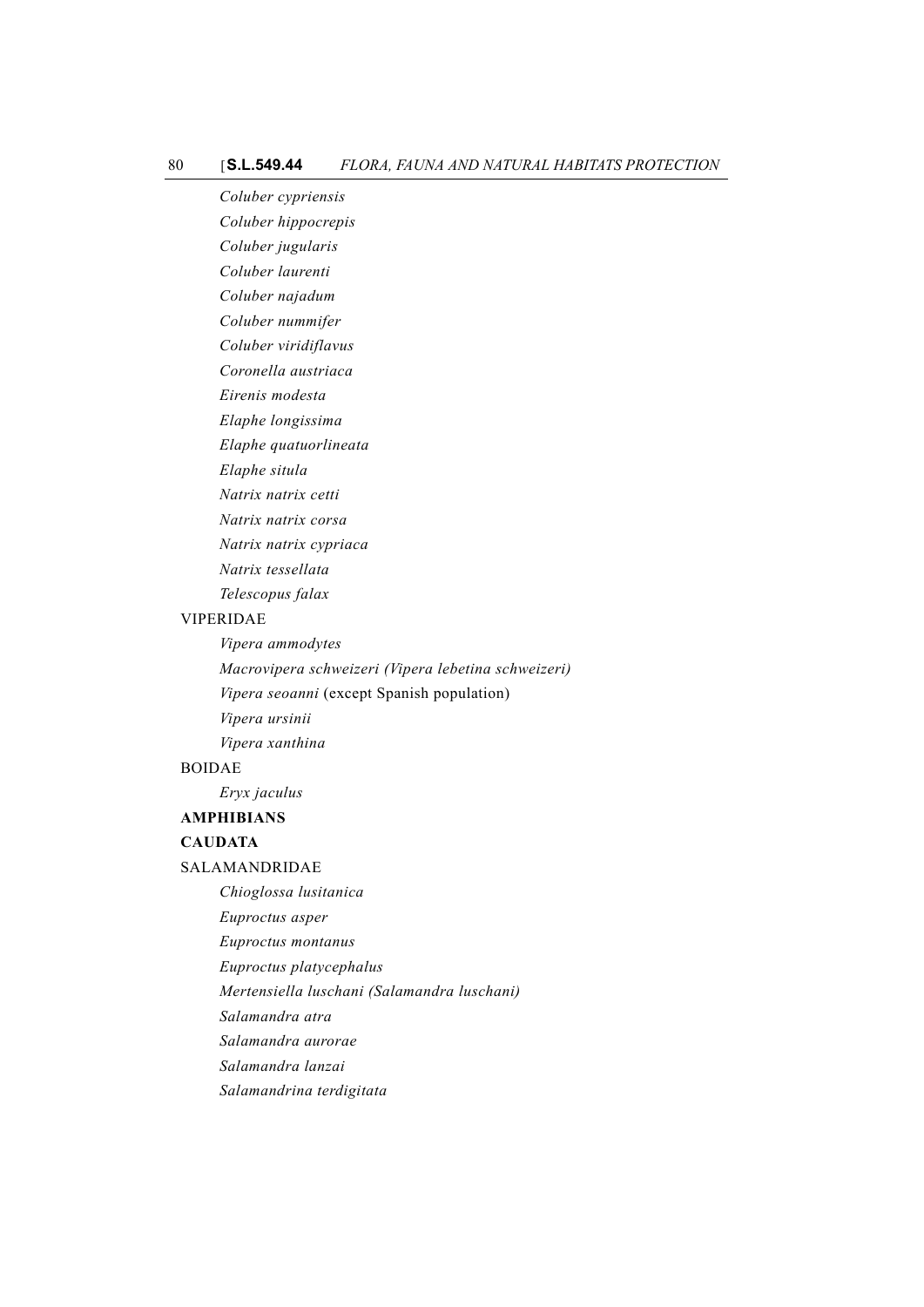*Triturus carnifex (Triturus cristatus carnifex)*

*Triturus cristatus (Triturus cristatus cristatus)*

*Triturus italicus*

*Triturus karelinii (Triturus cristatus karelinii)*

*Triturus marmoratus*

*Triturus montandoni*

*Triturus vulgaris ampelensis*

### PROTEIDAE

*Proteus anguinus*

## PLETHODONTIDAE

*Hydromantes (Speleomantes) ambrosii Hydromantes (Speleomantes) flavus Hydromantes (Speleomantes) genei Hydromantes (Speleomantes) imperialis Hydromantes (Speleomantes) strinatii (Hydromantes (Speleomantes) italicus)*

*Hydromantes (Speleomantes) supramontes*

# **ANURA**

## DISCOGLOSSIDAE

*Alytes cisternasii Alytes muletensis Alytes obstetricans Bombina bombina Bombina variegata Discoglossus galganoi* (including *Discoglossus 'jeanneae'*) *Discoglossus montalentii Discoglossus pictus Discoglossus sardus* RANIDAE *Rana arvalis Rana dalmatina*

*Rana graeca*

*Rana iberica*

*Rana italica*

*Rana latastei*

*Rana lessonae*

#### PELOBATIDAE

*Pelobates cultripes*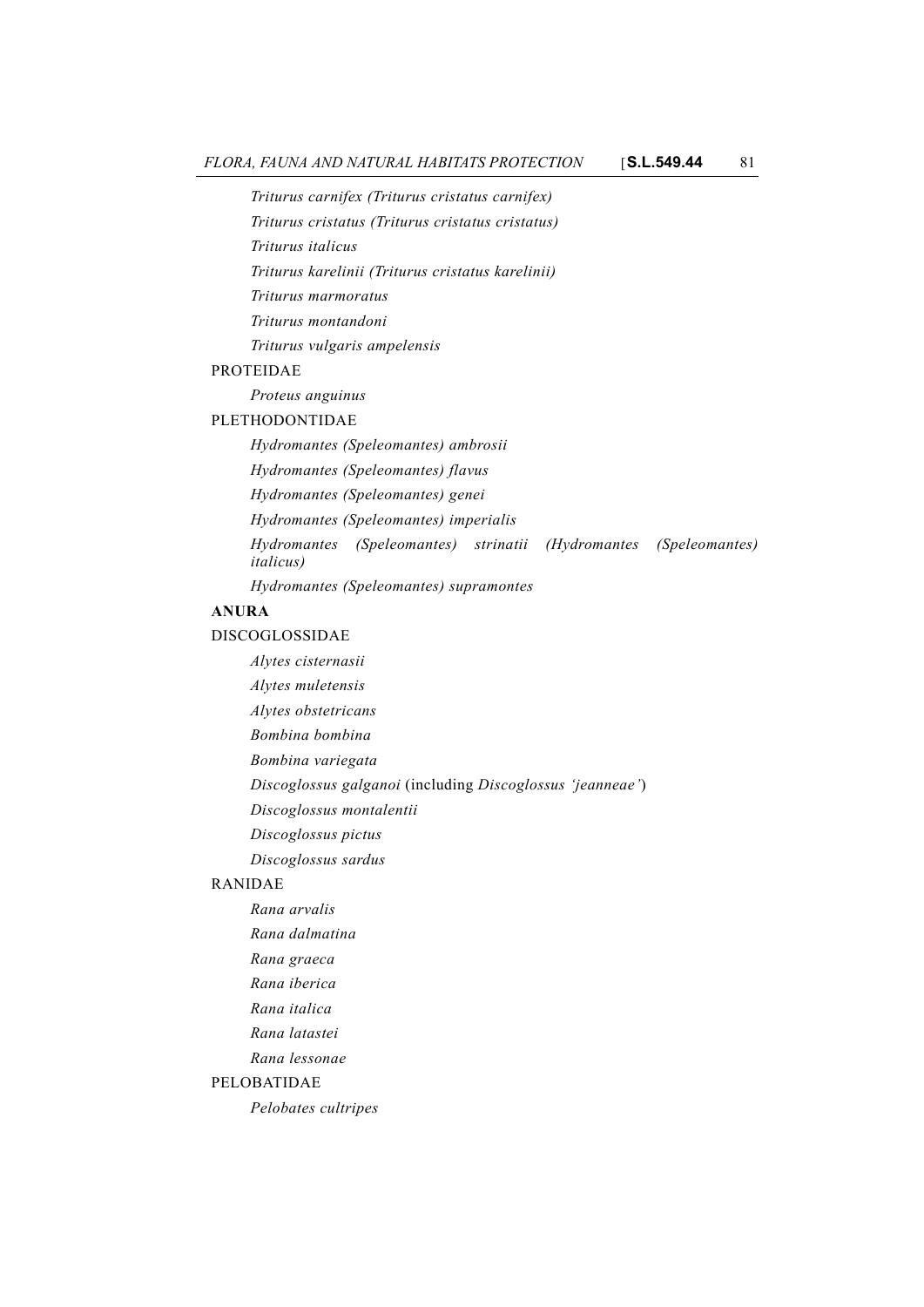*Pelobates fuscus*

*Pelobates syriacus*

### BUFONIDAE

*Bufo calamita*

*Bufo viridis*

# HYLIDAE

*Hyla arborea Hyla meridionalis Hyla sarda*

### **FISH**

### **ACIPENSERIFORMES**

#### ACIPENSERIDAE

*Acipenser naccarii*

*Acipenser sturio*

### **SALMONIFORMES**

## COREGONIDAE

*Coregonus oxyrhynchus* (anadromous populations in certain sectors of the North Sea, except the Finnish populations)

## **CYPRINIFORMES**

### CYPRINIDAE

*Anaecypris hispanica Phoxinus percnurus*

#### **ATHERINIFORMES**

CYPRINODONTIDAE

*Valencia hispanica*

## **PERCIFORMES**

#### PERCIDAE

*Gymnocephalus baloni Romanichthys valsanicola Zingel asper*

#### **INVERTEBRATES**

### **ARTHROPODS**

#### **CRUSTACEA**

#### **ISOPODA**

*Armadillidium ghardalamensis*

**INSECTA**

### **COLEOPTERA**

*Bolbelasmus unicornis*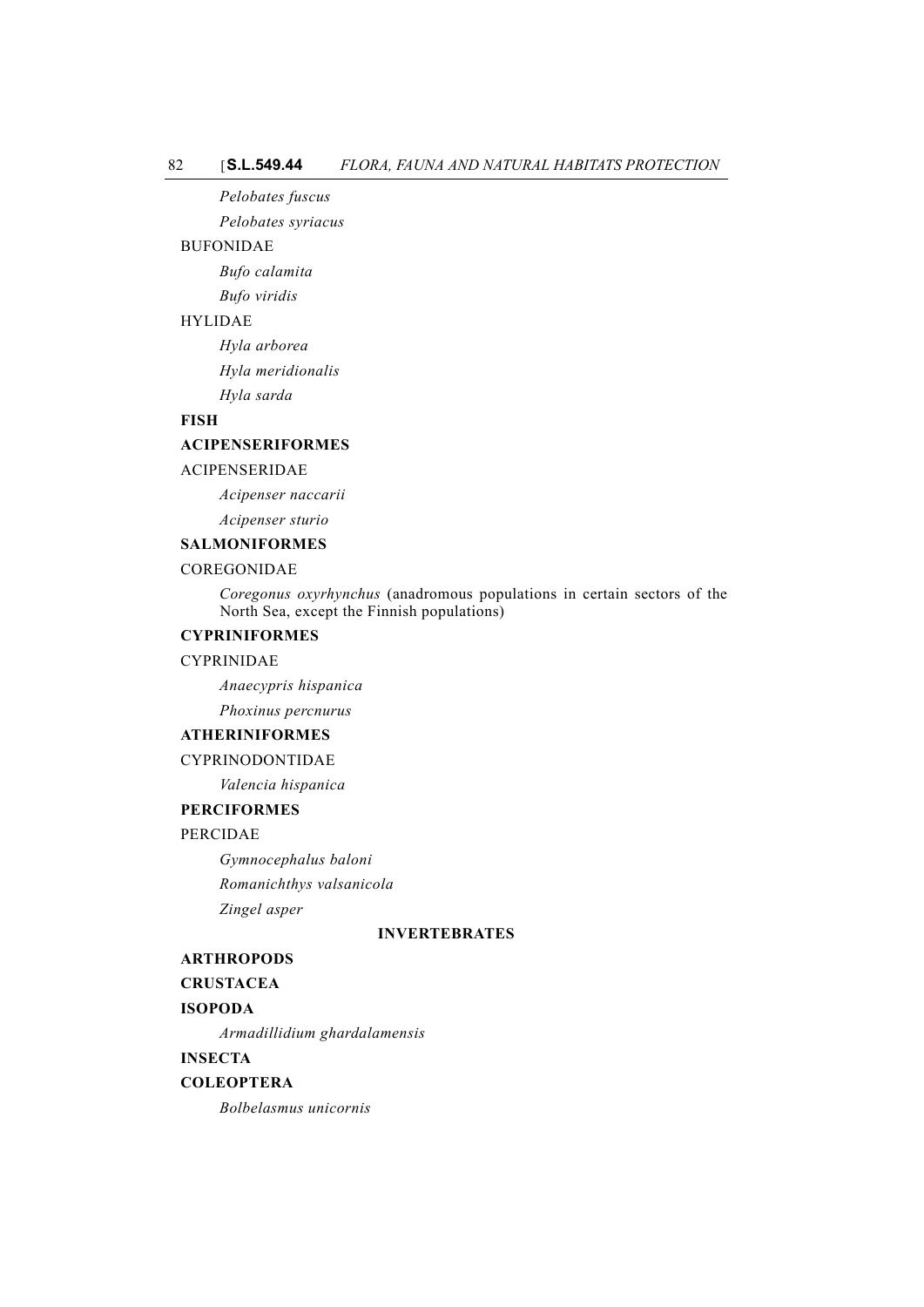*Buprestis splendens Carabus hampei Carabus hungaricus Carabus olympiae Carabus variolosus Carabus zawadszkii Cerambyx cerdo Cucujus cinnaberinus Dorcadion fulvum cervae Duvalius gebhardti Duvalius hungaricus Dytiscus latissimus Graphoderus bilineatus Leptodirus hochenwarti Pilemia tigrina Osmoderma eremita Phryganophilus ruficollis Probaticus subrugosus Propomacrus cypriacus Pseudogaurotina excellens Pseudoseriscius cameroni Pytho kolwensis Rosalia alpina* **LEPIDOPTERA** *Apatura metis Arytrura musculus Catopta thrips Chondrosoma fiduciarium Coenonympha hero Coenonympha oedippus Colias myrmidone Cucullia mixta*

*Dioszeghyana schmidtii*

- *Erannis ankeraria*
- *Erebia calcaria*
- *Erebia christi*
- *Erebia sudetica*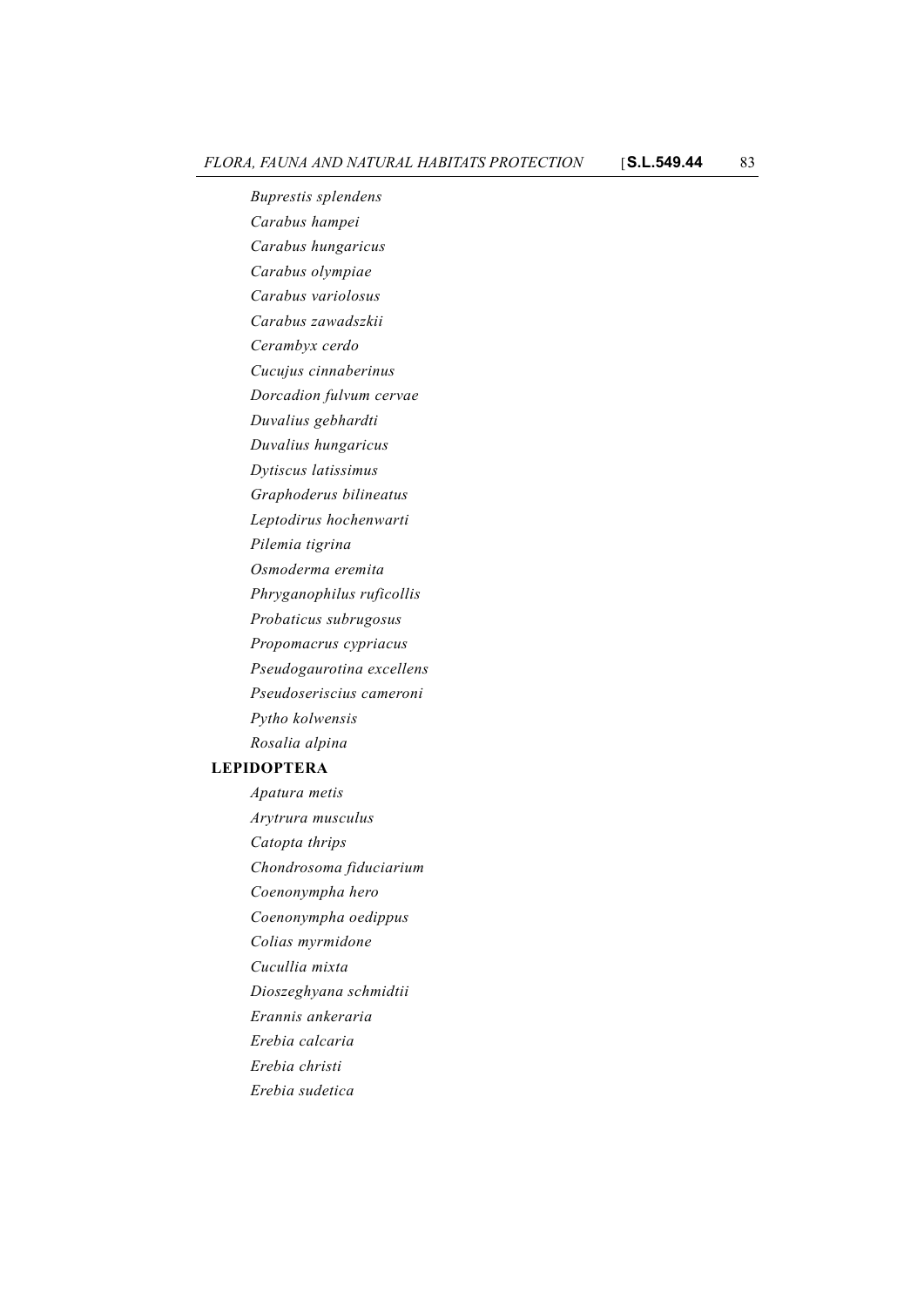*Eriogaster catax Fabriciana elisa Glyphipterix loricatella Gortyna borelii lunata Hypodryas maturna Hyles hippophaes Leptidea morsei Lignyoptera fumidaria Lopinga achine Lycaena dispar Lycaena helle Maculinea arion Maculinea nausithous Maculinea teleius Melanagria arge Nymphalis vaualbum Papilio alexanor Papilio hospiton Parnassius apollo Parnassius mnemosyne Phyllometra culminaria Plebicula golgus Polymixis rufocincta isolata Polyommatus eroides Proserpinus proserpina Proterebia afra dalmata Pseudophilotes bavius Xylomoia strix Zerynthia polyxena* **MANTODEA** *Apteromantis aptera* **ODONATA** *Aeshna viridis*

*Cordulegaster heros Cordulegaster trinacriae Gomphus graslinii Leucorrhina albifrons*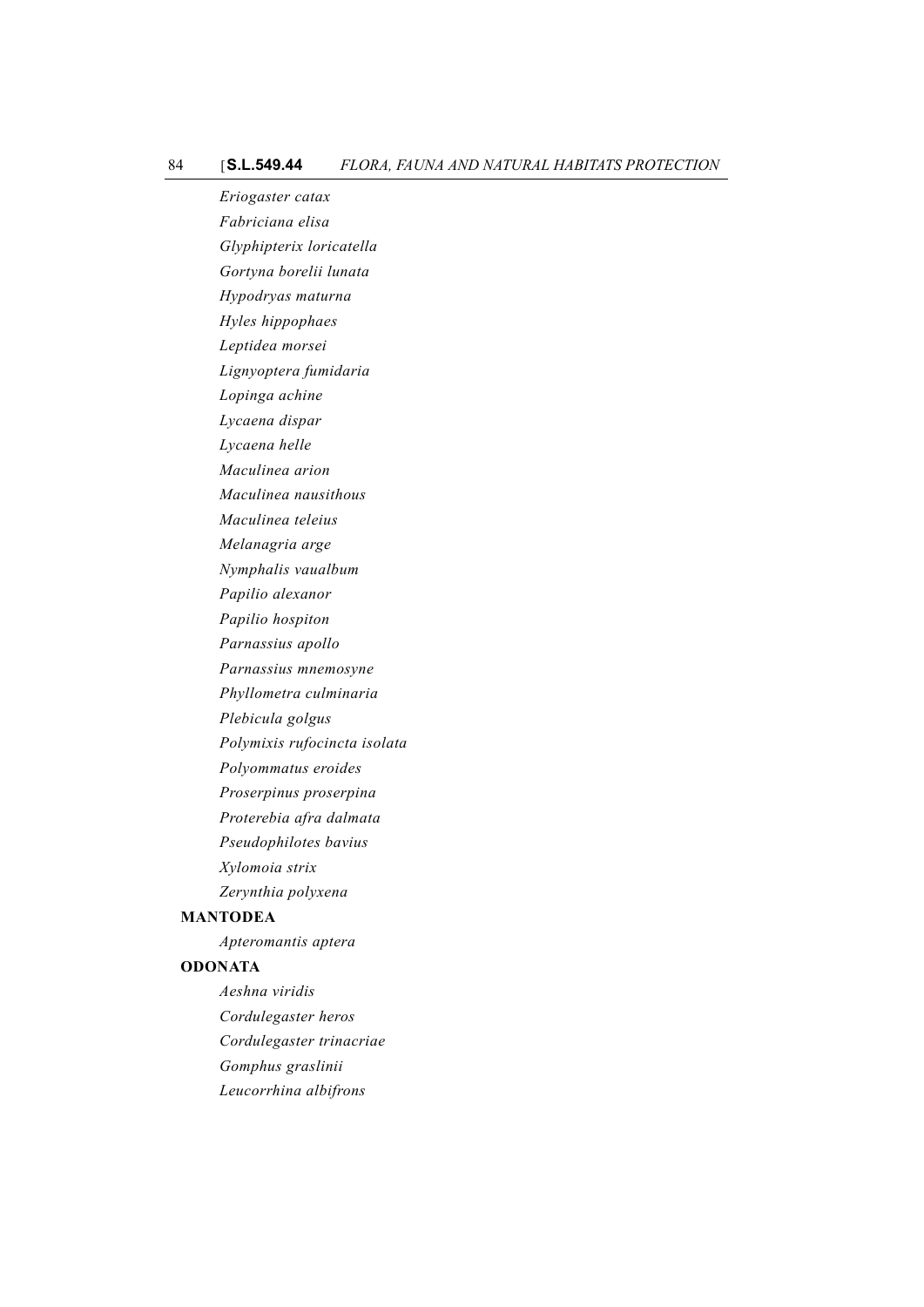*Leucorrhina caudalis*

*Leucorrhina pectoralis*

*Lindenia tetraphylla*

*Macromia splendens*

*Ophiogomphus cecilia*

*Oxygastra curtisii*

*Stylurus flavipes*

*Sympecma braueri*

### **ORTHOPTERA**

*Baetica ustulata*

*Brachytrupes megacephalus*

*Isophya costata*

*Isophya harzi*

*Isophya stysi*

*Myrmecophilus baronii*

*Odontopodisma rubripes*

*Paracaloptenus caloptenoides*

*Pholidoptera transsylvanica*

*Saga pedo*

*Stenobothrus (Stenobothrodes) eurasius*

### **ARACHNIDA**

ARANEAE

*Macrothele calpeiana*

#### **MOLLUSCS**

### **GASTROPODA**

*Anisus vorticulus Caseolus calculus*

*Caseolus commixta*

*Caseolus sphaerula*

*Chilostoma banaticum*

*Discula leacockiana*

*Discula tabellata*

*Discula testudinalis*

*Discula turricula*

*Discus defloratus*

*Discus guerinianus*

*Elona quimperiana*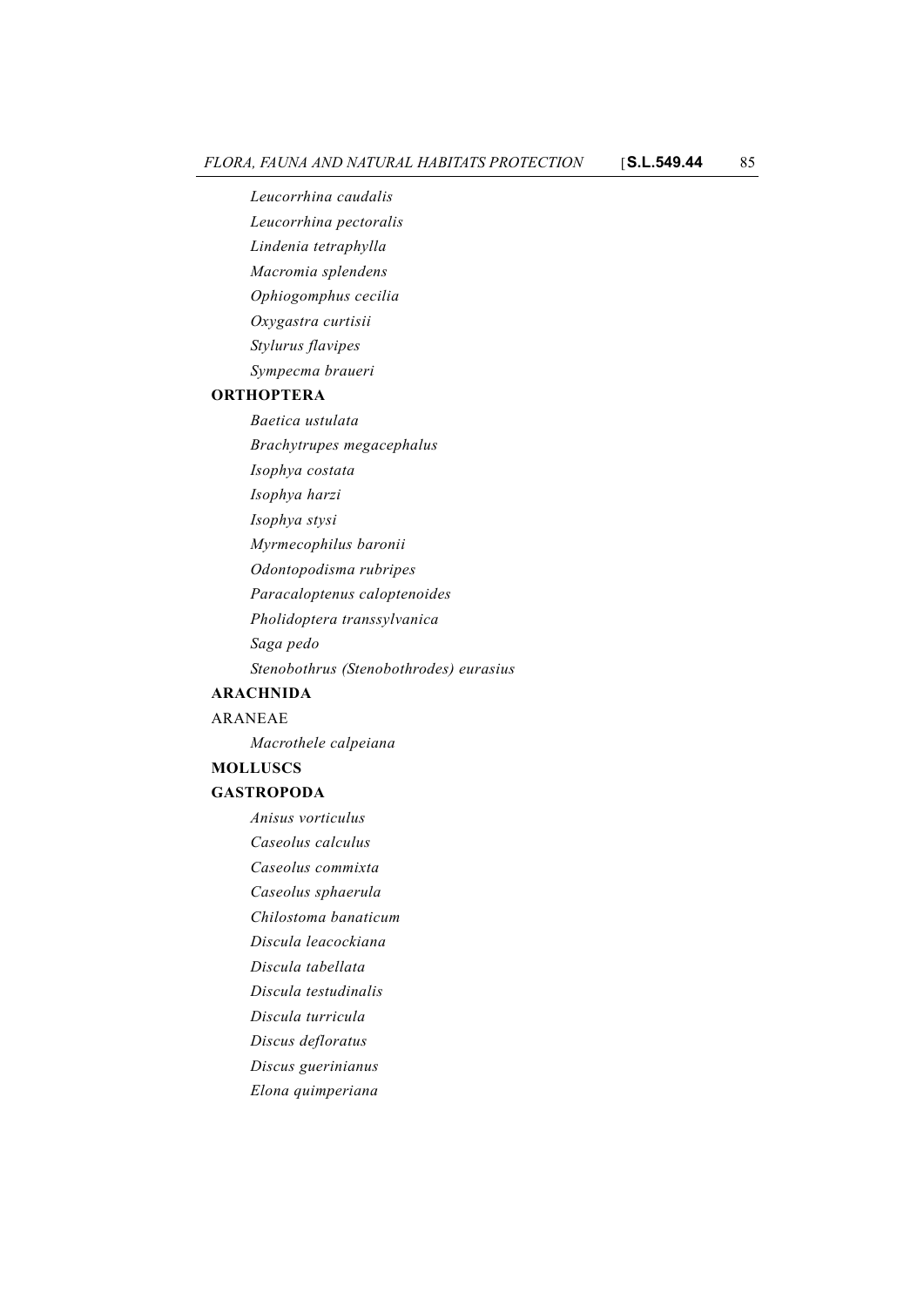*Geomalacus maculosus Geomitra moniziana Gibbula nivosa Hygromia kovacsi Idiomela (Helix) subplicata Lampedusa imitatrix Lampedusa melitensis Leiostyla abbreviata Leiostyla cassida Leiostyla corneocostata Leiostyla gibba Leiostyla lamellosa Paladilhia hungarica Patella feruginea Sadleriana pannonica Theodoxus prevostianus Theodoxus transversalis*

#### **BIVALVIA**

### ANISOMYARIA

*Lithophaga lithophaga Pinna nobilis*

#### UNIONOIDA

*Margaritifera auricularia*

*Unio crassus*

### DREISSENIDAE

*Congeria kusceri*

# **ECHINODERMATA**

### ECHINOIDEA

*Centrostephanus longispinus*

#### **(b) PLANTS**

## **PTERIDOPHYTA**

#### ASPLENIACEAE

*Asplenium hemionitis* L. *Asplenium jahandiezii* (Litard.) Rouy *Asplenium adulterinum* Milde

# BLECHNACEAE

*Woodwardia radicans* (L.) Sm.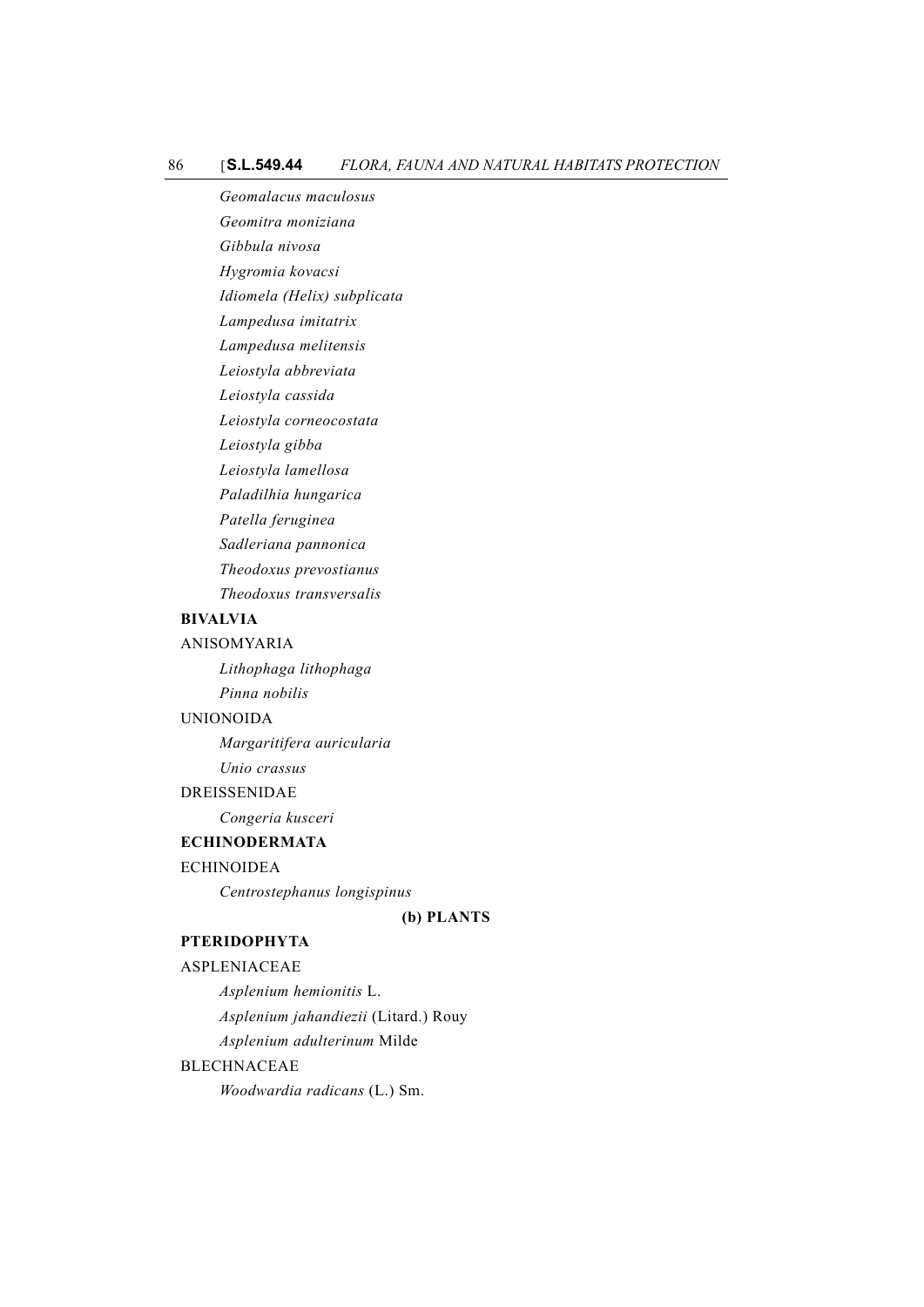#### DICKSONIACEAE

*Culcita macrocarpa* C. Presl

## DRYOPTERIDACEAE

*Diplazium sibiricum* (Turcz. ex Kunze) Kurata

\* *Dryopteris corleyi* Fraser-Jenk.

*Dryopteris fragans* (L.) Schott

#### HYMENOPHYLLACEAE

*Trichomanes speciosum* Willd.

#### ISOETACEAE

*Isoetes boryana* Durieu

*Isoetes malinverniana* Ces. & De Not.

## MARSILEACEAE

*Marsilea batardae* Launert

*Marsilea quadrifolia* L.

*Marsilea strigosa* Willd.

## OPHIOGLOSSACEAE

*Botrychium simplex* Hitchc. *Ophioglossum polyphyllum* A. Braun

#### **GYMNOSPERMAE**

#### PINACEAE

\* *Abies nebrodensis* (Lojac.) Mattei

#### **ANGIOSPERMAE**

#### AGAVACEAE

*Dracaena draco* (L.) L.

### ALISMATACEAE

*\* Alisma wahlenbergii* (Holmberg) Juz.

*Caldesia parnassifolia* (L.) Parl.

*Luronium natans* (L.) Raf.

#### AMARYLLIDACEAE

*Leucojum nicaeense* Ard.

*Narcissus asturiensis* (Jordan) Pugsley

*Narcissus calcicola* Mendoça

*Narcissus cyclamineus* DC.

*Narcissus fernandesii* G. Pedro

*Narcissus humilis* (Cav.) Traub

*Narcissus longispathus* Pugsley

\* *Narcissus nevadensis* Pugsley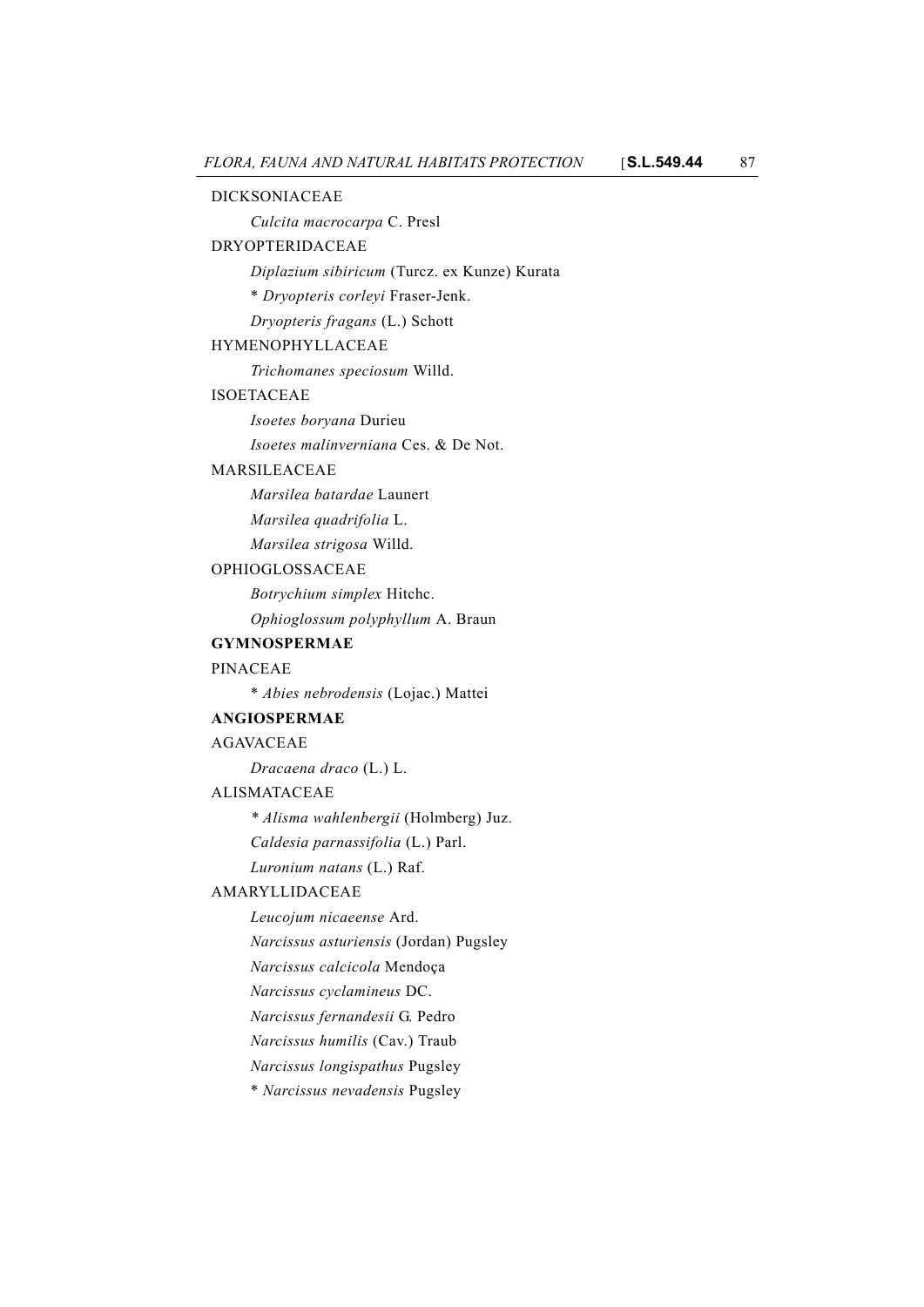#### 88 [**S.L.549.44** *FLORA, FAUNA AND NATURAL HABITATS PROTECTION*

*Narcissus pseudonarcissus* L. subsp. *nobilis* (Haw.) A. Fernandes *Narcissus scaberulus* Henriq. *Narcissus triandrus* L. *Narcissus triandrus* L. subsp. *capax* (Salisb) D.A. Webb. *Narcissus viridiflorus* Schousboe ASCLEPIADACEAE *Vincetoxicum pannonicum* (Borhidi) Holub BERBERIDACEAE *Berberis maderensis* Lowe BORAGINACEAE \* *Anchusa crispa* Viv. *Echium russicum* J.F.Gemlin \* *Lithodora nitida* (H. Ern) R. Fernandes *Myosotis lusitanica* Schuster *Myosotis rehsteineri* Wartm. *Myosotis retusifolia* R. Afonso *Omphalodes kuzinskyanae* Willk. \* *Omphalodes littoralis* Lehm. \* *Onosma tornensis* Javorka *Solenanthus albanicus* (Degen & al.) Degen & Baldacci \* *Symphytum cycladense* Pawl.

## CAMPANULACEAE

*Adenophora lilifolia* (L.) Ledeb.

*Asyneuma giganteum* (Boiss.) Bornm.

- \* *Campanula bohemica* Hruby
- \* *Campanula gelida* Kovanda

*Campanula morettiiana* Reichenb.

# *Campanula romanica* Săvul

\* *Campanula sabatia* De Not.

\* *Campanula serrata* (Kit.) Hendrych

*Campanula zoysii* Wulfen

*Jasione crispa* (Pourret) Samp. subsp. *serpentinica* Pinto da Silva

*Jasione lusitanica* A. DC.

*Physoplexis comosa* (L.) Schur.

## CARYOPHYLLACEAE

*Arenaria ciliata* L. subsp. *pseudofrigida* Ostenf. & O.C. Dahl *Arenaria humifusa* Wahlenberg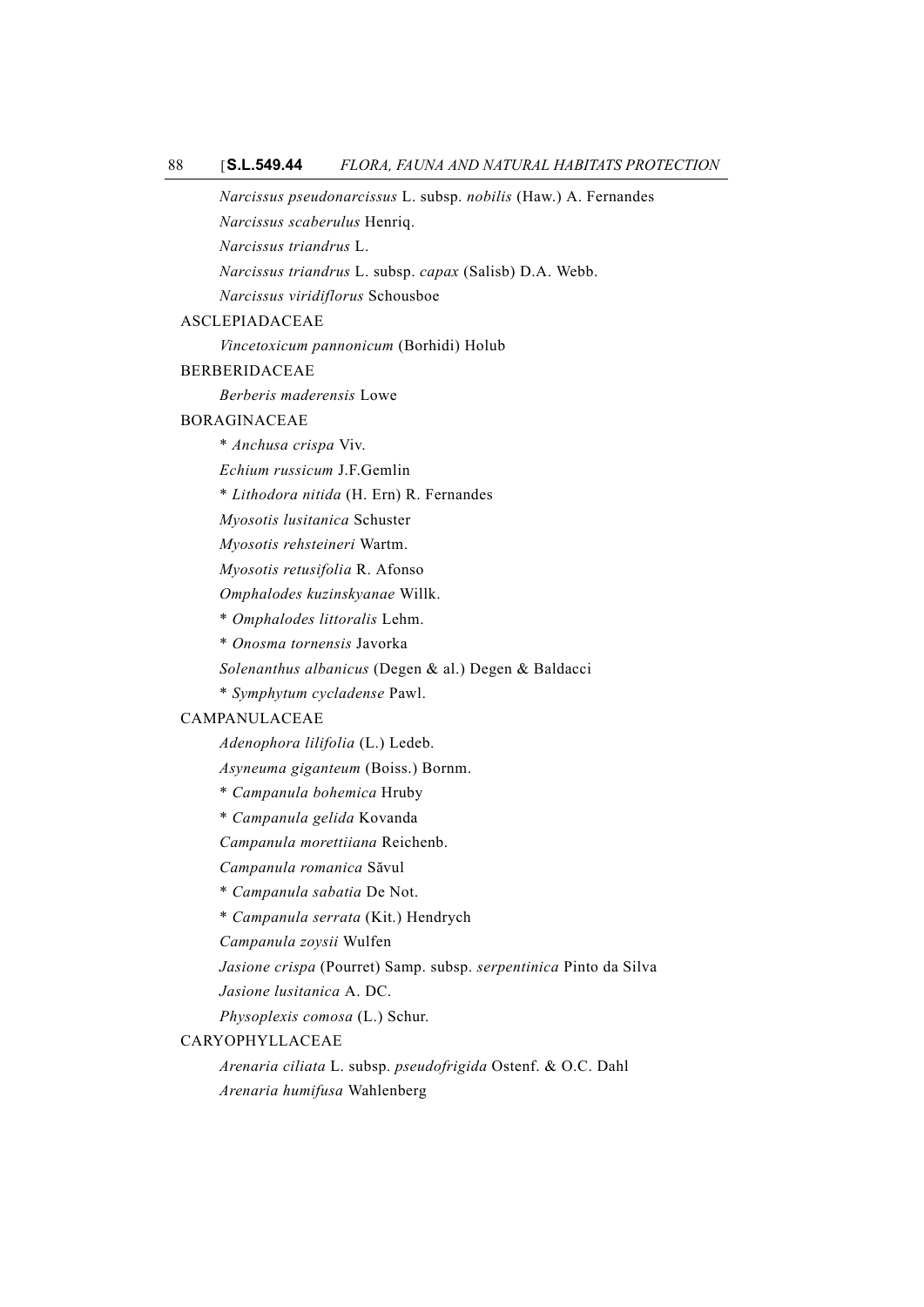\* *Arenaria nevadensis* Boiss. & Reuter *Arenaria provincialis* Chater & Halliday \* *Cerastium alsinifolium* Tausch *Cerastium dinaricum* G. Beck & Szysz. *Dianthus arenarius* L. subsp. *arenarius* \* *Dianthus arenarius* subsp. *bohemicus* (Novak) O.Schwarz *Dianthus cintranus* Boiss. & Reuter subsp. *cintranus* Boiss. & Reuter \* *Dianthus diutinus* Kit. \* *Dianthus lumnitzeri* Wiesb. *Dianthus marizii* (Samp.) Samp. \* *Dianthus moravicus* Kovanda \* *Dianthus nitidus* Waldst. et Kit. *Dianthus plumarius* subsp. *regis-stephani* (Rapcs.) Baksay *Dianthus rupicola* Biv. \* *Gypsophila papillosa* P. Porta *Herniaria algarvica* Chaudhri \* *Herniaria latifolia* Lapeyr. subsp. *litardierei* Gamis *Herniaria lusitanica* (Chaudhri) subsp. *berlengiana* Chaudhri *Herniaria maritima* Link \* *Minuartia smejkalii* Dvorakova *Moehringia fontqueri* Pau *Moehringia jankae* Griseb. ex Janka *Moehringia lateriflora* (L.) Fenzl. *Moehringia tommasinii* Marches. *Moehringia villosa* (Wulfen) Fenzl *Petrocoptis grandiflora* Rothm. *Petrocoptis montsicciana* O. Bolos & Rivas Mart. *Petrocoptis pseudoviscosa* Fernandez Casas *Silene furcata* Rafin. subsp. *angustiflora* (Rupr.) Walters \* *Silene hicesiae* Brullo & Signorello *Silene hifacensis* Rouy ex Willk. \* *Silene holzmanii* Heldr. ex Boiss. *Silene longicilia* (Brot.) Otth. *Silene mariana* Pau \* *Silene orphanidis* Boiss \* *Silene rothmaleri* Pinto da Silva \* *Silene velutina* Pourret ex Loisel.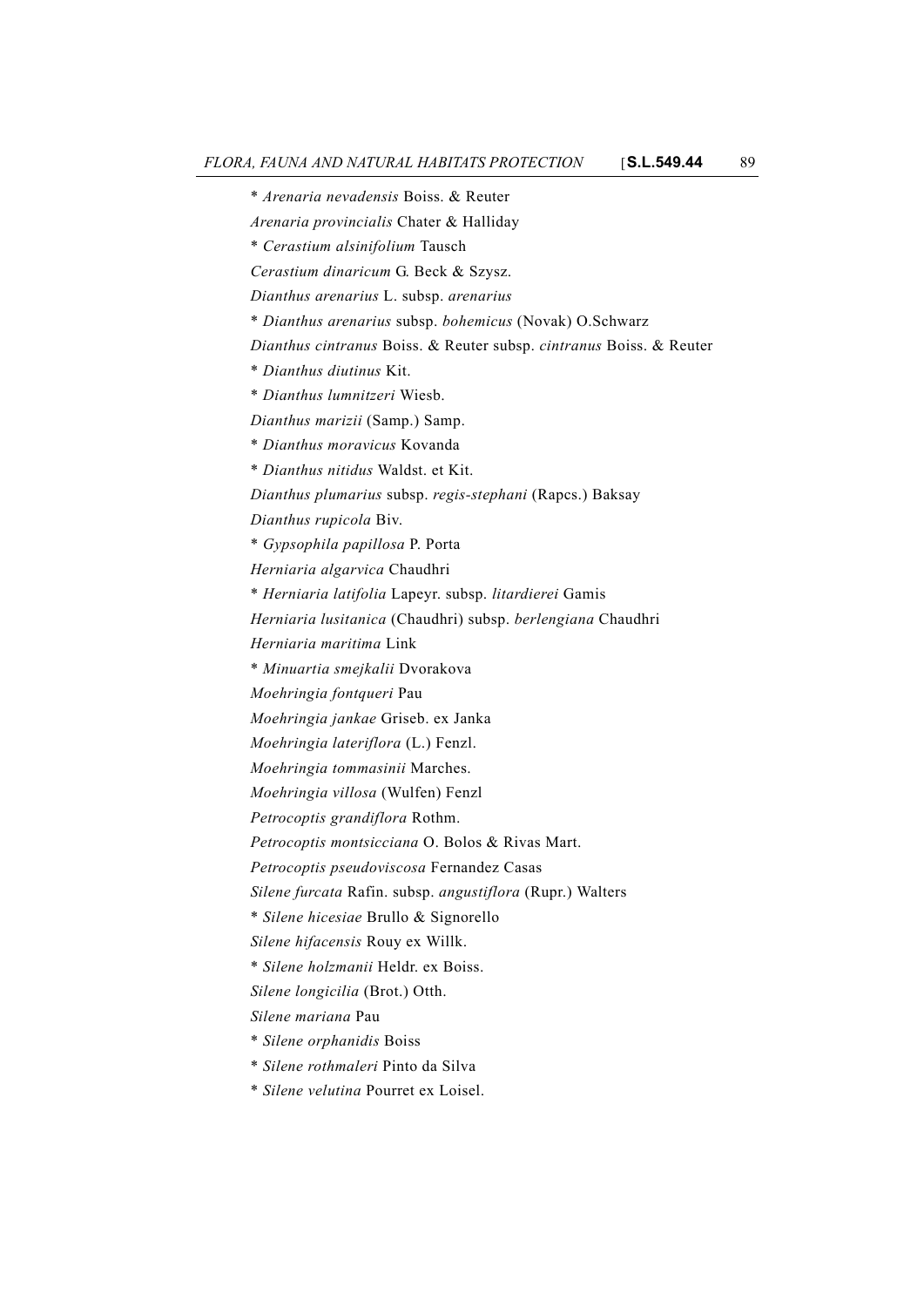### CHENOPODIACEAE

- \* *Bassia (Kochia) saxicola* (Guss.) A. J. Scott
- \* *Cremnophyton lanfrancoi* Brullo et Pavone
- \* *Salicornia veneta* Pignatti & Lausi

## CISTACEAE

- *Cistus palhinhae* Ingram
- *Halimium verticillatum* (Brot.) Sennen
- *Helianthemum alypoides* Losa & Rivas Goday

*Helianthemum caput-felis* Boiss.

\* *Tuberaria major* (Willk.) Pinto da Silva & Rozeira

#### COMPOSITAE

\* *Anthemis glaberrima* (Rech. f.) Greuter

*Artemisia campestris* L. subsp. *bottnica* A.N. Lundström ex Kindb.

- \* *Artemisia granatensis* Boiss.
- \* *Artemisia laciniata* Willd.

*Argyranthemum pinnatifidum* (L.f.) Lowe subsp. *succulentum* (Lowe) C. J. Humphries

*Artemisia oelandica* (Besser) Komaror

- \* *Artemisia pancicii* (Janka) Ronn.
- \* *Aster pyrenaeus* Desf. ex DC
- \* *Aster sorrentinii* (Tod) Lojac.

*Carlina onopordifolia* Besser

- \* *Carduus myriacanthus* Salzm. ex DC.
- \* *Centaurea alba* L. subsp. *heldreichii* (Halacsy) Dostal
- \* *Centaurea alba* L. subsp. *princeps* (Boiss. & Heldr.) Gugler
- \* *Centaurea akamantis* T. Georgiadis & G. Chatzikyriakou
- \* *Centaurea attica* Nyman subsp. *megarensis* (Halacsy & Hayek) Dostal
- \* *Centaurea balearica* J. D. Rodriguez
- \* *Centaurea borjae* Valdes-Berm. & Rivas Goday
- \* *Centaurea citricolor* Font Quer

*Centaurea corymbosa* Pourret

*Centaurea gadorensis* G. Blanca

- \* *Centaurea horrida* Badaro
- *Centaurea immanuelis-loewii* Degen

*Centaurea jankae* Brandza

- \* *Centaurea kalambakensis* Freyn & Sint.
- *Centaurea kartschiana* Scop.
- \* *Centaurea lactiflora* Halacsy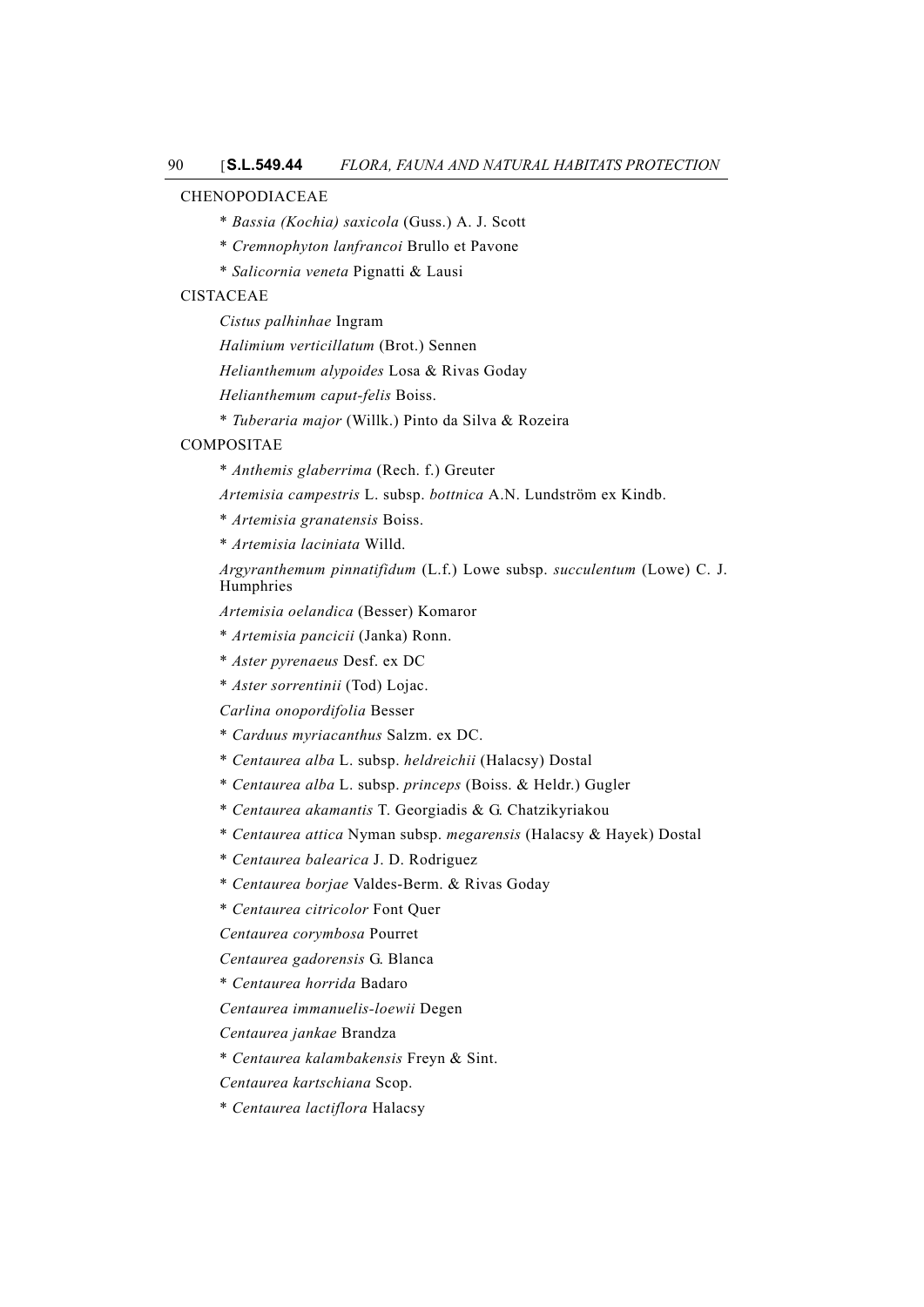*Centaurea micrantha* Hoffmanns. & Link subsp. *herminii* (Rouy) Dostál

- \* *Centaurea niederi* Heldr.
- \* *Centaurea peucedanifolia* Boiss. & Orph.
- \* *Centaurea pinnata* Pau
- *Centaurea pontica* Prodan & E. I. Nyárády
- *Centaurea pulvinata* (G. Blanca) G. Blanca
- *Centaurea rothmalerana* (Arènes) Dostál
- *Centaurea vicentina* Mariz
- *Cirsium brachycephalum* Juratzka
- \* *Crepis crocifolia* Boiss. & Heldr.
- *Crepis granatensis* (Willk.) B. Blanca & M. Cueto
- *Crepis pusilla* (Sommier) Merxmüller
- *Crepis tectorum* L. subsp. *nigrescens*
- *Erigeron frigidus* Boiss. ex DC.
- \* *Helichrysum melitense* (Pignatti) Brullo et al
- *Helichrysum sibthorpii* Rouy
- *Hymenostemma pseudanthemis* (Kunze) Willd.
- *Hyoseris frutescens* Brullo et Pavone
- \* *Jurinea cyanoides* (L.) Reichenb.
- \* *Jurinea fontqueri* Cuatrec.
- \* *Lamyropsis microcephala* (Moris) Dittrich & Greuter
- *Leontodon microcephalus* (Boiss. ex DC.) Boiss.
- *Leontodon boryi* Boiss.
- \* *Leontodon siculus* (Guss.) Finch & Sell
- *Leuzea longifolia* Hoffmanns. & Link
- *Ligularia sibirica* (L.) Cass.
- \* *Palaeocyanus crassifolius* (Bertoloni) Dostal
- *Picris willkommii* (Schultz Bip.) Nyman
- *Santolina elegans* Boiss. ex DC.
- *Santolina impressa* Hoffmanns. & Link
- *Santolina semidentata* Hoffmanns. & Link
- *Saussurea alpina* subsp. *esthonica* (Baer ex Rupr) Kupffer
- *Senecio caespitosus* Brot.
- \* *Senecio elodes* Boiss. ex DC.
- *Senecio jacobea* L. subsp. *gotlandicus* (Neuman) Sterner
- *Senecio lagascanus* DC. subsp. *lusitanicus* (P. Cout.) Pinto da Silva
- *Senecio nevadensis* Boiss. & Reuter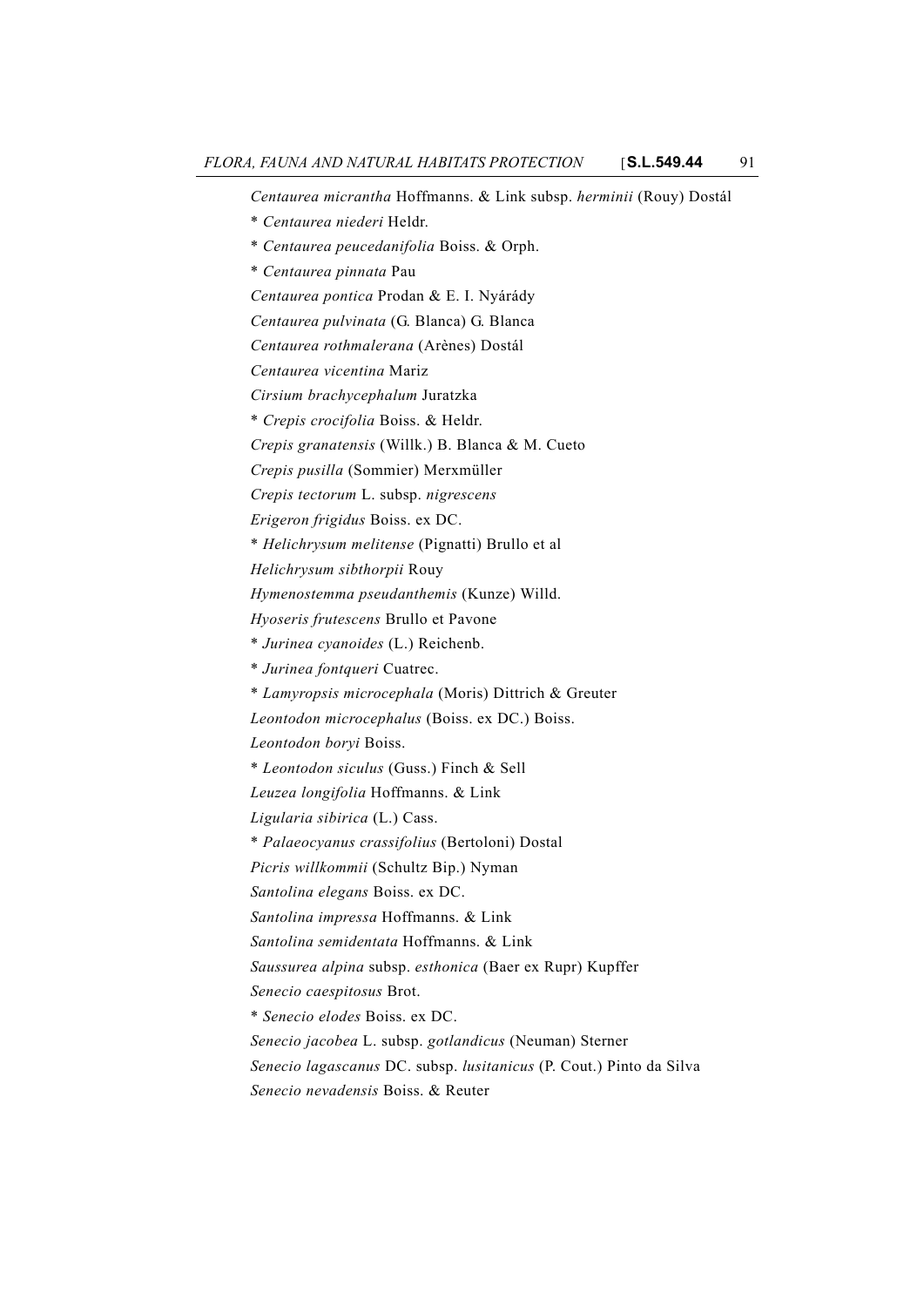\* *Serratula lycopifolia* (Vill.) A. Kern

*Tephroseris longifolia* (Jacq.) Griseb et Schenk subsp. *moravica*

*Wagenitzia lancifolia* (Sieber ex Sprengel) Dostal

#### CONVOLVULACEAE

- \* *Convolvulus argyrothamnus* Greuter
- \* *Convolvulus fernandesii* Pinto da Silva & Teles

### CRUCIFERAE

*Alyssum pyrenaicum* Lapeyr.

- \* *Arabis kennedyae* Meikle
- *Arabis sadina* (Samp.) P. Cout.

*Arabis scopoliana* Boiss

\* *Biscutella neustriaca* Bonnet

*Biscutella vincentina* (Samp.) Rothm.

*Boleum asperum* (Pers.) Desvaux

*Brassica glabrescens* Poldini

*Brassica hilarionis* Post

*Brassica insularis* Moris

\* *Brassica macrocarpa* Guss.

*Braya linearis* Rouy

\* *Cochlearia polonica* E. Fröhlich

\* *Cochlearia tatrae* Borbas

\* *Coincya rupestris* Rouy

\* *Coronopus navasii* Pau

*Crambe tataria* Sebeok

\* *Degenia velbitica* (Degen) Hayek

*Diplotaxis ibicensis* (Pau) Gomez-Campo

\* *Diplotaxis siettiana* Maire

*Diplotaxis vicentina* (P. Cout.) Rothm.

*Draba cacuminum* Elis Ekman

*Draba cinerea* Adams

*Draba dorneri* Heuffel.

*Erucastrum palustre* (Pirona) Vis.

\* *Erysimum pieninicum* (Zapal.) Pawl.

\* *Iberis arbuscula* Runemark

*Iberis procumbens* Lange subsp. *microcarpa* Franco & Pinto da Silva

\* *Jonopsidium acaule* (Desf.) Reichenb.

*Jonopsidium savianum* (Caruel) Ball ex Arcang.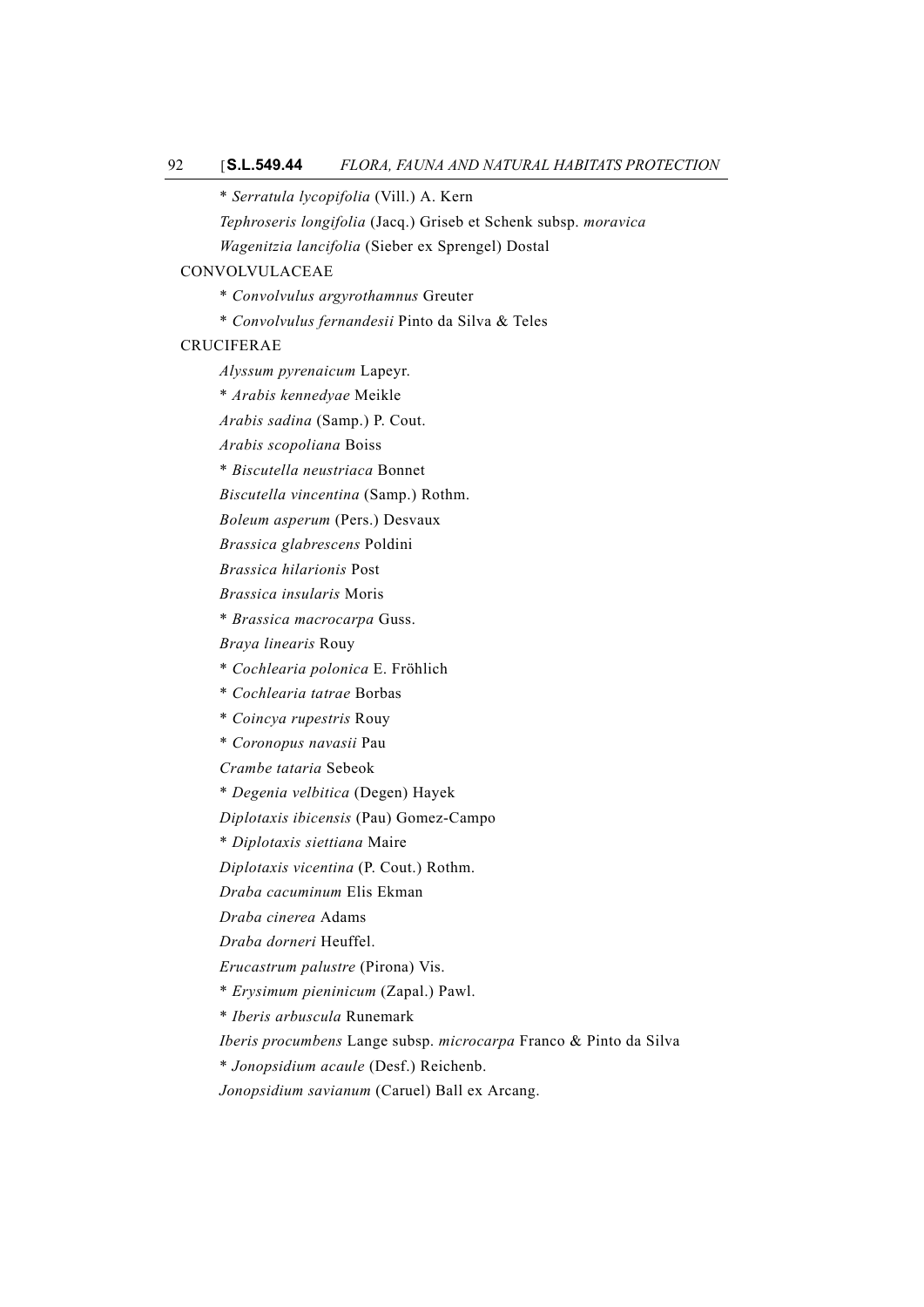*Murbeckiella sousae* Rothm.

*Rhynchosinapis erucastrum* (L.) Dandy ex Clapham subsp. *cintrana* (Coutinho) Franco & P. Silva (*Coincya cintrana* (P. Cout.) Pinto da Silva)

*Sisymbrium cavanillesianum* Valdes & Castroviejo

*Sisymbrium supinum* L.

*Thlaspi jankae* A. Kern.

#### CYPERACEAE

*Carex holostoma* Drejer

\* *Carex panormitana* Guss.

*Eleocharis carniolica* Koch

### DIOSCOREACEAE

\* *Borderea chouardii* (Gaussen) Heslot

#### DROSERACEAE

*Aldrovanda vesiculosa* L.

## ELATINACEAE

*Elatine gussonei* (Sommier) Brullo et al

## ERICACEAE

*Rhododendron luteum* Sweet

#### EUPHORBIACEAE

\* *Euphorbia margalidiana* Kuhbier & Lewejohann

*Euphorbia nevadensis* Boiss. & Reuter

*Eurphorbia transtagana* Boiss.

### GENTIANACEAE

\* *Centaurium rigualii* Esteve

\* *Centaurium somedanum* Lainz

*Gentiana ligustica* R. de Vilm. & Chopinet

*Gentianella anglica* (Pugsley) E. F. Warburg

\* *Gentianella bohemica* Skalicky

#### GERANIACEAE

- \* *Erodium astragaloides* Boiss. & Reuter
- *Erodium paularense* Fernandez-Gonzalez & Izco
- \* *Erodium rupicola* Boiss.

#### GESNERIACEAE

*Jankaea heldreichii* (Boiss.) Boiss.

*Ramonda serbica* Pancic

#### GLOBULARIACEAE

\* *Globularia stygia* Orph. ex Boiss.

#### GRAMINEAE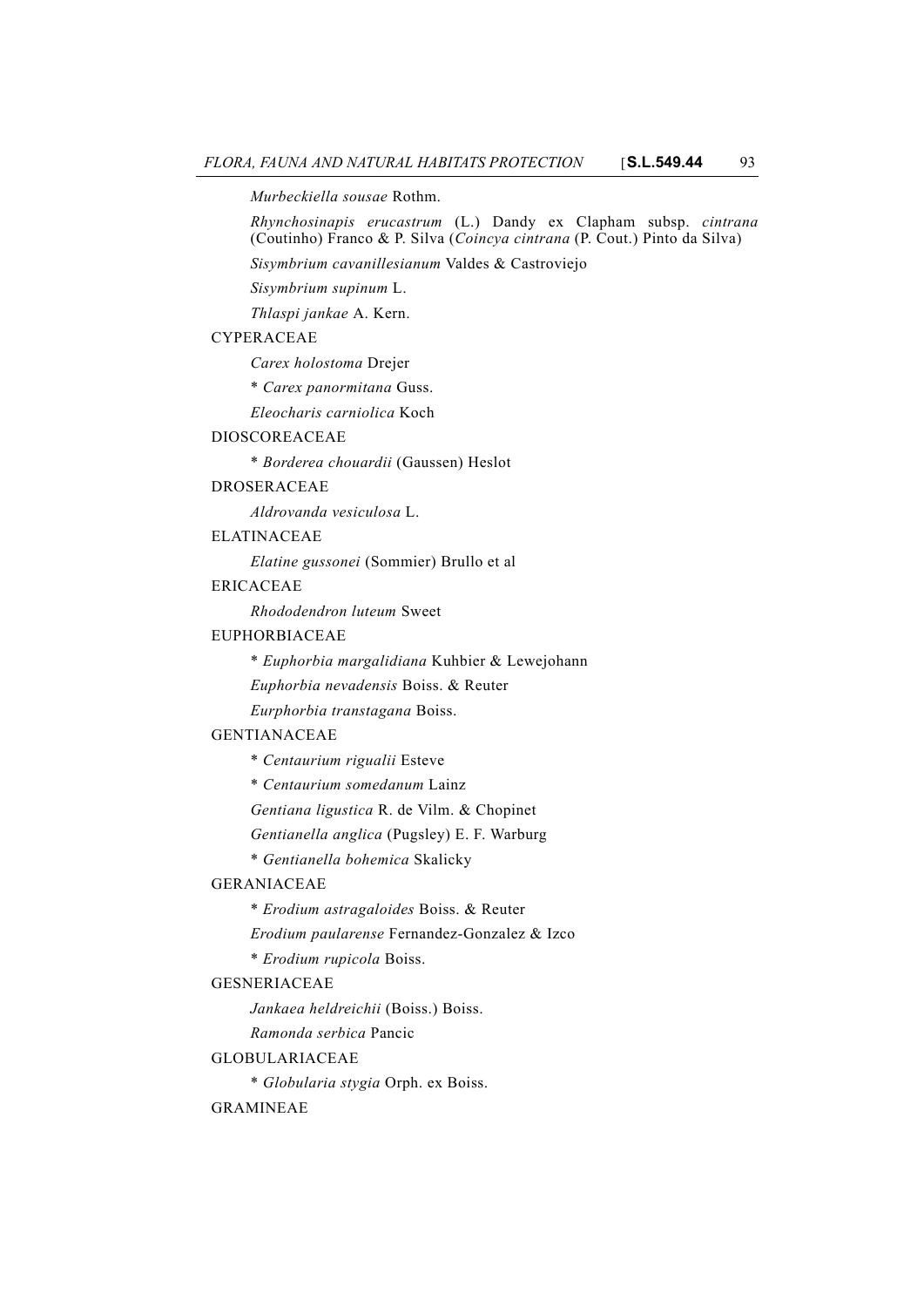*Arctagrostis latifolia* (R. Br.) Griseb.

*Arctophila fulva* (Trin.) N. J. Anderson

*Avenula hackelii* (Henriq.) Holub

*Bromus grossus* Desf. ex DC.

*Calamagrostis chalybaea* (Laest.) Fries

*Cinna latifolia* (Trev.) Griseb.

*Coleanthus subtilis* (Tratt.) Seidl

*Festuca brigantina* (Markgr.-Dannenb.) Markgr.-Dannenb.

*Festuca duriotagana* Franco & R. Afonso

*Festuca elegans* Boiss.

*Festuca henriquesii* Hack.

*Festuca summilusitana* Franco & R. Afonso

*Gaudinia hispanica* Stace & Tutin

*Holcus setiglumis* Boiss. & Reuter subsp. *duriensis* Pinto da Silva

*Micropyropsis tuberosa* Romero - Zarco & Cabezudo

*Poa granitica* Br.-Bl. subsp. *disparilis* (E. I. Nyárády) E. I. Nyárády

\* *Poa riphaea* (Ascher et Graebner) Fritsch

*Pseudarrhenatherum pallens* (Link) J. Holub

*Puccinellia phryganodes* (Trin.) Scribner + Merr.

*Puccinellia pungens* (Pau) Paunero

- \* *Stipa austroitalica* Martinovsky
- \* *Stipa bavarica* Martinovsky & H. Scholz

*Stipa danubialis* Dihoru & Roman

\* *Stipa styriaca* Martinovsky

- \* *Stipa veneta* Moraldo
- \* *Stipa zalesskii* Wilensky

*Trisetum subalpestre* (Hartman) Neuman

GROSSULARIACEAE

\* *Ribes sardoum* Martelli

### HIPPURIDACEAE

*Hippuris tetraphylla* L. Fil.

### HYPERICACEAE

\* *Hypericum aciferum* (Greuter) N.K.B. Robson

### IRIDACEAE

*Crocus cyprius* Boiss. et Kotschy

*Crocus etruscus* Parl.

*Crocus hartmannianus* Holmboe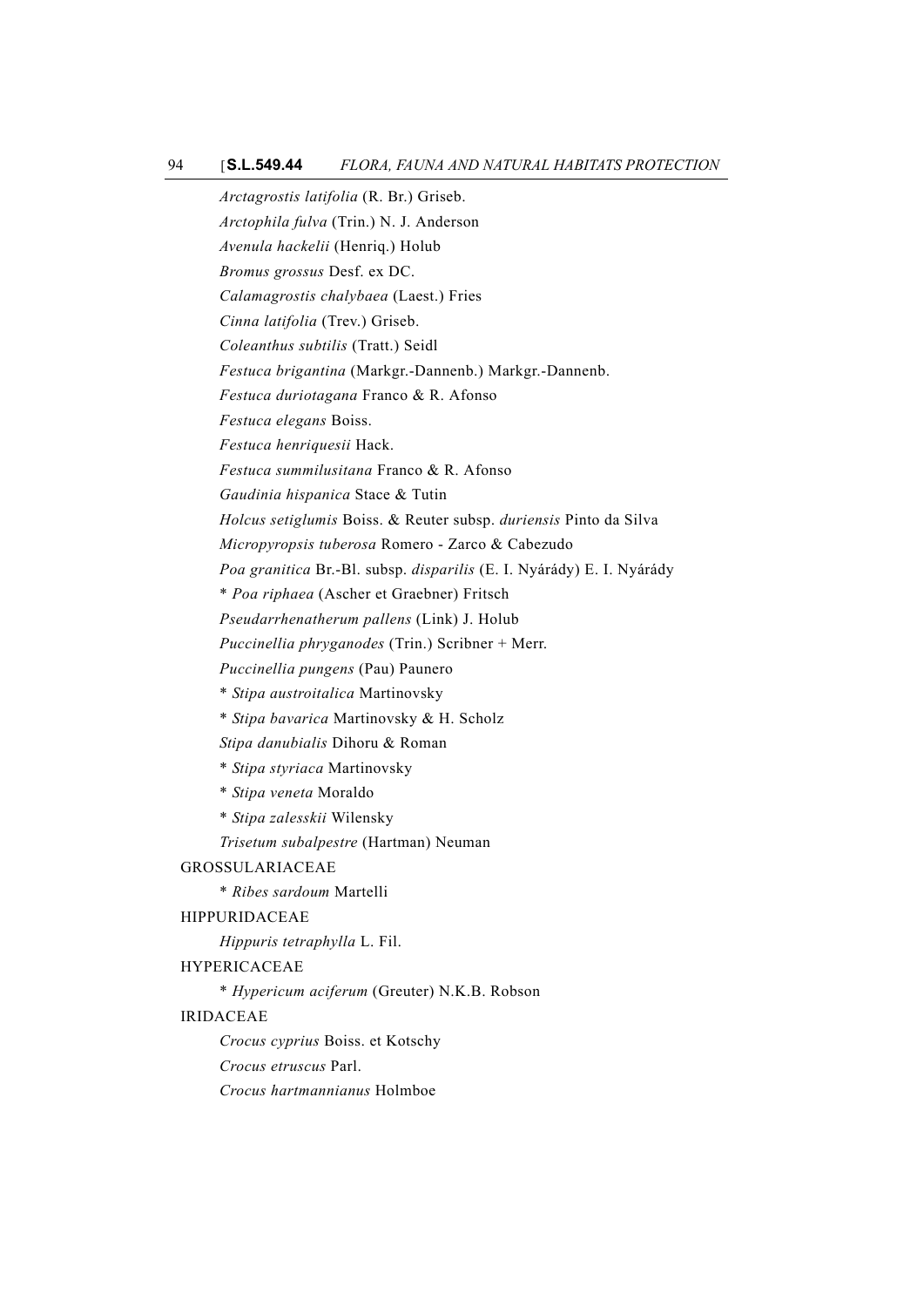*Gladiolus palustris* Gaud.

*Iris aphylla* L. subsp. *hungarica* Hegi

*Iris boissieri* Henriq.

*Iris humilis* Georgi subsp. *arenaria* (Waldst. et Kit.) A. et D. Löve

*Iris marisca* Ricci & Colasante

### JUNCACEAE

*Juncus valvatus* Link

*Luzula arctica* Blytt

#### LABIATAE

*Dracocephalum austriacum* L.

\* *Micromeria taygetea* P. H. Davis

*Nepeta dirphya* (Boiss.) Heldr. ex Halacsy

\* *Nepeta sphaciotica* P. H. Davis

*Origanum dictamnus* L.

*Phlomis brevibracteata* Turril

*Phlomis cypria* Post

*Rosmarinus tomentosus* Huber-Morath & Maire

*Salvia veneris* Hedge

*Sideritis cypria* Post

*Sideritis incana* subsp. *glauca* (Cav.) Malagarriga

*Sideritis javalambrensis* Pau

*Sideritis serrata* Cav. ex Lag.

*Teucrium charidemi* Sandwith

*Teucrium lepicephalum* Pau

*Teucrium turredanum* Losa & Rivas Goday

*Thymus capitellatus* Hoffmanns. & Link

\* *Thymus camphoratus* Hoffmanns. & Link

*Thymus carnosus* Boiss.

\* *Thymus lotocephalus* G. López & R. Morales (*Thymus cephalotos* L.)

*Thymus villosus* L. subsp. *villosus* L.

## LEGUMINOSAE

*Anthyllis hystrix* Cardona, Contandr. & E. Sierra

\* *Astragalus algarbiensis* Coss. ex Bunge

\* *Astragalus aquilanus* Anzalone

*Astragalus centralpinus* Braun-Blanquet

\* *Astragalus macrocarpus* DC. subsp. lefkarensis

\* *Astragalus maritimus* Moris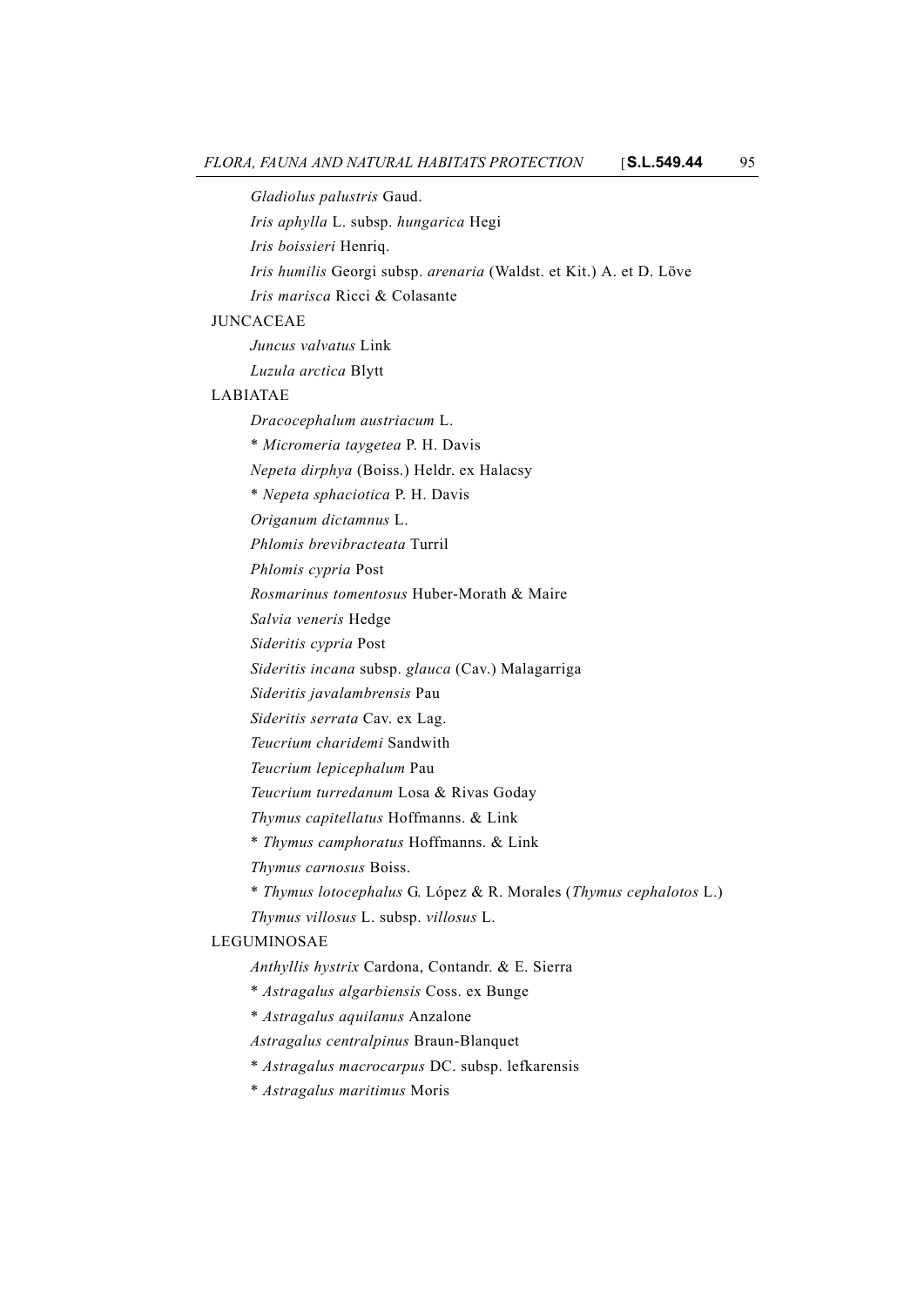*Astragalus peterfii* Jáv.

*Astragalus tremolsianus* Pau

\* *Astragalus verrucosus* Moris

\* *Cytisus aeolicus* Guss. ex Lindl.

*Genista dorycnifolia* Font Quer

*Genista holopetala* (Fleischm. ex Koch) Baldacci

*Melilotus segetalis* (Brot.) Ser. subsp. *fallax* Franco

\* *Ononis hackelii* Lange

*Trifolium saxatile* All.

\* *Vicia bifoliolata* J.D. Rodriguez

#### LENTIBULARIACEAE

\* *Pinguicula crystallina* Sm.

*Pinguicula nevadensis* (Lindb.) Casper

### LILIACEAE

*Allium grosii* Font Quer

*Androcymbium europeum* (Lange) K. Richter

\* *Androcymbium rechingeri* Greuter

\* *Asphodelus bento-rainhae* P. Silva

*Bellevalia hackelli* Freyn

\* *Chionodoxa lochiae* Meikle in Kew Bull.

*Colchicum arenarium* Waldst. et Kit.

*Colchicum corsicum* Baker

*Colchicum cousturieri* Greuter

*Fritillaria conica* Rix

*Fritillaria drenovskii* Degen & Stoy.

*Fritillaria gussichiae* (Degen & Doerfler) Rix

*Fritillaria obliqua* Ker-Gawl.

*Fritillaria rhodocanakis* Orph. ex Baker

*Hyacinthoides vicentina* (Hoffmans. & Link) Rothm.

\* *Muscari gussonei* (Parl.) Tod.

*Ornithogalum reverchonii* Degen & Herv. -Bass.

*Scilla beirana* Samp.

*Scilla litardierei* Breist.

\* *Scilla morrisii* Meikle

*Scilla odorata* Link

*Tulipa cypria* Stapf

*Tulipa hungarica* Borbas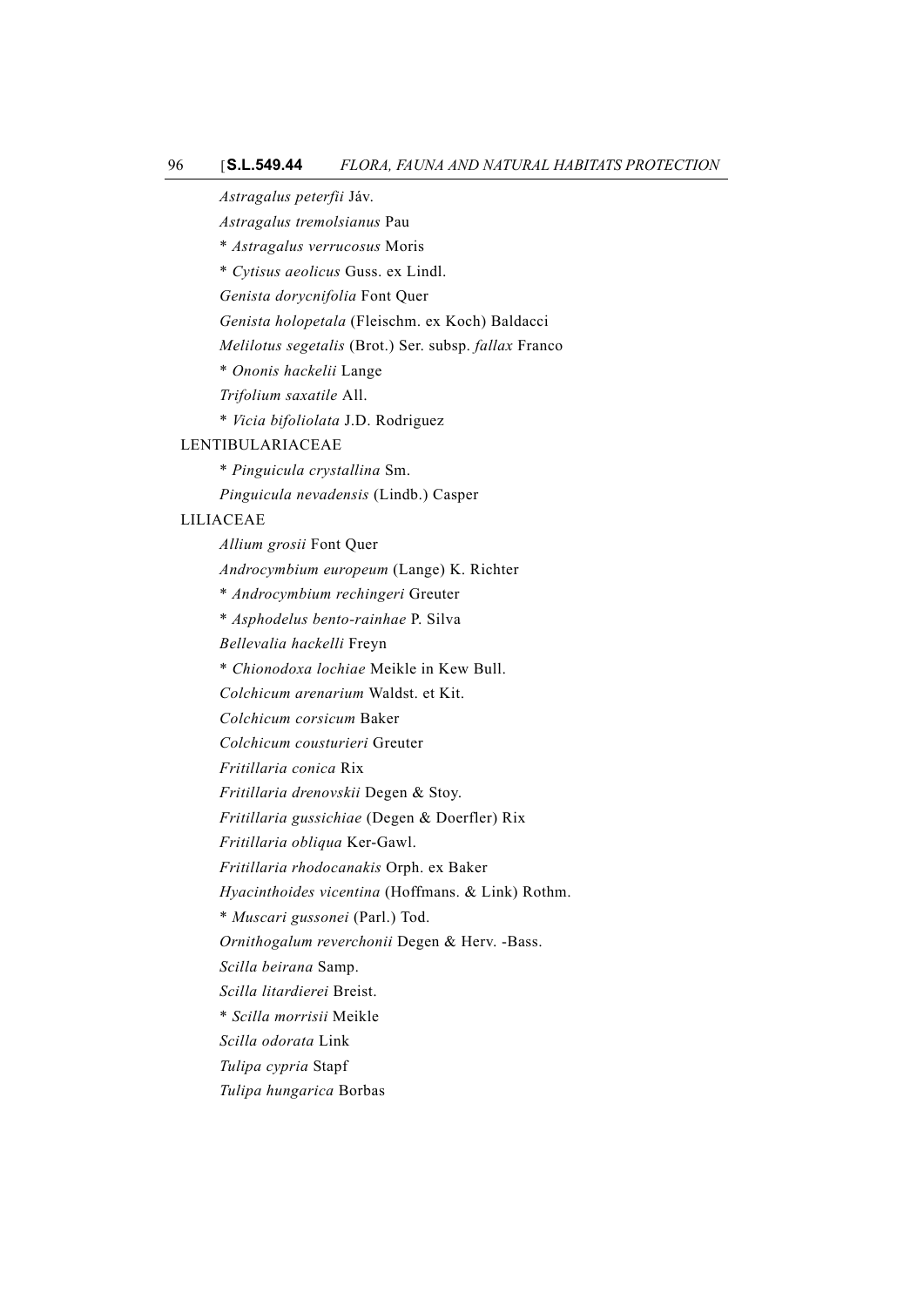#### LINACEAE

- \* *Linum dolomiticum* Borbas
- \* *Linum muelleri* Moris (*Linum maritimum muelleri*)

### LYTHRACEAE

\* *Lythrum flexuosum* Lag.

MALVACEAE

*Kosteletzkya pentacarpos* (L.) Ledeb.

#### NAJADACEAE

*Najas flexilis* (Willd.) Rostk. & W.L. Schmidt *Najas tenuissima* (A. Braun) Magnus

### OLEACEAE

*Syringa josikaea* Jacq. Fil. ex Reichenb.

#### ORCHIDACEAE

*Anacamptis urvilleana* Sommier et Caruana Gatto

*Calypso bulbosa* L.

\* *Cephalanthera cucullata* Boiss. & Heldr.

*Cypripedium calceolus* L.

*Dactylorhiza kalopissii* E. Nelson

*Gymnigritella runei* Teppner & Klein

*Himantoglossum adriaticum* Baumann

*Himantoglossum caprinum* (Bieb.) V. Koch

*Liparis loeselii* (L.) Rich.

*Ophrys argolica* Fleischm.

\* *Ophrys kotschyi* H. Fleischm. et Soo

\* *Ophrys lunulata* Parl.

*Ophrys melitensis* (Salkowski) J et P Devillers-Terschuren

*Orchis scopulorum* Simsmerh.

*Platanthera obtusata* (Pursh) subsp. *oligantha* (Turez.) Hulten

*Spiranthes aestivalis* (Poiret) L. C. M. Richard

### OROBANCHACEAE

*Orobanche densiflora* Salzmann ex Reuter in DC.

## PAEONIACEAE

*Paeonia cambessedesii* (Willk.) Willk.

*Paeonia clusii* F.C. Stern subsp. *rhodia* (Stearn) Tzanoudakis *Paeonia officinalis* L. subsp. *banatica* (Rachel) Soo

*Paeonia parnassica* Tzanoudakis

### PALMAE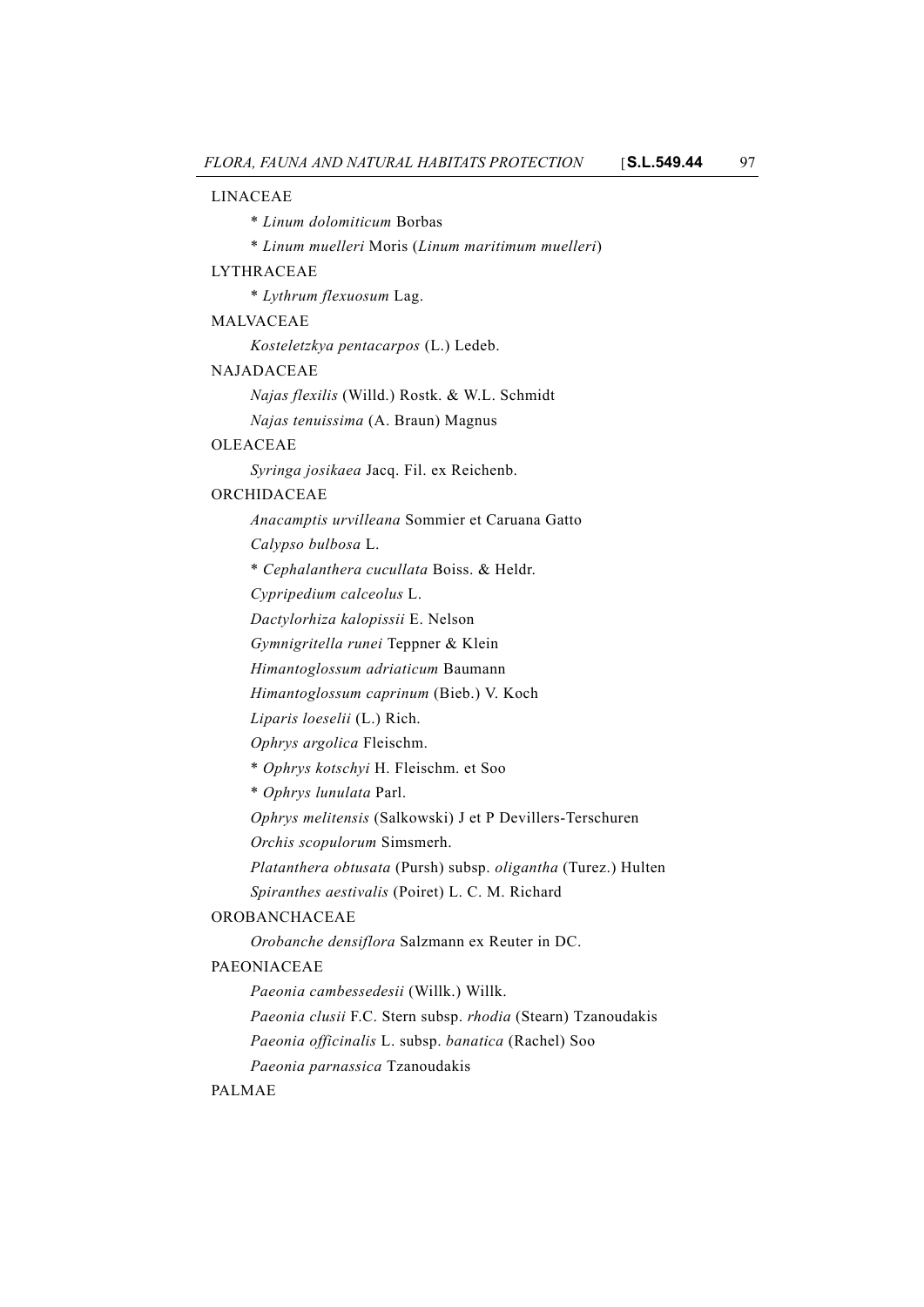*Phoenix theophrasti* Greuter

### PAPAVERACEAE

*Corydalis gotlandica* Lidén

*Papaver laestadianum* (Nordh.) Nordh.

*Papaver radicatum* Rottb. subsp. *hyperboreum* Nordh.

#### PLANTAGINACEAE

*Plantago algarbiensis* Sampaio (*Plantago bracteosa* (Willk.) G. Sampaio)

*Plantago almogravensis* Franco

#### PLUMBAGINACEAE

*Armeria berlengensis* Daveau

\* *Armeria helodes* Martini & Pold

*Armeria neglecta* Girard

*Armeria pseudarmeria* (Murray) Mansfeld

\* *Armeria rouyana* Daveau

*Armeria soleirolii* (Duby) Godron

*Armeria velutina* Welw. ex Boiss. & Reuter

*Limonium dodartii* (Girard) O. Kuntze subsp. *lusitanicum* (Daveau) Franco

\* *Limonium insulare* (Beg. & Landi) Arrig. & Diana

*Limonium lanceolatum* (Hoffmans. & Link) Franco

*Limonium multiflorum* Erben

- \* *Limonium pseudolaetum* Arrig. & Diana
- \* *Limonium strictissimum* (Salzmann) Arrig.

### POLYGONACEAE

*Persicaria foliosa* (H. Lindb.) Kitag.

*Polygonum praelongum* Coode & Cullen

*Rumex rupestris* Le Gall

## PRIMULACEAE

*Androsace cylindrica* DC.

*Androsace mathildae* Levier

*Androsace pyrenaica* Lam.

\* *Cyclamen fatrense* Halda et Sojak

\* *Primula apennina* Widmer

*Primula carniolica* Jacq.

*Primula glaucescens* Moretti

*Primula nutans* Georgi

*Primula palinuri* Petagna

*Primula scandinavica* Bruun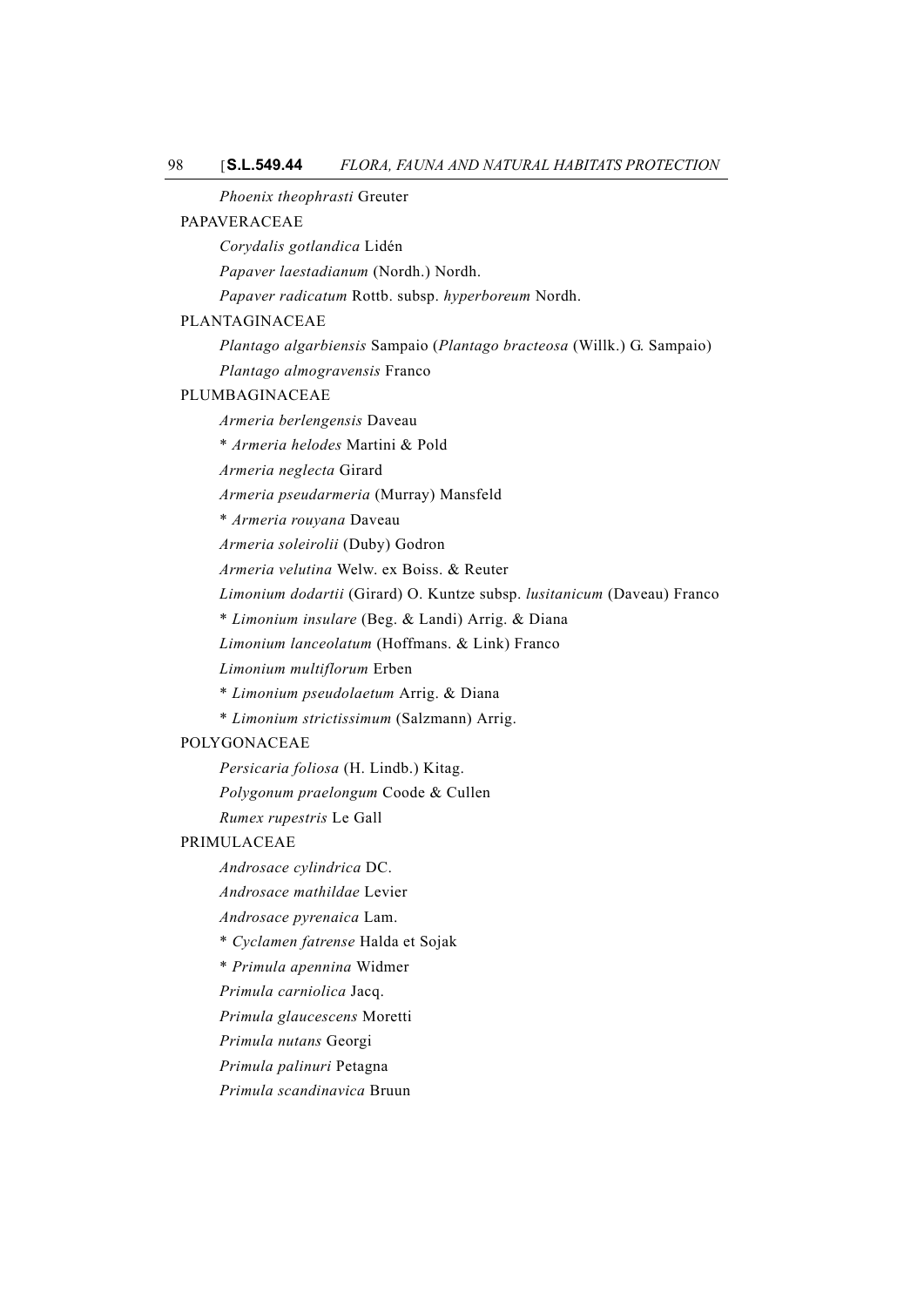*Primula spectabilis* Tratt. *Soldanella villosa* Darracq. RANUNCULACEAE \* *Aconitum corsicum* Gayer (*Aconitum napellus* subsp. *corsicum*) *Aconitum firmum* (Reichenb.) Neilr subsp. *moravicum* Skalicky *Adonis distorta* Ten. *Aquilegia alpina* L. *Aquilegia bertolonii* Schott *Aquilegia kitaibelii* Schott \* *Aquilegia pyrenaica* D.C. subsp. *cazorlensis* (Heywood) Galiano \* *Consolida samia* P.H. Davis \* *Delphinium caseyi* B.L.Burtt *Pulsatilla grandis* Wenderoth *Pulsatilla patens* (L.) Miller \* *Pulsatilla pratensis* (L.) Miller subsp. *hungarica* Soo \* *Pulsatilla slavica* G. Reuss. \* *Pulsatilla subslavica* Futak ex Goliasova *Pulsatilla vulgaris* Hill. subsp. *gotlandica* (Johanss.) Zaemelis & Paegle *Ranunculus kykkoensis* Meikle *Ranunculus lapponicus* L. \* *Ranunculus weyleri* Mares RESEDACEAE \* *Reseda decursiva* Forssk. ROSACEAE *Agrimonia pilosa* Ledebour *Potentilla delphinensis* Gren. & Godron *Potentilla emilii-popii* Nyárády \* *Pyrus magyarica* Terpo *Sorbus teodorii* Liljefors RUBIACEAE *Galium cracoviense* Ehrend. \* *Galium litorale* Guss. *Galium moldavicum* (Dobrescu) Franco \* *Galium sudeticum* Tausch \* *Galium viridiflorum* Boiss. & Reuter SALICACEAE *Salix salvifolia* Brot. subsp. *australis* Franco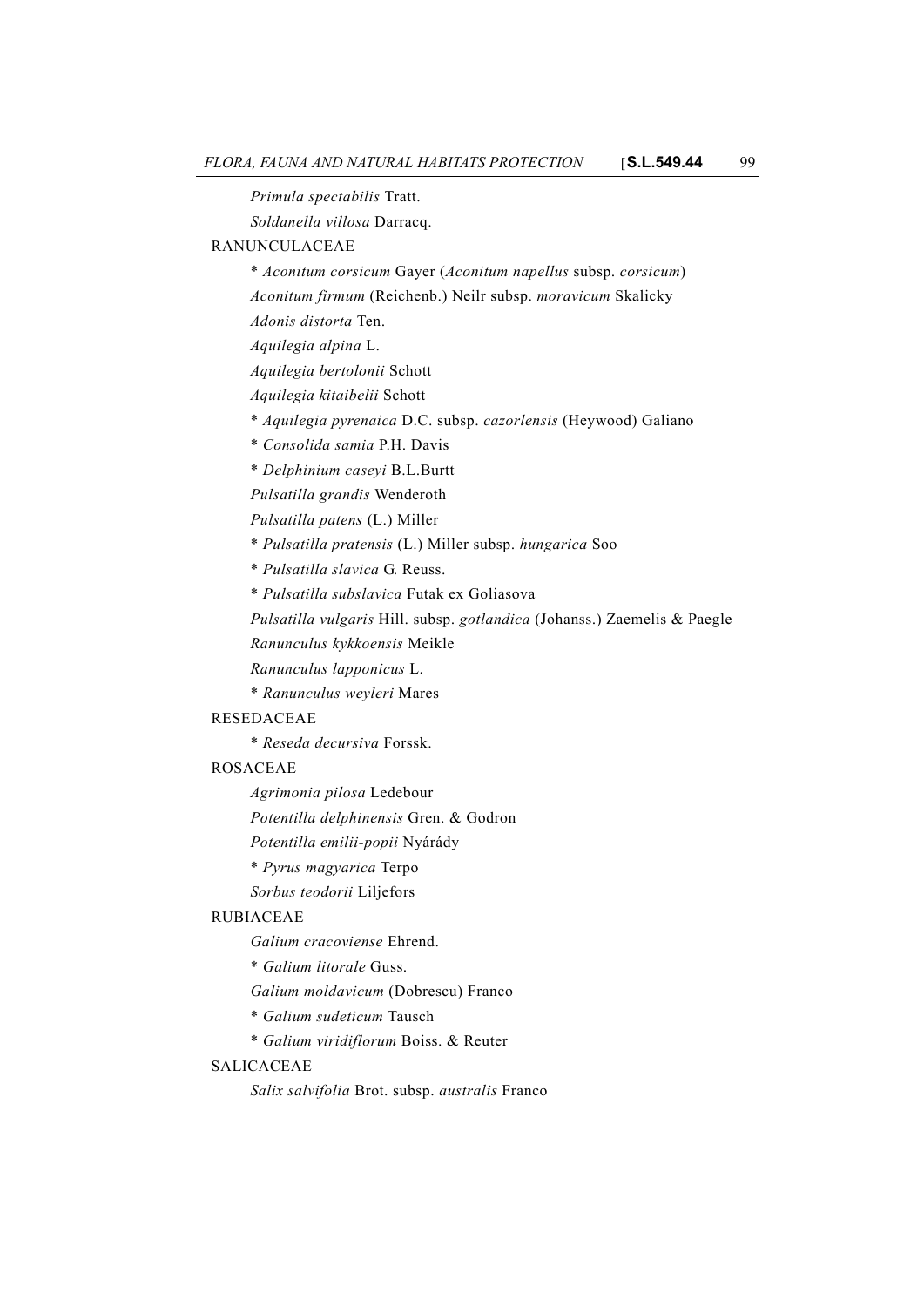SANTALACEAE

*Thesium ebracteatum* Hayne

## SAPOTACEAE

*Sideroxylon marmulano* Banks ex Lowe

## SAXIFRAGACEAE

*Saxifraga berica* (Beguinot) D.A. Webb

*Saxifraga cintrana* Kuzinsky ex Willk.

*Saxifraga florulenta* Moretti

*Saxifraga hirculus* L.

*Saxifraga osloënsis* Knaben

*Saxifraga portosanctana* Boiss.

*Saxifraga presolanensis* Engl.

*Saxifraga tombeanensis* Boiss. ex Engl.

*Saxifraga valdensis* DC.

*Saxifraga vayredana* Luizet

## SCROPHULARIACEAE

*Antirrhinum charidemi* Lange

*Antirrhinum lopesianum* Rothm.

*Chaenorrhinum serpyllifolium* (Lange) Lange subsp. *lusitanicum* R. Fernandes

\* *Euphrasia genargentea* (Feoli) Diana

*Euphrasia marchesettii* Wettst. ex Marches.

*Linaria algarviana* Chav.

*Linaria coutinhoi* Valdés

*Linaria loeselii* Schweigger

\* *Linaria ficalhoana* Rouy

*Linaria flava* (Poiret) Desf.

\* *Linaria hellenica* Turrill

*Linaria pseudolaxiflora* Lojacono

\* *Linaria ricardoi* Cout.

*Linaria tonzigii* Lona

\* *Linaria tursica* B. Valdes & Cabezudo

*Lindernia procumbens* (Krocker) Philcox

*Odontites granatensis* Boiss.

\* *Pedicularis sudetica* Willd.

*Rhinanthus oesilensis* (Ronninger & Saarsoo) Vassilez

*Tozzia carpathica* Wol.

*Verbascum litigiosum* Samp.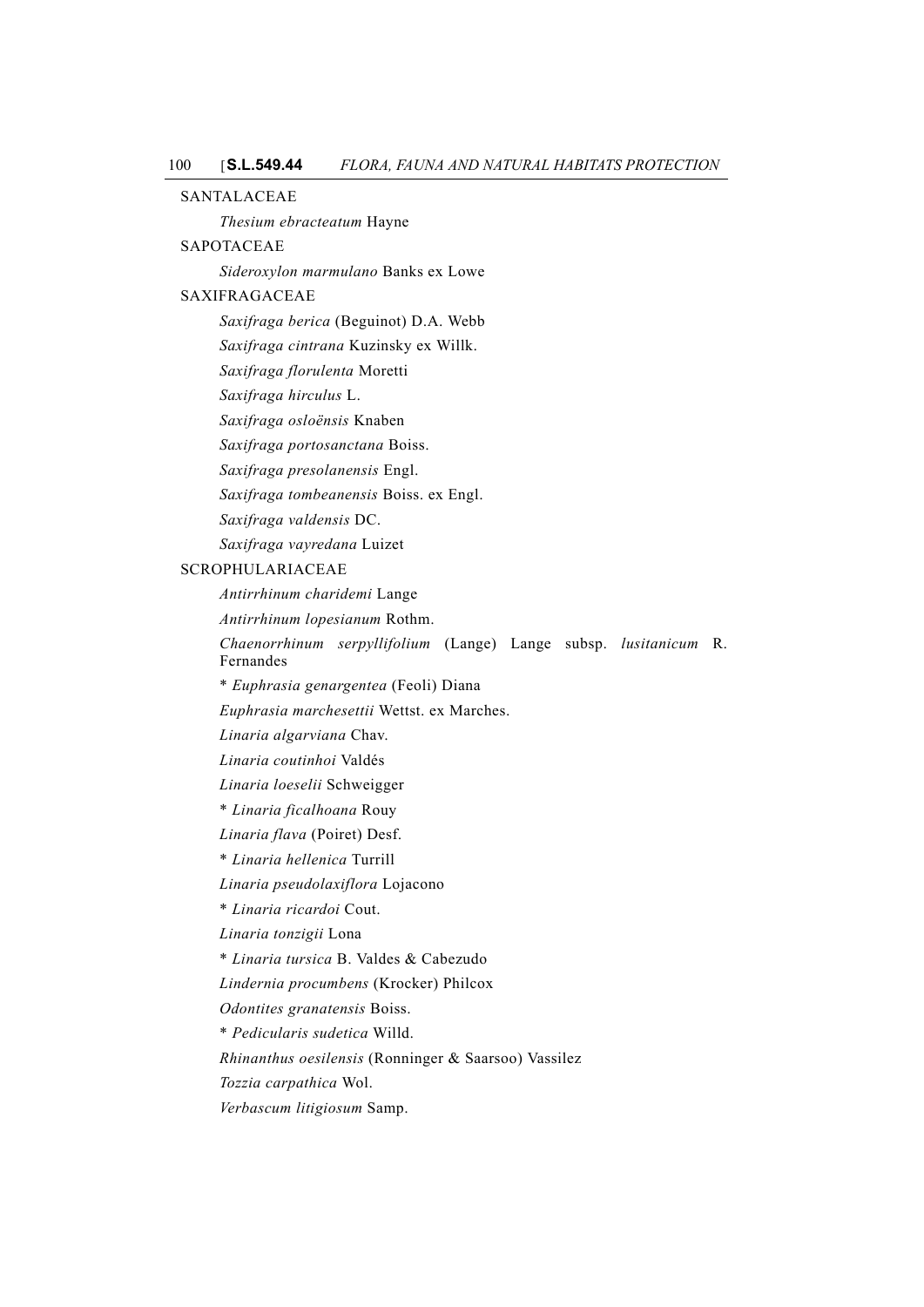*Veronica micrantha* Hoffmanns. & Link

\* *Veronica oetaea* L.-A. Gustavsson

### SOLANACEAE

\* *Atropa baetica* Willk.

*Mandragora officinarum* L.

### THYMELAEACEAE

\* *Daphne arbuscula* Celak

*Daphne petraea* Leybold

\* *Daphne rodriguezii* Texidor

*Thymelaea broterana* P. Cout.

#### ULMACEAE

*Zelkova abelicea* (Lam.) Boiss.

### UMBELLIFERAE

\* *Angelica heterocarpa* Lloyd

*Angelica palustris* (Besser) Hoffm.

\* *Apium bermejoi* Llorens

*Apium repens* (Jacq.) Lag.

*Athamanta cortiana* Ferrarini

*Bunium brevifolium* Lowe

\* *Bupleurum capillare* Boiss. & Heldr.

\* *Bupleurum kakiskalae* Greuter

*Eryngium alpinum* L.

- \* *Eryngium viviparum* Gay
- \* *Ferula sadleriana* Lebed.

*Hladnikia pastinacifolia* Reichenb.

- \* *Laserpitium longiradium* Boiss.
- \* *Naufraga balearica* Constans & Cannon
- \* *Oenanthe conioides* Lange
- *Petagnia saniculifolia* Guss.

*Rouya polygama* (Desf.) Coincy

\* *Seseli intricatum* Boiss.

*Seseli leucospermum* Waldst. et Kit

*Thorella verticillatinundata* (Thore) Briq.

### VALERIANACEAE

*Centranthus trinervis* (Viv.) Beguinot

### VIOLACEAE

*Viola athois* W. Becker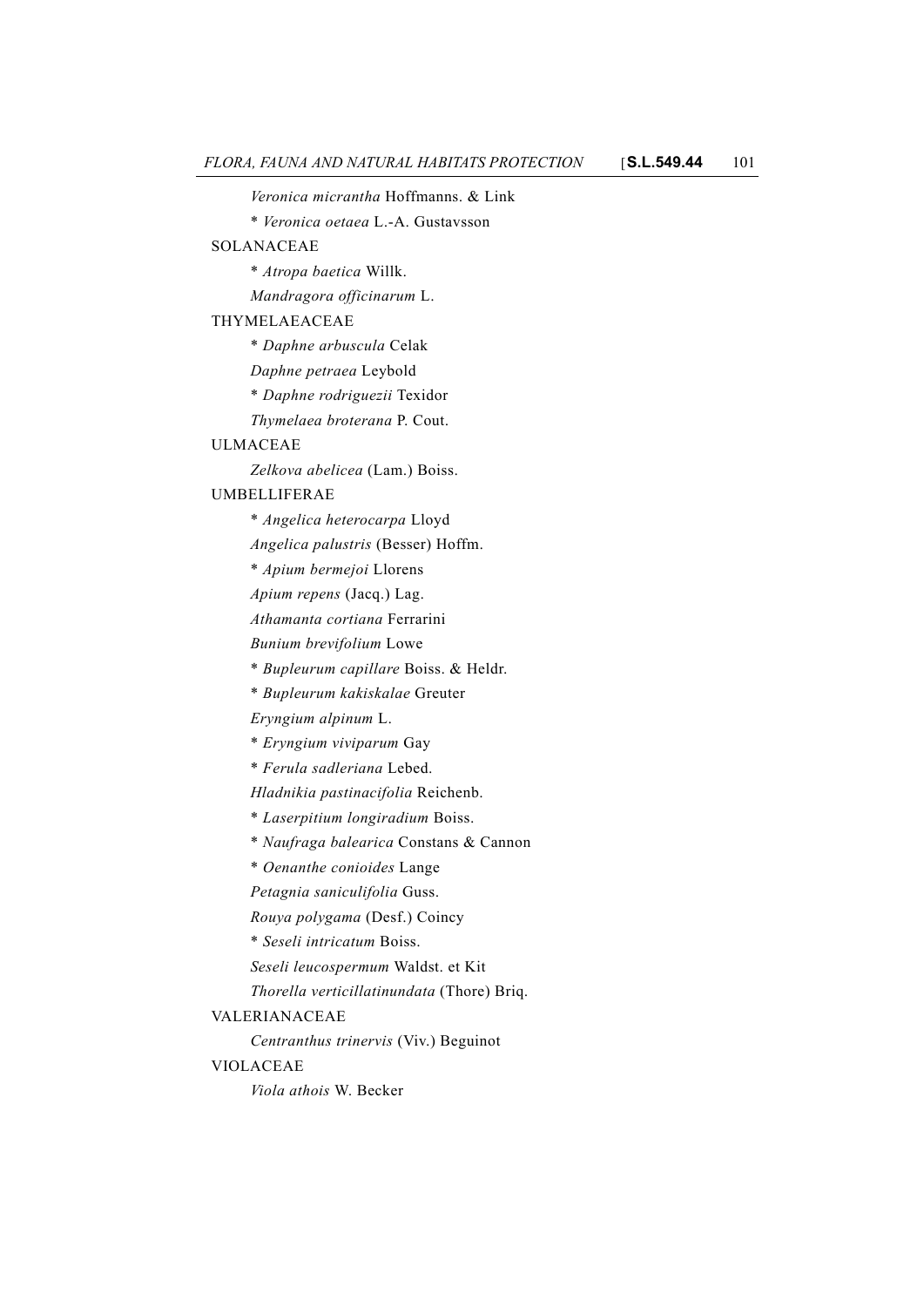#### 102 [**S.L.549.44** *FLORA, FAUNA AND NATURAL HABITATS PROTECTION*

*Viola cazorlensis* Gandoger

*Viola delphinantha* Boiss.

\* *Viola hispida* Lam.

*Viola jaubertiana* Mares & Vigineix

*Viola rupestris* F.W. Schmidt subsp. relicta Jalas

### **SPECIES FOR MACARONESIA**

### **PTERIDOPHYTA**

### HYMENOPHYLLACEAE

*Hymenophyllum maderensis* Gibby & Lovis

### DRYOPTERIDACEAR

\* *Polystichum drepanum* (Sw.) C. Presl.

### ISOETACEAE

*Isoetes azorica* Durieu & Paiva ex. Milde

### MARSILEACEAE

\* *Marsilea azorica* Launert & Paiva

## **ANGIOSPERMAE**

### ASCLEPIADACEAE

*Carulluma burchardii* N. E. Brown

\* *Ceropegia chrysantha* Svent.

#### BORAGINACEAE

*Echium candicans* L. fil.

\* *Echium gentianoides* Webb & Coincy

*Myosotis azorica* H.C. Watson

*Myosotis maritima* Hichst. in Seub.

#### CAMPANULACEAE

\* *Azorina vidalii* (H. C. Watson) Feer

*Musschia aurea* (L.f.) DC

\* *Musschia wollastonii* Lowe

## CAPRIFOLIACEAE

\* *Sambucus palmensis* Link

### CARYOPHYLLACEAE

*Spergularia azorica* (Kindb.) Lebel

### CELASTRACEAE

*Maytenus umbellata* (R. Br.) Mabb

#### CHENOPODIACEAE

*Beta patula* Ait.

#### CISTACEAE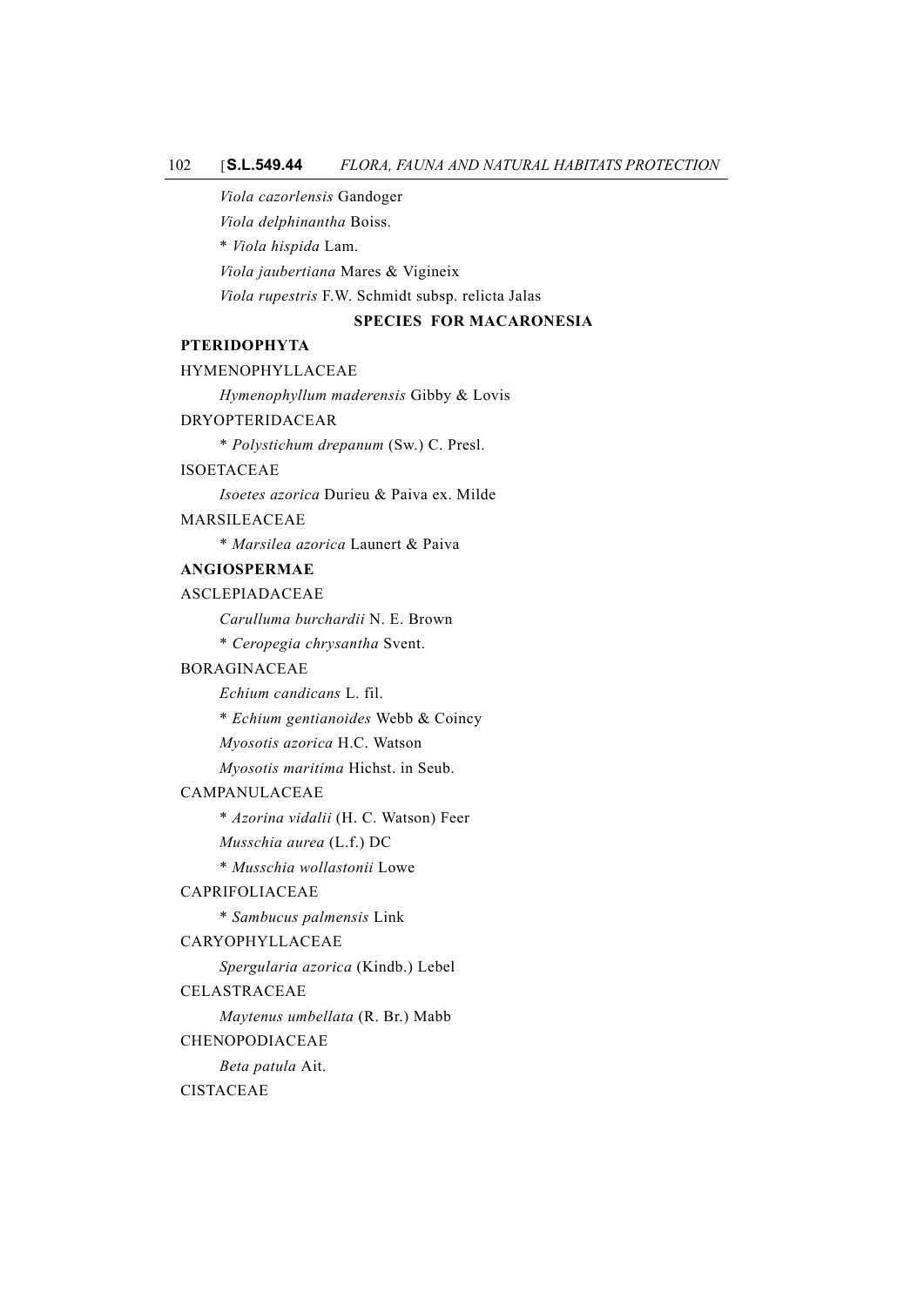*Cistus chinamadensis* Banares & Romero

\* *Helianthemum bystropogophyllum* Svent.

### COMPOSITAE

*Andryala crithmifolia* Ait.

- \* *Argyranthemum lidii* Humphries
- *Argyranthemum thalassophylum* (Svent.) Hump.
- *Argyranthemum winterii* (Svent.) Humphries
- \* *Atracylis arbuscula* Svent. & Michaelis
- *Atractylis preauxiana* Schultz.
- *Calendula maderensis* DC.
- *Cheirolophus duranii* (Burchard) Holub
- *Cheirolophus ghomerytus* (Svent.) Holub
- *Cheirolophus junonianus* (Svent.) Holub
- *Cheirolophus massonianus* (lowe) Hansen & Sund.
- *Cirsium latifolium* Lowe
- *Helichrysum gossypinum* Webb
- *Helichrysum monogynum* Burtt & Sund.
- *Hypochoeris oligocephala* (Svent. & Bramw.) Lack
- \* *Lactuca watsoniana* Trel.
- \* *Onopordum nogalesii* Svent.
- \* *Onorpordum carduelinum* Bolle
- \* *Pericallis hadrosoma* (Svent.) B. Nord.
- *Phagnalon benettii* Lowe
- *Stemmacantha cynaroides* (Chr. Son. in Buch) Ditt
- *Sventenia bupleuroides* Font Quer
- \* *Tanacetum ptarmiciflorum* Webb & Berth

## CONVOLVULACEAE

- \* *Convolvulus caput-medusae* Lowe
- \* *Convolvulus lopes-socasii* Svent.
- \* *Convolvulus massonii* A. Dietr.

#### CRASSULACEAE

- *Aeonium gomeraense* Praeger
- *Aeonium saundersii* Bolle
- *Aichryson dumosum* (Lowe) Praeg.
- *Monanthes wildpretii* Banares & Scholz
- *Sedum brissemoretti* Raymond-Hamet

#### CRUCIFERAE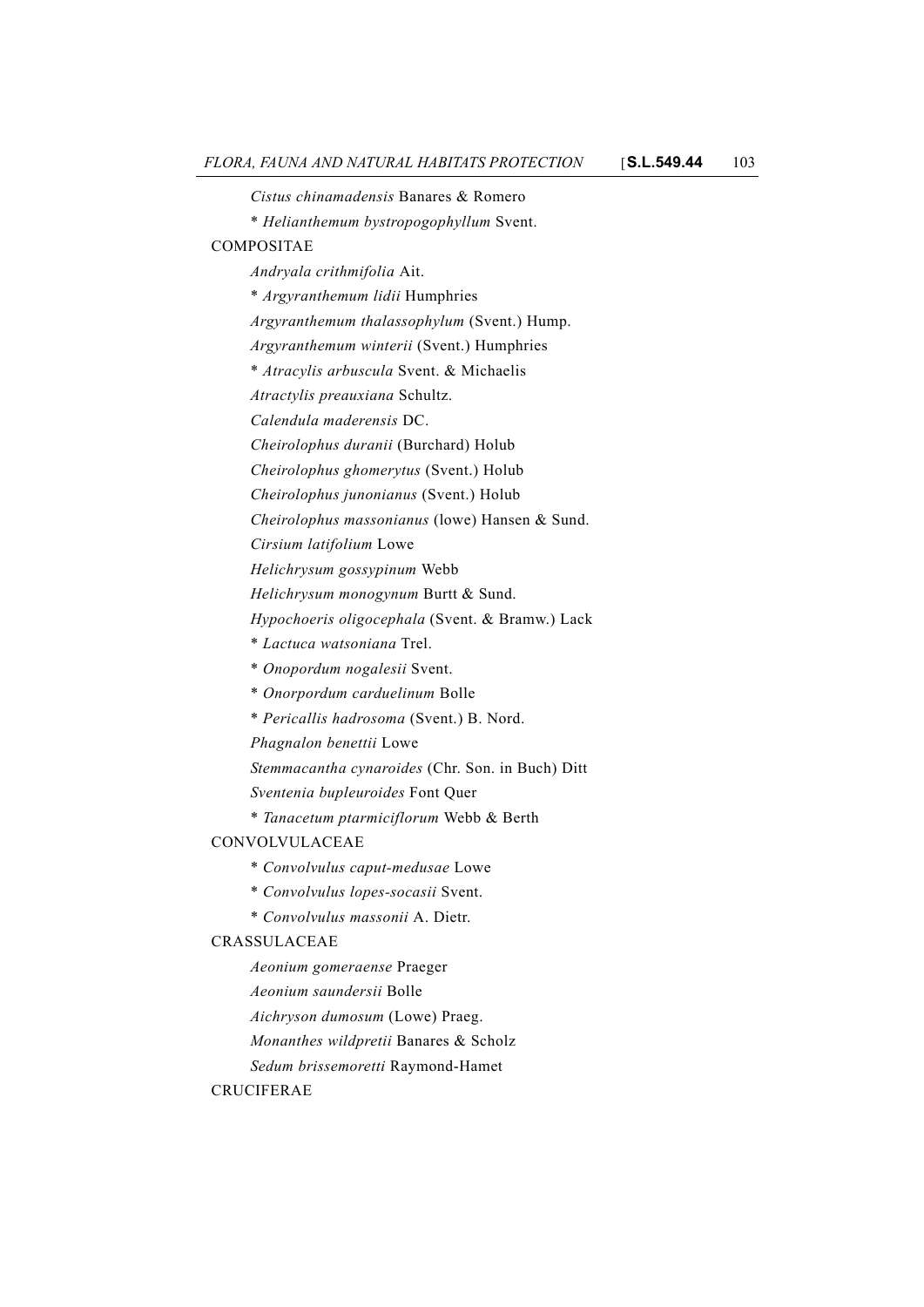\* *Crambe arborea* Webb ex Christ

*Crambe laevigata* DC. ex Christ

\* *Crambe sventenii* R. Petters ex Bramwell & Sund.

\* *Parolinia schizogynoides* Svent.

*Sinapidendron rupestre* (Ait.) Lowe

#### CYPERACEAE

*Carex malato-belizii* Raymond

### DIPSACACEAE

*Scabiosa nitens* Raomer & J.A. Schultes

### ERICACEAE

*Erica scoparia* L. subsp. *azorica* (Hochst.) D.A. Webb

#### EUPHORBIACEAE

\* *Euphorbia handiensis* Burchard

*Euphorbia lambii* Svent.

*Euphorbia stygiana* H.C. Watson

## GERANIACEAE

\* *Geranium maderense* P.F. Yeo

## GRAMINEAE

*Deschampsia maderensis* (Haeck. & Born.) Buschm. *Phalaris maderensis* (Menezes) Menezes

#### GLOBULARIACEAE

\* *Globularia ascanii* D. Bramwell & Kunkel

\* *Globularia sarcophylla* Svent.

#### LABIATAE

- \* *Sideritis cystosiphon* Svent.
- \* *Sideritis discolor* (Webb ex de Noe) Bolle
- *Sideritis infernalis* Bolle
- *Sideritis marmorea* Bolle
- *Teucrium abutiloides* L' Hér.
- *Teucrium betonicum* L' Hér.

## LEGUMINOSAE

\* *Anagyris latifolia* Brouss. ex. Willd.

*Anthyllis lemanniana* Lowe

\* *Dorycnium spectabile* Webb. & Berthel

\* *Lotus azoricus* P. W. Ball

*Lotus callis-viridis* D. Bramwell & D.H. Davis

\* *Lotus kunkelii* (E. Chueca) D. Bramwell & al.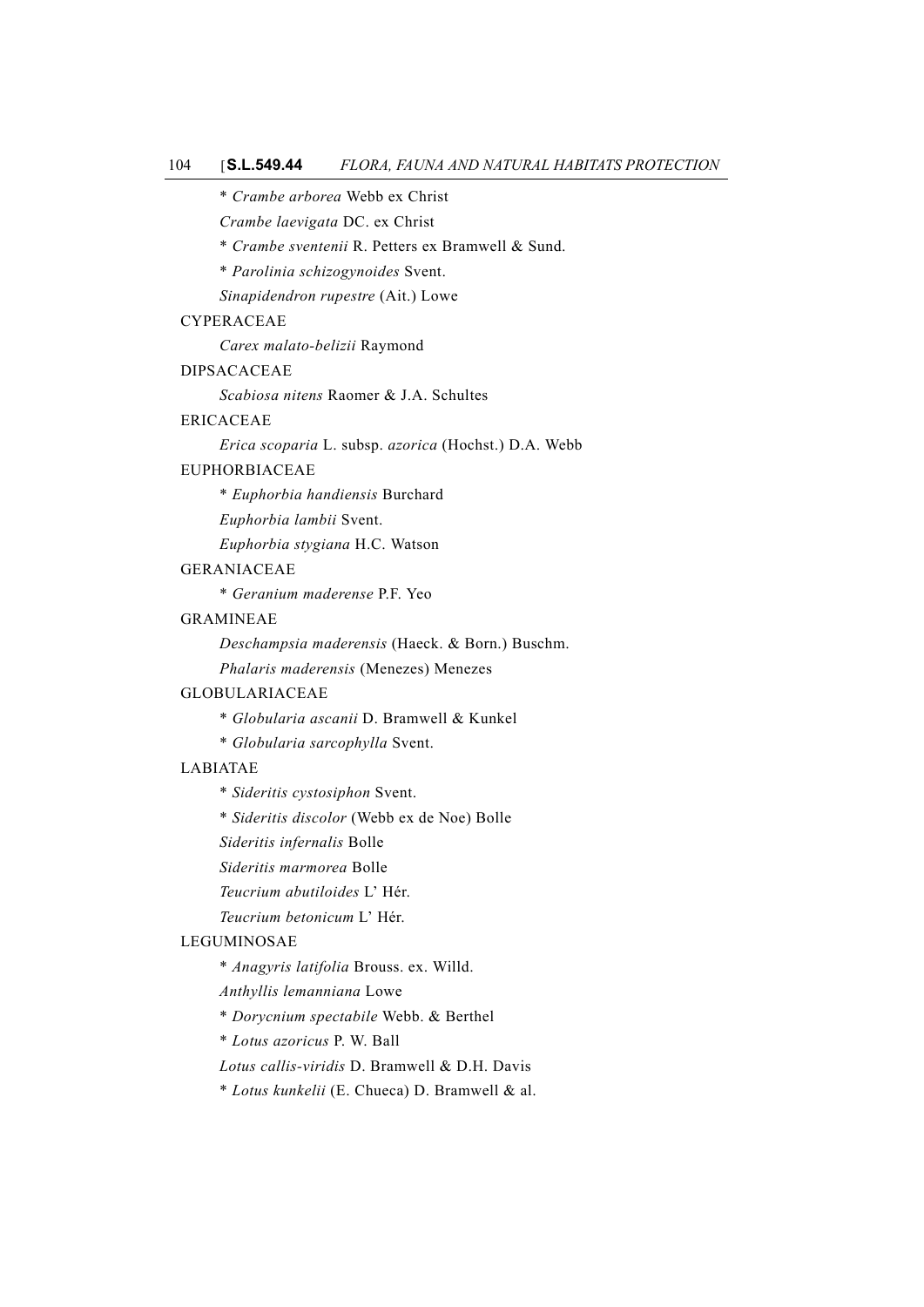- \* *Teline rosmarinifolia* Webb & Berthel.
- \* *Teline salsoloides* Arco & Acebes.
- *Vicia dennesiana* H.C. Watson

#### LILIACEAE

\* *Androcymbium psammophilum* Svent.

*Scilla maderensis* Menezes

*Semele maderensis* Costa

### LORANTHACEAE

*Arceuthobium azoricum* Wiens & Hawksw.

#### MYRICACEAE

\* *Myrica rivas-martinezii* Santos.

### OLEACEAE

*Jasminum azoricum* L.

*Picconia azorica* (Tutin) Knobl.

#### ORCHIDACEAE

*Goodyera macrophylla* Lowe

#### PITTOSPORACEAE

\* *Pittosporum coriaceum* Dryand. ex. Ait.

#### PLANTAGINACEAE

*Plantago malato-belizii* Lawalree

#### PLUMBAGINACEAE

\* *Limonium arborescens* (Brouss.) Kuntze

*Limonium dendroides* Svent.

\* *Limonium spectabile* (Svent.) Kunkel & Sunding

\* *Limonium sventenii* Santos & Fernandez Galvan

### POLYGONACEAE

*Rumex azoricus* Rech. fil.

#### RHAMNACEAE

*Frangula azorica* Tutin

#### ROSACEAE

\* *Bencomia brachystachya* Svent.

*Bencomia sphaerocarpa* Svent.

\* *Chamaemeles coriacea* Lindl.

*Dendriopoterium pulidoi* Svent.

*Marcetella maderensis* (Born.) Svent.

*Prunus lusitanica* L. subsp. *azorica* (Mouillef.) Franco

*Sorbus maderensis* (Lowe) Dode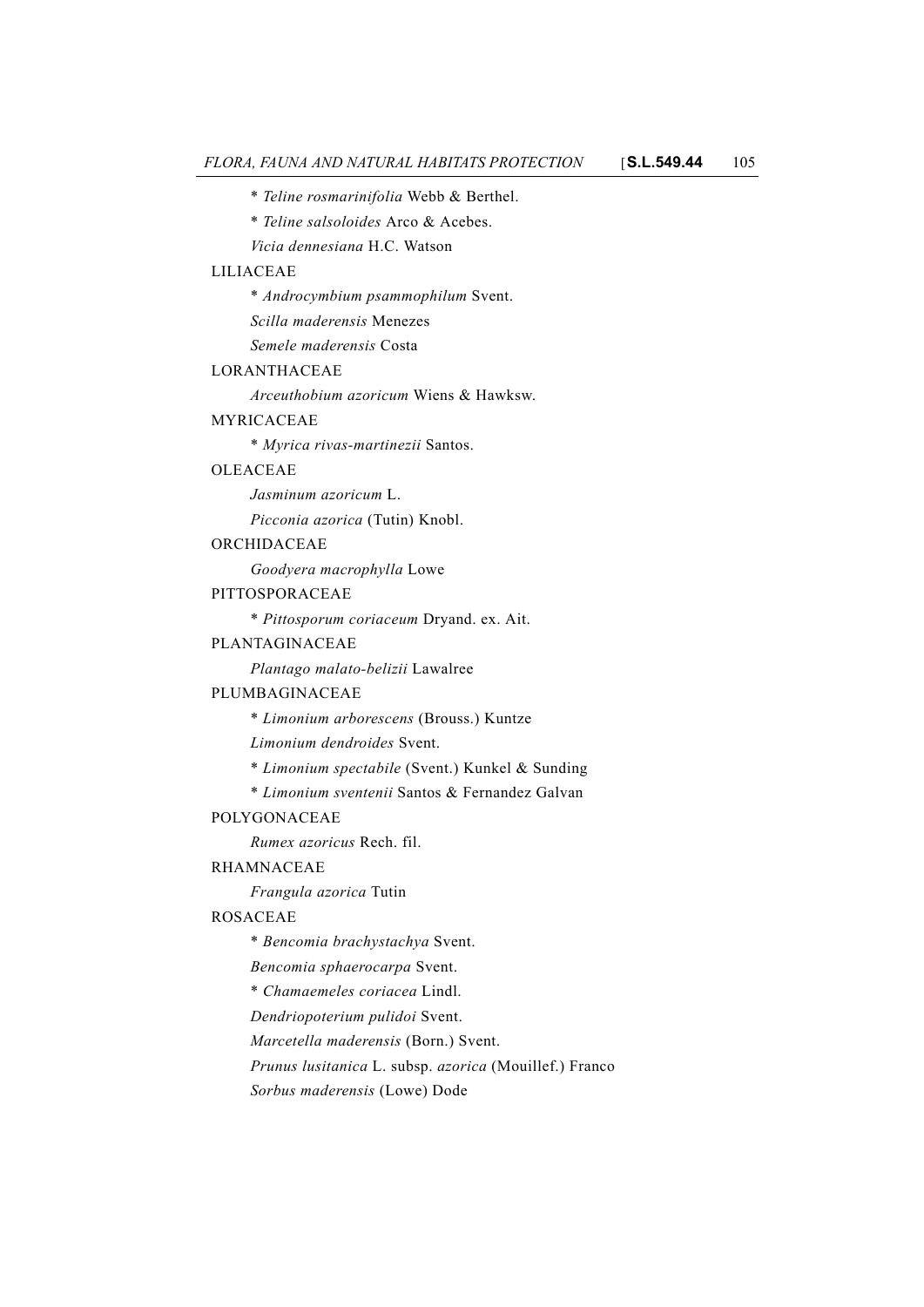SANTALACEAE

*Kunkeliella subsucculenta* Krammer

### SCROPHULARIACEAE

\* *Euphrasia azorica* H.C. Watson

*Euphrasia grandiflora* Hochst. in Seub.

\* *Isoplexis chalcantha* Svent. & O'Shanahan

*Isoplexis isabelliana* (Webb & Berthel.) Masferrer

*Odontites holliana* (Lowe) Benth.

*Sibthorpia peregrina* L.

## SOLANACEAE

\* *Solanum lidii* Sunding

### UMBELLIFERAE

*Ammi trifoliatum* (H.C. Watson) Trelease

*Bupleurum handiense* (Bolle) Kunkel

*Chaerophyllum azoricum* Trelease

*Ferula latipinna* Santos

*Melanoselinum decipiens* (Schrader & Wendl.) Hoffm.

*Monizia edulis* Lowe

*Oenanthe divaricata* (R. Br.) Mabb.

*Sanicula azorica* Guthnick ex. Seub.

#### VIOLACEAE

*Viola paradoxa* Lowe

*Substituted by: L.N. 322 of 2013.*

#### SCHEDULE VI

#### **ANIMAL AND PLANT SPECIES OF NATIONAL INTEREST IN NEED OF STRICT PROTECTION**

#### Interpretation

1. The abbreviation "spp." following the name of a genus is used to denote all species within that genus.

2. Other references to taxa higher than genus and/or species are for the purposes of information or classification only.

3. The abbreviation "(s.l.)", meaning '*sensu lato*' is used to indicate that the scientific name is used in its most extended meaning.

4. In the case of the species marked with "+", members responsible for public security and civil protection may take any necessary steps to ensure that there are no risks for bathers and for any other person in or at sea.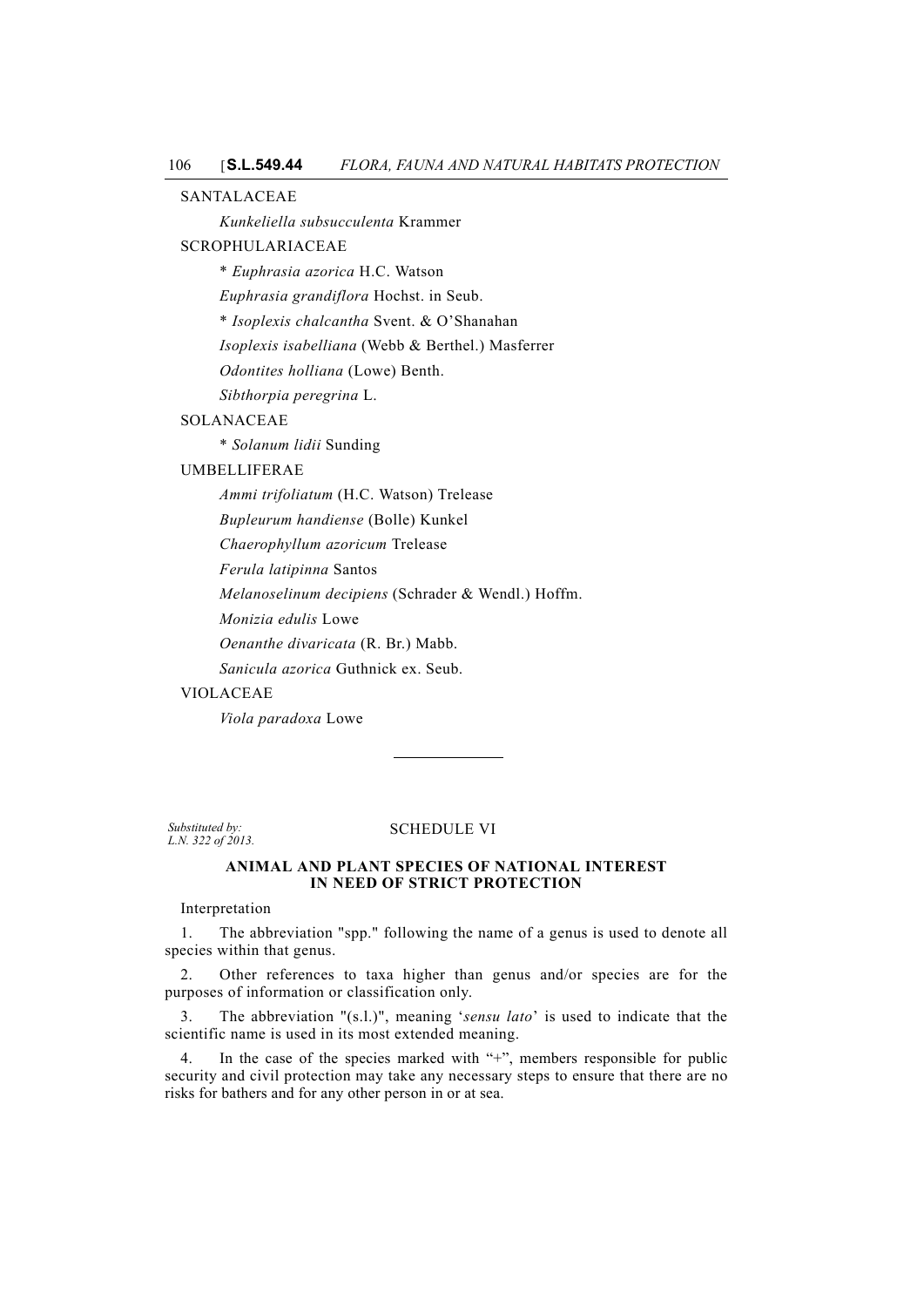5. Where required, scientific synonyms of each species or lower taxon are included in square brackets after the scientific name. These are included to facilitate interpretation of the scientific information provided.

6. A number of scientific names are followed by the abbreviations 'auct. fl. Melit.' which refers to the scientific name(s) with which that particular taxon is and/ or was recorded in Maltese biodiversity literature; this scientific name is also of legal value, since in some cases, it represents the only reference to species whose proper scientific identification is still uncertain.

7. Where available, vernacular names, in both Maltese and English have been included for each taxon. This information is included for clarification purposes.

### **(a) ANIMALS VERTEBRATES**

| <b>MAMMALS</b>                                                |                                                                           |                              |
|---------------------------------------------------------------|---------------------------------------------------------------------------|------------------------------|
| <b>INSECTIVORA</b>                                            |                                                                           |                              |
| Soricidae                                                     |                                                                           |                              |
| Suncus etruscus                                               | Gurdien ta' Halqu Twil;<br>Gurdien tal-Mungar;<br>Gurdien tal-Geddum Twil | Pygmy White-Toothed<br>Shrew |
| <b>CARNIVORA</b>                                              |                                                                           |                              |
| Mustelidae                                                    |                                                                           |                              |
| Mustela nivalis                                               | <b>Ballottra</b>                                                          | Weasel                       |
| <b>REPTILES</b>                                               |                                                                           |                              |
| <b>SAURIA</b>                                                 |                                                                           |                              |
| Gekkonidae                                                    |                                                                           |                              |
| Hemidactylus turcicus Wiżgha tad-Djar                         |                                                                           | Turkish Gecko                |
| Tarentola mauritanica Wiżgha tal-Kampanja                     |                                                                           | Moorish Gecko                |
| <b>OPHIDIA</b>                                                |                                                                           |                              |
| Colubridae                                                    |                                                                           |                              |
| Coluber algirus<br>Hemorrhois<br>$=$<br>algirus]              | Serp l-Ahdar                                                              | Algerian Whip Snake          |
| <b>FISH</b>                                                   |                                                                           |                              |
| <b>ACTINOPTERYGII</b>                                         |                                                                           |                              |
| CYPRINODONTI-<br><b>FORMES</b>                                |                                                                           |                              |
| Cyprinodontidae                                               |                                                                           |                              |
| Aphanius fasciatus                                            | Bużaqq                                                                    | Maltese Killifish            |
| <b>SYNGNATHIFORMES</b>                                        |                                                                           |                              |
| Syngnathidae                                                  |                                                                           |                              |
| Hippocampus<br>guttulatus<br>Hippocampus<br>$=$<br>ramulosus] | Žiemel tal-Bahar                                                          | Long-Snouted Sea-Horse       |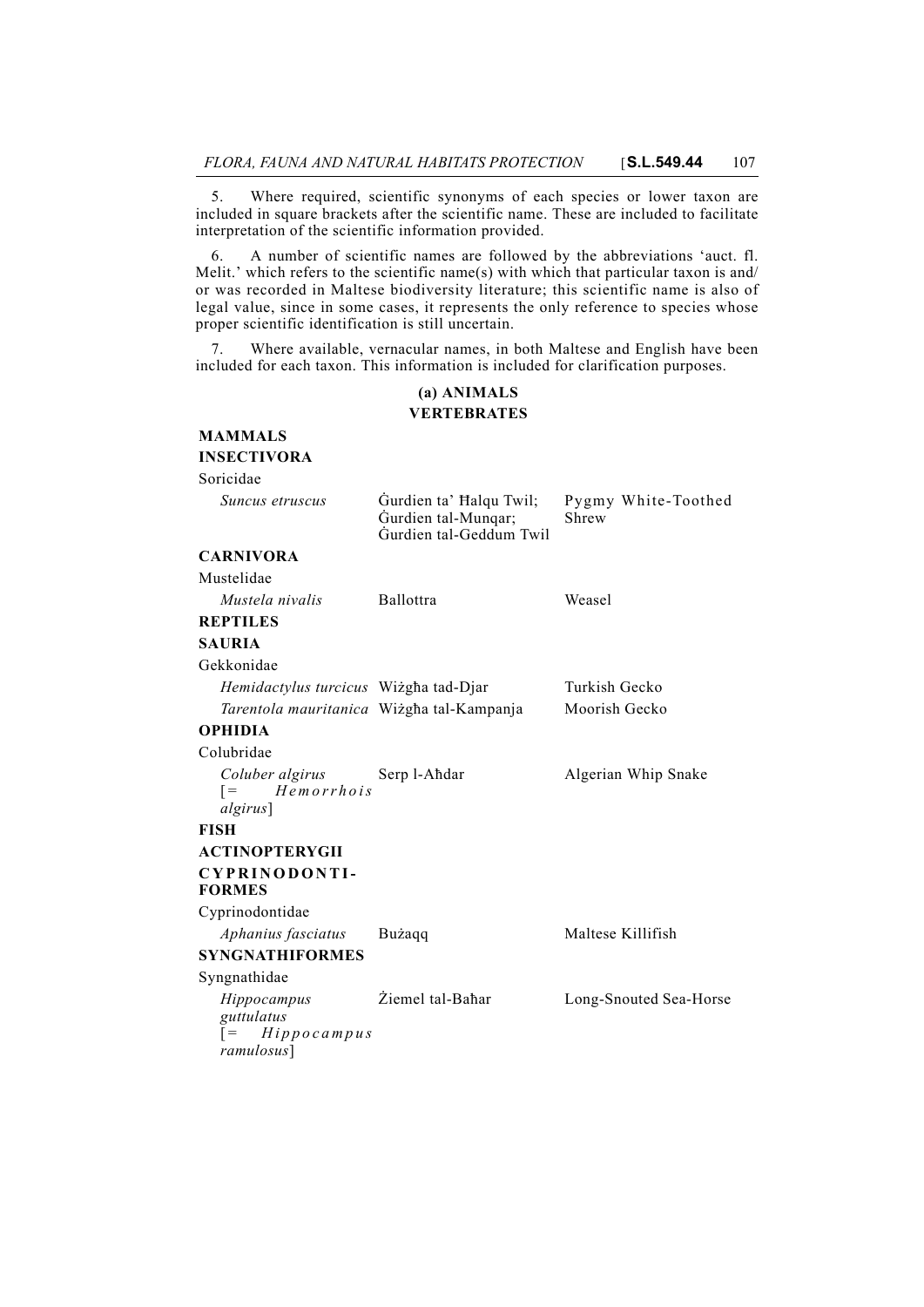| Hippocampus<br>hippocampus<br>$H$ ippocampus<br>$=$<br>heptagonus]<br><b>ELASMOBRANCHII</b> | Żiemel tal-Bahar                          | Short-Snouted Sea-<br>Horse     |  |
|---------------------------------------------------------------------------------------------|-------------------------------------------|---------------------------------|--|
| CARCHARHINI-<br><b>FORMES</b>                                                               |                                           |                                 |  |
| Sphyrnidae                                                                                  |                                           |                                 |  |
| Sphyrna lewini                                                                              |                                           | Scalloped Hammerhead            |  |
| Spyhrna mokarran                                                                            |                                           | Great Hammerhead                |  |
| Spyhrna zygaena                                                                             | Kurazza                                   | Common hammerhead               |  |
| Triakidae                                                                                   |                                           |                                 |  |
| Galeorhinus galeus                                                                          | Kelb il-Bahar                             | Tope Shark                      |  |
| <b>LAMNIFORMES</b>                                                                          |                                           |                                 |  |
| Lamnidae                                                                                    |                                           |                                 |  |
| Carcharodon<br>$carcharias +$                                                               | Kelb il-Bahar +                           | Great White Shark +             |  |
| Isurus oxyrinchus                                                                           | Pixxitondu                                | Shortfin Mako Shark             |  |
| Lamna nasus                                                                                 | Pixxiplamtu                               | Porbeagle Shark                 |  |
| Odontaspididae                                                                              |                                           |                                 |  |
| Carcharias taurus                                                                           | Tawru                                     | Sand Tiger Shark                |  |
| Odontaspis ferox                                                                            | Silfjun                                   | Small Tooth Sand Tiger<br>Shark |  |
| <b>PRISTIFORMES</b>                                                                         |                                           |                                 |  |
| Pristidae                                                                                   |                                           |                                 |  |
| Pristis pristis                                                                             | Pixxisega; Pixxiserrieq; Sija Sawfish     |                                 |  |
| Pristis pectinata                                                                           |                                           | Saw-mouthed Shark               |  |
| <b>SQUALIFORMES</b>                                                                         |                                           |                                 |  |
| Oxynotidae                                                                                  |                                           |                                 |  |
| Oxynotus centrina                                                                           | Pixxiporku                                | Angular Rough Shark             |  |
| Cetorhinidae                                                                                |                                           |                                 |  |
| Cetorhinus maximus                                                                          | Pixxitonnu                                | <b>Basking Shark</b>            |  |
| <b>MYLIOBATIFORMES</b>                                                                      |                                           |                                 |  |
| Myliobatidae                                                                                |                                           |                                 |  |
| Mobula mobular                                                                              | Baqra; Manta; Raja tal- Devil Ray<br>Qrun |                                 |  |
| Gymnuridae                                                                                  |                                           |                                 |  |
| Gymnura altavela [= Farfett<br>Pteroplata altavela]                                         |                                           | <b>Butterfly Ray</b>            |  |
| <b>RAJIFORMES</b>                                                                           |                                           |                                 |  |
| Rajidae                                                                                     |                                           |                                 |  |
| Dipturus batis [= Raja Rebekkin Skur<br>batis]                                              |                                           | <b>Blue Grey Skate</b>          |  |

## 108 [**S.L.549.44** *FLORA, FAUNA AND NATURAL HABITATS PROTECTION*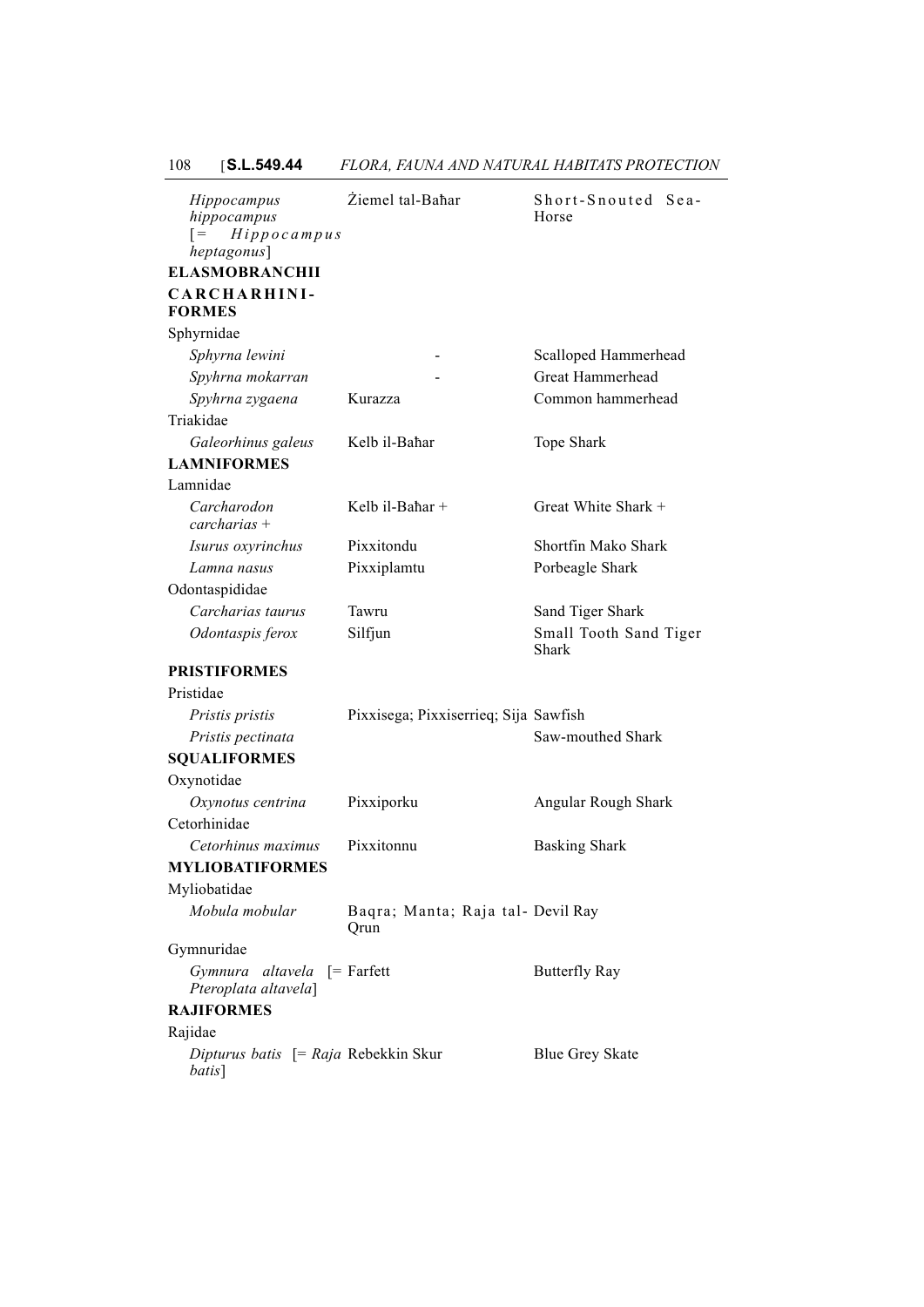| Leucoraja melitensis Raja ta' Malta<br>$[ = Raja (Leucoraja)$<br>melitensis] |        | Maltese Brown Ray      |
|------------------------------------------------------------------------------|--------|------------------------|
| Rostroraja alba [=Raja Hamiema<br>alba]                                      |        | White Skate            |
| Rhinobatidae                                                                 |        |                        |
| <i>Rhinobatos cemiculus</i> Kuntrabaxx                                       |        | Blackchin Guitarfish   |
| Rhinobatos rhinobatos                                                        | Violin | Blackchin Guitar fish  |
| <b>SOUATINIFORMES</b>                                                        |        |                        |
| Squatiniae                                                                   |        |                        |
| Squatina aculeata                                                            |        | Saw-backed Angel Shark |

| <b>INVERTEBRATES</b> |                     |                                                                  |
|----------------------|---------------------|------------------------------------------------------------------|
| Squatina squatina    | Xkatlu              | Angel Shark                                                      |
| Squatina oculata     | Xkatlu tal-Ghainein | Smooth back Angel Shark                                          |
| squama acancana      |                     | $Du$ $\sim$ $Du$ $\sim$ $Du$ $\sim$ $Du$ $\sim$ $Du$ $\sim$ $Du$ |

## **PORIFERA**

| <i>Aplysina</i> spp. plur                                          | (Sponża)        | Aplysina Sponges      |
|--------------------------------------------------------------------|-----------------|-----------------------|
| Axinella cannabina                                                 | Kandilabru      | (Sponge)              |
| Axinella polypoides                                                | Sponża tal-Qrun | Common Antlers Sponge |
| Geodia cydonium                                                    | Debb            | (Sponge)              |
| Petrobiona massiliana                                              | Sponża Iebsa    | <b>Stony Sponge</b>   |
| Sarcotragus foetidus (Sponza)<br>$\left[ = Ircina foetida \right]$ |                 | Horny Wild Sponge     |
| Sarcotragus pipetta $[= (Sponza)$<br>Ircinia pipetta]              |                 | (Sponge)              |
| <i>Tethya</i> spp.                                                 | (Sponża)        | (Sponge)              |
| <b>NINA DI A</b>                                                   |                 |                       |

### **CNIDARIA**

| <i>Antipathes</i> spp.                      | Oroll 1-Iswed | Black Coral |
|---------------------------------------------|---------------|-------------|
| <i>Astroides calvcularis</i> Oroll tad-Dell |               | Star-Coral  |
| <i>Cladocora caespitosa</i> Qroll Abjad     |               | Stone Co    |

*Corallium rubrum* Qroll l-Aħmar Precious Coral;

*Errina aspera* **Qroll**; Errina **Hydrocoral**; Errina *Hornera lichenoides* Qroll Falz False Coral *Savalia savaglia [=* Qroll Iswed Falz False Black Coral *Gerardia savaglia]*

### **ARTHROPODS**

# **CRUSTACEA**

Sessilia

*Pachylasma giganteum* (Granċ) Il-Koċċla l-kbira

# **NOTOSTRACA**

# Triopsidae

*Triops cancriformis* Gamblu tal-Elmu Tadpole Shrimp

Coral

Coral

Stone Coral; White

Sardinian Coral; Red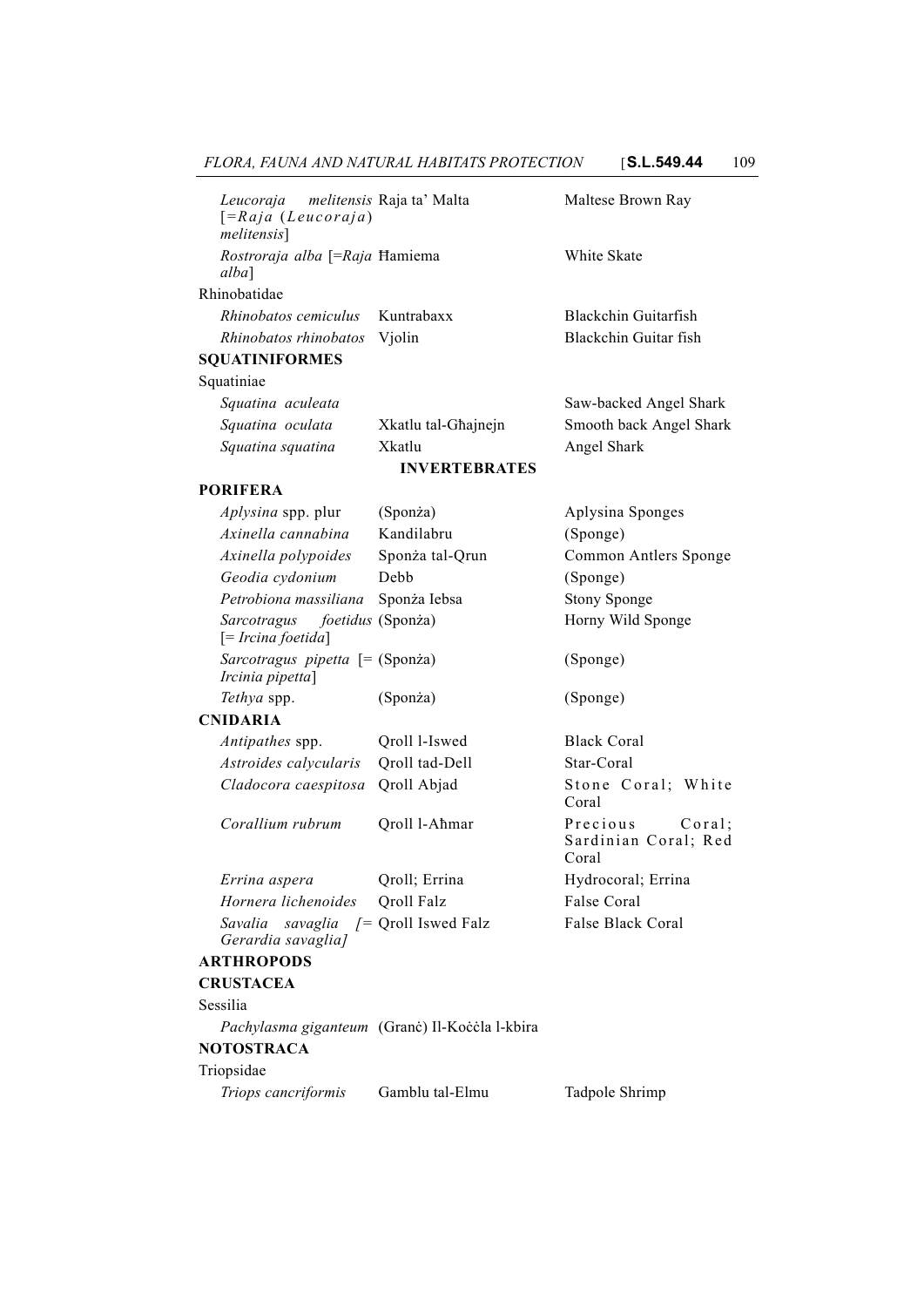| <b>DECAPODA</b>            |                                                                 |                                   |  |
|----------------------------|-----------------------------------------------------------------|-----------------------------------|--|
| Ocypodidae                 |                                                                 |                                   |  |
| Ocypode cursor             | Gran' tar-Ramla                                                 | Ghost Crab                        |  |
| Potamonidae                |                                                                 |                                   |  |
| Potamon<br>lanfrancoi      | fluviatile Qabru; Gran'tal-Ilma Maltese Freshwater Crab<br>Helu |                                   |  |
| <b>ARACHNIDA</b>           |                                                                 |                                   |  |
| Nemisia arboricola         | Brimba tal-Bejta                                                | $Trap-Door$<br>Maltese<br>Spider  |  |
| Roncus melitensis          | Skorpjun Falz ta' Malta                                         | Maltese False Scorpion            |  |
| <b>INSECTA</b>             |                                                                 |                                   |  |
| <b>COLEOPTERA</b>          |                                                                 |                                   |  |
| Carabidae                  |                                                                 |                                   |  |
| Eurynebria<br>complanata   |                                                                 |                                   |  |
| Scarites buparius          |                                                                 |                                   |  |
| Buprestidae                |                                                                 |                                   |  |
| Ptosima flavoguttata       |                                                                 |                                   |  |
| Scarabeoidea               |                                                                 |                                   |  |
| Oryctes nasicornis         | Buqarn il-Kbir                                                  | Rhinocerous<br>$L$ arge<br>Beetle |  |
| <b>LEPIDOPTERA</b>         |                                                                 |                                   |  |
| Lasiocampidae              |                                                                 |                                   |  |
| Gastropacha<br>quercifolia | Werqa Niexfa                                                    | Lappet Moth                       |  |
| Lasiocampa quercus         | Bahrija tal-Ballut                                              | Oak Eggar                         |  |
| Satyridae                  |                                                                 |                                   |  |
| Lasiommata megera          | Kannella tax-Xemx                                               | Wall Brown                        |  |
| Pararge aegeria            | Kannella tad-Dell                                               | Speckled Wood                     |  |
| Noctuidae                  |                                                                 |                                   |  |
| Catocala conjuncta         | Katokala Rari, Bahrija tal- Red Underwing<br>Luq                |                                   |  |
| Catocala elocata           | Elokata                                                         | Red Underwing                     |  |
| Catocala nymphaea          | Katokala Safra Kbira,<br>Bahrija tal-Luq                        | Oak Yellow Underwing              |  |
|                            | Catocala nymphagoga Katokala Safra Żghira,<br>Bahrija tal-Luq   | Oak Yellow Underwing              |  |
| Sphingidae                 |                                                                 |                                   |  |
| All species                |                                                                 |                                   |  |
| Hesperiidae                |                                                                 |                                   |  |
| Gegenes pumilio            | Il-Bahri                                                        | Pygmy Skipper                     |  |
| Lycaenidae                 |                                                                 |                                   |  |
| Aricia agestis             | Kannelli tal-Anglu                                              | <b>Brown Argus</b>                |  |
| Celastrina argiolus        | Ikhal Fiddieni                                                  | Holly Blue                        |  |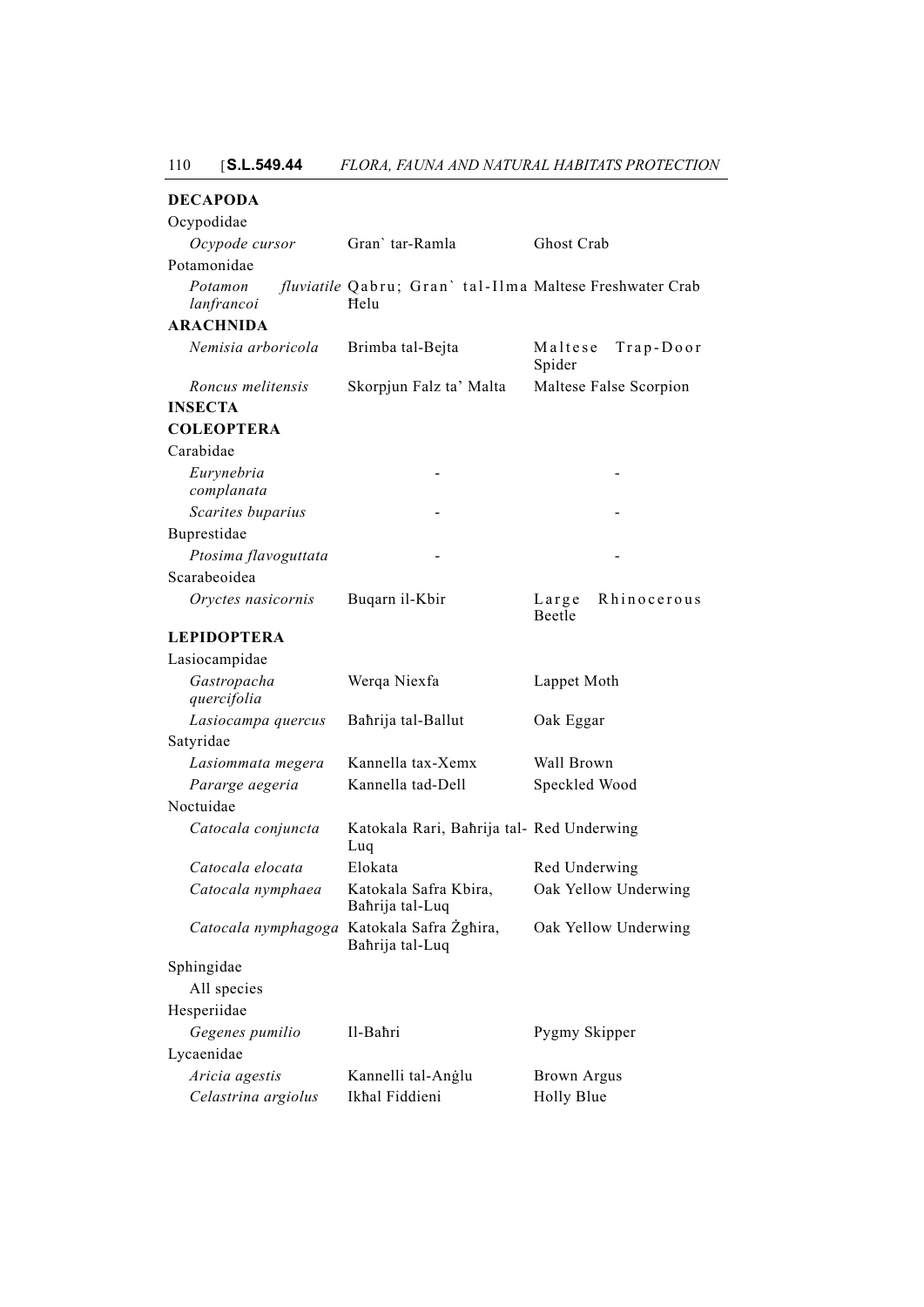*FLORA, FAUNA AND NATURAL HABITATS PROTECTION* [**S.L.549.44** 111

| Lampides boeticus<br>Lycaena phlaeas<br>Polyommatus icarus<br>Syntarucus pirithous<br>Zizeeria knysna           | Ikhal tad-Denb Twil<br>Farfett tas-Selq<br>Farfett tal-Anglu<br>Ikhal tad-Denb Qasir<br>Ikhal ta' l-Afrika | Long-tailed Blue<br>Small Copper<br>Common Blue<br>Lang's Short-tailed blue<br>African Grass Blue |
|-----------------------------------------------------------------------------------------------------------------|------------------------------------------------------------------------------------------------------------|---------------------------------------------------------------------------------------------------|
| Nymphalidae                                                                                                     |                                                                                                            |                                                                                                   |
| Coenonympha<br>pamphilus                                                                                        | Kannella Żgħir                                                                                             | Small Heath                                                                                       |
| Maniola<br>hyperhispulla                                                                                        | jurtina Kannella Kbir                                                                                      | Meadow Brown                                                                                      |
| Pieridae                                                                                                        |                                                                                                            |                                                                                                   |
| Gonepteryx cleopatra Farfett taz-Ziju                                                                           |                                                                                                            | Cleopatra                                                                                         |
| Tineidae                                                                                                        |                                                                                                            |                                                                                                   |
| Morophaga<br>choragella                                                                                         |                                                                                                            |                                                                                                   |
| <b>ODONATA</b>                                                                                                  |                                                                                                            |                                                                                                   |
| Anax parthenope                                                                                                 |                                                                                                            | Parthenope's Dragonfly                                                                            |
| Orthetrum trinacria                                                                                             |                                                                                                            |                                                                                                   |
| Orthetrum brunneum                                                                                              |                                                                                                            |                                                                                                   |
| <b>NEUROPTERA</b>                                                                                               |                                                                                                            |                                                                                                   |
| Acanthaclisis baetica                                                                                           |                                                                                                            |                                                                                                   |
| Italochrysa italica                                                                                             |                                                                                                            |                                                                                                   |
| <b>MOLLUSCA</b>                                                                                                 |                                                                                                            |                                                                                                   |
| <b>GASTROPODA</b>                                                                                               |                                                                                                            |                                                                                                   |
| Charonia nodifera<br>[= Charonia lampas;<br>C. rubicunda C.<br>nodifera]                                        | Bronja tal-Fond                                                                                            | Knobbed Triton-Shell                                                                              |
| Charonia tritonis s.l. Bronja tal-Midhna<br>Charonia<br>$=$<br>seguenziae;]                                     |                                                                                                            | Variegated Triton-Shell                                                                           |
| Dendropoma<br>petraeum                                                                                          | Bebbuxu tal-Blat                                                                                           | Vermetid Snail                                                                                    |
| Erosaria spurca<br>$[= Cypraea spurca;$<br>Pustularia spurca]                                                   | Bahbuha Ttigrata                                                                                           | Spotted Cowrie;<br>Porcelaine Juane                                                               |
| Luria lurida<br>$[= Cypraea Iurida;$<br>Talparia lurida]                                                        | Bahbuha ta' l-Ghajnejn                                                                                     | Brown Cowrie;<br>Mediterranean Cowrie                                                             |
| Mitra zonata                                                                                                    | Sigarru                                                                                                    | Fusiform Mitre                                                                                    |
| Muticaria macrostoma Dussies tax-Xlendi<br>$m$ amotica $\lceil$ = Clausilia<br>mamotica; Lampedusa<br>mamotica] |                                                                                                            | Mamo's Door-Snail                                                                                 |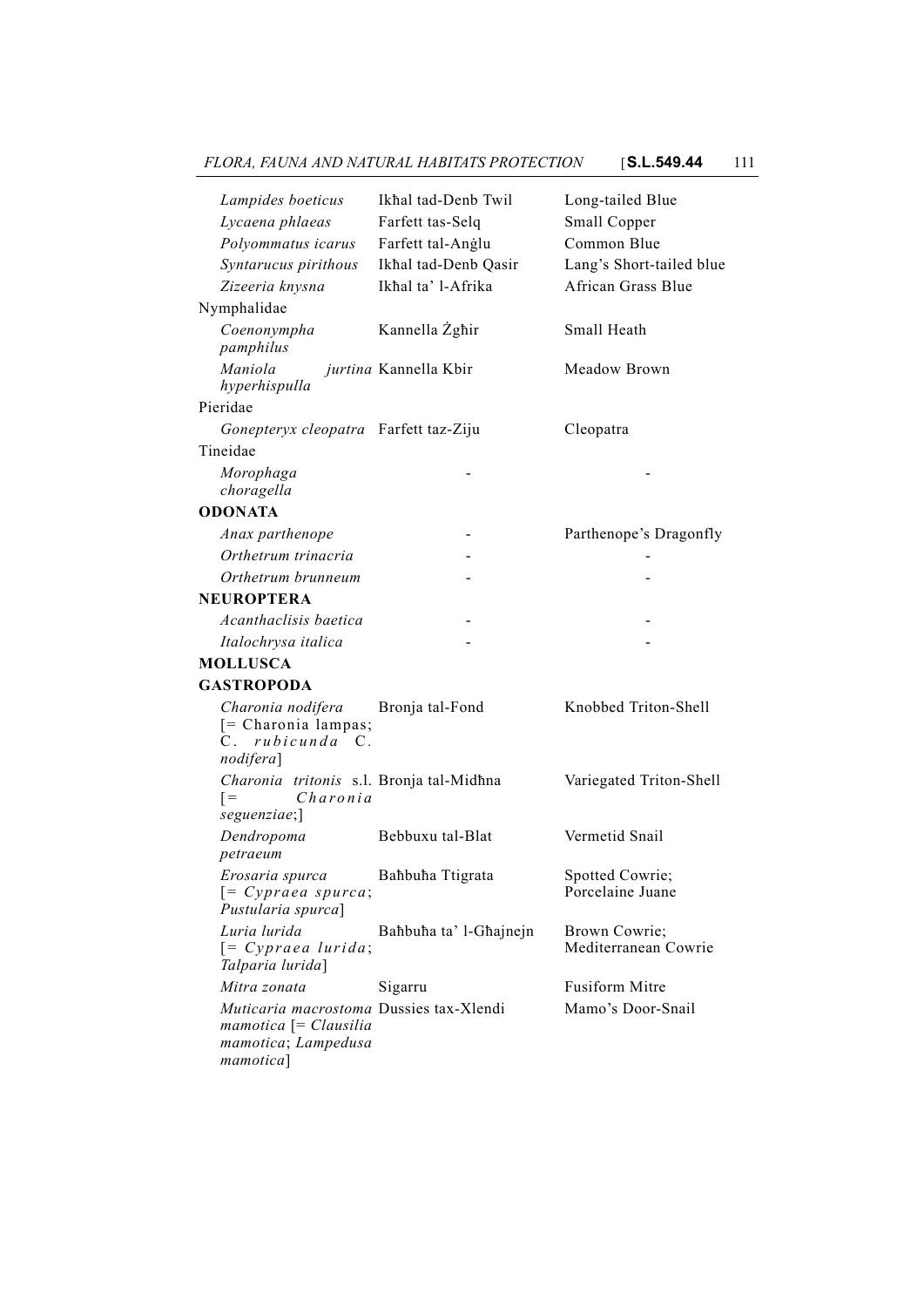*Muticaria macrostoma scalaris* [= *Clausilia scalaris*; *Lampedusa scalaris*] Scalariform Door-Snail *Ranella olearia* [= *Agrobuccinum olearium* ; *A . giganteum*] Bronja Oil Vessel Triton *Schilderia achatidea* [= *Cypraea achatidea*; *Cypraea physis*; *Erronea achatidea*] Agate Cowrie  $T$ onna galea *Dolium galea*] Tina tal-Baħar; Sorm il-Giant Tun; Baħar Mediterranean Tun-Shell *Trochoidea gharlapsi* Żugraga tal-Irdum Għar Top Snail Lapsi *Trochoidea sp*<br>*cucullus*  $I =$ *cucullus* [= *T. cucullus*; *Helicella cucullus*] spratti Żugraga tal-Imtaħleb Top-Snail *Trochoidea spratti despotti* [= *Trochoidea despotti* ; *T. pyramidata despotti*] spratti Żugraga ta' Filfla Filfola Top-Snail *Zonaria pyrum* [= *Cypraea pyrum* ; *Erronea pyrum*] Pear Cowrie/Porcelain Shell **BIVALVIA** *Pholas dactylus* Tamra Bajda Common Piddock Pinna rudis [= Pinna Nakkra tax-Xewk Rough Pen-Shell *pernula*] *Pisidium* spp. Arzell tal-Ilma Helu Pea-Mussels **BRYOZOA** *Hornera lichenoides* Qroll Falz False Coral **ECHINODERMATA** *Asterina pancerii* [= *Asteriscus pancerii*; *Asterina gibbosa* var. *pancerii*] Stilla tal-Ba]ar Cushion-Star *Ophidiaster ophidianus* Stilla tal-Baħar; Salib il-Baħar Ħamra Violet Starfish **(b) PLANTS**

**RHODOPHYTA**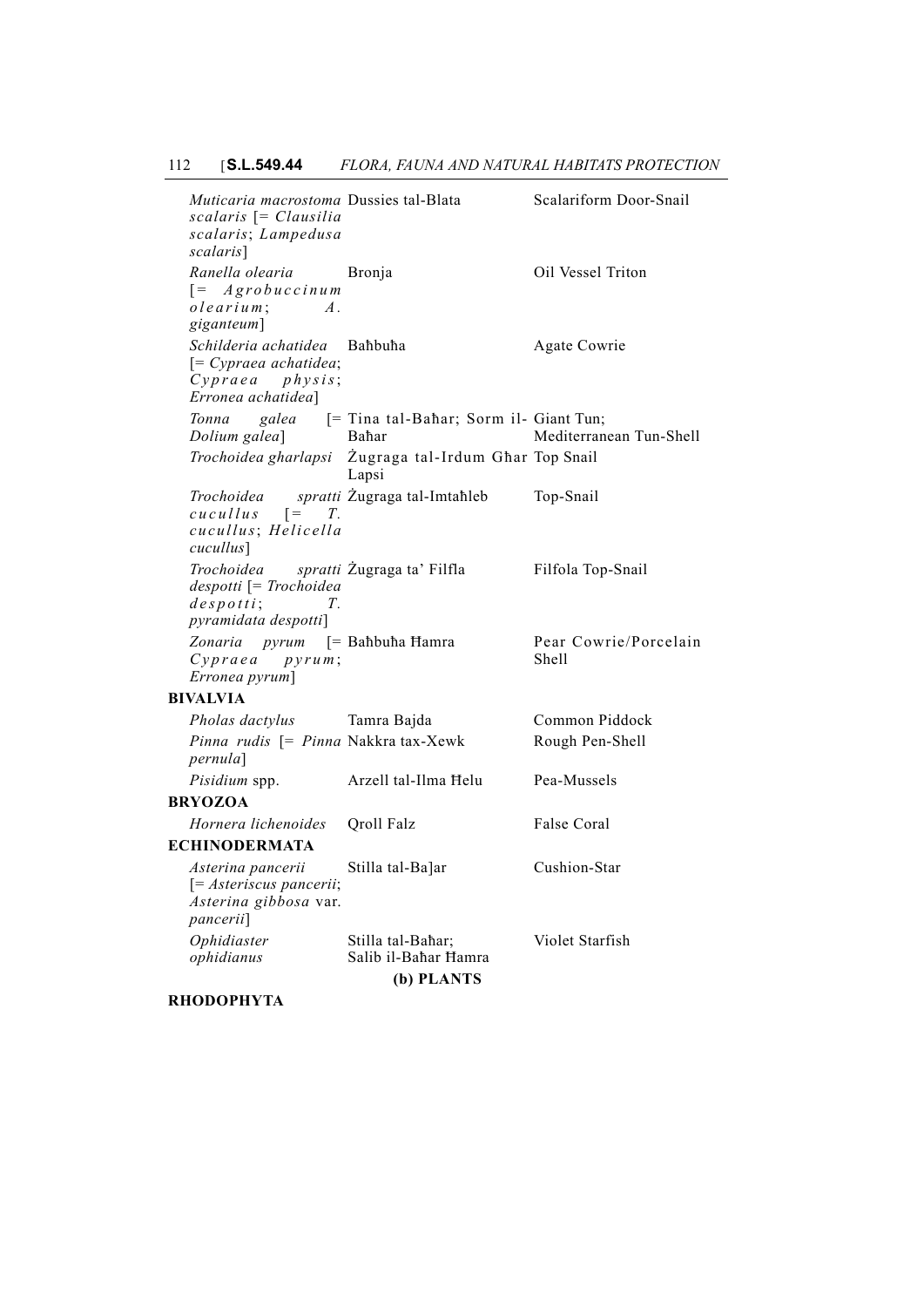*Lithophyllum byssoides* (Lamark) Foslie [= *Melobesia lichenoides* (Philippi) Endlicher p.p.; *Lithophyllum lichenoides* Philippi p.p.; *Lithothamnion byssoides* (Lamarck) Philippi; *Goniolithon byssoides* (Lamarck) Foslie] Stone-Weed *Titanoderma trochanter* (Bory de Saint-Vincent) Benhissoune, Boudouresque, Perret-Boudouresque & Verlaque [= *Lithophyllum trochanter* (Bory de Saint-Vincent) Huve ex Woelkerling;  $= L$ . *byssoides* auct. fl. Melt. non (Lamarck) Forlie] Stone-Weed *Ptilophora mediterranea Tenarea tortuosa* (Esper) Lemoine [= *Lithophyllum tortuosum* (Esper) Foslie; *Tenarea undulosa* Bory Saint-Vincent] Stone-Weed *Titanoderma ramosissimum* (Heydrich) Bressan & Cabioch Litofillum Stone-Weed **CHLOROPHYTA** *Caulerpa ollivieri* Dostál Mediterranean Caulerpa *Caulerpa prolifera* (Forsskål) Lamouroux Mediterranean Caulerpa **FUCOPHYTA** *Cystoseira amentacea* Bory de Saint-Vincent s.l. Rainbow Bladder-Weed *Cystoseira mediterranea* Sauvageau Ċistosejra tal-Mediterran Mediterranean Sea-Fir  $Cystoseira$ Sauvageau s.l. spinosa Čistosejra (Sea-Fir)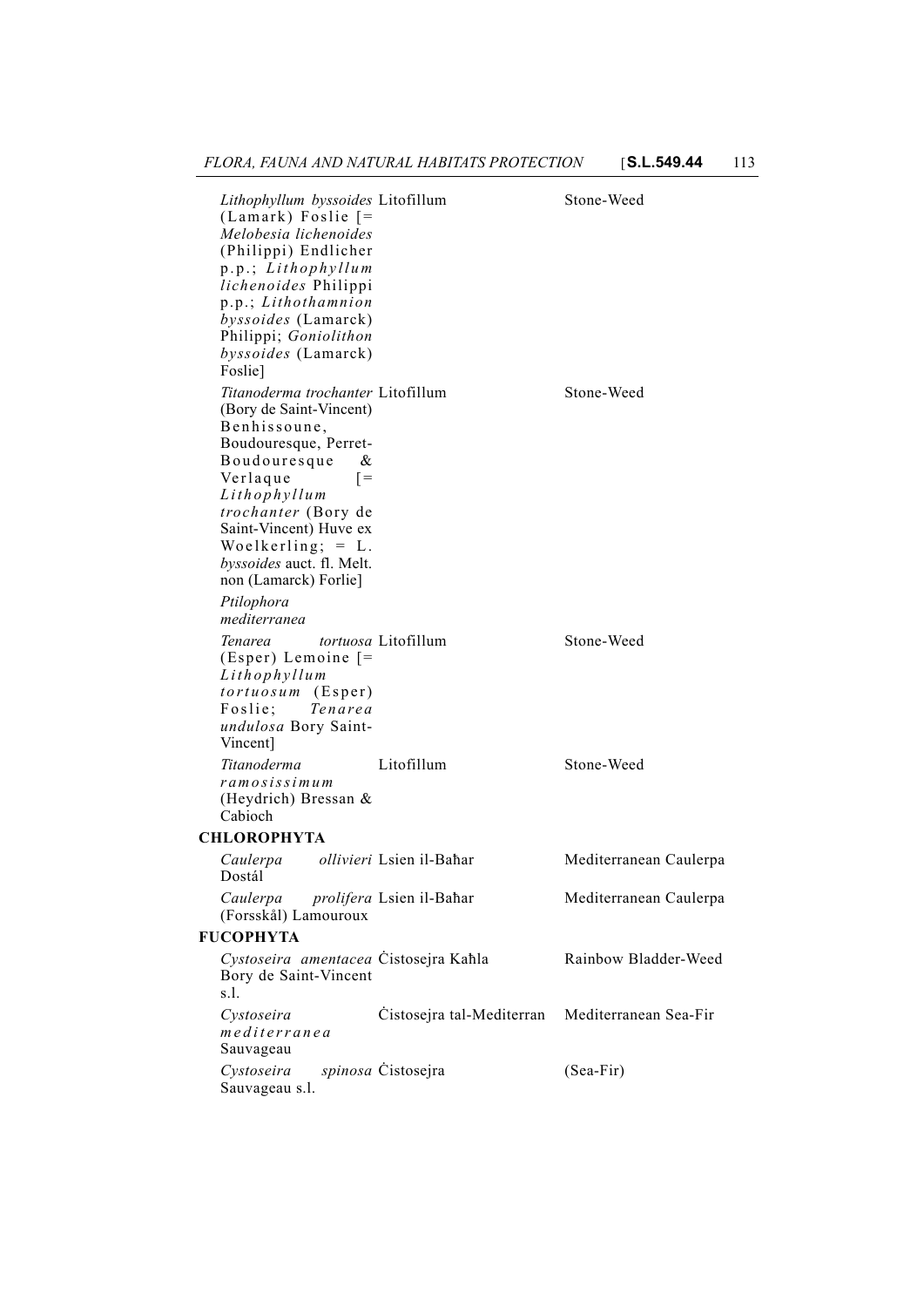# 114 [**S.L.549.44** *FLORA, FAUNA AND NATURAL HABITATS PROTECTION*

| Cystoseira zosteroides Cistosejra<br>C. Agardh                                                        |                                                                   | $(Sea-Fir)$                                    |
|-------------------------------------------------------------------------------------------------------|-------------------------------------------------------------------|------------------------------------------------|
| Laminaria rodriguezii Laminarja<br><b>Bornet</b>                                                      |                                                                   |                                                |
| Sargassum acinarium Sargassu<br>(Linnaeus) Setchell<br>$[=S.$ linifolium C.<br>Agardh]                |                                                                   | (Sargasso-weed)                                |
| Sargassum flavifolium Sargassu<br>Kützing [= S. vulgare<br>var. flavifolium<br>(Kützing) Grunow]      |                                                                   | (Sargasso-weed)                                |
| Sargassum<br>hornschuchii C.<br>Agardh                                                                | Sargassu                                                          | (Sargasso-weed)                                |
| Sargassum<br>trichocarpum J. Agardh<br>$\begin{bmatrix} = & S. & boryanum \end{bmatrix}$<br>Montagne] | Sargassu                                                          | (Sargasso-weed)                                |
| <b>BRYOPHYTA</b>                                                                                      |                                                                   |                                                |
| (Wils.) Nees & Gott.                                                                                  | Petalophyllum ralfsii Hepatika; Petalofilla Liverwort             |                                                |
| Riella<br>(Mont.) Hook. Ghadira s-Safra                                                               | helicophylla Riella; Hepatika ta' l- Liverwort                    |                                                |
| <b>FUNGI</b>                                                                                          |                                                                   |                                                |
| (Peck) Bondartsev &<br>Singer                                                                         | <i>Boletopsis</i> grisea Faqqiegh tal-Znuber Pine Boletus         |                                                |
| Sarcosphaera<br>coronaria (Jacq.)<br>Boud [= Sarcosphaera<br><i>crassa</i> (Steudel)<br>Pouzar]       | Faqqiegh tal-Kuruna Violet Crown-Cup                              |                                                |
| <b>SALVINIACEAE</b>                                                                                   |                                                                   |                                                |
| Salvinia natans (L.) Salvinja tal-Ilma<br>All.                                                        |                                                                   | Water Butterfly Wings;<br><b>Floating Fern</b> |
| <b>PTERIDOPHYTA</b>                                                                                   |                                                                   |                                                |
| <b>ASPLENIACEAE</b>                                                                                   |                                                                   |                                                |
| Ceterach<br>$=$<br>officinarum DC.]                                                                   | Asplenium ceterach L. Felci tal-Hitan tas-Sejjieh Rusty-Back Fern |                                                |
| $[= Asplenim lucidum Irdum]$<br>Boccone]                                                              | Asplenium marinum L. Felci tal-Bahar; Felci tal- Sea Spleenwort   |                                                |
| Asplenium<br>scolopendrium L.<br>$[= Scolopendrium]$<br><i>vulgare</i> Smith]                         | Lsien iċ-Cerv                                                     | Hart's Tongue-Fern                             |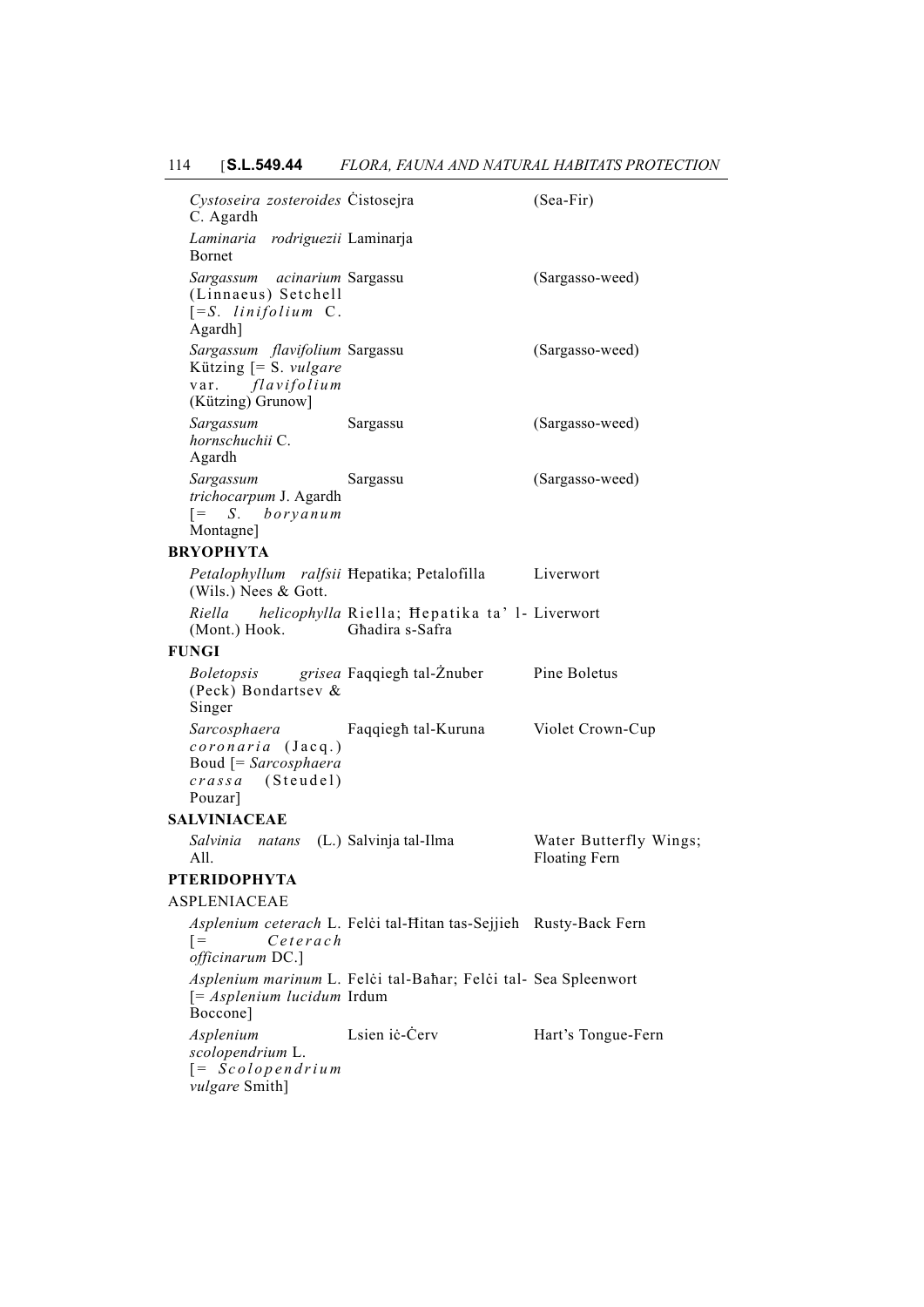| Asplenium<br>$trichomanes$ L. $[= tal-Irdum$<br>$Chama$ gfilix                                                                                                | Felci ta' Ghawdex; Felci Common Spleenwort; | Maidenhair Spleenwort                       |
|---------------------------------------------------------------------------------------------------------------------------------------------------------------|---------------------------------------------|---------------------------------------------|
| $trichomanes$ (L.)<br>Farw.]                                                                                                                                  |                                             |                                             |
| <b>PINOPHYTA</b>                                                                                                                                              |                                             |                                             |
| <b>CUPRESSACEAE</b>                                                                                                                                           |                                             |                                             |
| Tetraclinis articulata Gharghar;<br>(Vahl) Masters<br>Callitris<br>$=$<br>quadrivalvis Venten.<br>ex Rich.]                                                   | Sigra tal-Gharghar                          | Araar Tree; Alerce;<br>Sandarac Gum Tree    |
| <b>MAGNOLIOPHYTA</b>                                                                                                                                          |                                             |                                             |
| AMARYLLIDACEAE                                                                                                                                                |                                             |                                             |
| Pomel                                                                                                                                                         | Pancratium foetidum Pankrazju tal-Harifa    | Stinking Sea Daffodil                       |
| Pancratium<br>maritimum L.                                                                                                                                    | Pankrazju; Narcis il-Bahar Sea Daffodil;    | Sea Pancratium                              |
| <b>ARISTOLOCHIACEAE</b>                                                                                                                                       |                                             |                                             |
| Aristolochia clusii Papra Selvaģģa;<br>Lojacono $\mathcal{F} = A$ . longa Aristolokja<br>auct. fl. Melit. non L.]                                             |                                             | Southern Birthwort                          |
| <b>ASTERACEAE</b> (=<br>COMPOSITAE)                                                                                                                           |                                             |                                             |
| Atractylis cancellata Xewk tal-Gaġġa<br>L.                                                                                                                    |                                             | Cage Thistle                                |
| Chondrilla juncea L. Tfief tar-Ramel;                                                                                                                         | Trief tal-Ghadira                           | Gum-Chicory;<br>Rush-Leaved Sow-<br>Thistle |
| Otanthus maritimus Santolina tar-Ramel;<br>(L.) Hoffmannsegg et Bajda tar-Ramel<br>Link $[= Diotis$<br>candidissima<br>Desfontaines]                          |                                             | Cottonweed;<br>Sea Cudweed                  |
| Senecio pygmaeus DC. Kubrita Nana<br>Senecio<br>$[ =$<br>leucanthemifolius<br>Poiret var. pygmaeus<br>(DC.) Fiori]                                            |                                             | Pygmy Groundsel                             |
| CRUCIFERACEAE)                                                                                                                                                |                                             |                                             |
| Enarthrocarpus<br>pterocarpus                                                                                                                                 | Ravanell tal-Egittu                         | Winged Radish                               |
| Hymenolobus revelieri Gargir ta' Kemmuna<br>(Jordan) Brullo subsp.<br>sommieri (Pampanini)<br>Brullo [= Hutchinsia<br>procumbens forma<br>sommieri Pampanini] |                                             | Maltese Hymenolobus                         |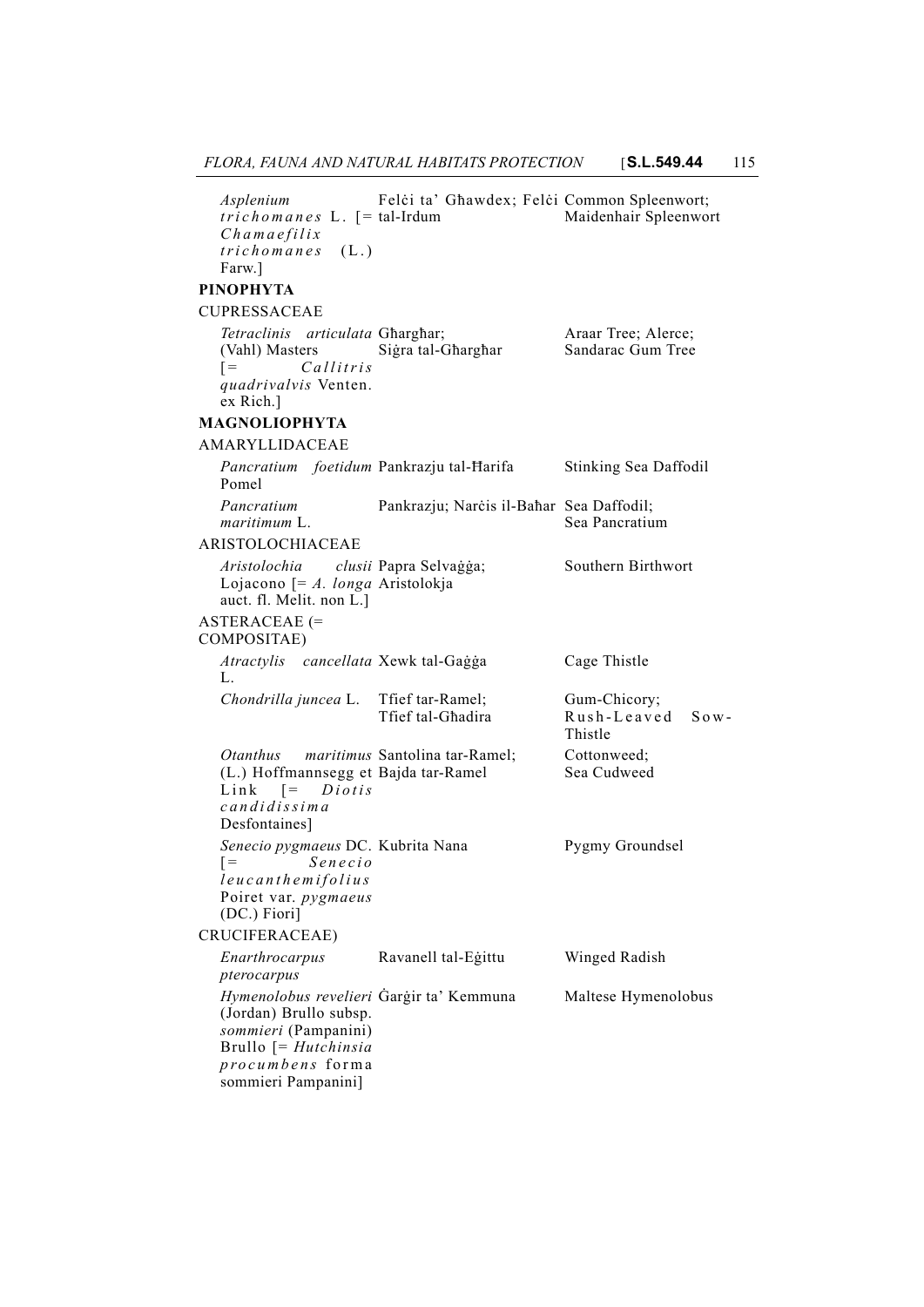| Matthiola incana (L.) Gizi ta' Malta<br>R. Brown subsp.<br>melitensis Brullo,<br>Lanfranco, Pavone et<br>Ronsisvalle |                                                             | Maltese Stocks                                      |
|----------------------------------------------------------------------------------------------------------------------|-------------------------------------------------------------|-----------------------------------------------------|
| Matthiola lunata DC.                                                                                                 | Giżi ta' Spanja                                             | Spanish Stocks                                      |
| CARYOPHYLLACEAE                                                                                                      |                                                             |                                                     |
| Silene fruticosa L                                                                                                   | Lsien l-Ghasfur tal-Blat                                    | Shrubby Campion                                     |
| <b>CISTACEAE</b>                                                                                                     |                                                             |                                                     |
| Cistus creticus L. s.l. Borghom; Cistu Roża                                                                          |                                                             | Hoary Rockrose                                      |
| Cistus monspeliensis Borghom; Cistu Abjad<br>L.                                                                      |                                                             | White Rockrose                                      |
| CONVOLVULACEAE                                                                                                       |                                                             |                                                     |
| Calystegia soldanella Leblieb tar-Ramel<br>(L.) Brown<br>Convolvulus<br>$=$<br>soldanella L.]                        |                                                             | Sand Bindweed;<br>Sea Bindweed                      |
| Cressa cretica                                                                                                       | Kressa                                                      | Cressa; Salt Cresse;<br>Grey-Leaved Marsh<br>Cresse |
| <b>CYNOMORIACEAE</b>                                                                                                 |                                                             |                                                     |
| Cynomorium<br>coccineum L.                                                                                           | Gherq Sinjur; Gherq il- Malta Fungus<br>General; Żobb l-Art |                                                     |
| <b>EUPHORBIACEAE</b>                                                                                                 |                                                             |                                                     |
| Euphorbia characias Tenghud tal-Hagar<br>L.                                                                          |                                                             | Large Mediterranean<br>Spurge                       |
| Euphorbia melapetala Tenghud tal-Hagar<br>Gasparrini                                                                 |                                                             | Large Sicilian Spurge                               |
| Euphorbia paralias L. Tenghud tar-Ramel                                                                              |                                                             | Sea Spurge                                          |
| Euphorbia terracina Tenghud tax-Xatt<br>L.                                                                           |                                                             | Coast Spurge                                        |
| <b>FABACEAE</b>                                                                                                      |                                                             |                                                     |
| Lotus<br>Boissier et Spuner                                                                                          | halophilus Ghantux tar-Ramel                                | Sand Restharrow                                     |
| Ononis oligophylla                                                                                                   | Trew tat-Tafal                                              | Few-Leaved Restharrow                               |
| <b>HYACINTHACEAE</b>                                                                                                 |                                                             |                                                     |
| Scilla clusii Parlatore Ghansal ta' Malta<br>s.l. [includes Scilla<br>candida Gussone]                               |                                                             | Maltese Squill                                      |
| Scilla peruviana L.                                                                                                  | Ghansal ta' Malta                                           | Peruvian Squill                                     |
| Scilla sicula Tineo [= Ghansal Ikhal<br>Scilla peruviana L.<br>var. sicula (Tineo)<br>Fiori]                         |                                                             | Sicilian Squill                                     |
| <b>IRIDACEAE</b>                                                                                                     |                                                             |                                                     |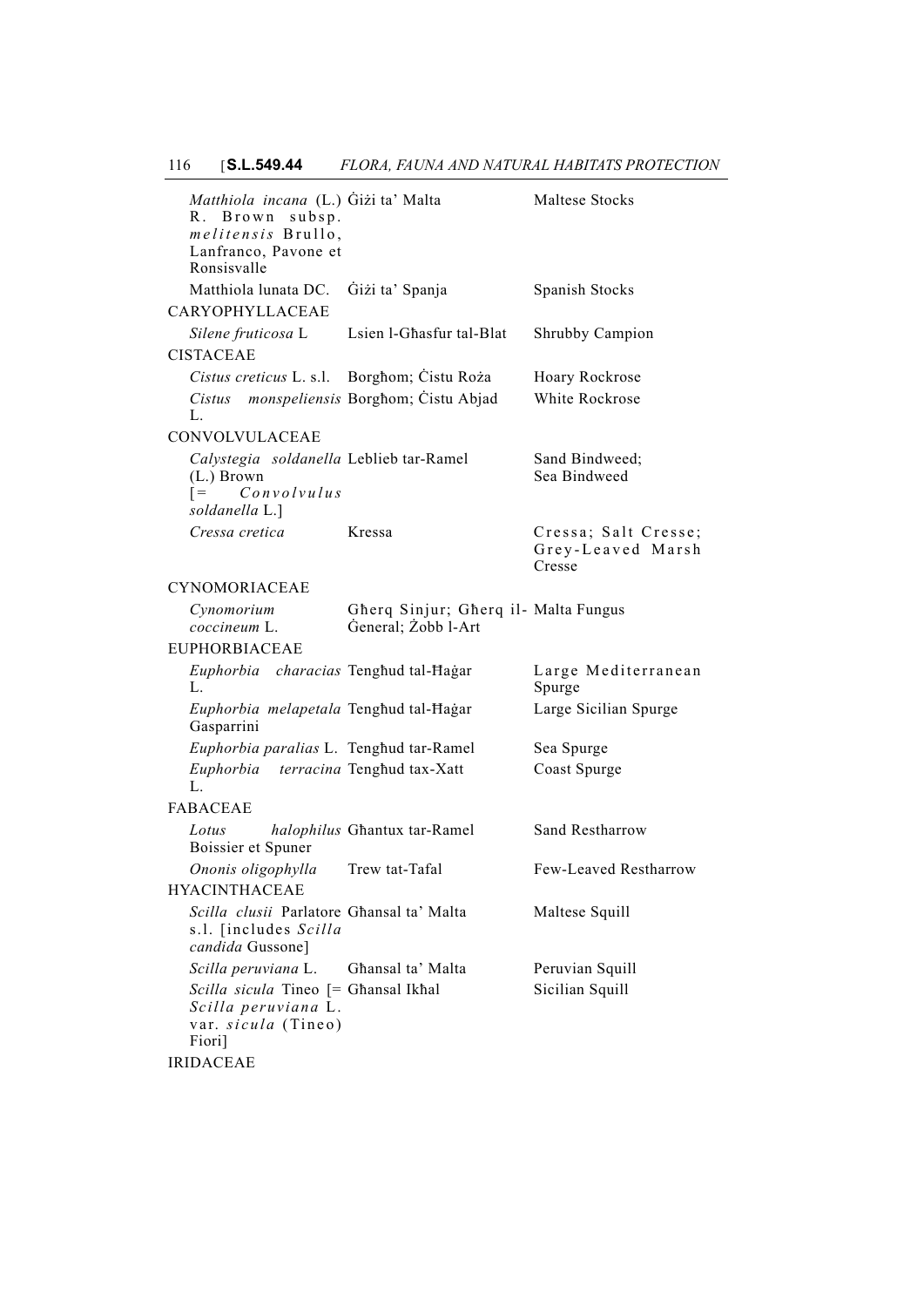*Iris aegyptica* auct. fl. Melit. non Delil. [= *Gynandriris sisyrinchium* (L.) Parlatore var. sensu Lanfranco] Large-Flowered Barbary Nut-Iris *Iris foetidissima* L. Fjurdilis tal-Bosk Gladdon *Iris pseudopumila* Tineo Southern Dwarf Iris *Iris sicula* Todaro [= Fjurdulis Sqalli Sicilian Iris *Iris pallida* Lamarck var. *sicula* (Todaro) Baker] LAMIACEAE Mentha suaveolens Naghniegh Selvaġġ Round-Leaved Mint Ehrhart [= *Mentha rotundifolia* (L.) Hudson] LILIACEAE *Tulipa australis* Link Tulipan Selvaġġ Wild Tulip [= *Tulipa sylvestris* auct. Melit. non L.] ORCHIDACEAE *Barlia robertiana* Orkida Kbira Giant Orchid (Loiseleur) Greuter [= *Himantoglossum robertianum* (Loiseleur) Delforge] *Neotinea maculata* (Desfontaines) Stearn [= *Orchis intacta* Link; *Neotinea intacta* (Desfontaines) Reichenbach fil.] Dense-Flowered Orchid *Ophrys apifera* Hudson [= *Ophrys arachnites* Miller] Bee Orchid *Ophrys bertolonii* Dubbiena ta' Bertoloni Bertoloni's Bee Orchid Moretti *Ophrys caesiella* Delforge Maltese Brown Orchid *Ophrys lutea* Cavanilles [= *Ophrys vespifera* Brotero] Yellow Bee Orchid *Ophrys* cf. *mesaritica* Paulus, Alibertis et Alibertis [= *O . iricolor* subsp. mesaritica Alibertis et Alibertis] Cretan Blue Orchid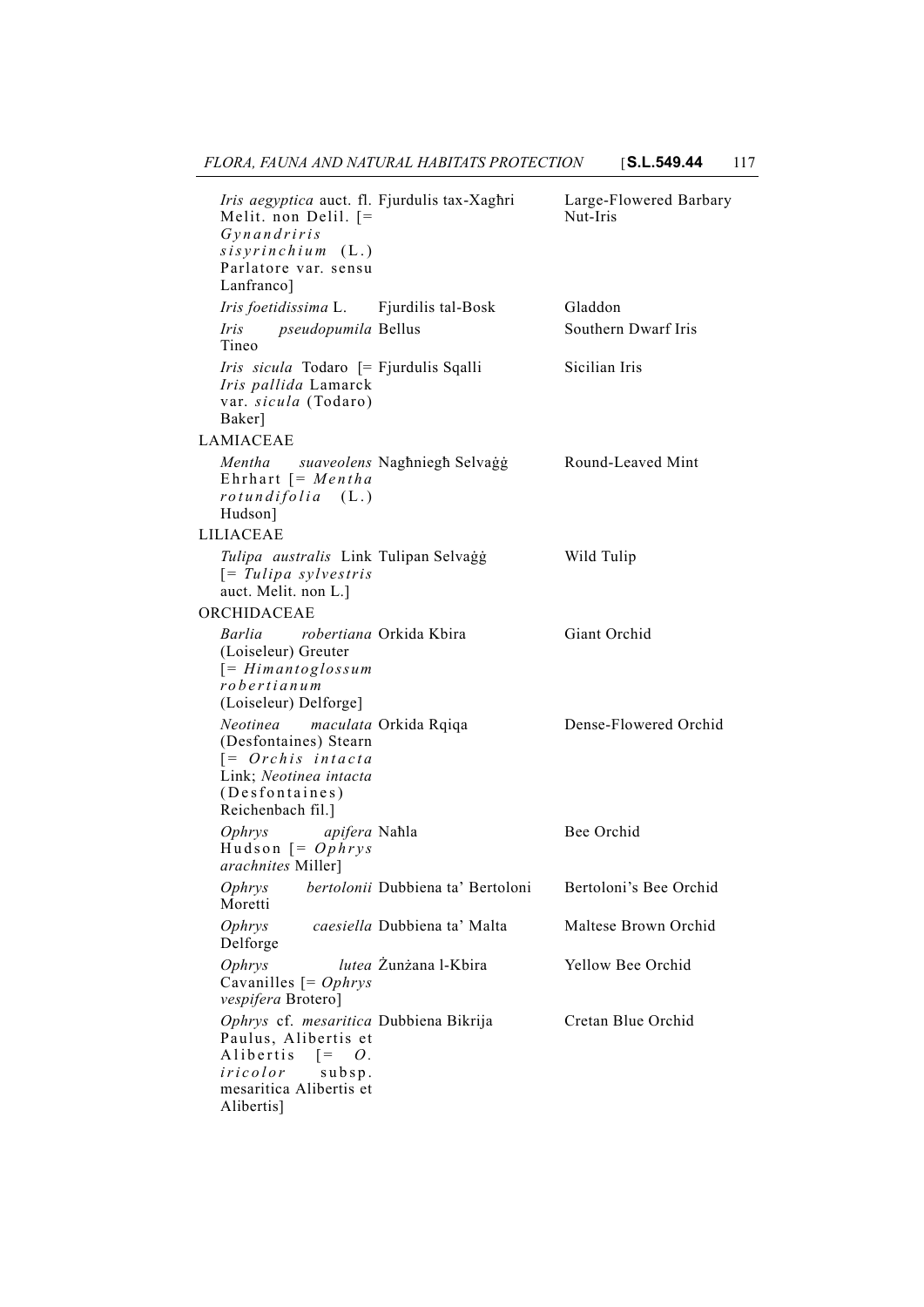*Ophrys* cf. *parosica* Dubbiena tat-Tikek Paros Brown Orchid Delforge *Ophrys fuciflora* (F.W. Schmidt) Moench [= *Ophrys holosericea* auct. fl. Melit. non (Burm.) Greuter] Late Spider Orchid Ophrys fusca Link Dubbiena l-Kbira Brown Orchid; s.str. Sombre Bee Orchid *Ophrys fusca* Link s.l. Dubbiena Brown Orchid *Ophrys iricolor* Desfontaines s.l. [= *O. fusca* subsp. *iricolor* (Desfontaines) Richter s.l.] Blue Orchid *Ophrys lacaitae* Lojacono [= *Ophrys oxyrrhynchos* subsp. *lacaitae* (Lojacono) Del Prete] Yellow Spider Orchid; Lacaita's Spider Orchid *Ophrys lucifera* Dubbiena tar-Rebbiegħa Brown Orchid Devillers-Terschuren et Devillers *Ophrys oxyrrhynchos* Todaro [= *Ophrys fuciflora* subsp. *oxyrrhynchos* (Todaro) Soó] Beaked Spider Orchid *Ophrys pallida* Dubbiena Milwija Pale Green Orchid Rafinesque [= *O . fusca* subsp. *pallida* (Rafinesque) EG Camus *Ophrys pectus* Mutel  $[= ? \dot{O}]$ . *pallida* auct. fl. Melit. non Rafinesque] Reflexed Brown Orchid *Ophrys sicula* Tineo Żunżana ż-Żgħira Yellow Bee Orchid [= *Ophrys minor* (Todaro) Paulus et Gack; *O. lutea* subsp. *minor* (Todaro) O Danesch et Danesch] Ophrys speculum Link Dubbiena Kahla Mirror Orchid; [= *Ophrys ciliata* Bivona-Bernardi] Mirror of Venus *Ophrys sphegodes* Miller s.l. [= *Ophrys aranifera* Hudson s.l.] Spider Orchid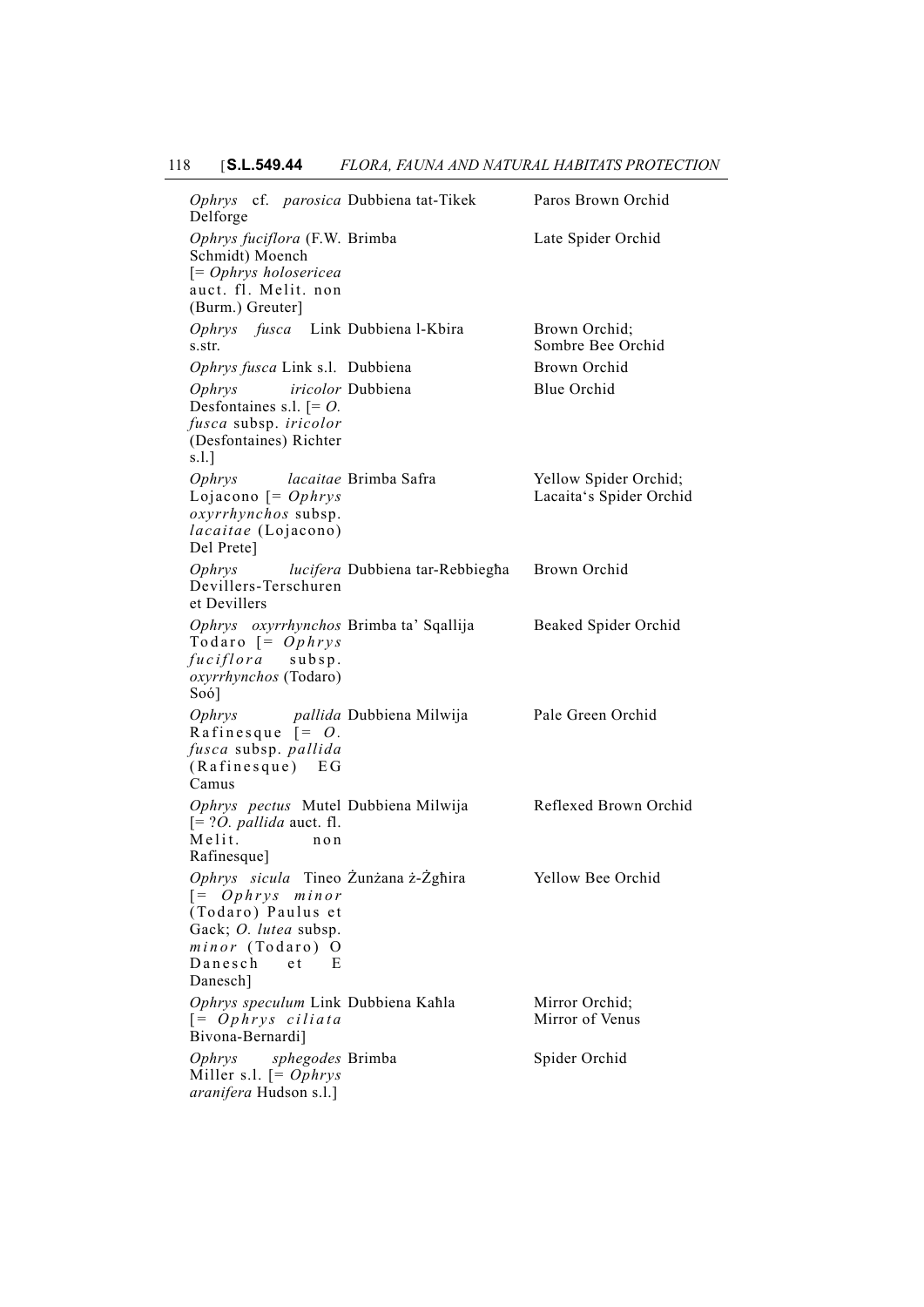*Ophrys tenthredinifera* Willdenow s.l  $=$ *Ophrys tenoreana* Lindley s.l.]. Sawfly Orchid *Orchis conica* Orkida tat-Tikek Milky Orchid Willdenow  $[= O.$ *pusilla* Tyteca; *Neotinea tridentata* subsp. Conica (Willdenow) Bateman, Pridgeon et Chase] *Orchis italica* Poiret Ħajja u Mejta tal-Werqa Naked-Man Orchid [= *Orchis longicruris* Fdewxa Link; *O. undulatifolia* Bivona-Bernardi] *Orchis lactea* Poiret [= *O. acuminata* Desfontaines; *Neotinea lactea* (Poiret) Bateman] Orkida tat-Tikek Milky Orchid *Orchis longicornu* Poiret [= *Anacamptis longicornu* (Poiret) Bateman, Pridgeon et Chase] Horned Orchid/Long-Spurred Orchid *Orchis morio* L. s.l. [= *Anacamptis morio* (L.) Bateman, Pridgeon et Chase s.l.] Green Winged Orchid *Orchis papilionacea* L. s.l. [= *Anacamptis papilionacea* (L.) Bateman, Pridgeon & Chase s.l.] Pink Butterfly Orchid Orchis tridentata Orkidi tat-Tikek Milky Orchids Scopoli s.l. [= *O . variegata* Allioni s.l.; *Neotinea tridentata* (Scopoli) Bateman, Pridgeon et Chase s.l.] *Serapias bergonii* E.G. Orkida tal-Ilsien ta' Lvant Eastern Ploughshare Camus [= *Serapias vomeracea* subsp. *laxiflora* (Soó) Gölz et Reinhard] *Serapias cordigera* L. [= *Serapias ovalis* Rich.] Heart-Flowered Tongue Orchid Serapias lingua L. [= Orkida tal-Ilsien Tongue Orchid; *Serapias columnae* (Rchb. Fil.) Lojacono] Tongue Serapias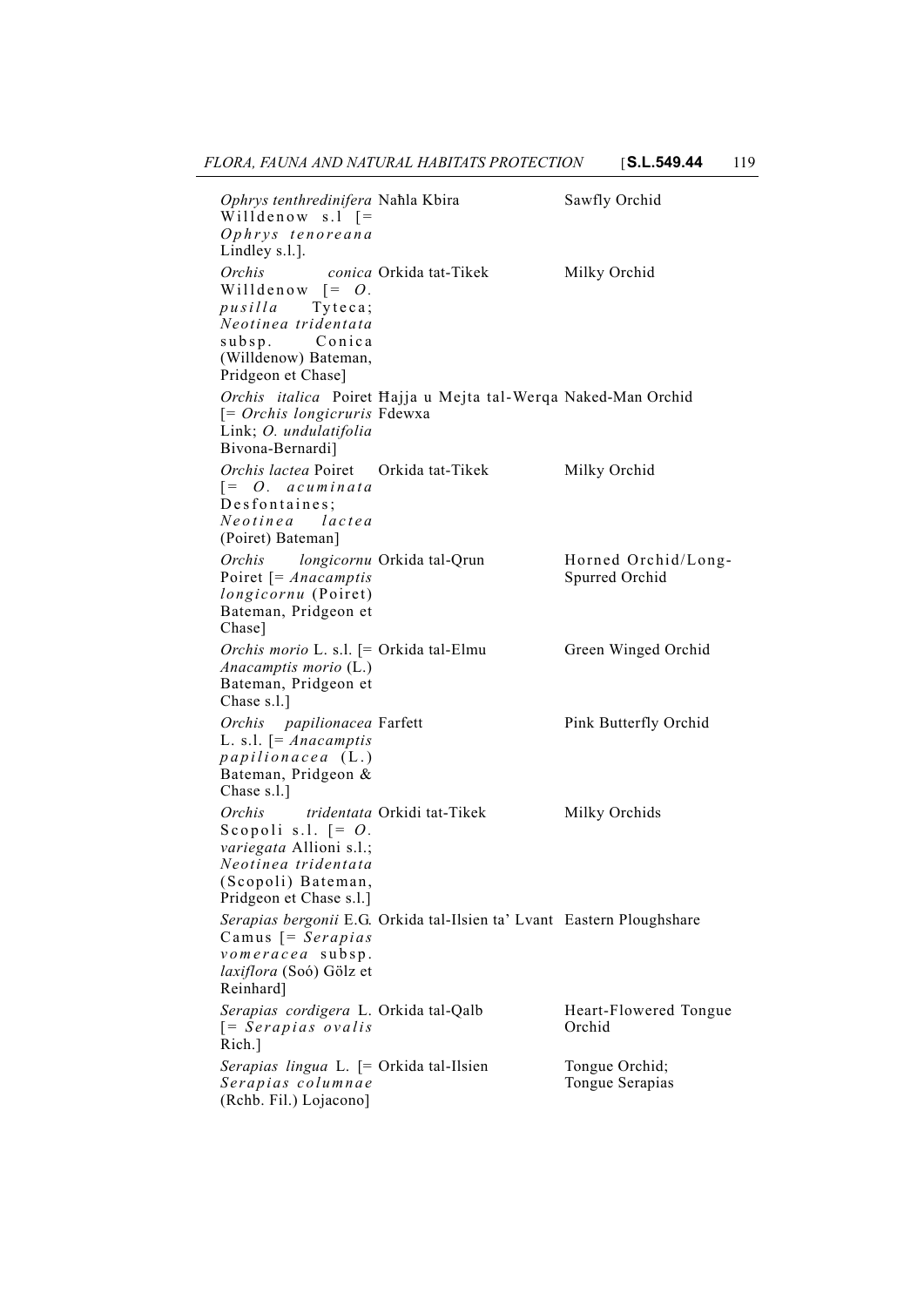| Serapias vomeracea Orkida tal-Ilsien Kbir<br>(Burmann fil.) Briquet<br>Serapias<br>$=$<br>longipetala (Tenore)<br>Pollini]                                                                   |                                              | Ploughshare; Long-<br>Lipped Tongue Orchid |
|----------------------------------------------------------------------------------------------------------------------------------------------------------------------------------------------|----------------------------------------------|--------------------------------------------|
| $(L.)$ Chevallier $[=$<br>Spiranthes autumnalis<br>L.C.M. Richard]                                                                                                                           | Spiranthes spiralis Hajja u Mejta tal-Harifa | Autumn Lady's Tresses                      |
| <b>POACEAE</b>                                                                                                                                                                               |                                              |                                            |
| Ampelodesma<br><i>mauritanica</i> (Poiret)<br>Durand et Schinz [=<br>Ampelodesma tenax<br>$Link$ ]                                                                                           | Dis                                          | Diss                                       |
| RANUNCULACEAE                                                                                                                                                                                |                                              |                                            |
| C. Presl $\left[ = R \right]$<br>ophioglossifolius var.<br>laevis Chabert; R.<br>ophioglossifolius<br>subsp. fontanus (Presl)<br>Hayek]                                                      | Ranunculus fontanus Cfolloq ta' Ghajn Mula   | Pond Spearwort                             |
| Ranunculus<br>ophioglossifolius<br>Villars                                                                                                                                                   | Cfolloq tal-Ghadajjar                        | Adder's<br>Tongue<br>Spearwort             |
| ROSACEAE                                                                                                                                                                                     |                                              |                                            |
| Sarcopoterium<br>spinosum (L.) Spach<br>$[= Poterium spinosum]$<br>L.                                                                                                                        | Tursin il-Ghul Xewwieki                      | Thorny Burnet                              |
| RUBIACEAE                                                                                                                                                                                    |                                              |                                            |
| Putoria<br>calabrica Putorja<br>$(L.f.)$ Persoon s.l. $[=$<br>Asperula calabrica L.<br>fil. $s.l.$ ]                                                                                         |                                              | <b>Stinking Madder</b>                     |
| RUPPIACEAE                                                                                                                                                                                   |                                              |                                            |
| Ruppia<br>cirrhosa Ruppja<br>(Petagna) Grande s.l.<br>$[= Ruppia spiralis L.$<br>ex Dumortier s.l.]                                                                                          |                                              | Spiral Tassel-Pondweed                     |
| Ruppia<br>Tineo ex Gussone $\mathcal{F}$<br>maritima<br>$R$ uppia<br>subsp. drepanensis<br>(Tineo) Maire et<br>Weiller; R. maritima<br>drepanes is<br>var.<br>(Tineo) K. Schum. in<br>Mart.] | drepanensis Ruppja tal-Ghadira               | Lesser Tassel-Pondweed                     |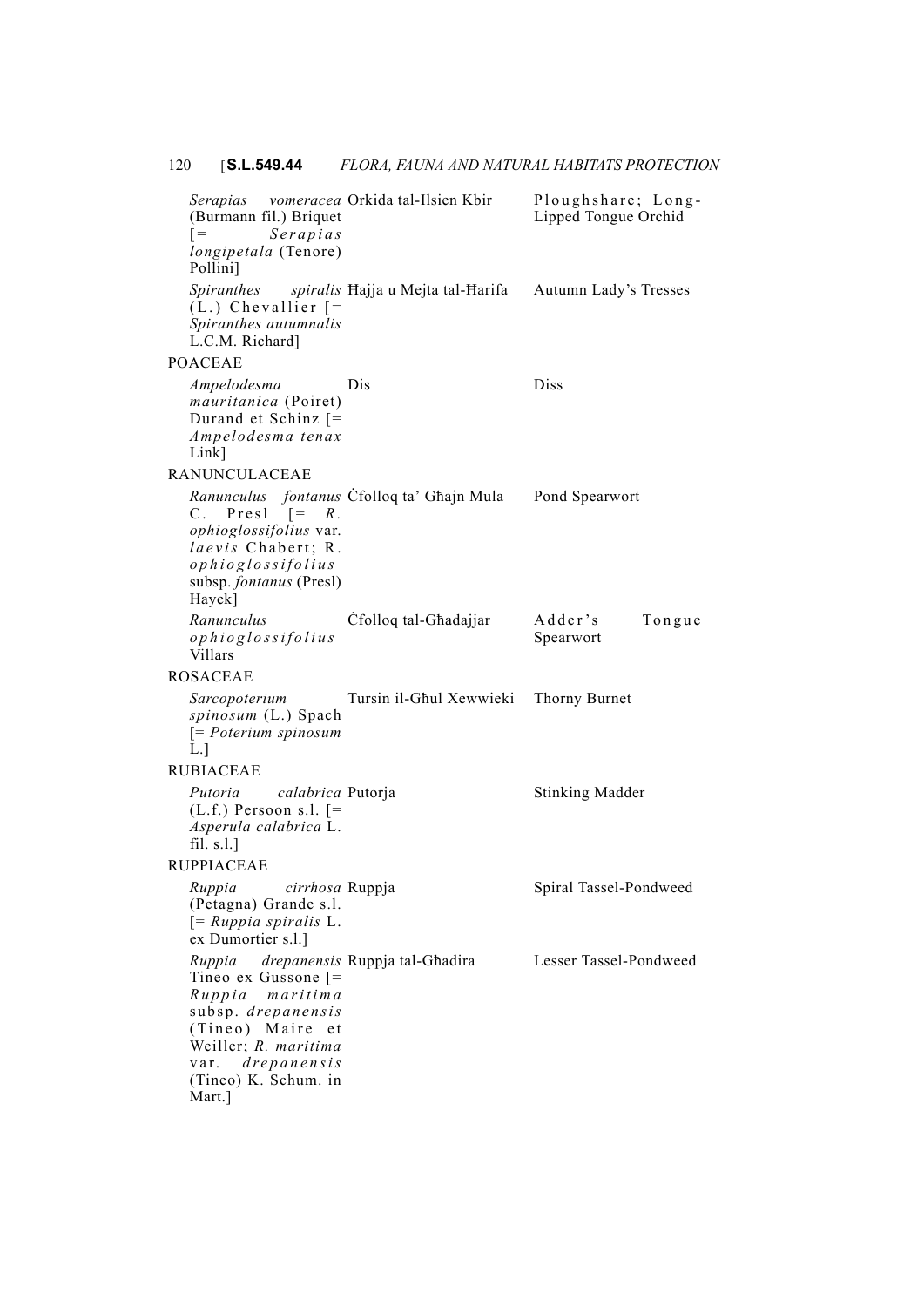| FLORA. FAUNA AND NATURAL HABITATS PROTECTION | <b>S.L.549.44</b> | 121 |
|----------------------------------------------|-------------------|-----|
|----------------------------------------------|-------------------|-----|

| Ruppia maritima L. Ruppja tas-Salini<br>s.l. $=$ $\int Ruppi a$<br>rostellata Koch; R.<br><i>salina</i> Schur]<br>ZANNICHELLIACEAE                                                                                    |                   | Beaked<br>Pondweed          | Tassel- |
|-----------------------------------------------------------------------------------------------------------------------------------------------------------------------------------------------------------------------|-------------------|-----------------------------|---------|
| Zannichellia<br><i>melitensis</i> Brullo,<br>Giusso et Lanfranco<br>[= Zannichellia<br><i>palustris</i> auct. fl.<br>Melit. non $L_{\cdot}$ : = Z.<br><i>pedunculata</i> auct. fl.<br>Melit, non Rchb, in<br>Mössler] | - Harira tal-Ilma | Maltese Horned-<br>Pondweed |         |

### SCHEDULE VII *Substituted by:*

*L.N. 162 of 2009.*

### **ANIMAL AND PLANT SPECIES OF COMMUNITY INTEREST WHOSE TAKING IN THE WILD AND EXPLOITATION MAY BE SUBJECT TO MANAGEMENT MEASURES**

The species listed in this Schedule are indicated:

- (*a*) by the name of species or subspecies, or
- (*b*) by the body of species belonging to a higher taxon or to a designated part of the taxon.

The abbreviation 'spp.' after the name of a family or genus designates all the species belonging to that family or genus.

## **(***a***) ANIMALS**

### **VERTEBRATES**

## **MAMMALS**

### **RODENTIA**

### Castoridae

*Castor fiber* (Finnish, Swedish, Latvian, Lithuanian, Estonian and Polish populations)

Cricetidae

*Cricetus cricetus* (Hungarian populations)

#### **CARNIVORA**

Canidae

*Canis aureus*

*Canis lupus* (Spanish populations north of the Duero, Greek populations north of the 39th parallel, Finnish populations within the reindeer management area as defined in paragraph 2 of the Finnish Act No 848/90 of 14 September 1990 on reindeer management, Bulgarian, Latvian,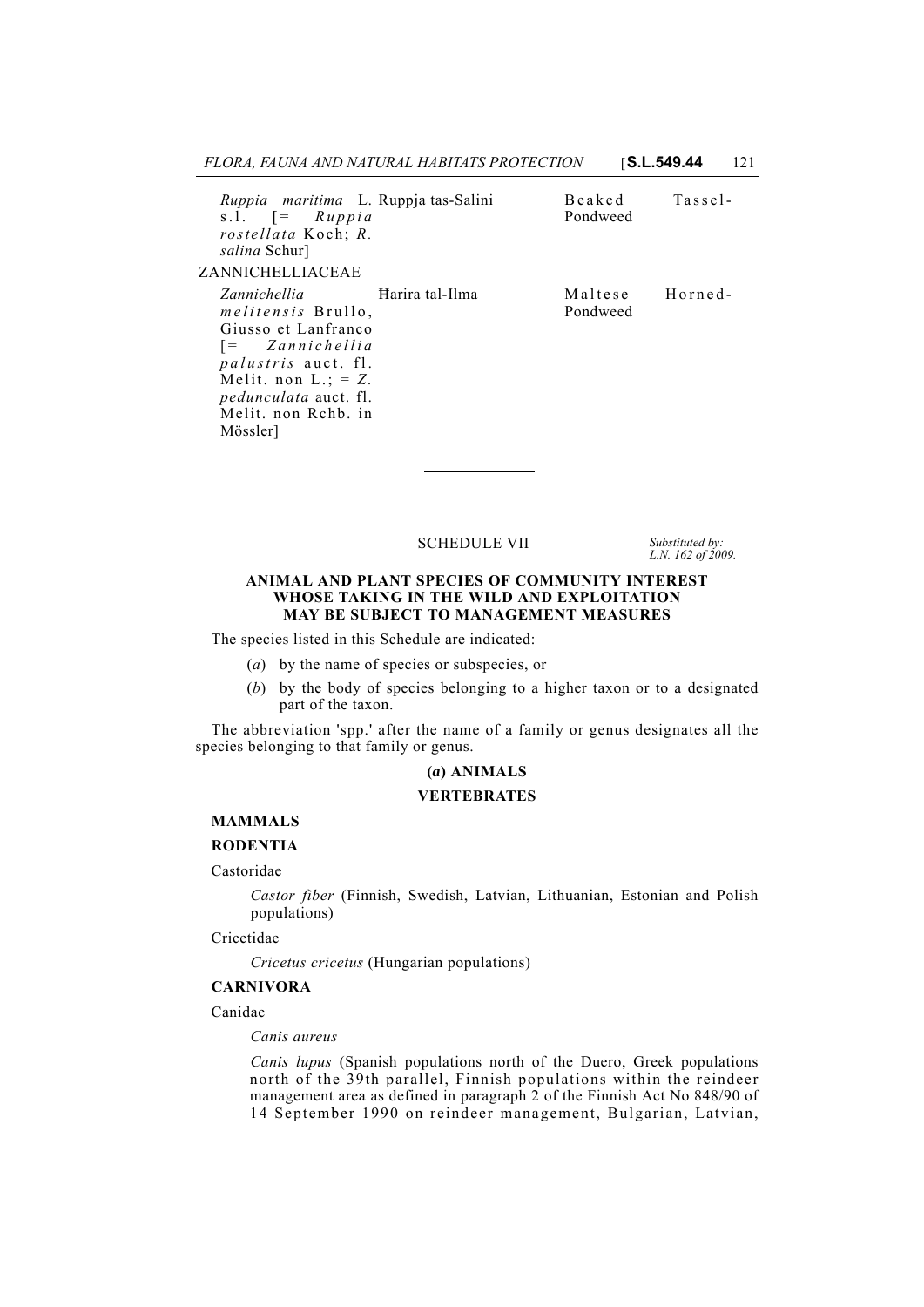Lithuanian, Estonian, Polish and Slovak populations)

#### Mustelidae

*Martes martes*

*Mustela putorius*

### Felidae

*Lynx lynx*

### Phocidae

All species not mentioned in Schedule V

### Viverridae

*Genetta genetta*

*Herpestes ichneumon*

# **DUPLICIDENTATA**

Leporidae

*Lepus timidus*

## **ARTIODACTYLA**

# Bovidae

*Capra ibex*

*Capra pyrenaica* (except *Capra pyrenaica pyrenaica*)

*Rupicapra rupicapra* (except *Rupicapra rupicapra balcanica*, *Rupicapra rupicapra ornata* and *Rupicapra rupicapra tatrica*)

## **AMPHIBIANS**

# **ANURA**

## Ranidae

*Rana esculenta Rana perezi Rana ridibunda Rana temporaria*

# **FISH**

## **PETROMYZONIFORMES**

Petromyzonidae

*Lampetra fluviatilis*

*Lethenteron zanandrai*

## **ACIPENSERIFORMES**

Acipenseridae

All species not mentioned in Schedule V

#### **CLUPEIFORMES**

Clupeidae

*Alosa* spp.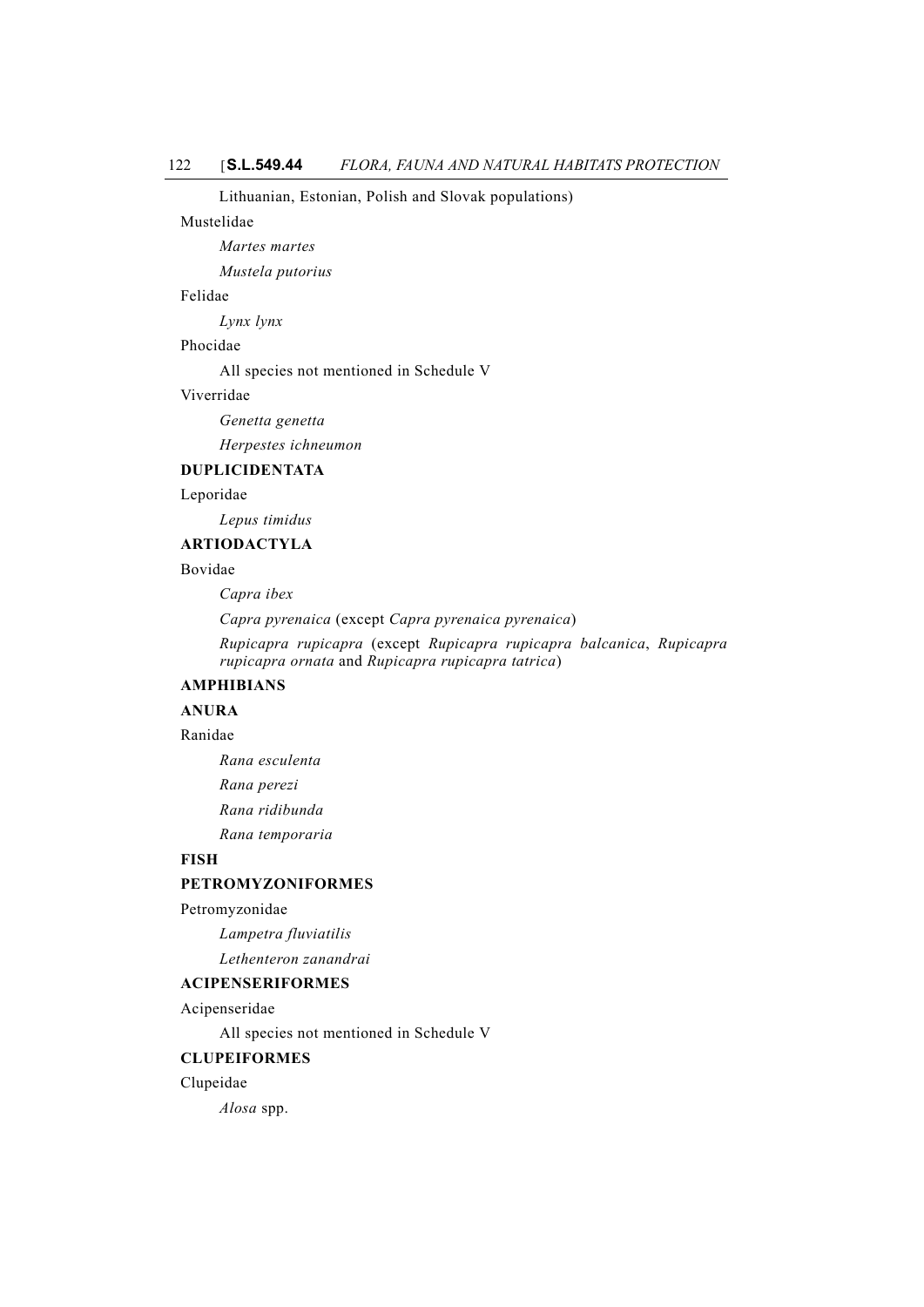### **SALMONIFORMES**

### Salmonidae

*Thymallus thymallus*

*Coregonus* spp. (except Coregonus oxyrhynchus - anadromous populations in certain sectors of the North Sea)

*Hucho hucho*

*Salmo salar* (only in freshwater)

## **CYPRINIFORMES**

Cyprinidae

*Aspius aspius*

*Barbus* spp.

*Pelecus cultratus*

*Rutilus friesii meidingeri*

# *Rutilus pigus*

# **SILURIFORMES**

Siluridae

*Silurus aristotelis*

## **PERCIFORMES**

## Percidae

*Gymnocephalus schraetzer Zingel zingel*

## **INVERTEBRATES**

## **COELENTERATA**

## **CNIDARIA**

*Corallium rubrum*

## **MOLLUSCA**

## **GASTROPODA - STYLOMMATOPHORA**

*Helix pomatia*

# **BIVALVIA - UNIONOIDA**

## Margaritiferidae

*Margaritifera margaritifera*

### Unionidae

*Microcondylaea compressa Unio elongatulus*

## **ANNELIDA**

**HIRUDINOIDEA - ARHYNCHOBDELLAE**

Hirudinidae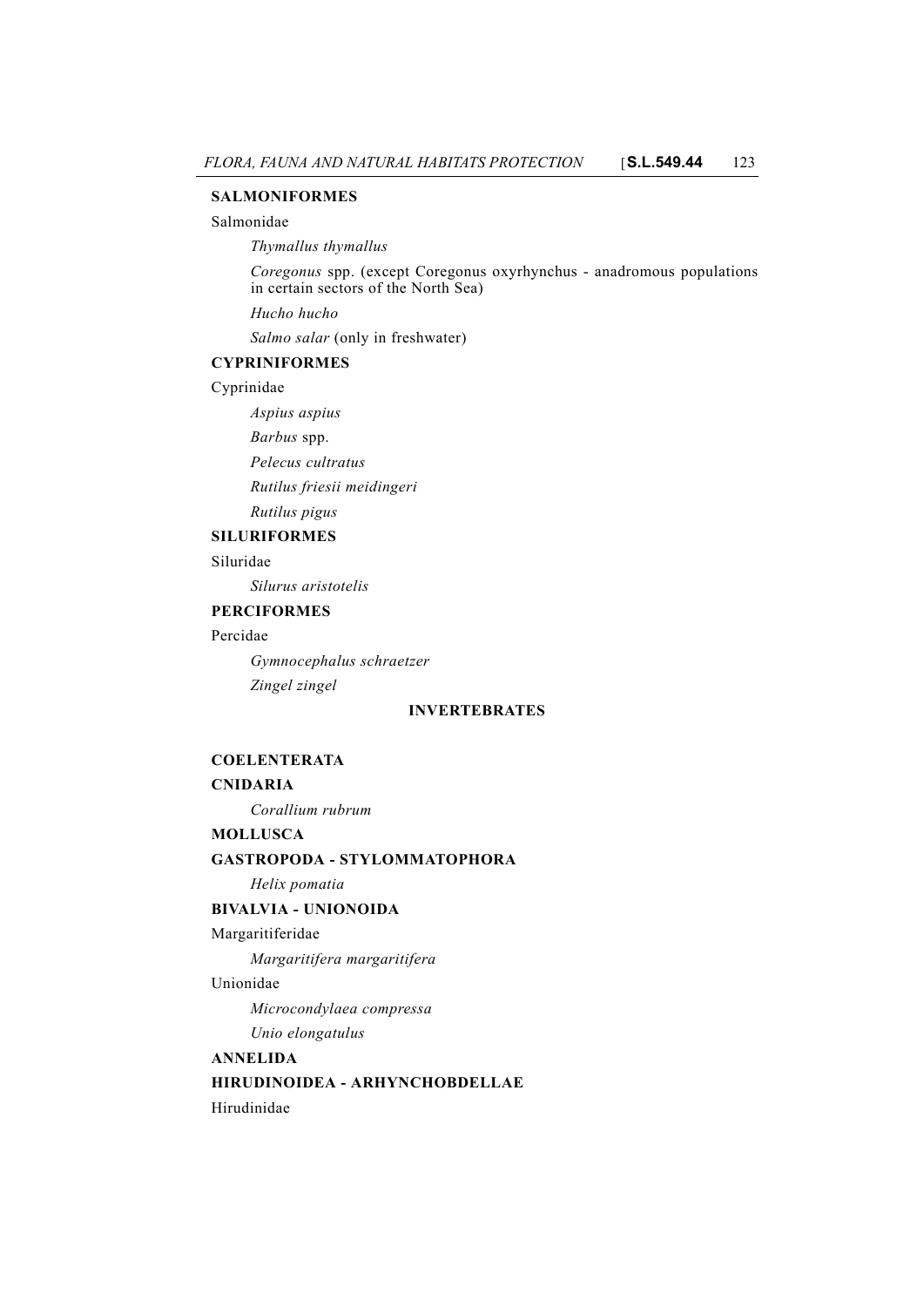### 124 [**S.L.549.44** *FLORA, FAUNA AND NATURAL HABITATS PROTECTION*

*Hirudo medicinalis*

## **ARTHROPODA**

## **CRUSTACEA - DECAPODA**

## Astacidae

*Astacus astacus Austropotamobius pallipes Austropotamobius torrentium*

## Scyllaridae

*Scillarides latus*

# **INSECTA - LEPIDOPTERA**

### Saturniidae

*Graellsia isabellae*

### **(***b***) PLANTS**

# **ALGAE**

# **RHODOPHYTA**

Corallinaceae

*Lithothamnion coralloides* Crouan frat. *Phymatholithon calcareum* (Poll.) Adey & McKibbin

### **LICHENES**

Cladoniaceae

*Cladonia* L. subgenus *Cladina* (Nyl.) Vain.

### **BRYOPHYTA**

Musci Leucobryaceae

*Leucobryum glaucum* (Hedw.) AAngstr.

## Sphagnaceae

*Sphagnum* L. spp. (except *Sphagnum pylaisii* Brid.)

# **PTERIDOPHYTA**

# *Lycopodium* spp.

### **ANGIOSPERMAE**

Amaryllidaceae

*Galanthus nivalis* L.

*Narcissus bulbocodium* L.

*Narcissus juncifolius* Lagasca

### Compositae)

*Arnica montana* L.

*Artemisia eriantha* Ten

*Artemisia genipi* Weber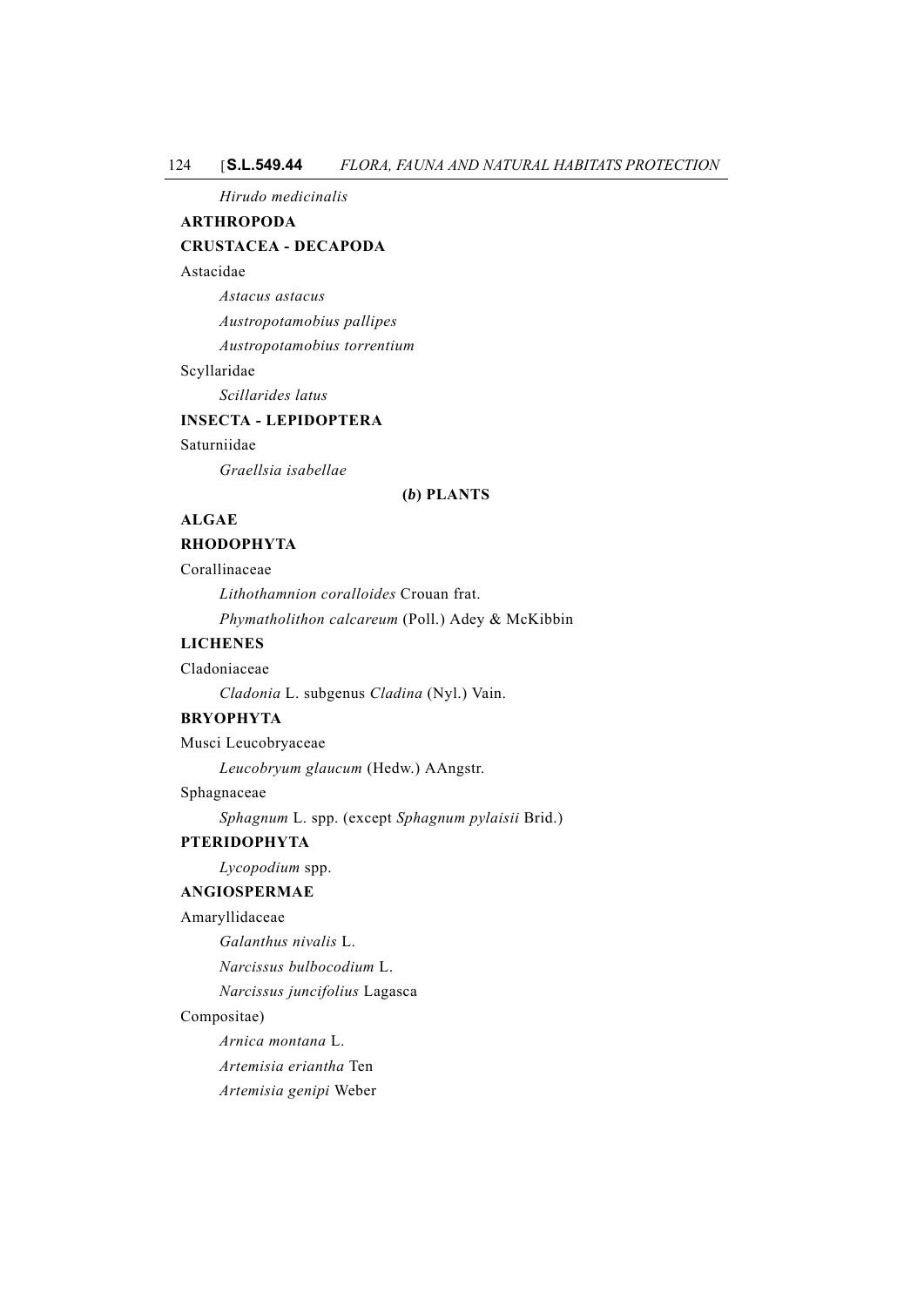# *Doronicum plantagineum* L. subsp. *tournefortii* (Rouy) P. Cout.

*Leuzea rhaponticoides* Graells

# Cruciferae

*Alyssum pintadasilvae* Dudley.

*Malcolmia lacera* (L.) DC. subsp. *graccilima* (Samp.) Franco

*Murbeckiella pinnatifida* (Lam.) Rothm. subsp. *herminii* (Rivas-Martinez) Greuter & Burdet

## Gentianaceae

*Gentiana lutea* L.

### Iridaceae

Iris lusitanica Ker-Gawler

## Labiatae

*Teucrium salviastrum* Schreber subsp. *salviastrum* Schreber

### Leguminosae

*Anthyllis lusitanica* Cullen & Pinto da Silva

*Dorycnium pentaphyllum* Scop. subsp. *transmontana* Franco *Ulex densus* Welw. ex Webb.

## Liliaceae

*Lilium rubrum* Lmk

*Ruscus aculeatus* L.

### Plumbaginaceae

*Armeria sampaio* (Bernis) Nieto Feliner

### Rosaceae

*Rubus genevieri* Boreau subsp. *herminii* (Samp.) P. Cout.

## Scrophulariaceae

*Anarrhinum longipedicelatum* R. Fernandes

*Euphrasia mendonçae* Samp.

*Scrophularia grandiflora* DC. subsp. *grandiflora* DC.

*Scrophularia berminii* Hoffmanns & Link

*Scrophularia sublyrata* Brot.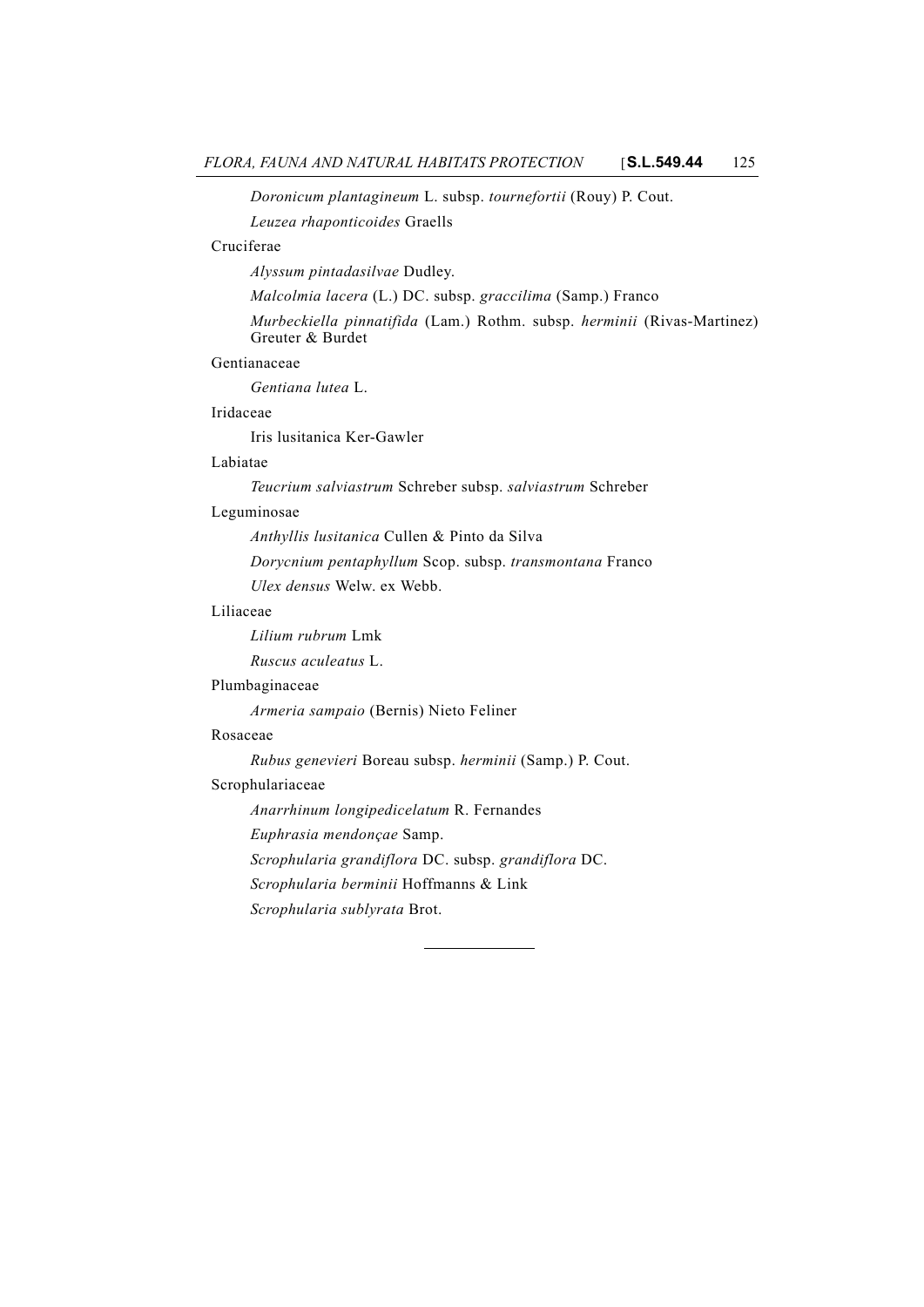*Substituted by: L.N. 162 of 2009; L.N. 322 ofr 2013.*

### SCHEDULE VIII

### **ANIMAL AND PLANT SPECIES OF NATIONAL INTEREST WHOSE TAKING IN THE WILD AND EXPLOITATION MAY BE SUBJECT TO MANAGEMENT MEASURES**

Interpretation

1. The abbreviation "spp." following the name of a genus is used to denote all species within that genus.

2. Other references to taxa higher than genus and/or species are for the purposes of information or classification only.

3. The abbreviation "(s.l.)", meaning '*sensu lato*' is used to indicate that the scientific name is used in its most extended meaning.

4. Where required, scientific synonyms of each species or lower taxon are included in square brackets after the scientific name. These are included to facilitate interpretation of the scientific information provided.

5. A number of scientific names are followed by the abbreviations 'auct. fl. Melit.' which refers to the scientific name(s) with which that particular taxon is and/ or was recorded in Maltese biodiversity literature; this scientific name is also of legal value, since in some cases, it represents the only reference to species whose proper scientific identification is still uncertain.

6. Where available, vernacular names, in both Maltese and English have been included for each taxon. This information is included for clarification purposes.

# **(a) ANIMALS VERTEBRATES**

| FISH                           |                                              |                     |
|--------------------------------|----------------------------------------------|---------------------|
| <b>ACTINOPTERYGII</b>          |                                              |                     |
| <b>ANGUILLIFORMES</b>          |                                              |                     |
| Anguillidae                    |                                              |                     |
| Anguilla anguilla              | Sallura                                      | Common European Eel |
| <b>PERCIFORMES</b>             |                                              |                     |
| Serranidae                     |                                              |                     |
| Epinephelus<br>$marginatus$ [= | Cerna                                        | Dusky Grouper       |
| Epinephelus guaza]             |                                              |                     |
| Scombridae                     |                                              |                     |
| Thunnus thynnus                | Tonn; Tunnagg                                | Blue-Fin Tuna       |
| Xiphidae                       |                                              |                     |
| Xiphias gladius                | Pixxispad                                    | Swordfish           |
| Scianidae                      |                                              |                     |
| Sciaena umbra                  | Gurbell, Gurbell Tork                        | Brown Meagre        |
| Umbrina cirrosa                | Gurbell, Gurbell tal-Shi Drum, Corb<br>Oawwi |                     |

## **SYGNATHIFORMES**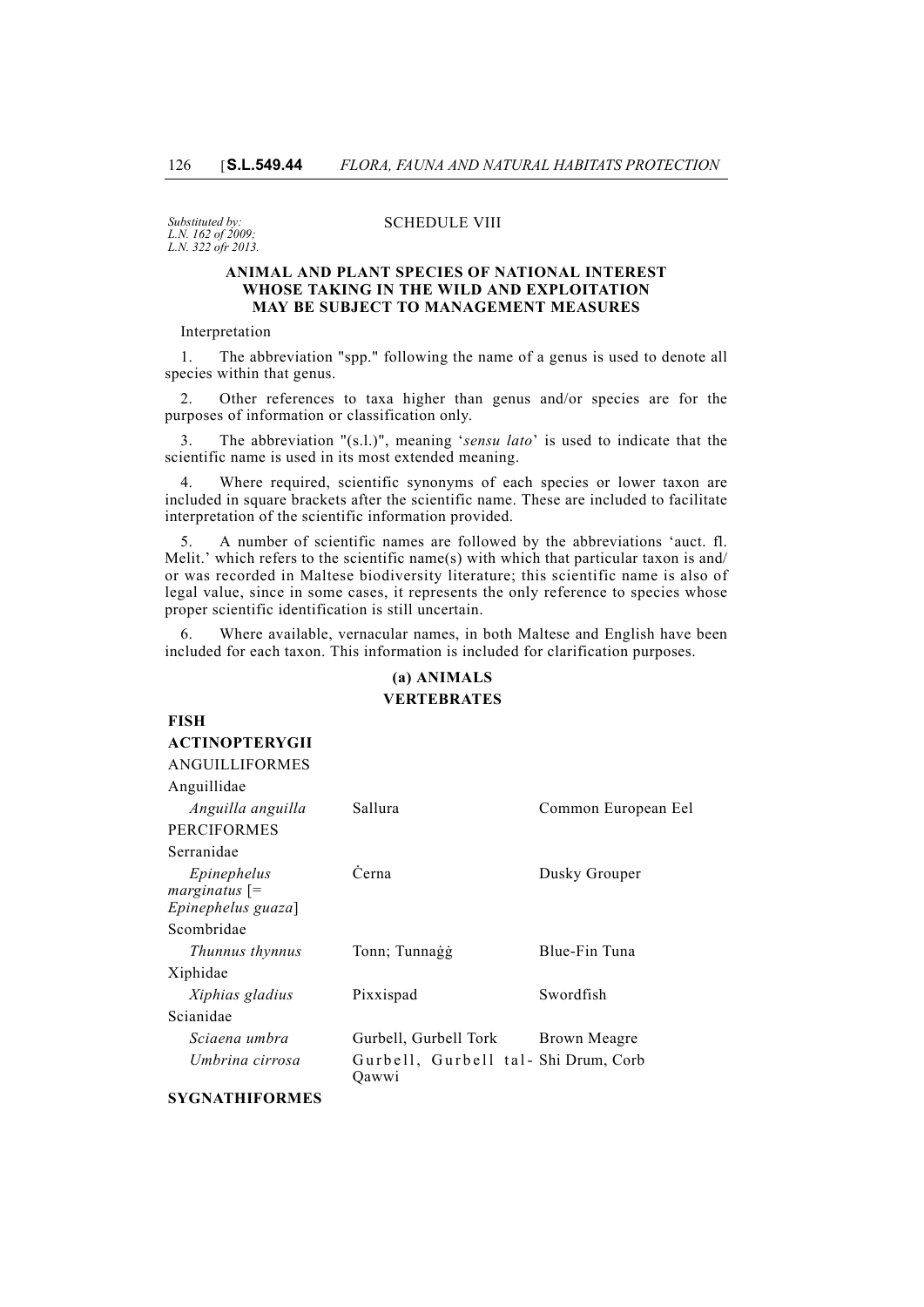| Sygnathidae                                          |                                                          |                                     |
|------------------------------------------------------|----------------------------------------------------------|-------------------------------------|
| Syngnathus abaster                                   | Gremxula tal-Bahar Halqa Black-Striped Pipefish<br>Qasir |                                     |
| CEPHALASPIDO-<br><b>MORPHI</b>                       |                                                          |                                     |
| <b>MYXIONIDAE</b>                                    |                                                          |                                     |
| Petromyzonidae                                       |                                                          |                                     |
| Petromyzon marinus                                   | Qalfat                                                   | Sea Lamprey                         |
| <b>ELASMOBRANCHII</b>                                |                                                          |                                     |
| <b>LAMNIFORMES</b>                                   |                                                          |                                     |
| Alopiidae                                            |                                                          |                                     |
| Alopias vulpinus                                     | Pixxivolpi                                               | <b>Thresher Shark</b>               |
| <b>CARCHARINIFORMES</b>                              |                                                          |                                     |
| Carcharhinididae                                     |                                                          |                                     |
| Carcharhinus<br>brevipinna                           | Kelb il-Bahar                                            | Spinner Shark                       |
| Carcharhinus limbatus Kelb il-Bahar                  |                                                          | <b>Blacktip Shark</b>               |
| Carcharhinus<br>plumbeus                             | Kelb Griż                                                | Sandbar Shark                       |
| Prionace glauca                                      | Huta Kahla                                               | <b>Blue Shark</b>                   |
| Triakidae                                            |                                                          |                                     |
| Mustelus asterias                                    | Mazzola tat-Tbajja                                       | Starry Smooth-hound<br>Shark        |
| Mustelus mustelus                                    | Mazzola bla Xewka                                        | Common Smooth-hound<br>Shark        |
| Mustelus punctulatus                                 | Mazzola tat-Tikek Suwed                                  | Blackspotted Smooth-<br>hound Shark |
| <b>HEXANCHIFORMES</b>                                |                                                          |                                     |
| Hexanchidae                                          |                                                          |                                     |
| Heptranchias perlo                                   | Murruna ta' Seba' Gargi                                  | Sharpnose Sevengill<br>Shark        |
| Hexanchus griseus                                    | Murruna ta' Sitt Gargi                                   | <b>Bluntnose Sixgill Shark</b>      |
| <b>SQUALIFORMES</b>                                  |                                                          |                                     |
| Centrophoridae                                       |                                                          |                                     |
| Centrophorus<br>granulosus                           | Żaghrun                                                  | Gulper Shark                        |
| Squalus acanthias                                    | Mazzola, Mazzola griża                                   | Spur dogfish, Spiny<br>dogfish      |
|                                                      | <b>INVERTEBRATES</b>                                     |                                     |
| <b>PORIFERA</b>                                      |                                                          |                                     |
| Hippospongia<br>communis                             | Sponża Xehda                                             | Honeycomb Sponge                    |
| Spongia (Spongia)<br>lamella [=Spongia<br>agaricina] | Widnet l-Iljunfant                                       | Elephant's Ear Sponge               |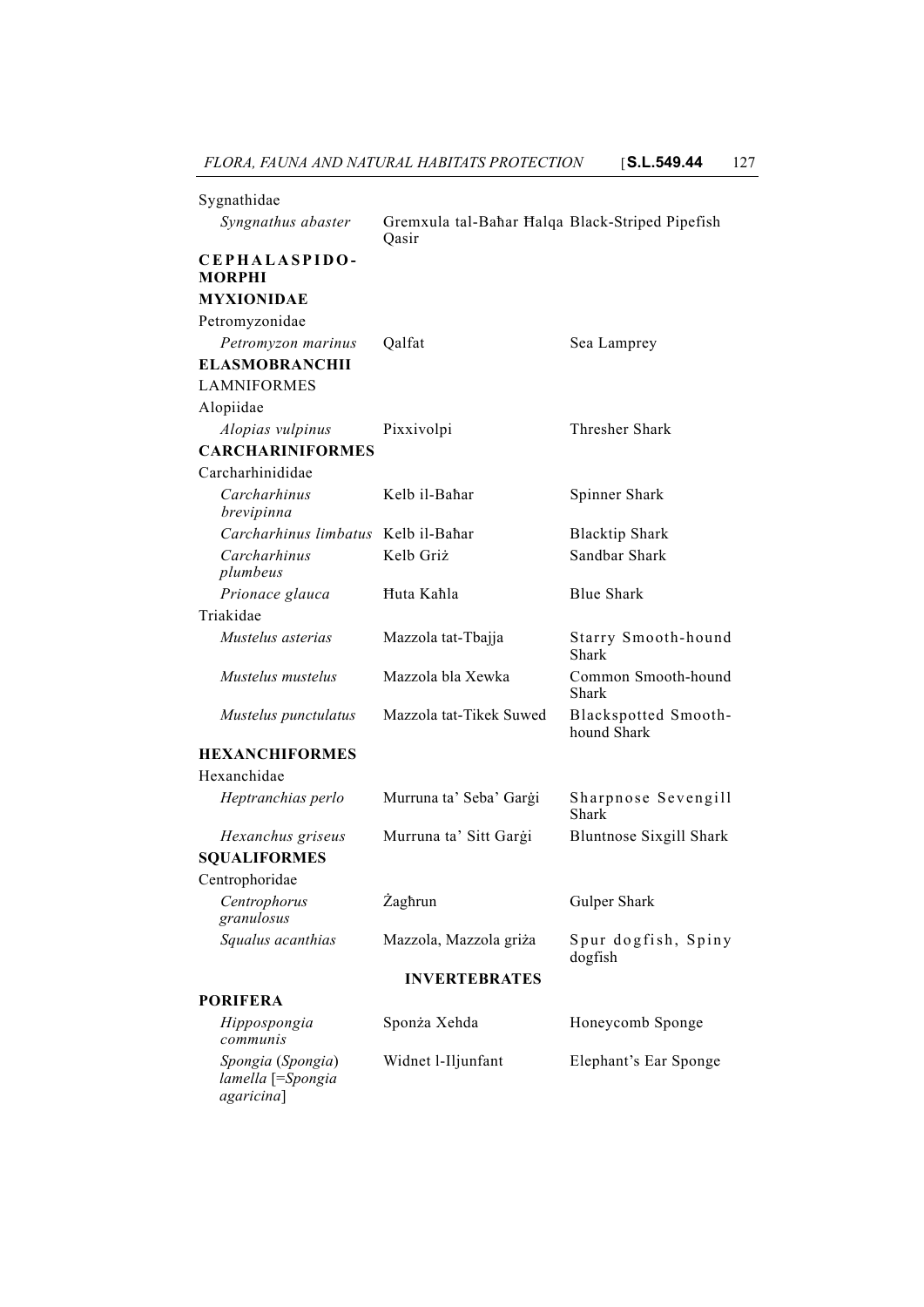# 128 [**S.L.549.44** *FLORA, FAUNA AND NATURAL HABITATS PROTECTION*

| Spongia<br>officinalis             |                                                                                                                                                            | (Spongia) Sponża tal-Hasil                                                        | Greek Bath Sponge                                                |
|------------------------------------|------------------------------------------------------------------------------------------------------------------------------------------------------------|-----------------------------------------------------------------------------------|------------------------------------------------------------------|
| Spongia zimocca                    |                                                                                                                                                            | Sponża Lewn il-Gilda                                                              | Leather Sponge                                                   |
| <b>CRUSTACEA</b>                   |                                                                                                                                                            |                                                                                   |                                                                  |
| Maja squinado<br>Palinurus elephas | Homarus gammarus                                                                                                                                           | Iljunfant tal-Bahar<br>Ghaguża<br>Awwista                                         | European Lobster<br>Spiny Spider Lobster<br>Common Spiny Lobster |
| Scyllarus latus                    | $[=Scyllarides latus]$                                                                                                                                     | Ckala; Ckala Hamra                                                                | Flat Lobster; European<br>Paddle-Nosed Lobster                   |
|                                    | Scyllarus pigmaeus                                                                                                                                         | Čkala                                                                             | Pygmy Flat Lobster                                               |
| Scyllarus arctus                   |                                                                                                                                                            | <b>Ckala</b>                                                                      | Small Flat Lobster                                               |
| <b>ECHINODERMATA</b>               |                                                                                                                                                            |                                                                                   |                                                                  |
|                                    | Paracentrotus lividus                                                                                                                                      | Rizza                                                                             | Stony Sea-Urchin;<br>Rock-Urchin                                 |
|                                    |                                                                                                                                                            | (b) PLANTS                                                                        |                                                                  |
| <b>HYMENOMYCETES</b>               |                                                                                                                                                            |                                                                                   |                                                                  |
| Ex Fr.) Quel. s.l.                 |                                                                                                                                                            | Pleurotus eryngii (DC. Faqqiegh tal-Ferla                                         | Oyster Mushroom                                                  |
| <b>LICHENES</b>                    |                                                                                                                                                            |                                                                                   |                                                                  |
| Vainio]                            |                                                                                                                                                            | Rocella phycopsis Ach. Lehjet ix-Xih;<br>$[= Rocella fucoids Haziż tal-Presepju]$ | Rocella                                                          |
| <b>MAGNOLIOPHYTA</b>               |                                                                                                                                                            |                                                                                   |                                                                  |
| Amaryllidaceae                     |                                                                                                                                                            |                                                                                   |                                                                  |
| Narcissus<br>(Haworth) Spach       |                                                                                                                                                            | elegans Narcis Imwahhar Skars                                                     | <b>Elegant Narcissus</b>                                         |
|                                    |                                                                                                                                                            | Narcissus tazetta L. s.l Narcis; Rancis                                           | French Daffodil                                                  |
| Apiaceae                           |                                                                                                                                                            |                                                                                   |                                                                  |
|                                    | Apium graveolens L.                                                                                                                                        | Karfus Selvaģģ                                                                    | Wild Celery                                                      |
| Capparaceae                        |                                                                                                                                                            |                                                                                   |                                                                  |
| Capparis<br><i>inermis</i> Turra]  | <i>orientalis</i> Kappar<br>Veillard $[=Capparis]$<br>rupestris Sibthorp &<br>Smith; C. spinosa<br>subsp. <i>rupestris</i> (Sm.)<br>Nyman; C. spinosa var. |                                                                                   | Caper Bush                                                       |
|                                    | Capparis spinosa L.                                                                                                                                        | Kappar tax-Xewk                                                                   | Spiny Caper                                                      |
| Cymodoceaceae                      |                                                                                                                                                            |                                                                                   |                                                                  |
| Cymodocea                          | (Ucria) Ascherson                                                                                                                                          | nodosa Alka Rqiqa; Cimodocja                                                      | Lesser Neptune-Grass                                             |
| Ericaceae                          |                                                                                                                                                            |                                                                                   |                                                                  |
|                                    | Erica multiflora L.                                                                                                                                        | Erika; Issopu; Savina; Mediterranean Heath<br>Saghtar Ahmar; Lehjet ix-<br>Xiħ    |                                                                  |
| Hyacinthaceae                      |                                                                                                                                                            |                                                                                   |                                                                  |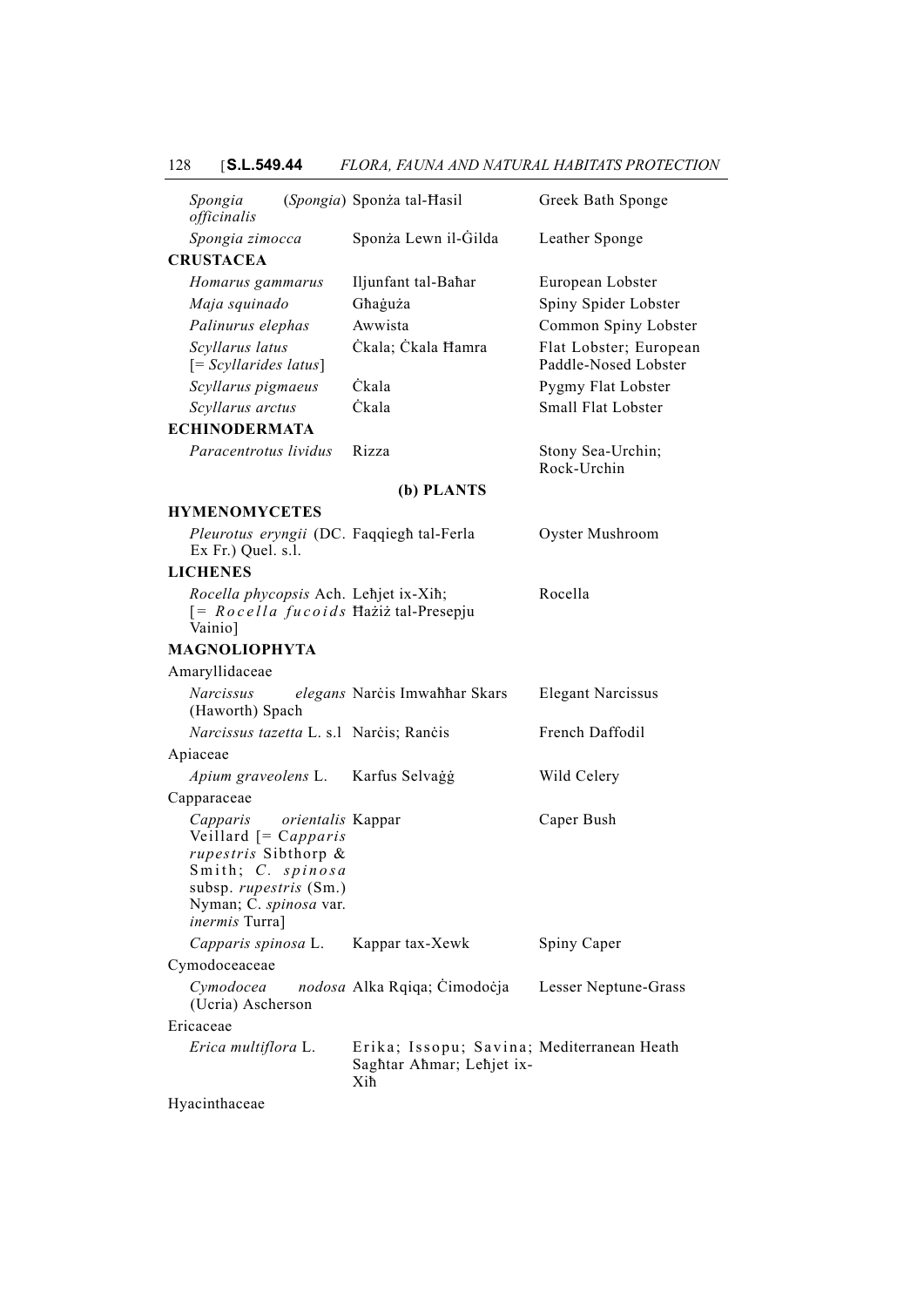| Ornithogalum<br>arabicum L                                                                               | Halib it-Tajr; Hara tac- Large Star-of-<br>Cawl                                | <b>Bethlehem</b>                      |
|----------------------------------------------------------------------------------------------------------|--------------------------------------------------------------------------------|---------------------------------------|
| Ornithogalum<br>narbonense L                                                                             | Halib it-Tajr il-Komuni                                                        | Southern Star-of-<br><b>Bethlehem</b> |
| Urginea<br><i>pancration Ghansar</i> ;<br>(Steinheil) Philippe                                           | Basal tal-Ghansar                                                              | Maltese Seaside Squill                |
| Lamiaceae (= Labiatae)                                                                                   |                                                                                |                                       |
| Ballota nigra L. s.l.                                                                                    | Marrubja s-Sewda                                                               | <b>Black Horehound</b>                |
| Marrubium vulgare L.                                                                                     | Marrubja l-Bajda                                                               | White Horehound                       |
| Rosmarinus officinalis Klin<br>L.                                                                        |                                                                                | Rosemary                              |
| [= Salvia triloba L. Sqallija<br>fill.]                                                                  | Salvia fruticosa Miller Salvja Selvaģģa; Salvja ta' Three-Lobed Sage           |                                       |
| Salvia officinalis L.                                                                                    | Salvja; Salvja tal-Ikel                                                        | Common Sage                           |
| Satureja graeca L. s.l. Saghrija Griega<br>$= Micromeria\ graeca$<br>$(L.)$ Bentham s.l.]                |                                                                                | Greek Savory                          |
| Satureja<br>(D'Urville) Gussone<br>Micromeria Spakkapjetra<br>$=$<br>microphylla<br>(D'Urville) Bentham] | microphylla Xpakkapietra; Xaqq il- Maltese Savory<br>$B$ lat;<br>$S$ aghtrija; |                                       |
| Liliaceae                                                                                                |                                                                                |                                       |
| Ruscus hypophyllum L. Belladonna; Rusku                                                                  |                                                                                | Butcher's<br>Greater<br><b>Broom</b>  |
| Orchidaceae                                                                                              |                                                                                |                                       |
| Anacamptis<br>pyramidalis<br>(L.) L.C.M. Richard                                                         | Orkida Piramidali                                                              | Common Pyramidal<br>Orchid            |
| Ranunculaceae                                                                                            |                                                                                |                                       |
| <i>Adonis</i><br>DC.                                                                                     | microcarpa Ghallet is-Serduk;<br>Ghan is-Serduk; Henna                         | Pheasant's Eye                        |

### SCHEDULE IX

## **IDENTIFICATION AND MONITORING**

1. Ecosystems and habitats which may be classed into one or more of the following:

- containing high diversity;
- large numbers of endemic or threatened species, or wilderness;
- required by migratory species;
- are natural habitats, sites or species of National Importance or of Importance to the Agreement States;
- isolated, unusual, atypical, peculiar natural habitats or biotopes;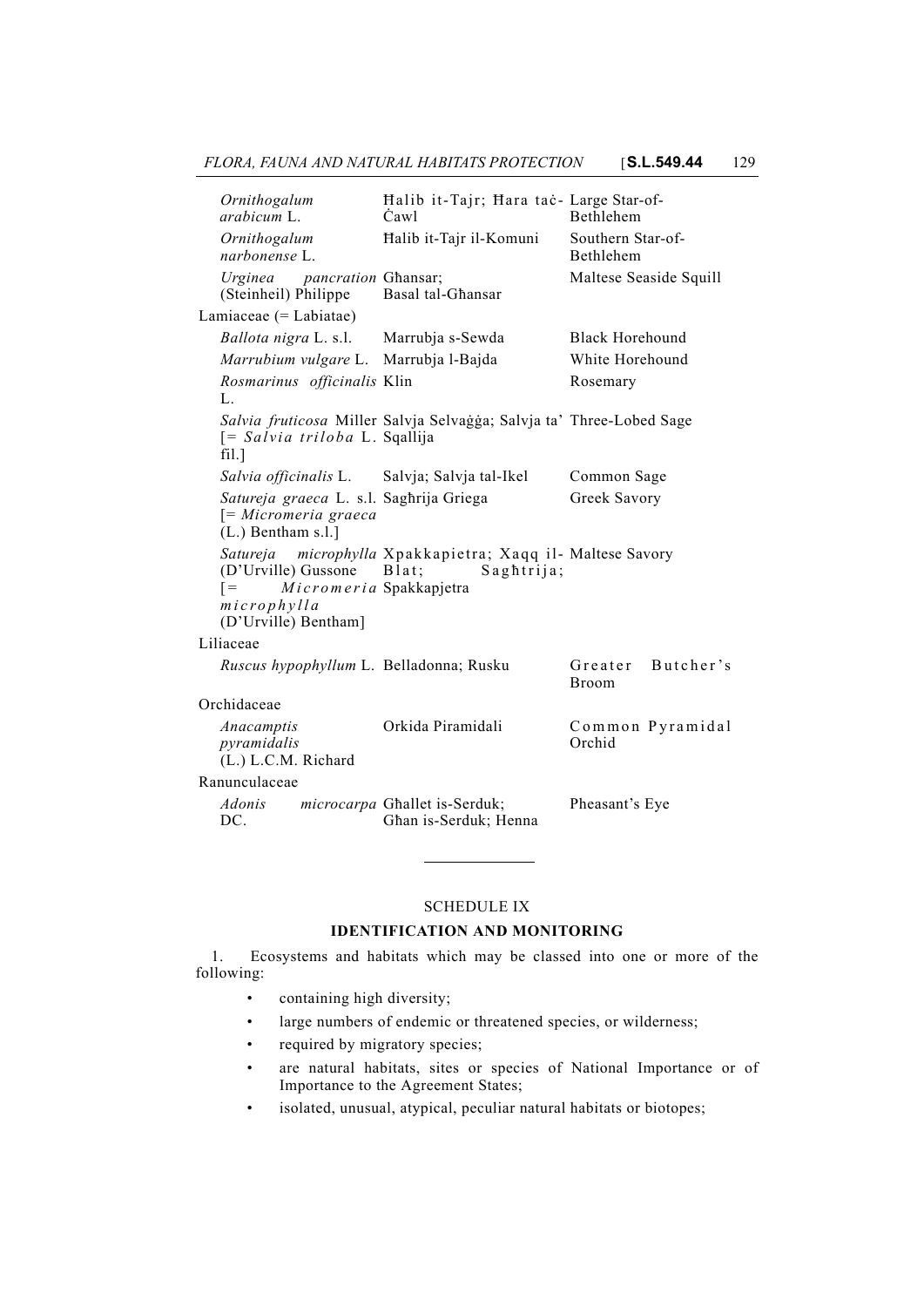- of social, economic, cultural or scientific importance; or,
- which are representative, unique or associated with key evolutionary or other biological processes;

2. Species, communities and populations which may be classed into one or more of the following:

- endemic or threatened;
- are species of National Importance or of Importance to the Agreement States;
- with a restricted distribution in the Maltese Islands, the Mediterranean or within the territory of the Agreement States;
- isolated, unusual, atypical or peculiar populations of endemic, threatened or common species;
- wild relatives of domesticated or cultivated species;
- of medicinal, agricultural or other economic value;
- of social, scientific or cultural importance; or
- of importance for research into the conservation and sustainable use of biological diversity, such as indicator species; and
- 3. Described genomes and genes of social, scientific or economic importance.

### SCHEDULE X

## **ENDEMIC SPECIES NOT COVERED BY REGULATION 26**

### **(***a***) Animals**

| Acinopus<br>(Dejean)                                                     | ambiguus Busewdien tax-Xatt                                                     | <b>Shore Ground Beetle</b> |
|--------------------------------------------------------------------------|---------------------------------------------------------------------------------|----------------------------|
| <i>Aleurolobus teucrii</i> Mifsud -<br>& Palmeri                         |                                                                                 |                            |
| Allophylax picipes-<br><i>melitensis</i> (Baudi)                         |                                                                                 |                            |
| Reitter                                                                  | Alphasida grossa melitana Hanfusa tal-Fekruna                                   | Tortoise Darkling Beetle   |
| <i>Attalus melitensis</i> Peyron                                         |                                                                                 |                            |
| Danacea (Allodanacaea) -<br><i>thymi</i> Liberti & Schembri              |                                                                                 |                            |
| (Bourgeois)                                                              | Dasytidius melitensis Dasitidu ta' Malta                                        |                            |
| Laemostenus<br>(Sphodroides) picicornis<br><i>melitensis</i> (Fairmaire) |                                                                                 |                            |
|                                                                          | <i>Mniotype deluccai</i> (Berio) Melvizza ta' Delucca;<br>Melvizza ta' Valletta | Valletta's Brocade         |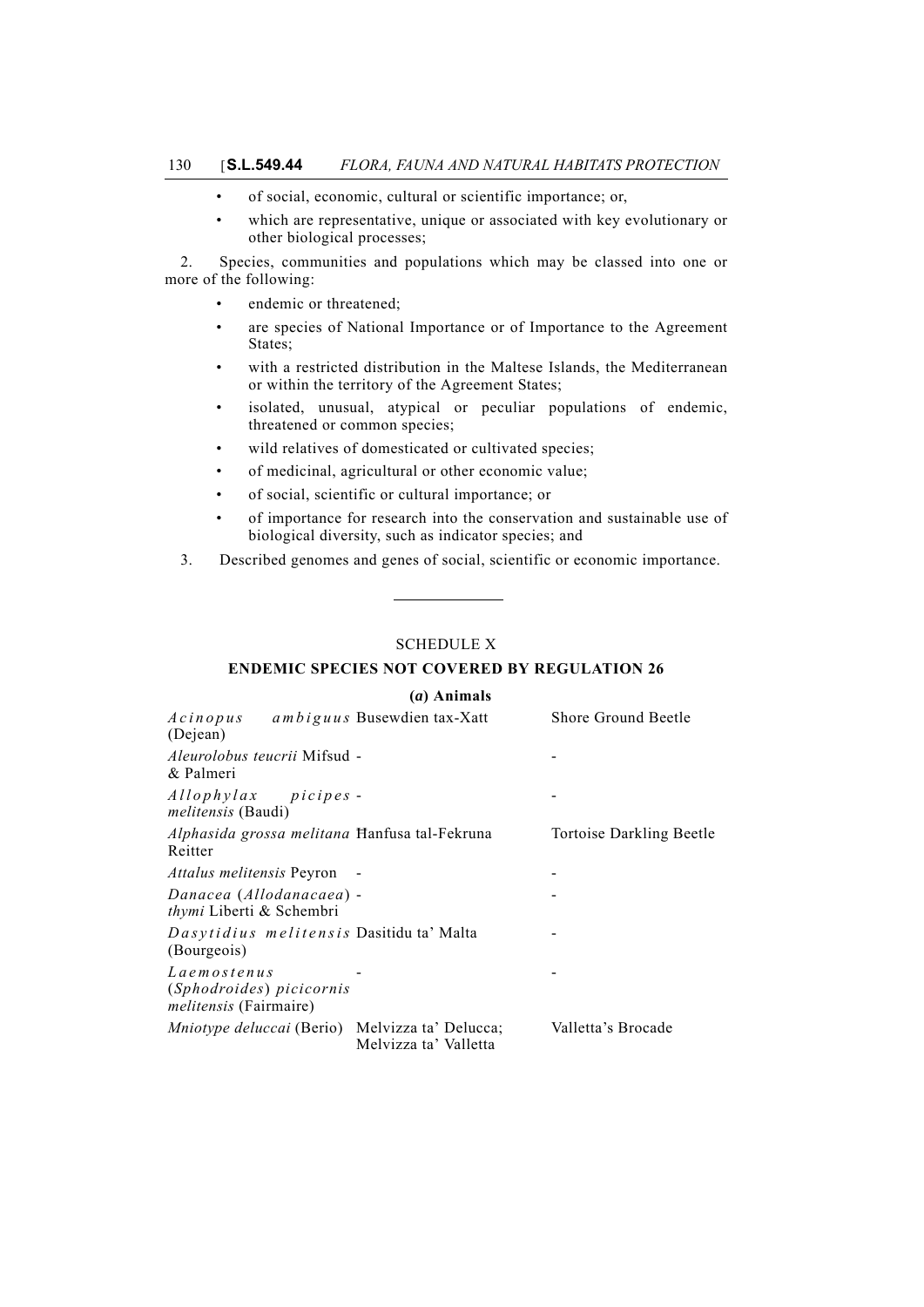| Muticaria macrostoma Dussies<br>(Cantraine) s.l. excluding<br>M. macrostoma mamotica<br>and M. macrostoma<br>scalaris                                                                                  |                                    | Maltese Door-Snail      |
|--------------------------------------------------------------------------------------------------------------------------------------------------------------------------------------------------------|------------------------------------|-------------------------|
| $Omophlus (Omophlus) -$<br><i>melitensis</i> Baudi                                                                                                                                                     |                                    |                         |
| Otiorhynchus<br>(Arammichnus) moriger<br>Reitter                                                                                                                                                       | Otjorinku ta' Malta                |                         |
| Phragmatobia fuliginosa Rubin<br>melitensis                                                                                                                                                            |                                    | Maltese Ruby Tiger Moth |
| Pimelia rugulosa melitana Hanfusa tar-Raba'<br>Reitter                                                                                                                                                 |                                    | Maltese Field Beetle    |
| Stenosis melitana                                                                                                                                                                                      |                                    |                         |
| Tentyria laevigata leachi Hanfusa Moghża<br>Baudi                                                                                                                                                      |                                    | Leach's Darkling Beetle |
| Trochoidea spratti Žugraga<br>(Pfeiffer) s.l. excluding $T$ .<br>spratti cucullus and T.<br>spratti despotti                                                                                           |                                    | MalteseTop-Snail        |
|                                                                                                                                                                                                        | $(b)$ Plants                       |                         |
| Allium melitense (Sommier Kurrat ta' Malta<br>et Caruana Gatto) Ciferri et<br>Giacomini $\begin{bmatrix} = & A \end{bmatrix}$<br>ampeloprasum L. var.<br><i>melitense</i> Sommier et<br>Caruana Gatto] |                                    | Maltese Leek            |
| Anthemis urvilleana (DC.) Bebuna tal-Bahar<br>Sommier et Caruana Gatto<br>$\left[ \begin{matrix} = A. \; secundiramea \; Bivona \end{matrix} \right]$<br>ssp. Urvilleana (DC.)<br>Fernandez            |                                    | Maltese Sea-Chamomile   |
| Calendula sicula Gussone Suffejra ta' Malta<br>$\left[ = Calendula$ suffruticosa<br>Vahl<br>subsp. fulgida<br>Rafinesque var. gussonii<br>(Lanza) Ohle]                                                |                                    | Sicilian Marigold       |
| Chiliadenus bocconei Tulliera ta' Malta<br>Brullo<br>$\lceil = \rceil$<br>Jasonia<br>glutinosa (L.) DC. Auct. fl.<br>Melit.]                                                                           |                                    | Maltese Fleabane        |
| Euphorbia exigua L. var. Tenghud Irqiq ta' Malta<br>pycnophylla Kramer et<br>Westra                                                                                                                    |                                    | Maltese Dwarf Spurge    |
| Filago<br>Lojacono $F = F$ . <i>pyramidata</i><br>L. var. gussonei (Fiori)<br>Wagenitz]                                                                                                                | cossyrensis Kabuċċinella ta' Malta | Maltese Cudweed         |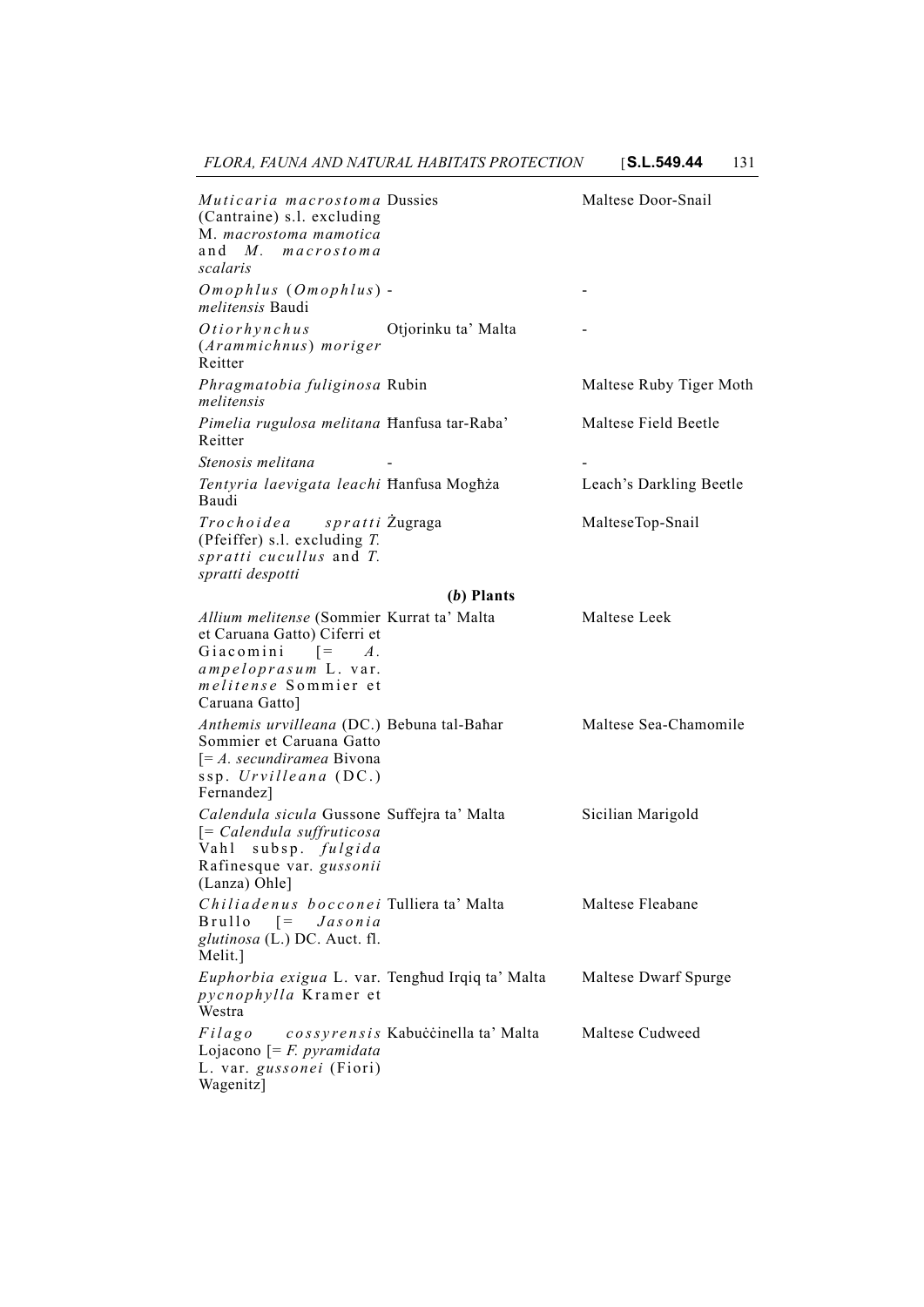*Orobanche muteli* FW Budebbus Abjad; Schultz forma *melitensis* Budebbus ta' l-Ingliża (Beck in Sommier et Caruana Gatto) Lanfranco [= *Orobanche melitensis* Beck; = *Phelipanche nana* (Noë) Soják subsp. *melitensis* (Beck) Soják] White Broomrape; Maltese Sorrel Broomrape *Urginea pancration* Għansar; Basal tal-Għansar Sea-Side Squill(Steinheil) Philippe [= *Urginea maritima* (L.) Baker auct. fl. Melit.]

## SCHEDULE XI

### **ANIMAL SPECIES OF COMMUNITY INTEREST WHOSE CAPTURE AND KILLING AND TRANSPORT ARE REGULATED**

The species listed in this Schedule are indicated:

• by the name of the species or subspecies, or

• by the body of species belonging to a higher taxon or to a designated part of that taxon.

The abbreviation 'spp.' after the name of a family or genus designates all the species belonging to that family or genus.

## **MAMMALS**

**CARNIVORA**

Canidae

*Canis aureus*

*Canis lupus*

Mustelidae

*Martes martes*

*Mustela putorius*

### Phocidae

All species (except *Monachus monachus*)

### Viverridae

*Genetta genetta*

*Herpestes ichneumon*

# **DUPLICIDENTATA**

Leporidae

*Lepus timidus*

### **ARTIODACTYLA**

Bovidae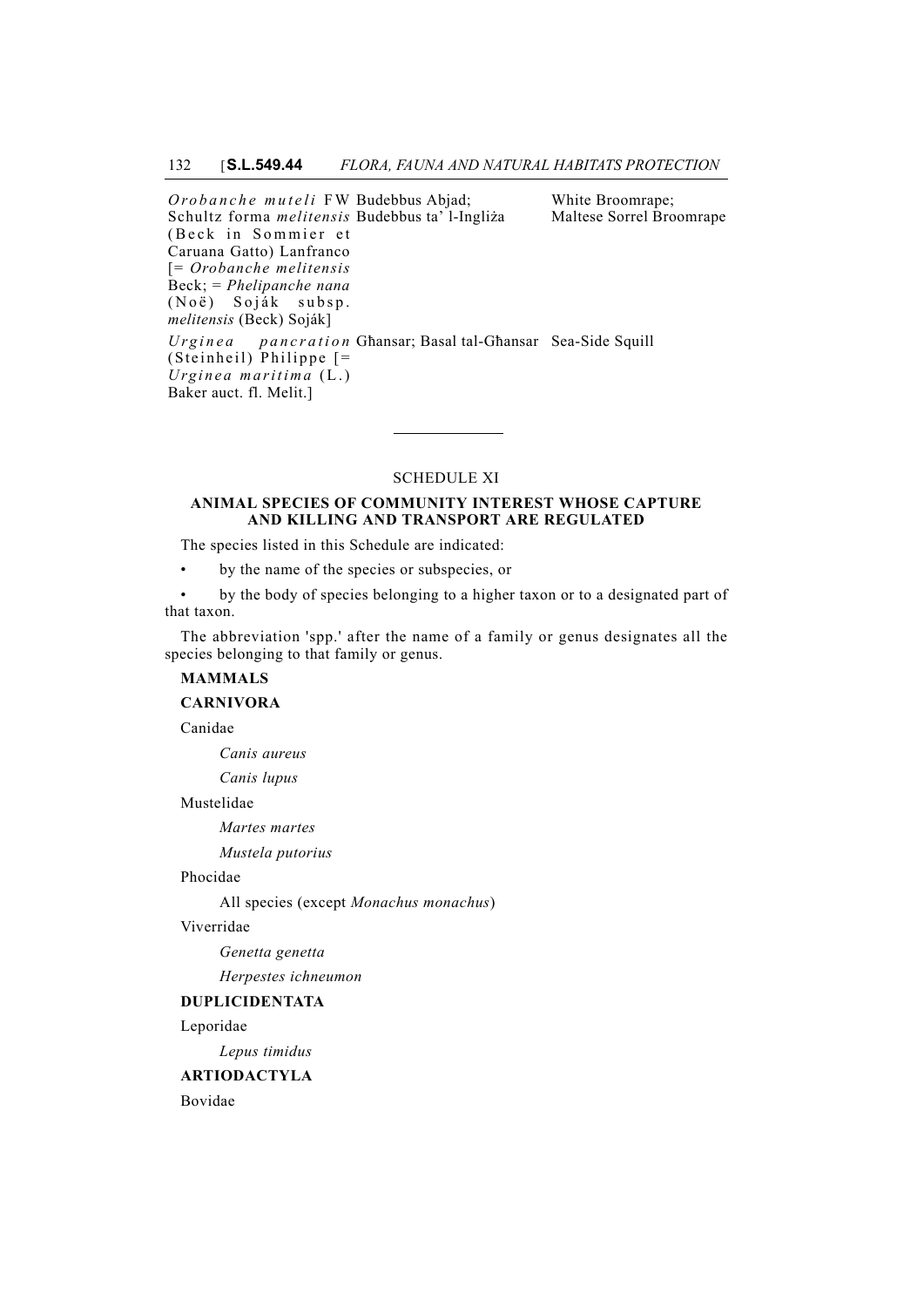*Capra ibex*

*Capra pyrenaica* (except *Capra pyrenaica pyrenaica*)

*Rupicapra rupicapra* (except *Rupicapra rupicapra balcanica* and *Rupicapra rupicapra ornata*)

## **FISH**

## **PETROMYZONIFORMES**

### Petromyzonidae

*Lampetra fluviatilis*

*Lethenteron zanandrai*

# ACIPENSERIFORMES

# Acipenseridae

All species (except *Acipenser naccarii* and *Acipenser sturio*)

# **SALMONIFORMES**

## Salmonidae

*Thymallus thymallus*

*Coregonus* spp.

*Hucho hucho*

*Salmo salar* (only in fresh water)

## Cyprinidae

*Barbus* spp.

## **PERCIFORMES**

## Percidae

*Gymnocephalus schraetzer*

# *Zingel zingel*

**CLUPEIFORMES**

Clupeidae

*Alosa* spp.

## **SILURIFORMES**

# Siluridae

*Silurus aristotelis*